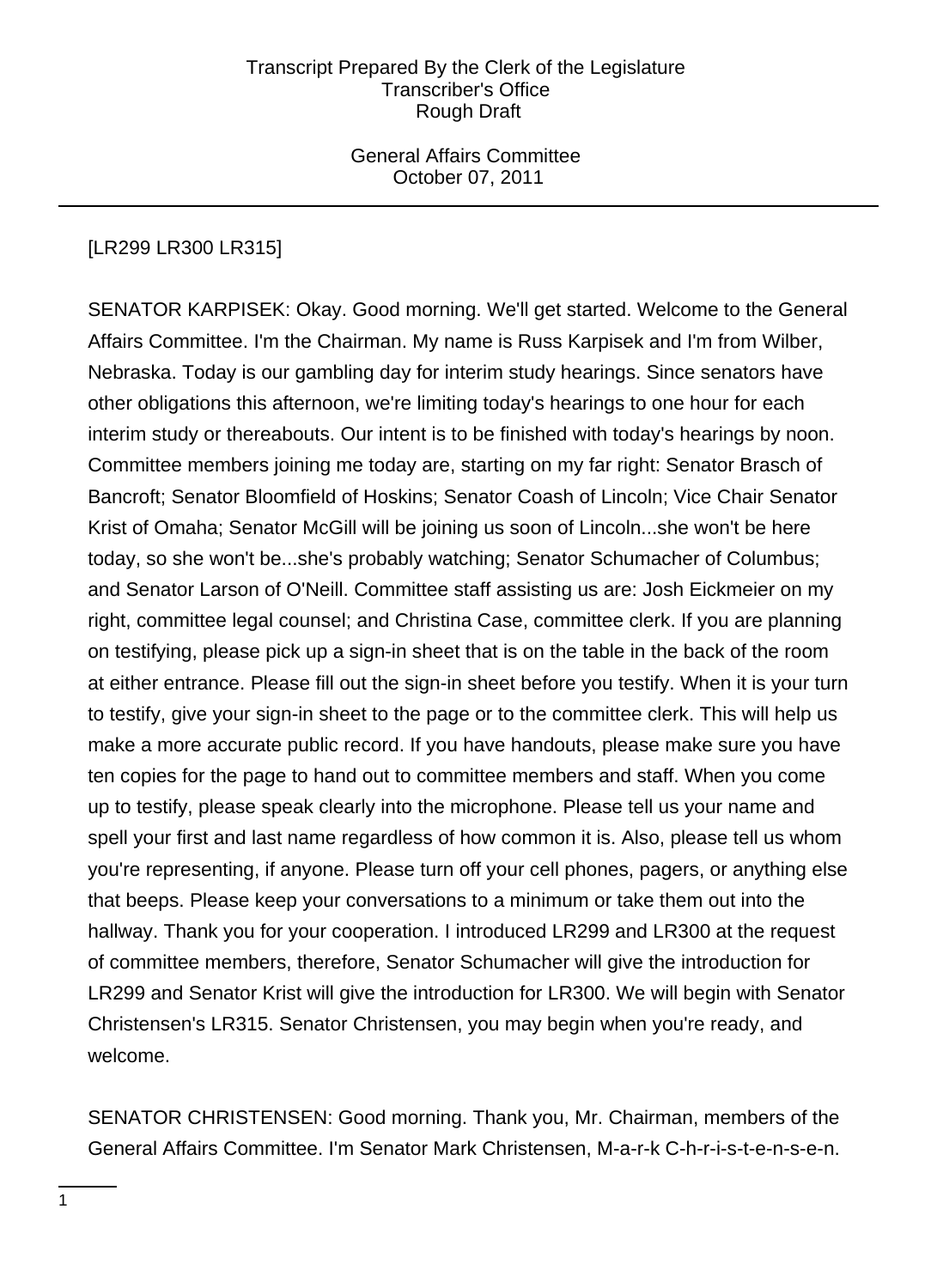# General Affairs Committee October 07, 2011

I represent the 44th Legislative District. I'm here to introduce LR315, an interim study to examine simulcast horse racing in Nebraska. I'd like to thank the...first thank the committee for taking the time to examine this issue closer. I decided to introduce this study resolution to answer questions I've had regarding simulcast horse racing, along with other questions from those concerned with some of the changes proposed last session. It is my hope this study will provide us with better information regarding the background of simulcast horse racing in Nebraska, the reasons it was originally introduced in Nebraska, and how it has impacted the live horse racing industry so that the Legislature can make informed choices when confronted with the new proposals from the horse racing industry. I had also introduced a companion study, LR319, to examine Nebraska tax code as it relates to horse racing industry in the state. It was my hope to gain better perspective on how the state benefits from taxes from horse racing industry and if the state is currently doing anything in the tax code to help the industry. Unfortunately, my colleagues of the Revenue Committee did not see this as a priority and will not be having a hearing. So, again, I want to thank you for your willingness to provide an opportunity for testimony regarding the nine questions listed in LR315. Thank you. [LR315]

SENATOR KARPISEK: Thank you, Senator Christensen. Any questions for Senator Christensen? Seeing none, thank you for introducing this. I think there is always a lot of misinformation put out on this and maybe we can get some real facts. Thank you, Senator. [LR315]

SENATOR CHRISTENSEN: Okay. Thank you. [LR315]

SENATOR KARPISEK: All right. Since this is just an interim study, we will not have pros and cons, so whoever would like to come up, please feel free. Good morning. [LR315]

PAT LOONTJER: (Exhibit 1) Good morning, Senators. Long time, no see. I'm Pat Loontjer, spelled L-o-o-n-t-j-e-r. I reside at 2221 South 141 Court in Omaha, Nebraska,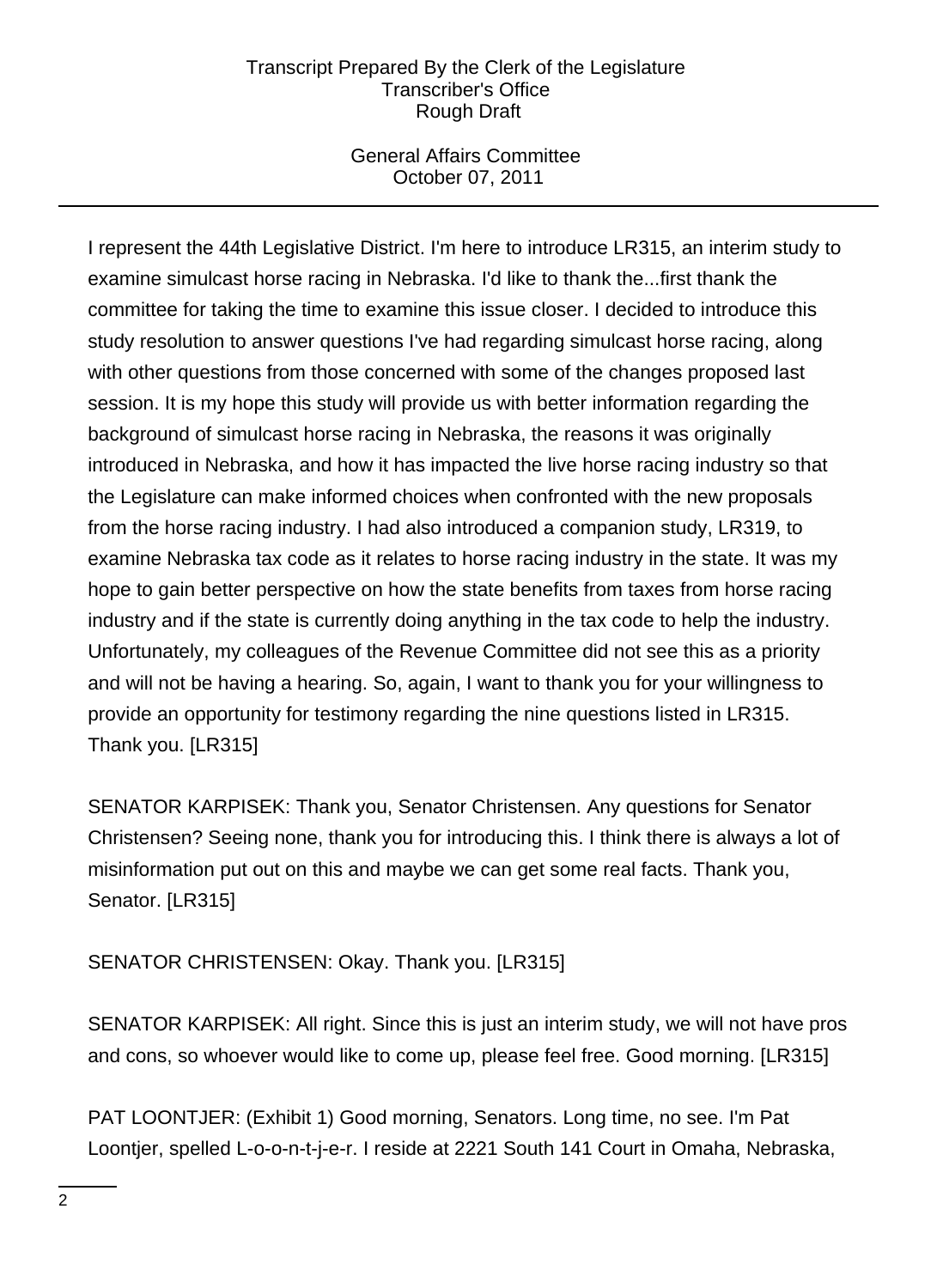### General Affairs Committee October 07, 2011

and I am the director of Gambling with the Good Life for the last 16 years in Omaha. And as you well know, last year was a lot of questions about the various...the simulcast bills or about the salvation of the horse racing industry in Nebraska. And Gambling with the Good Life has always stood opposed to any form of expanded gambling. We believe that it's detrimental to the state; we believe it's especially detrimental to our families. The efforts spent the last session dealing with the attempt by the horse racing industry to change our laws, and I would just like to share with you what I have found. What I thought was going to be a break after that tumultuous session turned out to be a very busy summer because this is the history of simulcast horse racing in the state of Nebraska and there's a ton of information in there. But we were very grateful for Senator Christensen to ask these kinds of questions. We wish we had the answers to all of those because it's something that you as a committee need to know and the rest of the senators when they're asked to vote, they need to know these questions, and these questions came up last year but nobody was addressing it. So I certainly am not a researcher. There's a ton of information, but what I've found out hopefully will help you in the future when this comes up again. The first question on LR315 is, has the introduction of simulcast horse racing benefited the Nebraska horse racing industry in general? I believe that that answer is no. And the second one was, what was the original reason for the introduction of simulcast horse racing in 1987? Was it to preserve live horse racing? And it was. It was introduced by Senator Loran Schmit. It was LB708. And in his opening remarks before the General Affairs Committee, quote, he said LB708 is designed to be the salvation of the racing industry in the state of Nebraska. It obviously was not. Number 3 says, how many live races were run before simulcast horse racing was introduced and how many are run now? As best I could find, in 1987, there were 266 races run at Nebraska tracks, but in 2010, there was only 92. How can that be helping the horse racing industry? But in 1989, LB591 was introduced and that required the tracks to conduct live racing at least 90 percent of the days authorized in 1988 in order to conduct simulcast. But that provision was intended, according to the record, to prevent tracks from only offering simulcast and doing away with the live horse racing. But in 1993, that was amended. LB471 changed the percentage from a 90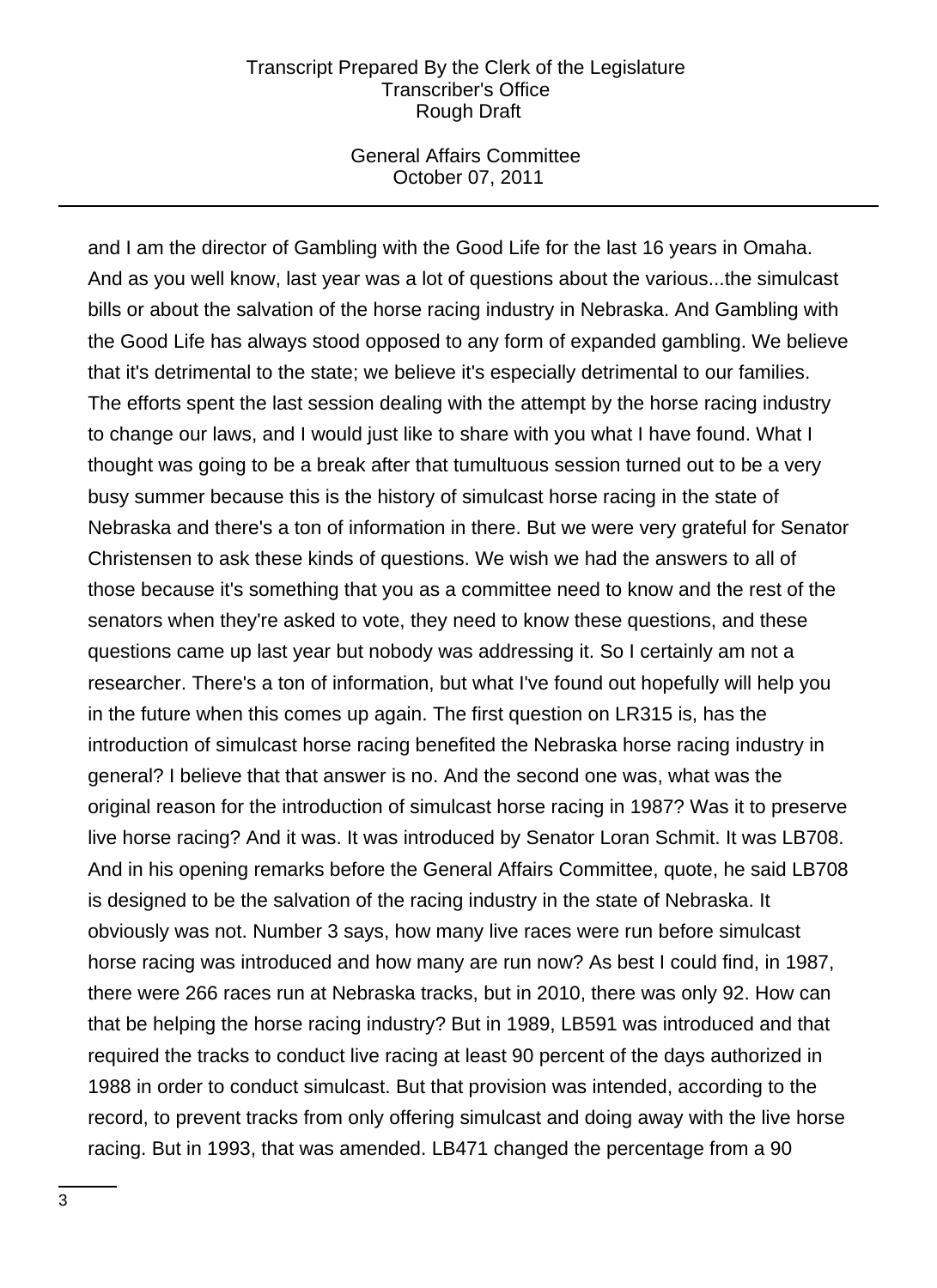#### General Affairs Committee October 07, 2011

percent formula down to 70 percent, which I believe still exists today. And then the question of how many Nebraska-bred horses were racing in Nebraska before simulcast and how many Nebraska-bred horses are running now, the closest we could find is 369 Nebraska-bred horses were running at that time. Lately, it's 123. That's a 75 percent drop in the number of live horse racing since simulcast was introduced. What was the gross wagering on horse racing in Nebraska before simulcast was introduced and what is it now? Nineteen eighty-six, \$155 million approximately; 2010, \$86 million. That's a 45 percent drop in the handle. Where do the profits for simulcast horse racing go and what is the breakdown of each category? Senators, that requires more research than I'm capable of doing, but it's something that we need to know. You know, where is the money going? Where are the profits going? Is it really benefiting the horse racing industry? We need to know that before we ever consider expanding and adding horse slots or off-track betting or anything else that we're being told will, quote, save the horses. What benefit have life horse racing and Nebraska-bred horses gained from simulcast? That goes back to Question 3 where the number of races have dropped by 75 percent. If the horse racing industry wants to cut most of the racetrack enclosures down to one day per year--which we dealt with last year in the session--how does this strengthen live horse racing? The answer is obvious; it doesn't. Now what entities benefit the most monetarily from simulcast horse racing? Is it the state, the government? Is it the breeders, the trainers, the racetrack enclosures? Who does? There again, this requires research that really the committee ought to ask for. We need to know where's that money going and is it really benefiting the horse racing industry. We believe that adding anything to this as far as expanding or giving any other tax benefits or slots or off track, it's only delaying the inevitable. All across the country, the dog tracks and the horse tracks, live racing in any form is suffering greatly. And they're trying to hold its head above water by putting in the slots or the casinos or off track or whatever, but it's just not happening. They thought that in Iowa years ago that it would save the dog tracks and the horse racing industry, and I'll leave you copies. That was just January 2010 from the Des Moines Register that the track owners had filed the bill, offering a bribe of \$10 million for seven years that they would pay the state if they let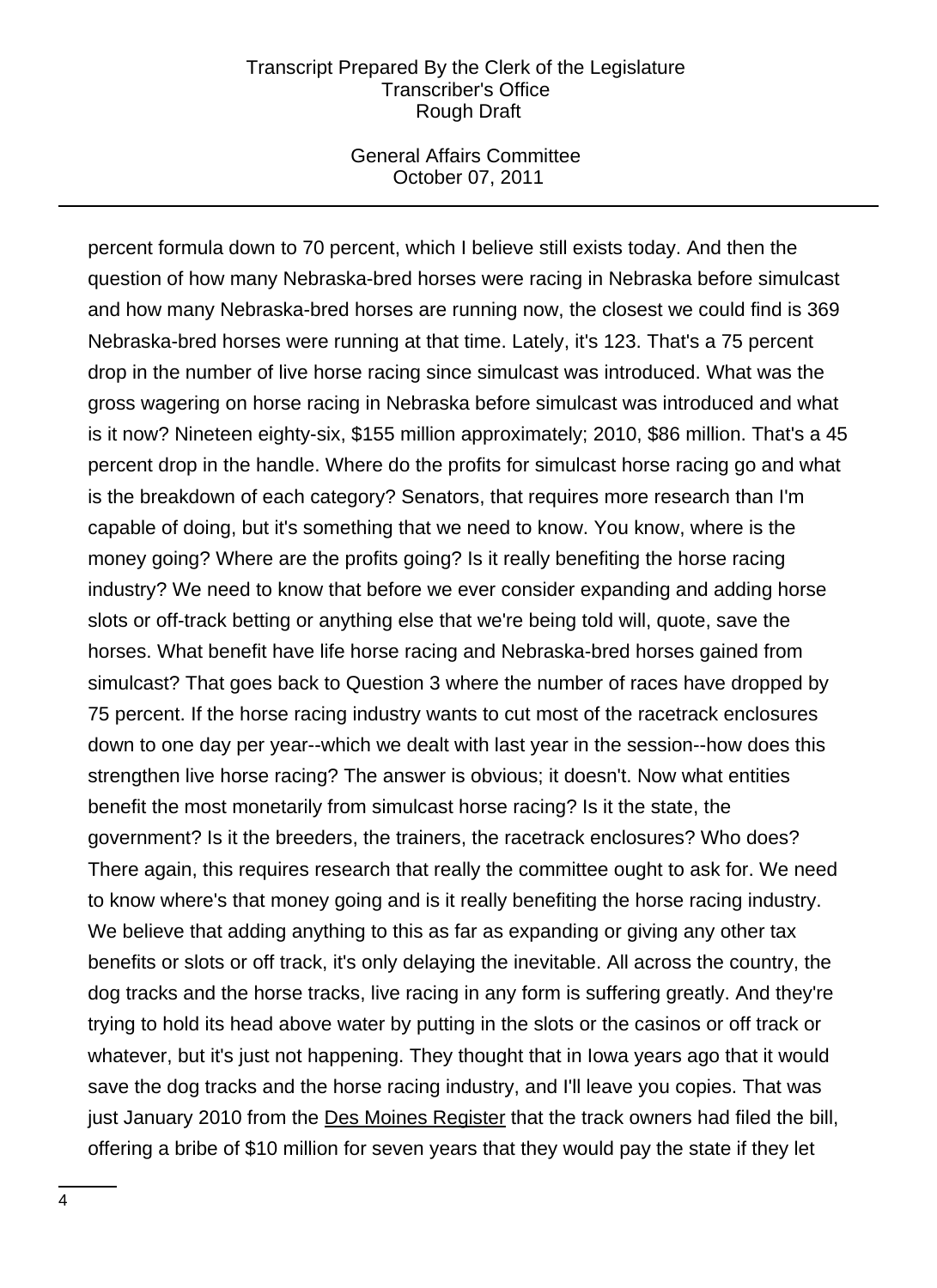# General Affairs Committee October 07, 2011

them quit the racing industry. So they were ready to dump the...once they got the slot machines, once they got expanded gambling, it was dump the dogs and dump the horses. So that was what it was all about. And what entities benefit most? We really don't know. In conclusion, I would like to urge your committee to examine the ramifications that simulcast has brought to the horse racing industry. Remember that the industry is already getting a huge tax exemption that no other industry in the state is benefiting from. And I would ask you to please think long and hard before you consider any other bailouts for the industry. [LR315]

SENATOR KARPISEK: Is that it? [LR315]

PAT LOONTJER: Yeah. Thank you. [LR315]

SENATOR KARPISEK: Okay. Thank you. Senator Larson. [LR315]

SENATOR LARSON: Yes, thanks for your facts. I just had a quick question on your facts. You said that the number of races have dropped 75 percent and that there were only 90 races. I'd say that was wrong. I think there's been maybe a 75 percent drop in race days but not necessarily races. Do you have the actual number of races that have been run in those 275 race days in races? [LR315]

PAT LOONTJER: No, that was the answer to Question 4 where it said how many Nebraska-bred horses... [LR315]

SENATOR LARSON: No, I said not horses, races. [LR315]

PAT LOONTJER: But that was what that number reflected was Nebraska horses, not the race. [LR315]

SENATOR LARSON: But you also said that there were only 90 races in Nebraska. I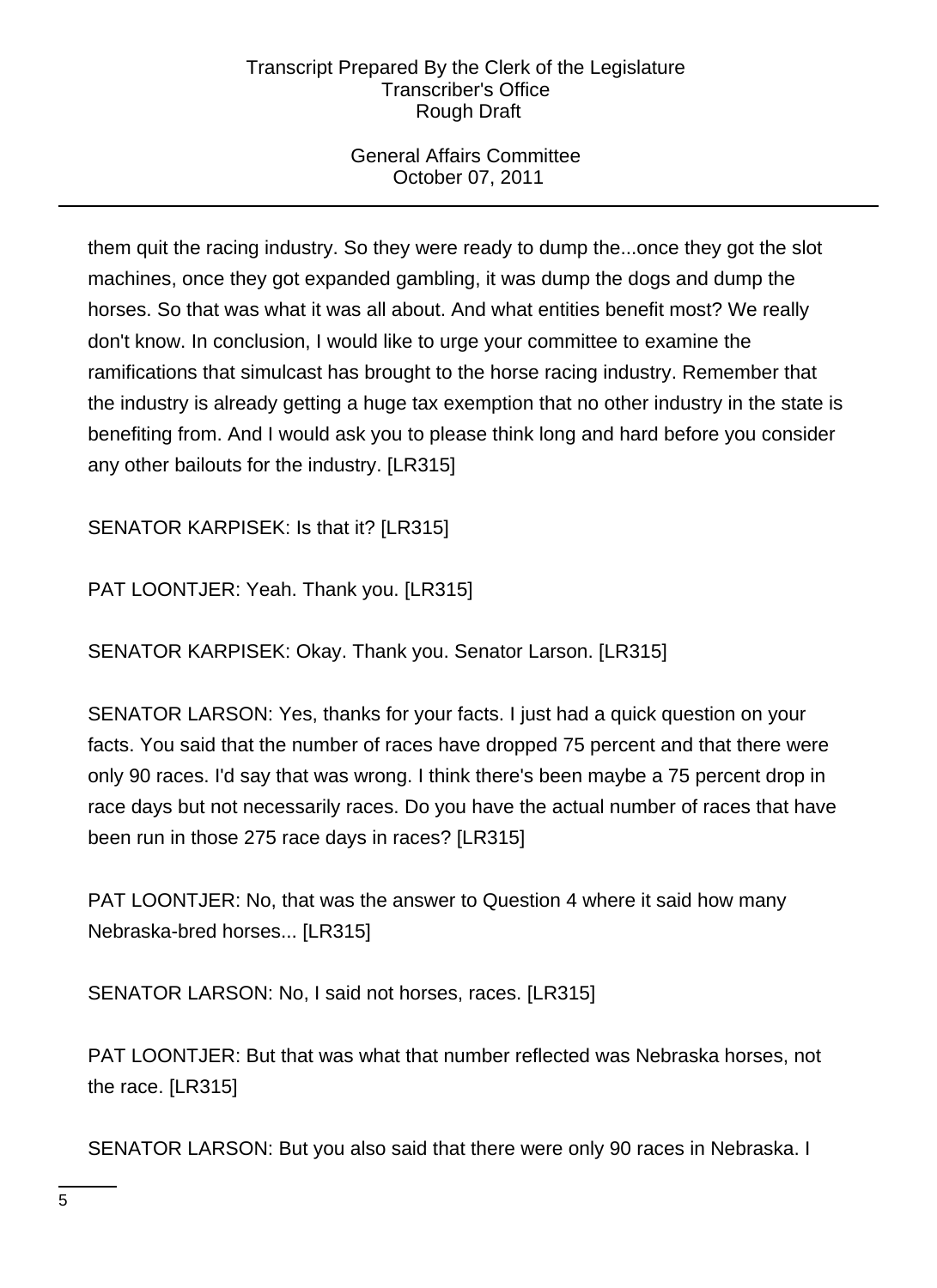# General Affairs Committee October 07, 2011

wasn't asking anything about horses. Races, you said there was a 75 percent drop in the number of races...or 45 percent if that was...but I thought you said 75 percent. Do you know how many races were run? [LR315]

PAT LOONTJER: Okay. The 45 percent was a drop in the handle. [LR315]

SENATOR LARSON: Okay then... [LR315]

PAT LOONTJER: Okay, that was the 45 percent. [LR315]

SENATOR LARSON: So how many races did you say were run? [LR315]

PAT LOONTJER: Well, it went down from 1987, 266 races, and then in 2010 it's at 92. [LR315]

SENATOR LARSON: Now that's races not race days? [LR315]

PAT LOONTJER: No, that has to be more, that must be race days. Yeah. [LR315]

SENATOR LARSON: Yeah. So do you know how many races there are, because I think the facts are being misconstrued a little bit in that sense that you're saying that there's been a 75 percent drop in races, but in actuality it's just in race days. We don't know how many...you're not offering the facts on how...the actual drop in races, correct? [LR315]

PAT LOONTJER: No. The 75 percent reflects... [LR315]

SENATOR LARSON: Okay. Is race days. [LR315]

PAT LOONTJER: No, no. No, 75 percent was Nebraska-bred horses. [LR315]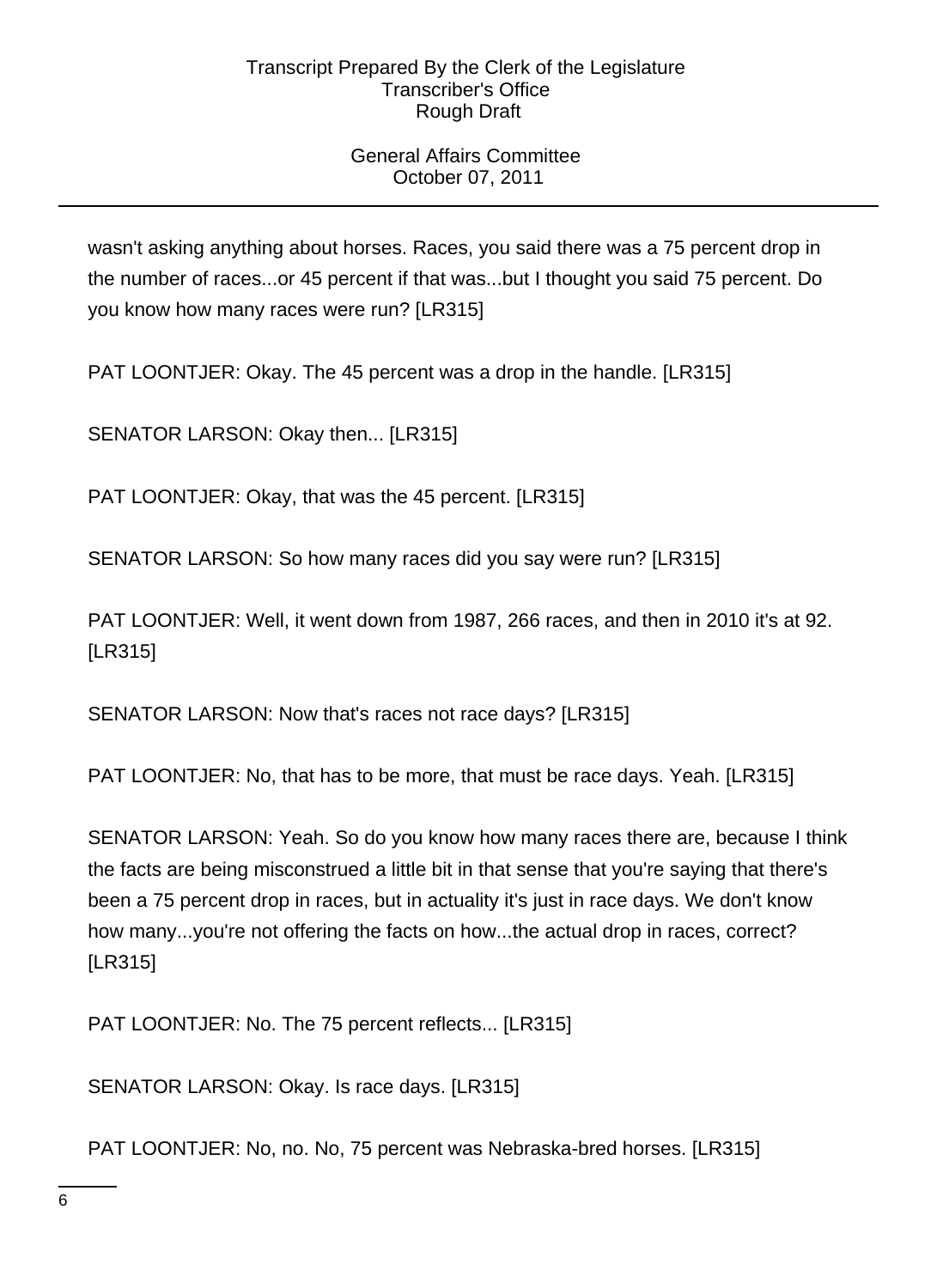### General Affairs Committee October 07, 2011

SENATOR LARSON: Okay. But... [LR315]

PAT LOONTJER: How many Nebraska-bred horses raced in 1987 was 369. [LR315]

SENATOR LARSON: I'm not concerned with the horses. I might have misheard you on the 75 percent, but I'm just trying to correct for the record that it's not...there's more than 90 races run a year. [LR315]

PAT LOONTJER: Yeah, that wasn't the quote. [LR315]

SENATOR LARSON: And it's not as big a drop as you are trying to...that's the point I'm trying to make, correct, for the record that there's more than 90 races run a year and that there hasn't been as significant a drop as your trying to portray in the 200...I mean, that's just race days not actual races. That's...thank you. [LR315]

SENATOR KARPISEK: Any other questions? Seeing none, thank you. [LR315]

PAT LOONTJER: Thank you. [LR315]

SENATOR KARPISEK: Welcome. [LR315]

GREGORY HOSCH: Thank you. Gregory Hosch, G-r-e-g-o-r-y H-o-s-c-h, Omaha, Nebraska, vice President of racing for Omaha Exposition and Racing. I just wanted to clarify something or something that I think is pretty relevant to the numbers that Gambling with the Good Life spoke of. I'm not sure you can make a comparison between 1987 and 2010. If you want to go back to '87, we had Ak-Sar-Ben. If anybody remembers, Ak-Sar-Ben was one of the top ten tracks in the country. We lost that facility in 1995 to economic development, university, FDR, whoever you want to look at. Now we're sitting here looking at the university taking the property at State Fair Park,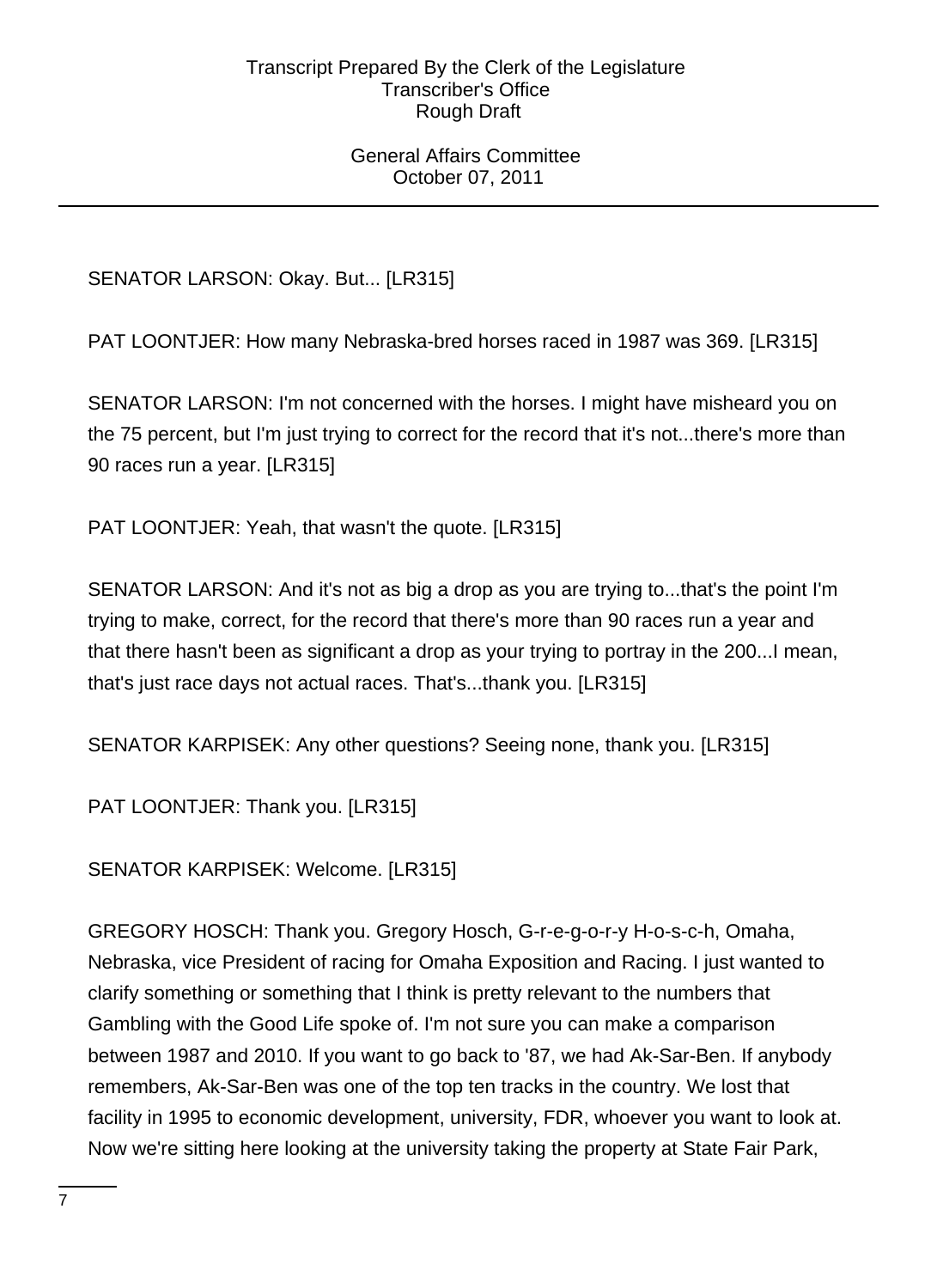#### General Affairs Committee October 07, 2011

another slap in the face to horse racing with no where to go. I mean, I don't see how you can compare those numbers when we had 60 to 80 live days at Omaha, the largest metropolis in the state, and that was taken away. So those numbers are probably not very relevant to compare 20 years of numbers, that against what we have now. I think horse racing has done pretty good to at least stay afloat through all the competition. Iowa, you talk about the slots in Iowa, maybe they don't have the perfect model, but if you look at Prairie Meadows, they're going gang busters now. They have huge purses, large economic benefit to Des Moines. If you look at what Iowa has done, of course they passed the law so the Racing and Gaming Commission can authorize as many casinos as they want. Well, if you'd look at what they've done, they just opened one just east of Sioux Falls. They've opened them in Omaha along the Illinois borders. They've cannibalized every state around them. They have one in northern Minnesota. It's pretty apparent what they've done. They want the revenue from the states surrounding them, not the inside of their state. So when you look at what they've done, they're probably pretty ingenious because they're taking all that money and...from the surrounding states. If you go to Philadelphia, they saw the light. They were getting cannibalized by everybody around them. Philadelphia authorized racinos. Last year, their state took in \$1.2 billion in revenue. That's not...that's the revenue that the state took, that's not the revenue that went to the horsemen. They have some of the biggest purses in the East. So to say horse racing is dead, going away, I don't know. I think we've done good to survive if you look at all of the competition that we've come up against in the last 15, 20 years and with the facts that we've lost the biggest major racetrack in the state. I mean, people are taking their horses to Iowa, Indiana, Illinois, Minnesota, Oklahoma to drop their foals because they have an incentive there. If you want to look at the economic benefit, I really believe that the...two sessions ago, I'm just going to give you a little example, some senators from western Nebraska when we were trying to get satellite wagering stood up and said, quote, we can't have satellite wagering in our city because it's going to affect our keno revenue. So whether you believe it or not, the cities and the state and everybody else is hooked on keno revenue, they're hooked on the lottery revenue, and the only way for keno to make money is for people to lose. Horse racing is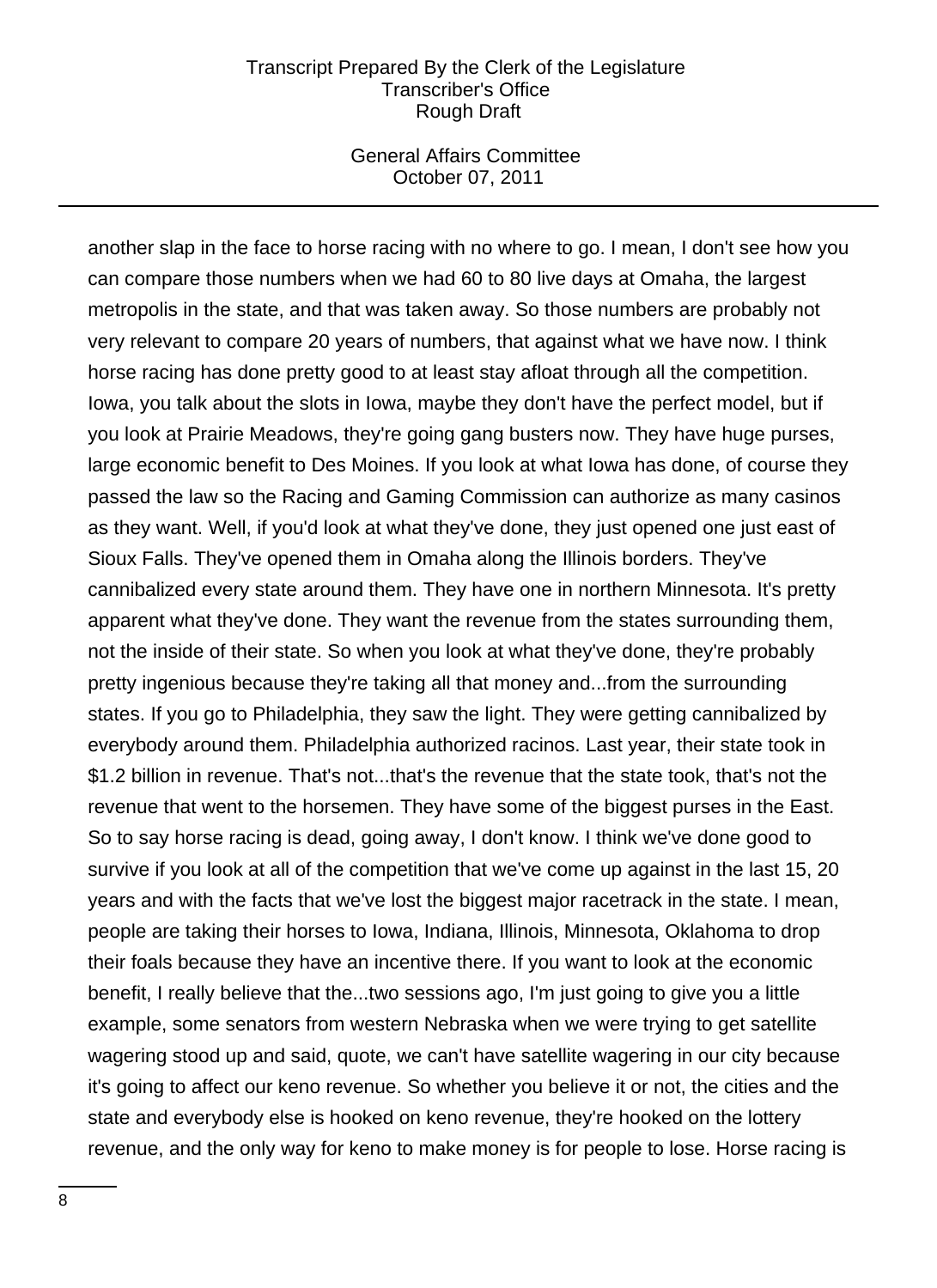# General Affairs Committee October 07, 2011

pari-mutuel wagering. It's one person betting against another. We don't care who wins. We hope everybody wins when they walk into Horsemen's Park. I just believe that...there was a question about where the profits go from simulcast wagering. The profits go, half the profits go to purses, we split for purses. That goes to the horsemen. That creates the economic benefit to the state. Where keno writes a check to the state or the lottery writes a check to the state, horse racing creates an economic benefit. There was a study done. It was \$35-40 million a year. Omaha is going to roll out the red carpet next year for the swimming trials. That's going to give them they estimate it \$30 million in economic revenue or economic benefit, I should say. We do that every year, year in and year out. So I think horse racing is something that you really need to take a look at and figure out a way to help it, so. That's all I have. [LR315]

# SENATOR KARPISEK: Thank you. Senator Krist. [LR315]

SENATOR KRIST: Thanks for coming and thanks for your opinions and your points and well taken. But in particular regarding this legislative resolution, I think it's really relevant that you brought up the hypocrisy involved with keno versus any other kind of gambling. To that point, I would ask you straight out, one of the things that these resolutions will probably touch on and will...and we will move in some direction, but I would propose that keno is popular with the general population because it buys ambulances and police cars and does all kinds of good things. Would you be opposed to the horse industry sharing in the same revenue base and putting it on an even keel with keno in terms of where the profits go to and how the communities would benefit from some portion, some realistic portion? [LR315]

GREGORY HOSCH: Well, I do believe that's something that would be relevant to look at if we were allowed to expand the simulcast into those markets. Yeah. I wouldn't see we would expect probably to give something to the local economies, you know, for being in those. [LR315]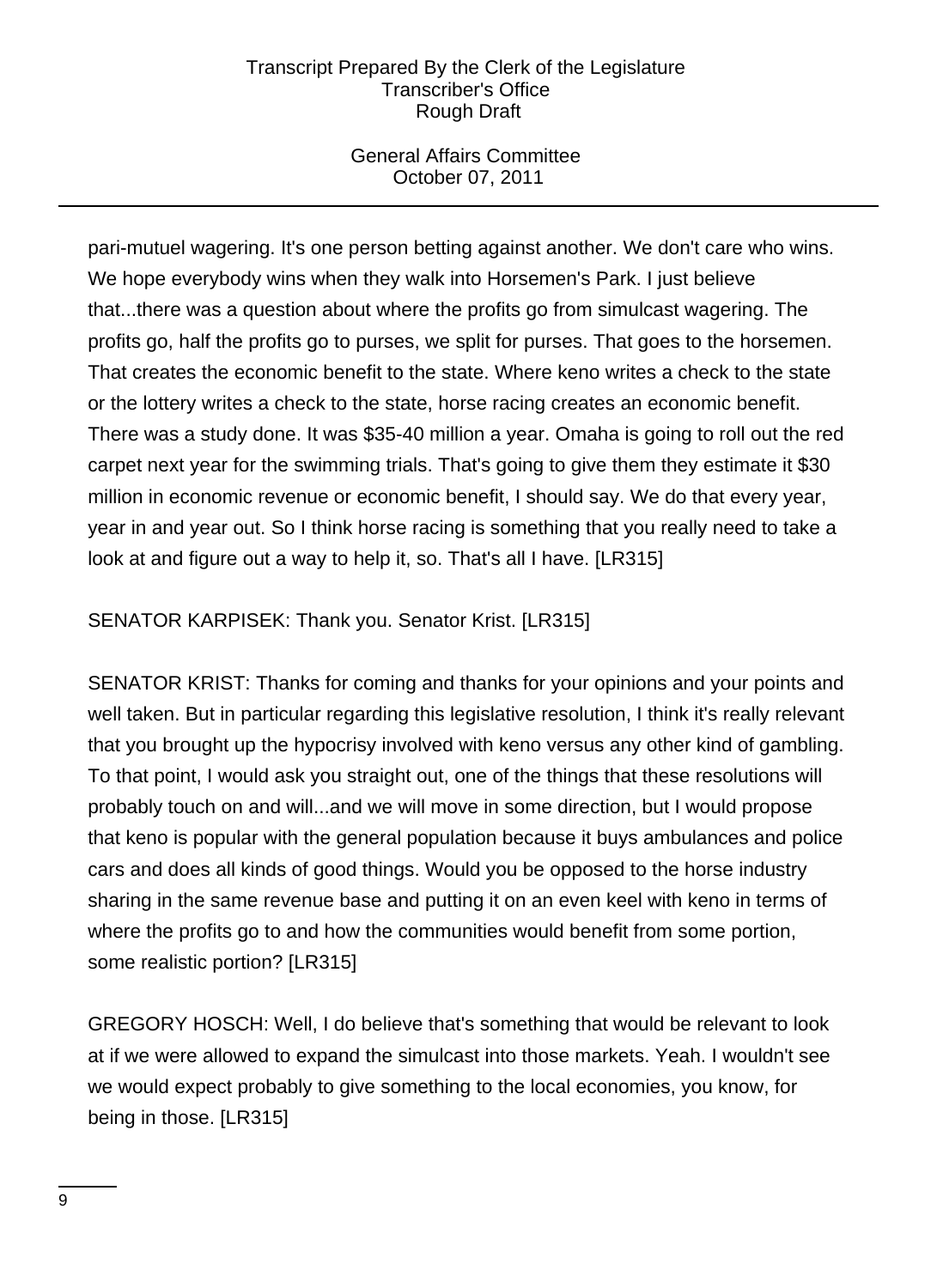# General Affairs Committee October 07, 2011

SENATOR KRIST: And I know you're...this is maybe a cold question for you, but could you envision that given the opportunity to compete with keno for public opinion that you could compete in that area? [LR315]

GREGORY HOSCH: Well, the...I think we could if we could get the word out and get all the misinformation out that's out there. I believe we could, yes. I believe our game is more of an analytical game than just picking a number. But, you know, I obviously it's, you know, keno is pretty slick and pretty easy for, you know, a person to walk in and give you Number 12 for a dollar. You know, and that's...horse racing is a little bit more complicated. But I think that if you look at our numbers at Horsemen's Park on a...right now we're kind of following the national trend, but if you go back to the big days when the information is really out there, we're up over last year, the year before, the year before that. I mean, the big days are what's driving it and, unfortunately, we don't have the Ak-Sar-Ben. If we still had Ak-Sar-Ben, that would be a big day. You know, I hate to keep going back to Ak-Sar-Ben but it was brought up with the numbers. [LR315]

SENATOR KRIST: Sure. Well, I'll tell you that in the following resolutions, we may be talking about using other tracks and building them up. So that subject will come up. But just to correct the record a bit, it wasn't just western Nebraska senators that were touting keno as being competitive with horse racing; there were several sitting around me that are good Republicans in the metropolitan area. So, yeah. Thank you for your testimony. [LR315]

GREGORY HOSCH: Yeah. Sure. [LR315]

SENATOR KARPISEK: Thank you, Senator Krist. Any further questions? Seeing none, thank you. [LR315]

GREGORY HOSCH: Thank you. [LR315]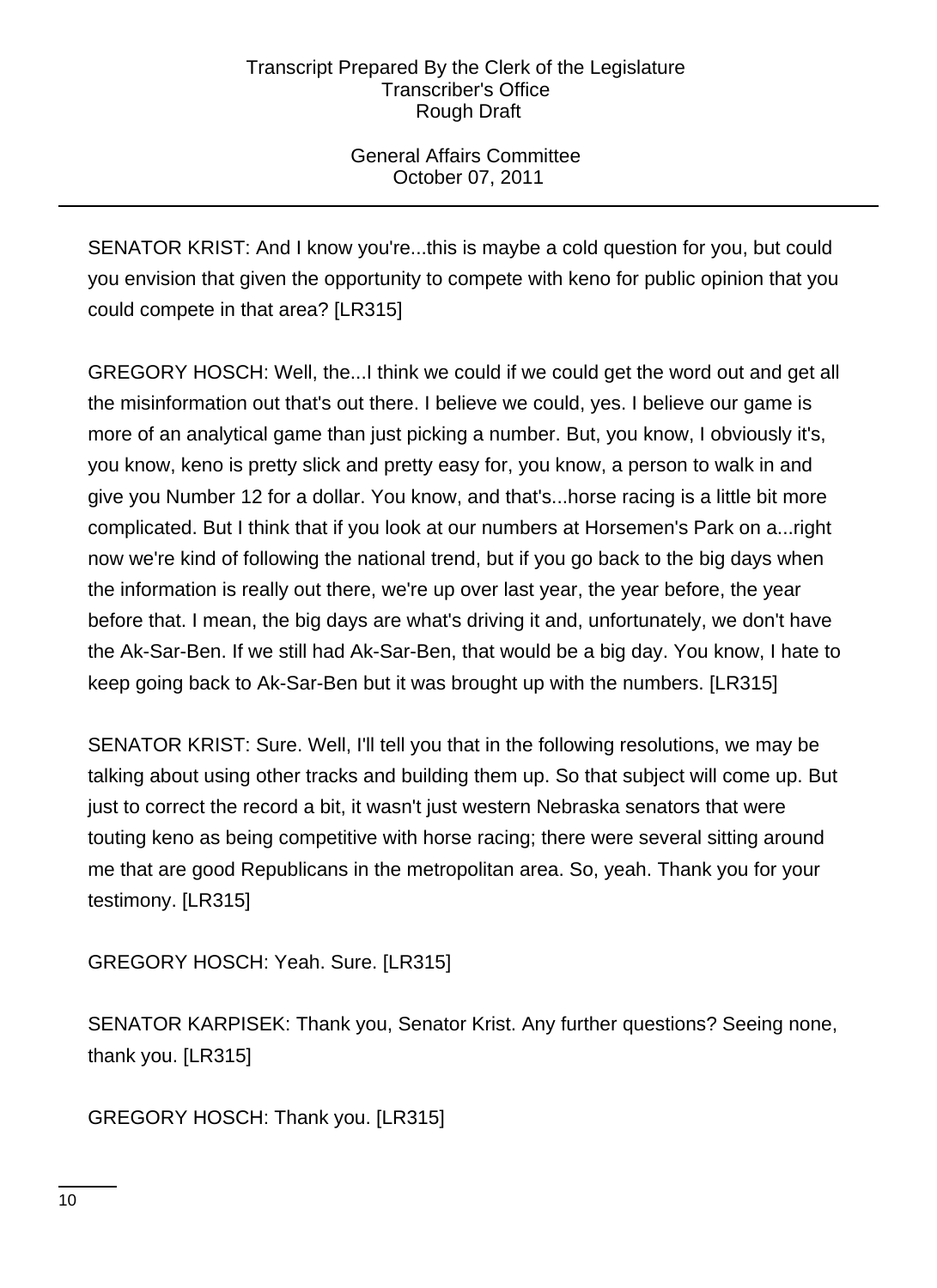General Affairs Committee October 07, 2011

# TOM SAGE: Good morning. [LR315]

SENATOR KARPISEK: Good morning. [LR315]

TOM SAGE: (Exhibits 2 and 3) My name is Tom Sage, T-o-m S-a-g-e. I'm the executive director of the Nebraska Racing Commission. And before I start my testimony, can I further expand on your question to Mr. Hosch if you don't mind, Senator? [LR315]

# SENATOR KARPISEK: That's fine. [LR315]

TOM SAGE: Two things. You've got to remember or remember back before competition in gaming. Horse racing, pari-mutuel wagering was the only game in town. They gave hundreds of pieces of fire equipment, ambulances, police cars, you name it, the communities got it. So I would see that that could be something in the future for horse racing. The other is, we talked about keno a little bit. As a younger person, I would never go into a keno parlor. Boy, but if I'm in a sports bar or a bar having a drink, having dinner, there's keno up there, wow, I might as well play a couple of games. I'm here. Something to do. I think expanded simulcasting could be the same thing. Younger people are going to go into a bar. It's there. Let's play. They may not want to go to a horse track facility, but they may want to go to a bar or a restaurant that's offering it. So for what that's worth. I'll be pretty brief. I'm going to touch on Questions 3, 4, and 5 on the legislative resolution. The page had handed out a couple of packets. The first is the last annual report that was done by the Racing Commission. And then an interim study that put together, for you folks to look at, several things. I can't disagree with some of the stuff that our first presenter talked about. The decline in race days. Yeah, we've declined race dates somewhat dramatically. But there's a number of factors that we have to consider with the decline in race days. Back in the late eighties, we had a pretty well-defined quarter horse racing in this state. At '85, they ran 40 days of quarter horse racing. We don't have that anymore. And quarter horse racing never simulcast. So losing quarter horse races, you know, we took 40, 42 days right off this total on down.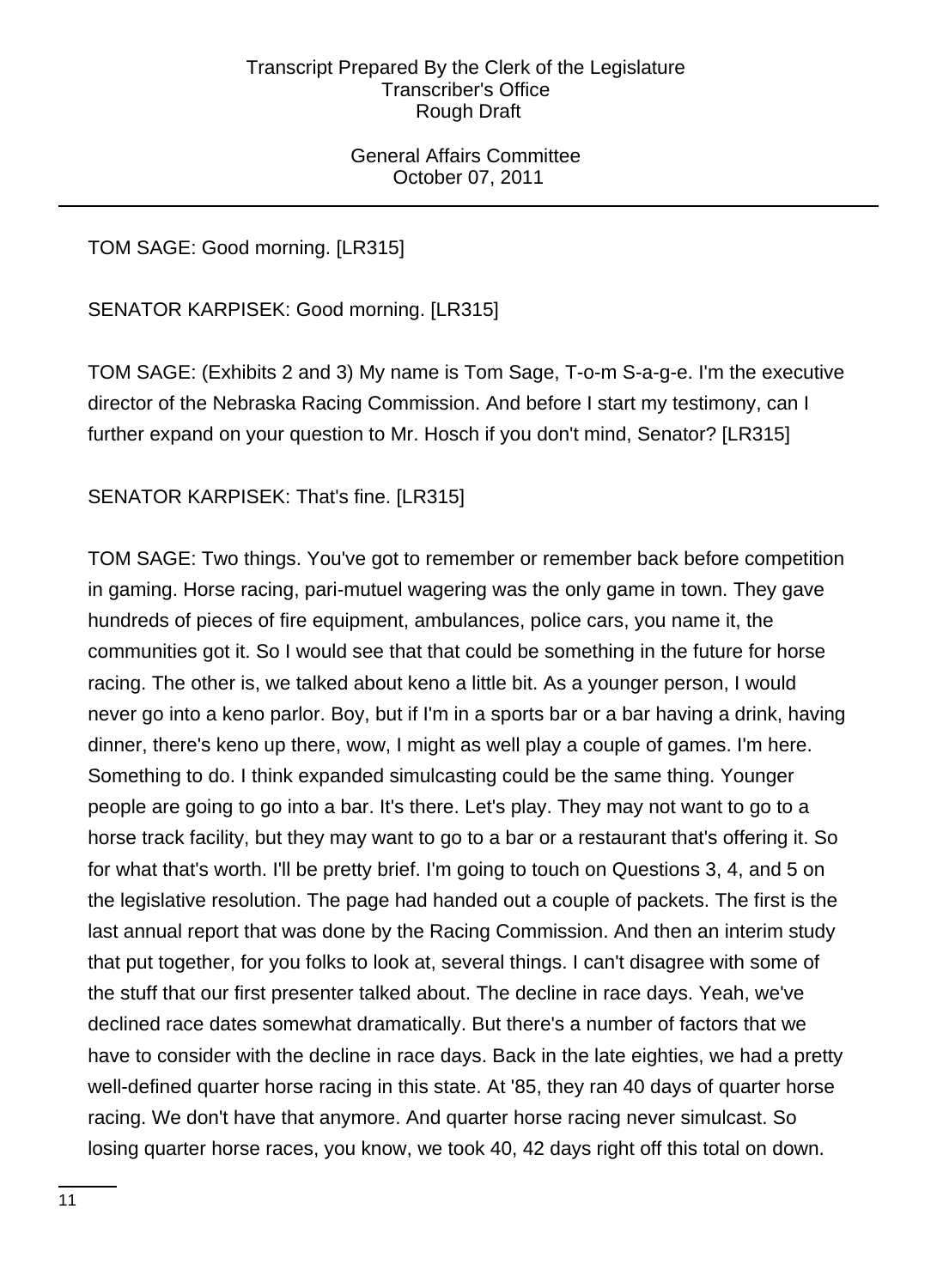## General Affairs Committee October 07, 2011

You had the loss of Ak-Sar-Ben. That was 85 days gone. We had loss of Atokad, which has since reopened under different management, different name, but that was another 24 days that we lost. Along with that is the competition. And in this packet, and I don't want to go through every single page. That's repetitive. It's there for you to look at if you would like or see fit. But every time that there was something significant gamblingwise within the general area--Iowa, Kansas, South Dakota, VLT is in South Dakota, that's their like second leading source or revenue is their video lottery machines--it affected our race dates and it also affected our handle. Our handles dropped, absolutely. But in 2010, our handle simulcasting contributed 90 percent of the handle. So did simulcasting help racing? Absolutely. If we didn't have simulcasting, I don't think we'd be sitting here today. I don't think there would be racing in the state. So I think it dramatically has helped racing. I guess that's about...that's all I have to present. The most important thing is I would ask the senators if they would look at the packet. It really explains circumstances and situations that's hurt the horse racing industry in the state. If you have any questions, I would be glad to answer them. I guess I didn't really touch on four, although it's in the packet. Yes, the breed is down in the state, but, again, when there's not the high-end purses, as Mr. Hosch had mentioned, breeders are going to go somewhere else where it's lucrative. [LR315]

SENATOR KARPISEK: Thank you. Any questions? I would just like to thank you for the... [LR315]

TOM SAGE: Thank you. Sure. [LR315]

SENATOR KARPISEK: ...for the facts and put together. And just, again, simulcast was 90 percent of the handle. [LR315]

TOM SAGE: In 2010. [LR315]

SENATOR KARPISEK: And that is, for the record, only at our tracks. [LR315]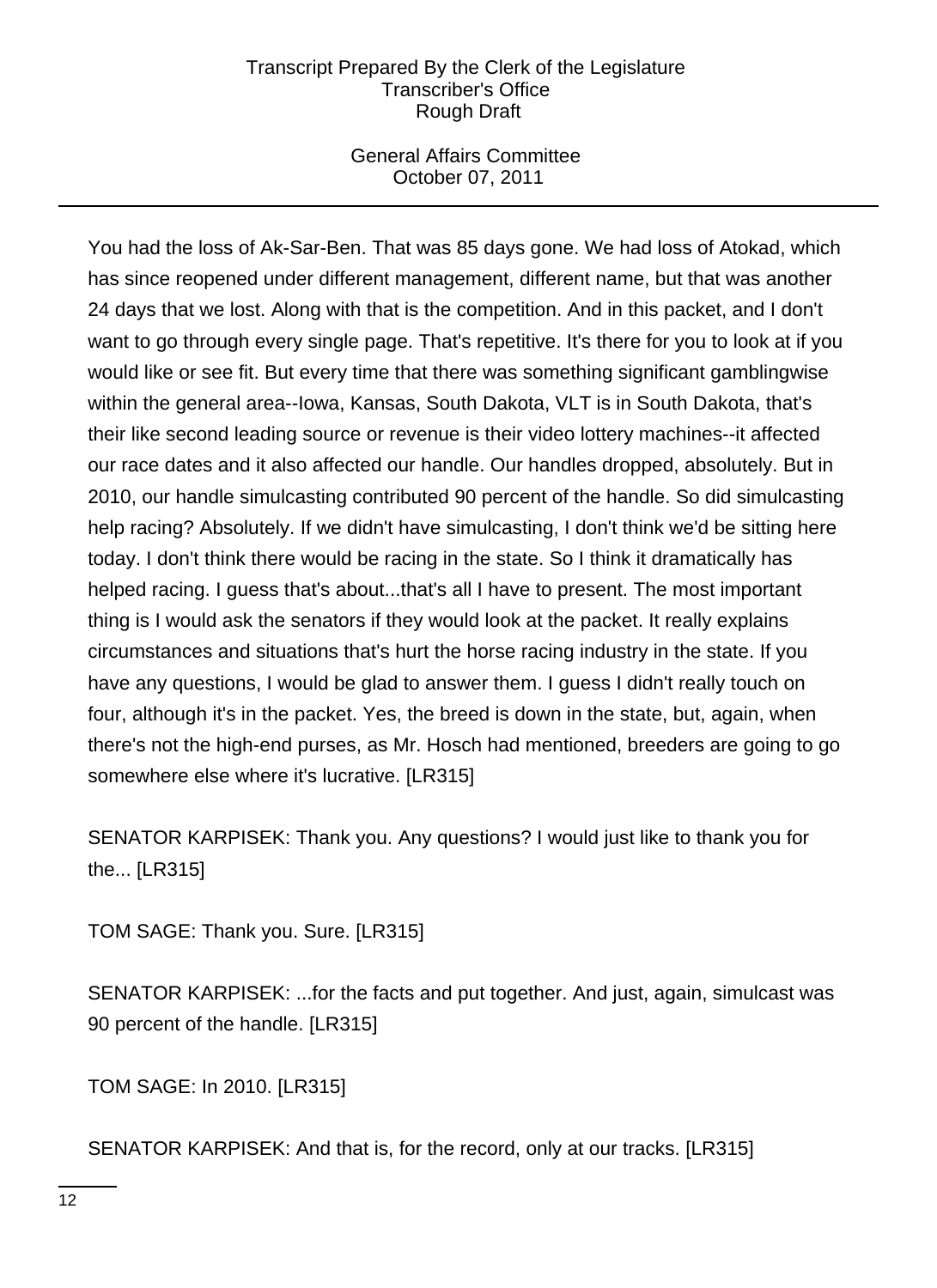# General Affairs Committee October 07, 2011

TOM SAGE: Correct, our five facilities. We have six tracks in the state, one is a quarter horse track in Hastings, and at this time they do not simulcast there. [LR315]

SENATOR KARPISEK: And I'd like to touch on a little bit more when you said before the competition and things that horse racing did donate to cities, that type of thing. [LR315]

TOM SAGE: Absolutely. [LR315]

SENATOR KARPISEK: Now was that a set up out of the purses or was it just marketing goodwill? [LR315]

TOM SAGE: Senator, I can't answer that question. That was way before my time. I just know that in the Omaha area there still is pieces of fire equipment that was donated by the Knights of Ak-Sar-Ben. [LR315]

SENATOR KARPISEK: Senator Brasch. [LR315]

SENATOR BRASCH: Thank you. I do have a question on the...my perception horse racing in general, and there may be more, but you have the people who are enthusiasts, people who are the sportsmen, and then you have the gamers, the people who are there for the wagering. [LR315]

TOM SAGE: Sure. [LR315]

SENATOR BRASCH: And this is probably oranges and apples, but another very popular sport or enthusiasts but no gaming are longstanding tractor pulls. They used to fill the stadium or not stadium but the grandstands and things like that, and they're still very strong. But all of those expenses, and they are huge expenses, they are upon, you know, based on gate fee and the enthusiasts and the owners. That's their financial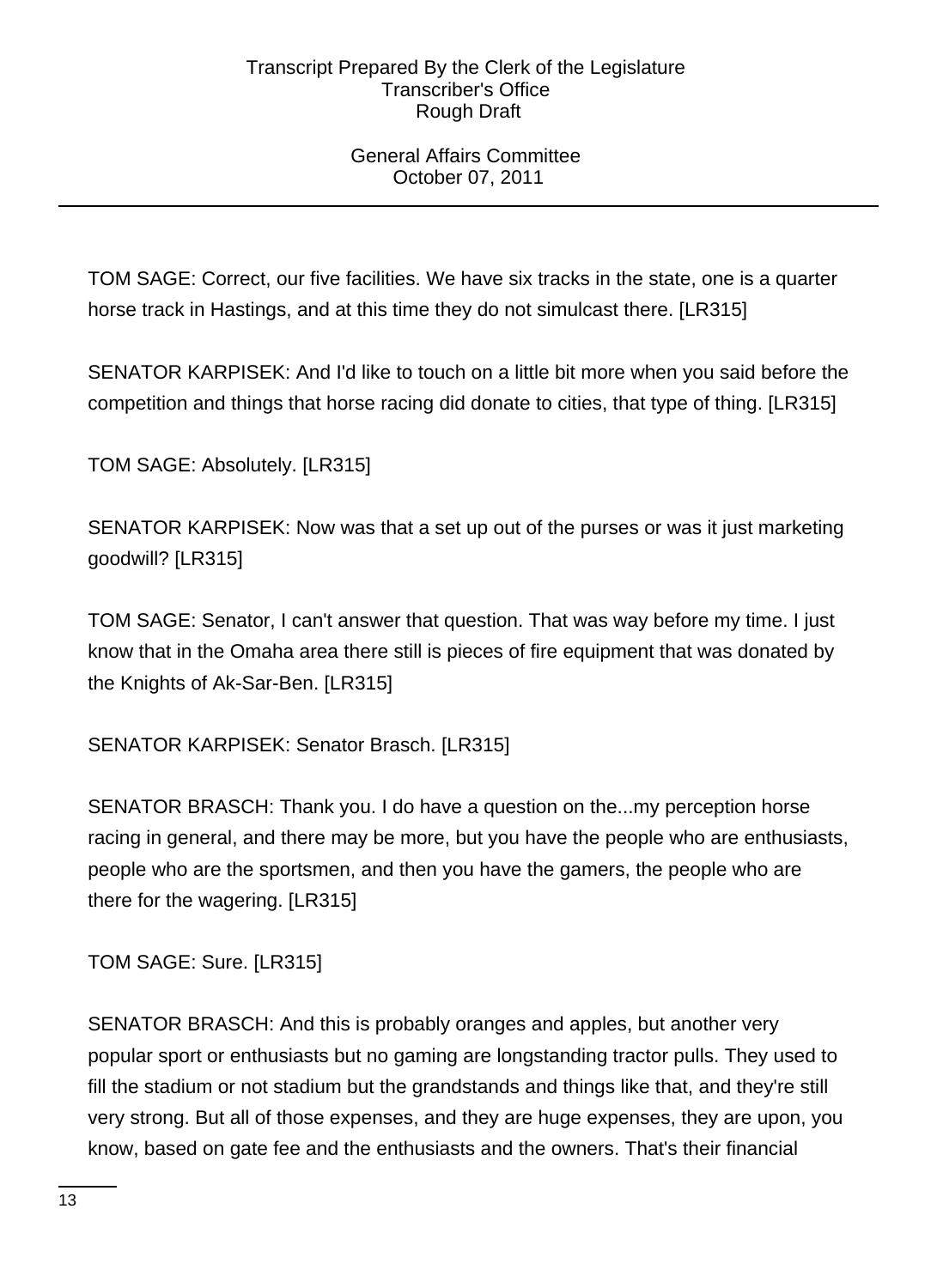# General Affairs Committee October 07, 2011

responsibility. And, you know, listening to the other testimony on what it brings in economy to the communities, the hotels, things like that. But I'm wondering if simulcast racing at the end of the day the dollars that are brought there, do they pay for having those facilities open? You know, does it pay for electricity, lighting, heating, cooling, the food stand, the concessions, the...you know, in a business, does it make business sense? [LR315]

TOM SAGE: Well, Senator, in my position it's very difficult for me to answer that question. I'm not a track manager. Those would be better for our track managers. I can tell you from talking to track managers not just in Nebraska but throughout the country, simulcasting is the profit part of horse racing. Live racing is expensive. Obviously there's a lot more responsibilities, expenses. You know, you have video, you have a greater amount of people that need to be employed for live racing than simulcasting. I would encourage you to address that to maybe one of the track managers that really could give you the concrete answer. [LR315]

SENATOR BRASCH: And I do see Joseph McDermott is here. I don't know if he plans on coming up and speaking, but... [LR315]

TOM SAGE: Mr. Hosch would be able to answer it and there's others in the... [LR315]

SENATOR BRASCH: ...or Hosch. But my question is, you know, in such a fragile economy that we have that, again, if it can sustain itself and not be reliant on our dollars, you know, for our taxes, for our other, you know, essentials that, you know, if they can sustain themselves like some other industries that... [LR315]

TOM SAGE: Sure. [LR315]

SENATOR BRASCH: ...or also give back to the state if we are giving forward. And I didn't know if you were the gentleman to answer these questions. [LR315]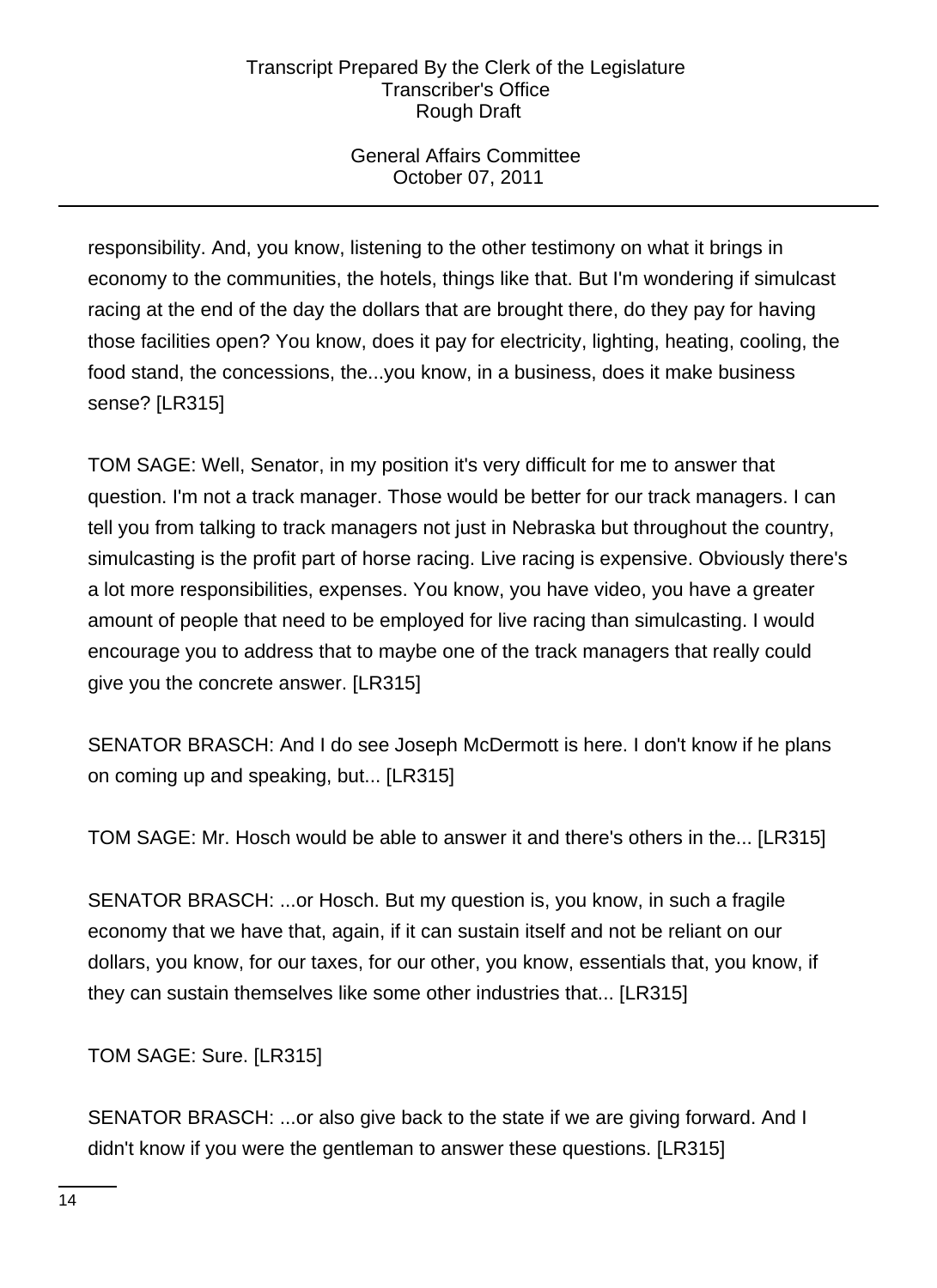General Affairs Committee October 07, 2011

TOM SAGE: No. [LR315]

SENATOR BRASCH: That's why I've been sitting here waiting for the... [LR315]

TOM SAGE: No, that would be better addressed to an actual track manager. [LR315]

SENATOR BRASCH: Okay, okay. All right. Very good. Thank you. [LR315]

SENATOR KARPISEK: Thank you, Senator Brasch. Would you be the one to know this...the tax break that we hear about? [LR315]

TOM SAGE: You know, again, Senator, that's something that I would myself have to do a lot of research. Obviously we have the pari-mutuel tax on our books now. The first \$10 million is exempt. The only facilities right now that that pari-mutuel tax even is in play with would be Horsemen's Park in Omaha and would be Lincoln Race Course here in Lincoln. Previously, it was switched. It would have been Fonner Park had tax and Horsemen's Park had tax. Now a couple of sessions ago we switched that since the State Fair is at Fonner Park, they're exempt now. So those would be the only two facilities that would...and that is addressed in that annual report, 2009 annual report that I handed out. There is a section on the pari-mutuel tax. [LR315]

SENATOR KARPISEK: Thank you. And if anyone else coming up can answer that more directly, because we keep hearing about this huge tax incentive that no one else gets in the state, which I don't know what you call economic development and those sort of tax incentives, TIF financing and those things. [LR315]

TOM SAGE: Right. [LR315]

SENATOR KARPISEK: But I would like to hear that. [LR315]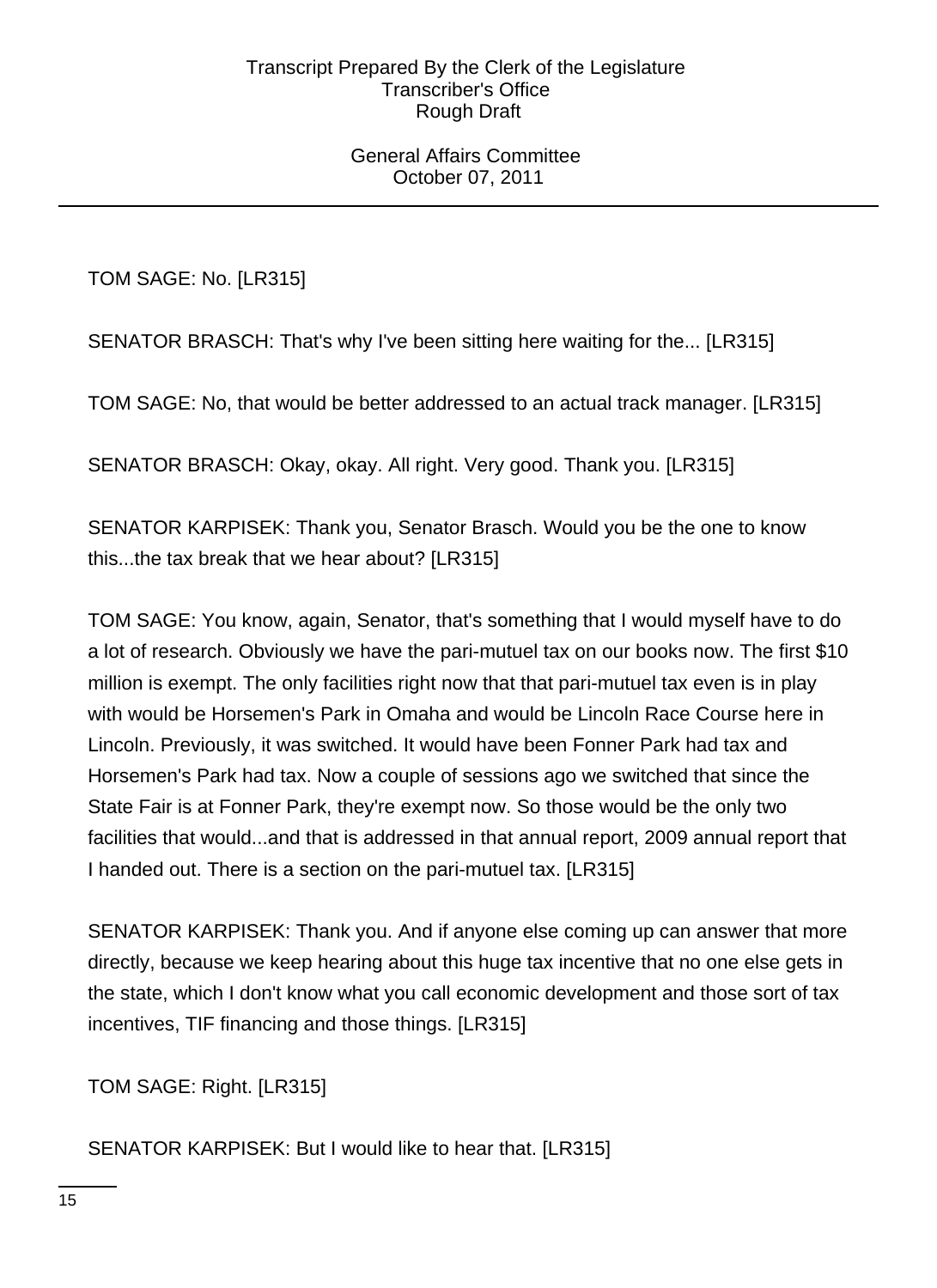### General Affairs Committee October 07, 2011

TOM SAGE: Thank you. [LR315]

SENATOR KARPISEK: Thank you very much. Welcome. [LR315]

LYNNE SCHULLER: Good morning. [LR315]

SENATOR KARPISEK: It feels earlier than it is, doesn't it. [LR315]

LYNNE SCHULLER: Yeah, it kind of does. [LR315]

SENATOR KARPISEK: Yeah, I know. [LR315]

LYNNE SCHULLER: I keep thinking it should be 1:30. [LR315]

SENATOR KARPISEK: (Laugh) I know. [LR315]

LYNNE SCHULLER: My name is Lynne Schuller, L-y-n-n-e S-c-h-u-l-l-e-r, executive director of the Nebraska Horsemen's Benevolent and Protective Association. I guess really the main thing I wanted to emphasize is that Nebraska is a unique jurisdiction in terms of racing. There's no other state or jurisdiction that has live racing in the country where horsemen own their own tracks. In every other case, I guess you can make the argument that it's us versus them. That is simply not true in the state of Nebraska. Out of the five tracks that are currently running, the HBPA is...owns or manages three of them. So we have the majority of the tracks here in the state. As far as Fonner Park and Columbus, if they don't succeed, we don't succeed. They're very much a partner of ours. If you want to make an analogy, I would say that our business model is that of profit sharing. If Fonner Park succeeds, the horsemen succeed, and that's just the end of the story. I don't know if there's an implication that there's some kind of mysterious entity that's sucking all of the money out of the industry. It's not true. The horsemen own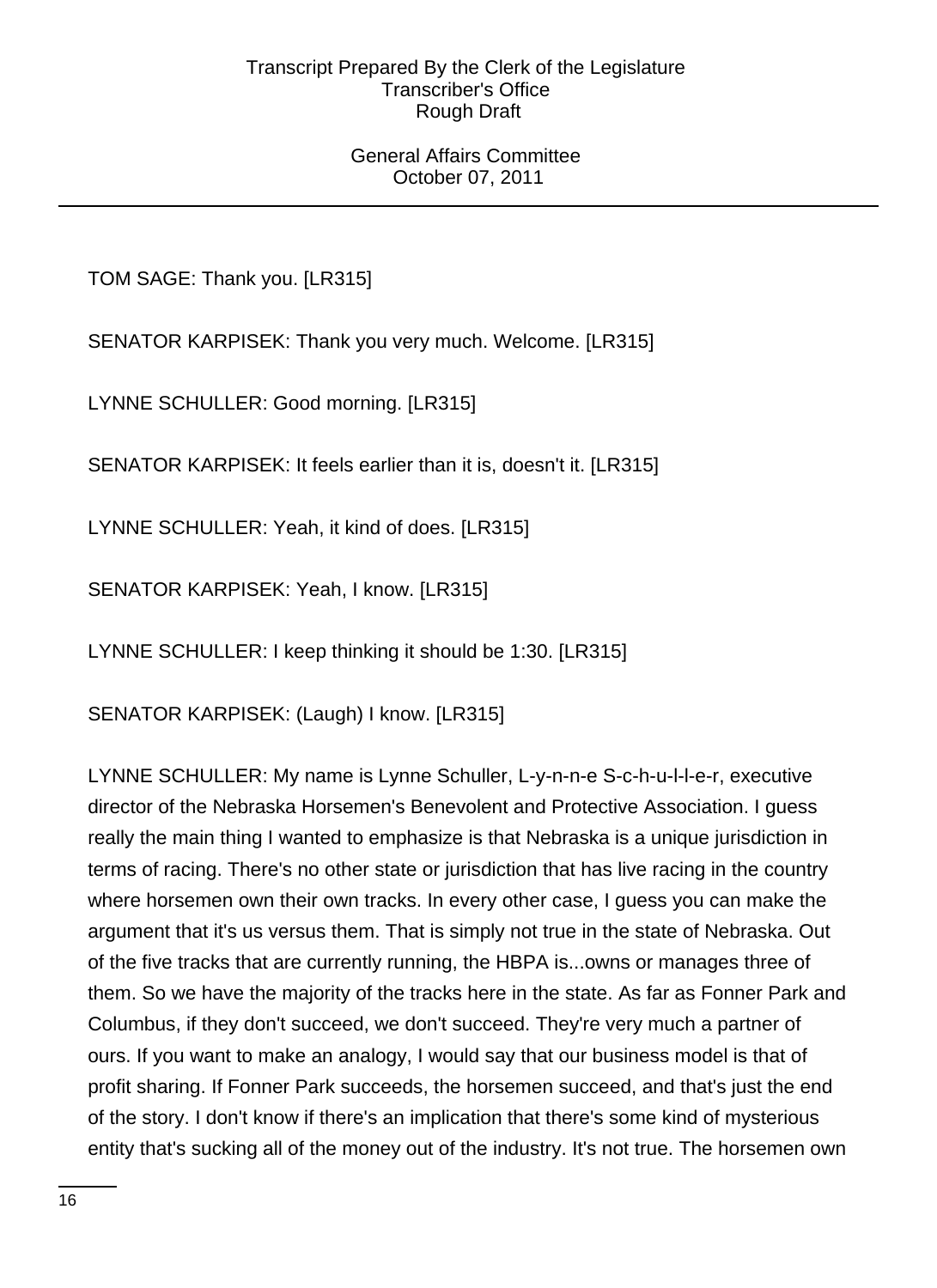# General Affairs Committee October 07, 2011

the racetrack. It's in their best interest to keep running as many live days as possible. The only reason that we run four days in Omaha as opposed to the 80 that they used to run when Ak-Sar-Ben was going is that the vast majority of the profits from Horsemen's Park go back into purses, go back into the industry. And that was a conscious decision the horsemen made to try and maximize the number of days that they were able to run. It's been extremely hobbling in recent years because our tracks are being taken away. And it's extremely expensive to build a new facility of that type. You're talking about a bare-bones operation. You're talking about a minimum of \$20 million to build that type of facility. So it's very cost-effective to keep running where you're running. It's very, very expensive to build a new facility. I think we're going to talk about this more when the other resolution comes up, but, you know if you're running in a new location, that adds a tremendous amount value to the overall industry because it brings in revenue from that new location. If you are running at the same locations, it's like the keno analogy. We would love to be able to contribute to the communities what keno does if you allow us to have hundreds of locations like keno has. We have five, and I think we do pretty well. You know, we handle roughly \$90 million a year. How many keno locations are there, Senator, in the state? I don't even know anymore. [LR315]

SENATOR SCHUMACHER: I don't know if I'm prepared to answer that off the top of my head. I would guess around 150...well, no, more than that because there has to be over 300. [LR315]

LYNNE SCHULLER: I think that we're pretty competitive in terms of what revenue keno brings in versus what horse racing brings in with only five locations. And I can address any questions relating to running live simulcasting, that type of thing, whether they make money, if you would like me to answer those questions. That's really all I had to say. [LR315]

SENATOR KARPISEK: Thank you, Ms. Schuller. Senator Krist. [LR315]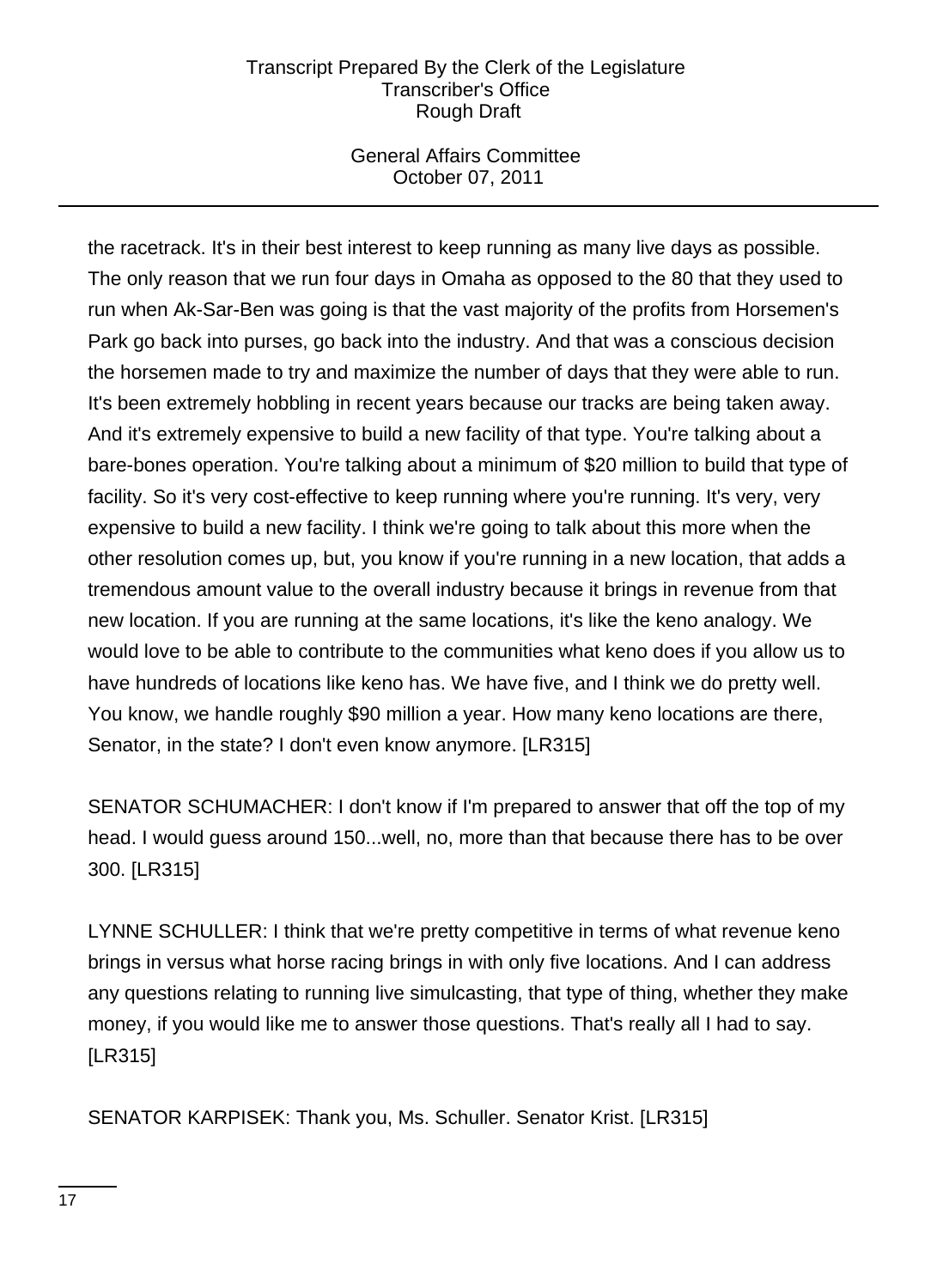# General Affairs Committee October 07, 2011

SENATOR KRIST: Talk to me about the \$10 million worth of tax deduction that the horse industry gets. [LR315]

LYNNE SCHULLER: Well, I guess you can color any argument the way you want. But what has been categorized as a tax deduction or a tax break if you keep in mind is actually an extra tax that we pay on top of what every other business pays. We pay employment tax. We pay sales tax. We pay property tax. We pay income tax. You know, we pay every tax that's required of any other business and we pay the pari-mutuel tax on top of that. So how that's a tax break I guess I'm a little bit confused about that. [LR315]

SENATOR KRIST: When you say "we," you're talking about... [LR315]

LYNNE SCHULLER: The horsemen. [LR315]

SENATOR KRIST: ...you're talking about the tracks that are owned by the horsemen. [LR315]

LYNNE SCHULLER: Yes, yes. [LR315]

SENATOR KRIST: And the tracks that are not owned by the horsemen... [LR315]

LYNNE SCHULLER: They pay the same taxes. [LR315]

SENATOR KRIST: They pay the same taxes. [LR315]

LYNNE SCHULLER: Um-hum. They pay...Fonner Park pays absolutely the same taxes as required of any other business. I mean, I'm sure they would love to get a...if you want a true tax break, I'm sure they would love a tax break on their employment taxes. They employ hundreds of people. That would be wonderful. But they pay that extra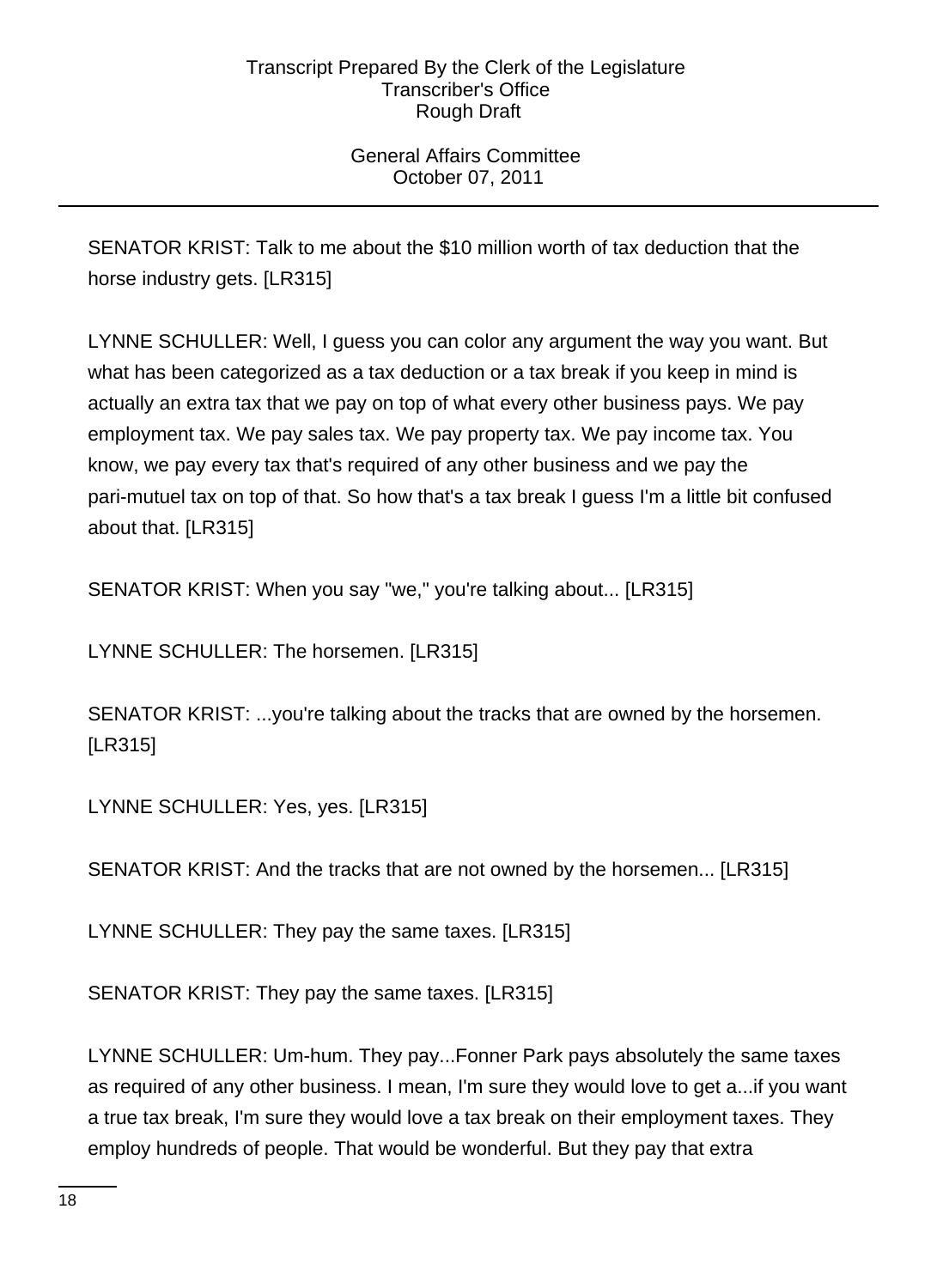# General Affairs Committee October 07, 2011

pari-mutuel tax on top of what every other business already has to pay. [LR315]

SENATOR KRIST: So the pari-mutuel tax in addition to operating the business in a way that any other business would operate. The pari-mutuel tax then is levied upon the purses? [LR315]

LYNNE SCHULLER: Yes, overall handle. [LR315]

SENATOR KRIST: Overall handle. [LR315]

LYNNE SCHULLER: Yes. [LR315]

SENATOR KRIST: And we give overall a \$10 million break to the first \$10 million that comes in from those handles? [LR315]

LYNNE SCHULLER: That's exempt, yes. [LR315]

SENATOR KRIST: Okay. And what, if you could, give me a rough idea of what that handle per year brings in above and beyond the \$10 million break? Do you know that number? [LR315]

LYNNE SCHULLER: I don't know that number off the top of my head. I'm sorry. [LR315]

SENATOR KRIST: Okay. I would like to have that number for the record if we could. So if some other testifier has it, that would be great. If we can get it from the industry, that would be great too. [LR315]

LYNNE SCHULLER: Yeah. That's a Department of Revenue question. [LR315]

SENATOR KRIST: I'm sure the lobby can give it to us also. [LR315]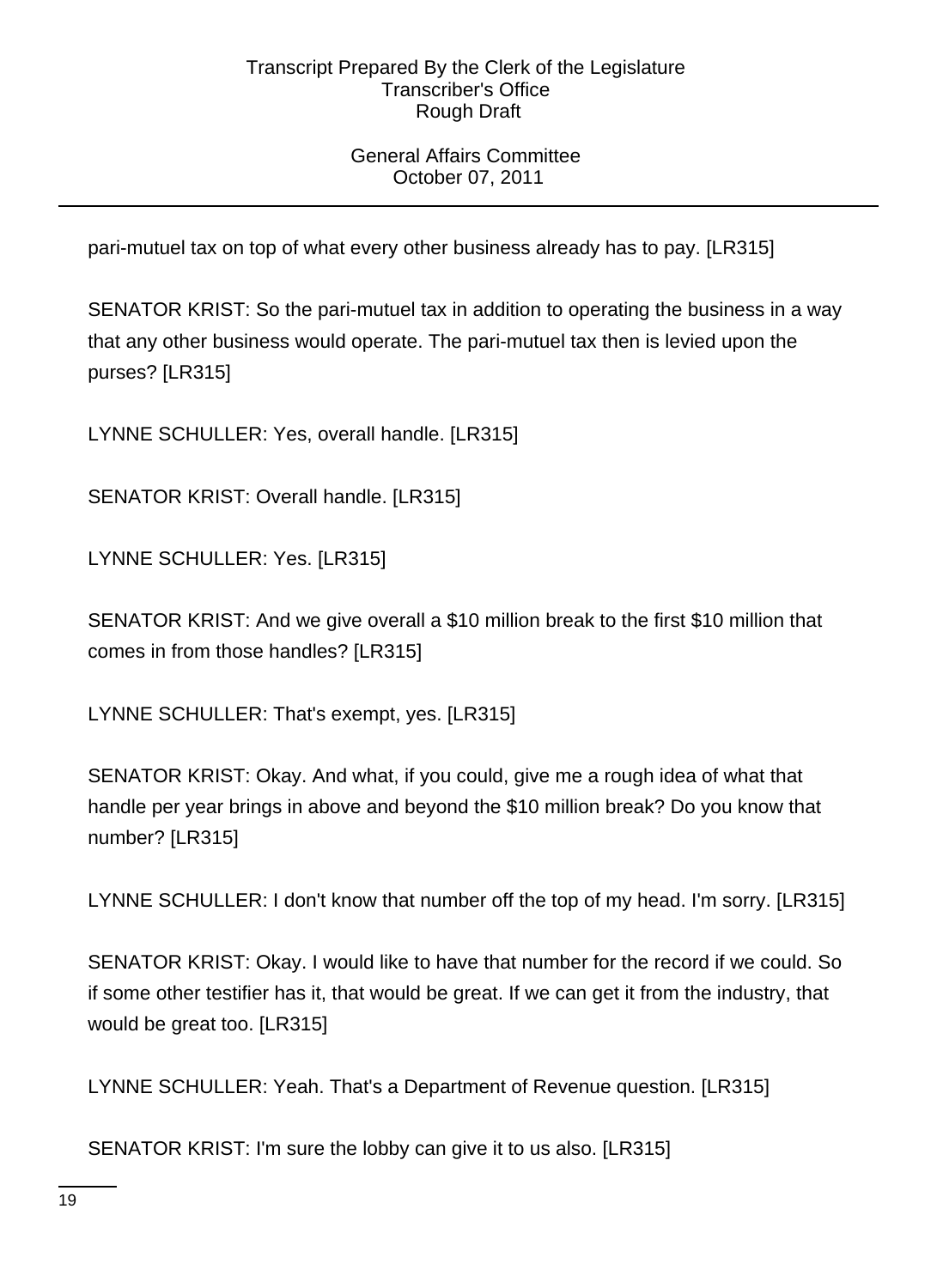# General Affairs Committee October 07, 2011

LYNNE SCHULLER: You know, I can get you, you know, what taxes are paid by the three tracks that are operated by the horsemen. Fonner Park and Columbus, you'd have to get that from the Department of Revenue. [LR315]

SENATOR KRIST: Okay. [LR315]

LYNNE SCHULLER: I don't know if I would have access to that or not. [LR315]

SENATOR KRIST: Thanks for coming. [LR315]

LYNNE SCHULLER: Sure. [LR315]

SENATOR KARPISEK: Thank you, Senator Krist. Senator Coash. [LR315]

SENATOR COASH: Thank you, Senator Karpisek. What is the pari-mutuel tax rate? [LR315]

LYNNE SCHULLER: It's...you'd have to ask Tom that question. I'm not sure. Sorry. [LR315]

SENATOR COASH: Okay. I'm just...I mean, I know what the exemption is, you know... [LR315]

LYNNE SCHULLER: Is it in your packet? It might be in your packet. [LR315]

SENATOR COASH: It might be. It might be. I'll... [LR315]

TOM SAGE: It would be in that annual report toward the back. [LR315]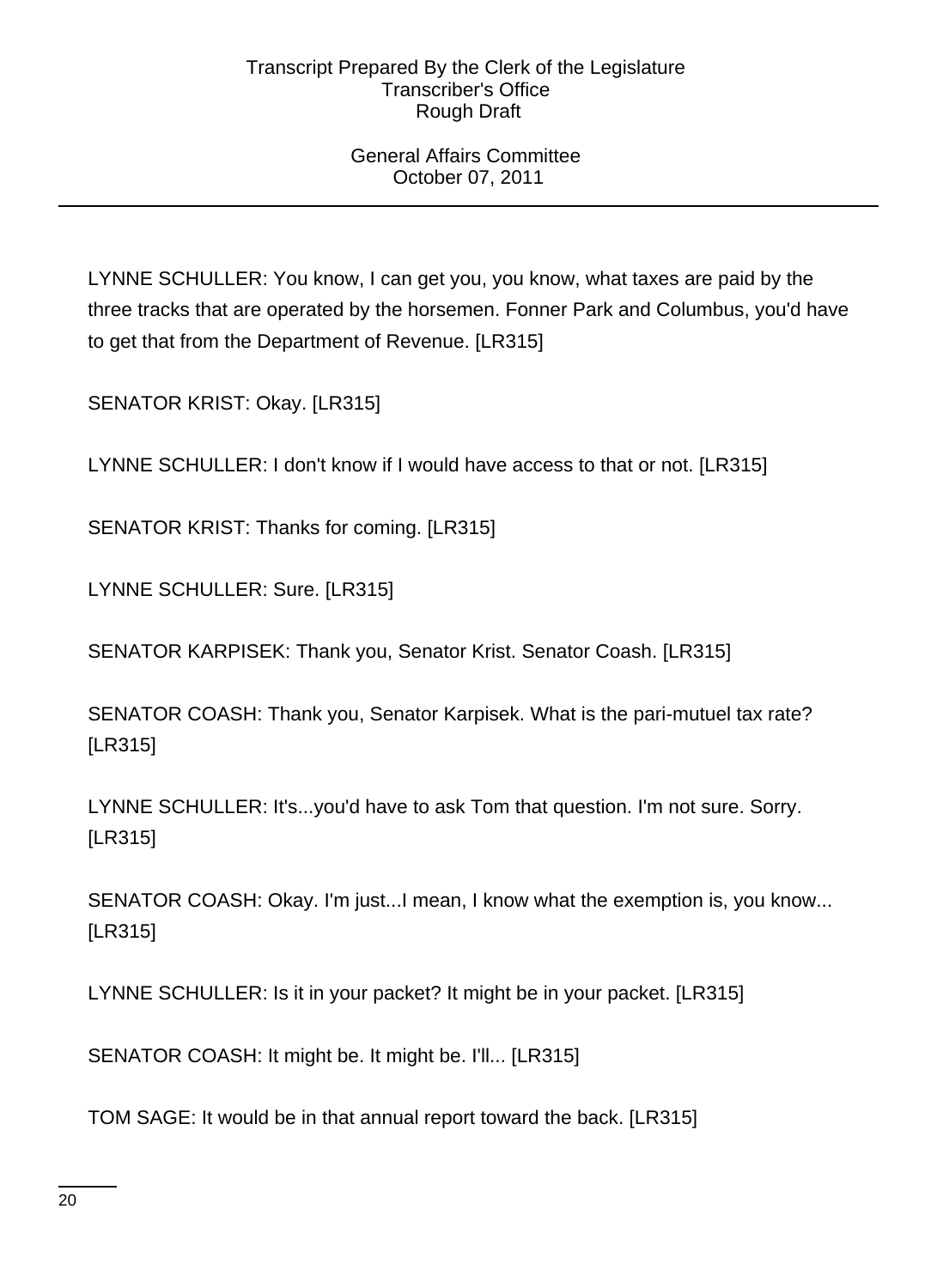# General Affairs Committee October 07, 2011

SENATOR COASH: Okay. I'll find it, I'll find. it. I'm just...I didn't know if it was 10 percent, 12. [LR315]

TOM SAGE: It's actually 2.5 percent. [LR315]

SENATOR COASH: Two and a half percent is the pari-mutuel tax. Okay. Thanks. [LR315]

SENATOR KARPISEK: Thank you, Senator Coash. So you talked about, and I don't want to put you on the spot, but I'm having trouble getting my head around this one too. [LR315]

LYNNE SCHULLER: That's okay. [LR315]

SENATOR KARPISEK: Roughly \$90 million is the handle. [LR315]

LYNNE SCHULLER: Roughly. [LR315]

SENATOR KARPISEK: And the first \$10 million is exempt from the pari-mutuel tax. [LR315]

LYNNE SCHULLER: From just the pari-mutuel tax. [LR315]

SENATOR KARPISEK: Is that as a whole or each track? [LR315]

LYNNE SCHULLER: It's the whole. Is it each track? [LR315]

\_\_\_\_\_\_\_\_\_: It's each track. [LR315]

LYNNE SCHULLER: Oh, sorry. It's each track. [LR315]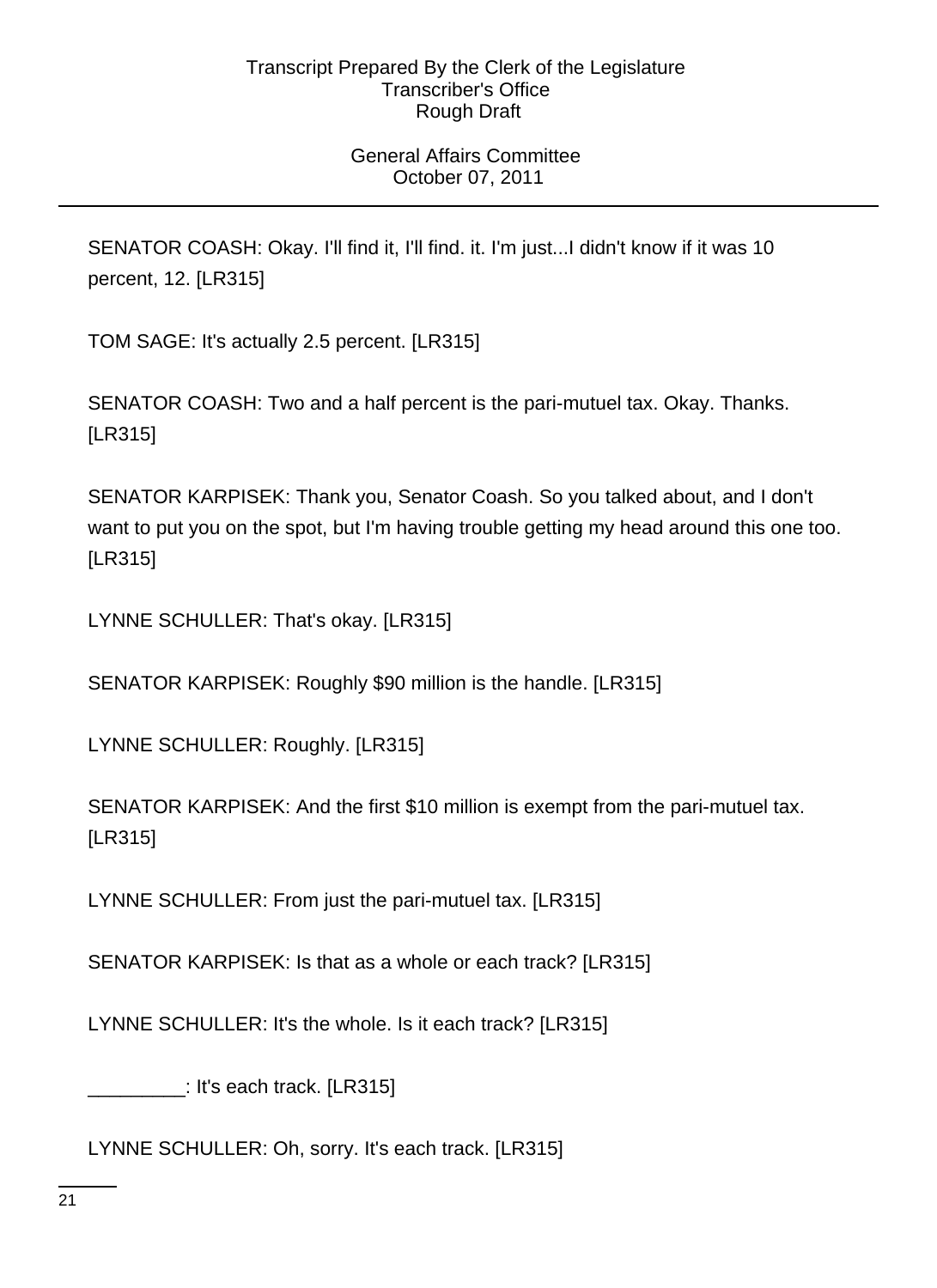## General Affairs Committee October 07, 2011

SENATOR KARPISEK: Each track, the first \$10 million. And that's 2.5 percent is the tax on that. And when we talk pari-mutuel tax, and you may not know this, but that is only horse racing, that is not keno, bingo. [LR315]

LYNNE SCHULLER: That's a special tax just for us. [LR315]

SENATOR KARPISEK: Not any of the other...how many gambling things we have. [LR315]

LYNNE SCHULLER: And I don't mean to mischaracterize. I mean, obviously keno has their own taxes that they have to pay. The lottery, you know, obviously pays 25 percent into the beneficiaries. So they have different...I don't mean to imply that they're totally exempt from all taxes. [LR315]

SENATOR KARPISEK: Correct. [LR315]

LYNNE SCHULLER: But the pari-mutuel tax is special just for the horse racing industry. [LR315]

SENATOR KARPISEK: Very good. I think that is something that hasn't been brought up before is to say that this is another tax. This isn't... [LR315]

LYNNE SCHULLER: It's an extra tax. It's not a tax break. [LR315]

SENATOR KARPISEK: I think when we think about that, we think of it as income tax break. [LR315]

LYNNE SCHULLER: Right. [LR315]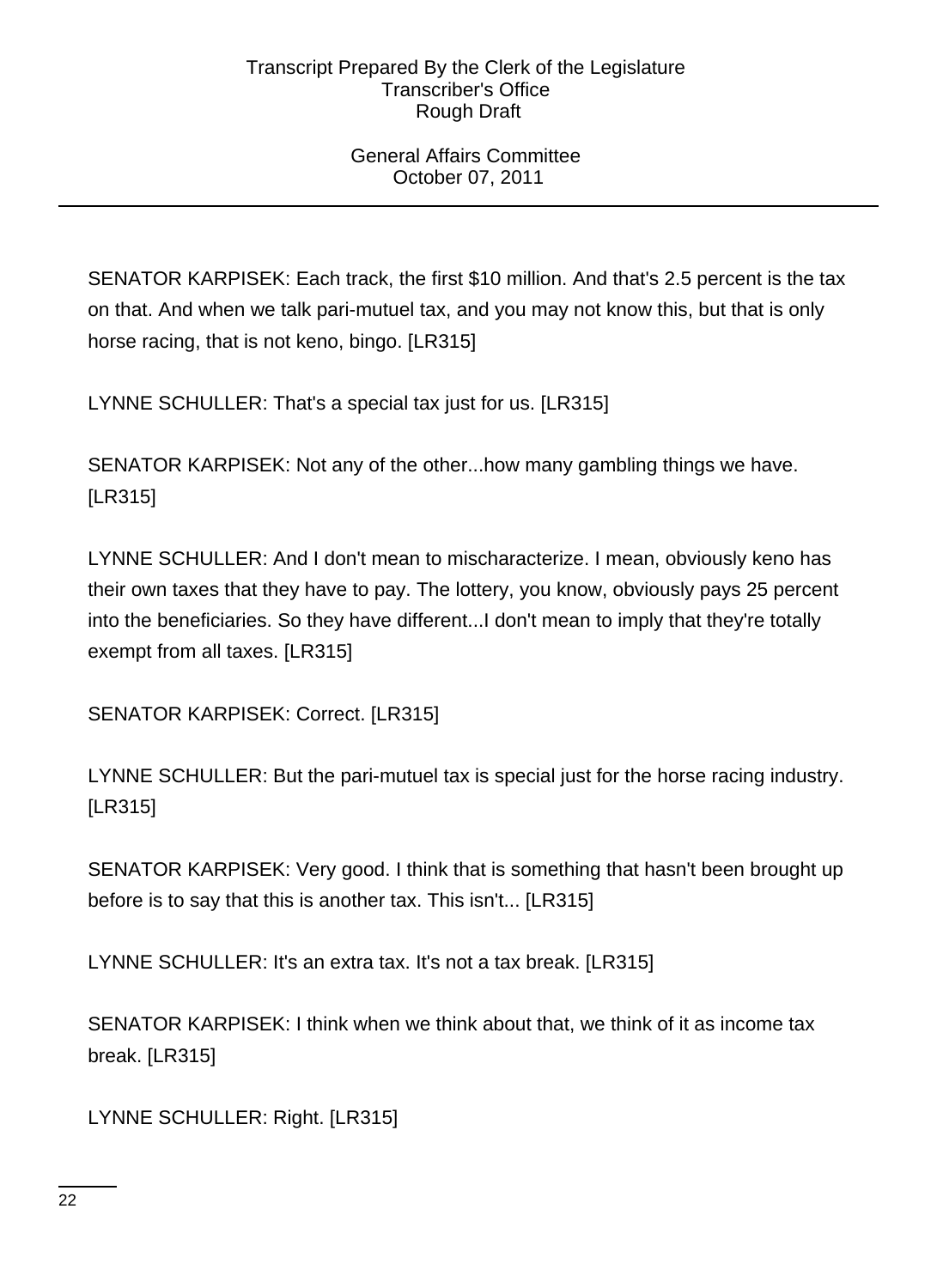# General Affairs Committee October 07, 2011

SENATOR KARPISEK: And I think it's also good to...you are a for-profit entity so you do pay property taxes, you do pay... [LR315]

LYNNE SCHULLER: Oh, we are. HBPA itself is a 501(c)(6)... [LR315]

SENATOR KARPISEK: Okay. But... [LR315]

LYNNE SCHULLER: ...meaning that we can't...but that's...we can't make any profits either. You know, the personal owners of that 501(c)(6) are the members of the HBPA, meaning it's nonprofit. They don't make any money off of this organization. It goes back into the industry, into the community. [LR315]

SENATOR KARPISEK: Okay. You did talk about property taxes. [LR315]

LYNNE SCHULLER: Well, all we are is a separate facility that manages. And I believe we pay property taxes on that location. [LR315]

SENATOR KARPISEK: Okay. [LR315]

LYNNE SCHULLER: We don't pay property taxes per se in Lincoln because we don't own the property, we're leasing it from the University of Nebraska. [LR315]

SENATOR KARPISEK: Much like a church doing bingo doesn't pay property taxes either. [LR315]

LYNNE SCHULLER: Right. [LR315]

SENATOR KARPISEK: Very good. Any other questions? Seeing none... [LR315]

LYNNE SCHULLER: And I apologize. I should not direct a question towards a senator.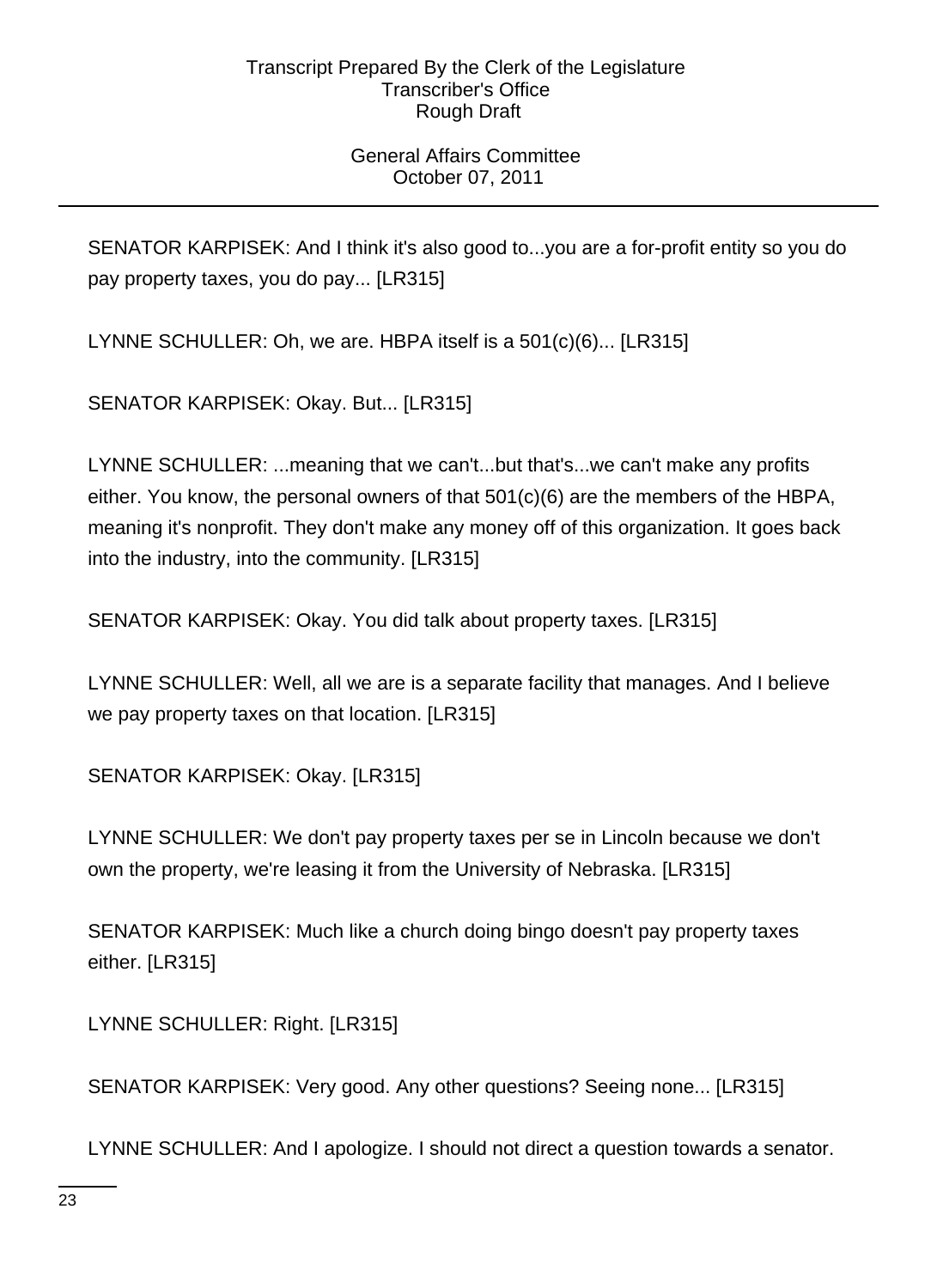### General Affairs Committee October 07, 2011

Thank you. [LR315]

SENATOR KARPISEK: Well, this is an interim study, but... [LR315]

SENATOR SCHUMACHER: Particularly when he didn't know the answer. (Laughter) [LR315]

SENATOR KARPISEK: That's the first time I didn't hear Senator Schumacher know an answer. [LR315]

LYNNE SCHULLER On a long... [LR315]

SENATOR KARPISEK It's early, we understand. [LR315]

LYNNE SCHULLER Yeah. Thank you. [LR315]

SENATOR KARPISEK Thank you. Any one else? Going once, going twice. We've got a little more time, do any of the senators want to call any one else just to clarify? Senator Christensen, would you like to close? [LR315]

SENATOR CHRISTENSEN: I don't know if I can set here and ask a question either, but with our last discussion of the 2.5 percent tax, then there's a...for State Fair Park is exempt from that tax or 2 percent of it for improvements. Can somebody explain that to me or maybe I can grab it from them. But, you know, that's the only thing I guess I, in our last discussion, didn't totally understand how that followed through. I would love to have somebody correct that to me. And then...other than that, I appreciate the time. I think it's been informational. I've enjoyed listening here. I'm glad I could stay and listen to this and thank you for your time. [LR315]

SENATOR KARPISEK: I think that's a very good question to bring up, too, Senator,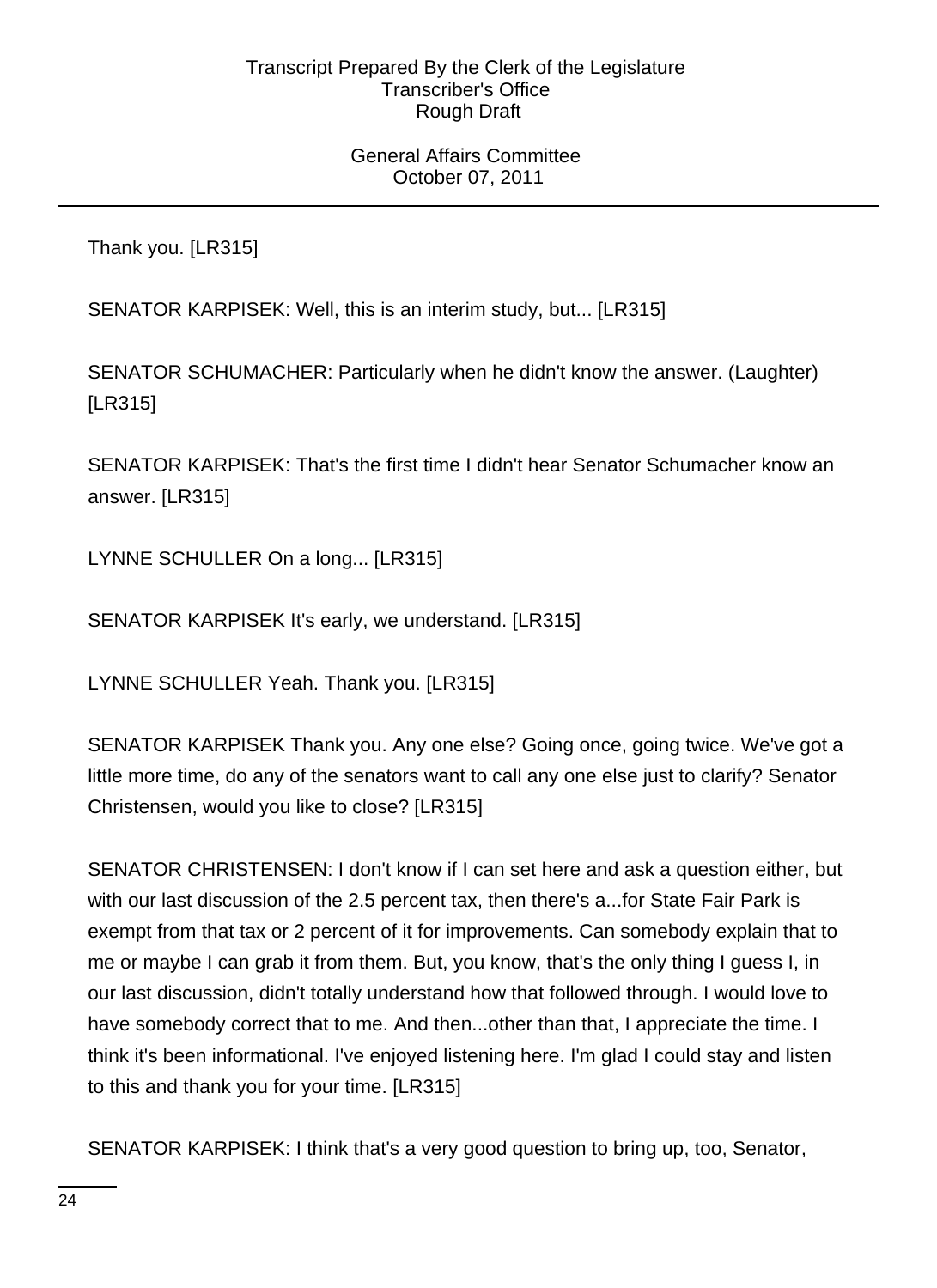# General Affairs Committee October 07, 2011

about that. I appreciate you bringing this. I think, again, there are a lot of...the facts are played with very loosely on this issue, and I think we do need to get to the bottom of it. I don't like to hear words like bailouts and those sort of things because they absolutely are not. But I do appreciate that. Any other questions for Senator Christensen? Senator Krist. [LR315]

SENATOR KRIST: Thank you, Chair. Just a comment. Thanks, Mark, for bringing this forward. It is very helpful. Another consequence of term limits. There are people that have probably been here if we hadn't replaced them that would have known all the history and would have been able to call it the way it is. And I think it's very important that as we're making a decision, potentially building a coffin for the industry, that we understand what we're doing and understand the consequence. So thanks again for bringing it forward. [LR315]

SENATOR KARPISEK: Any others? Seeing none, thank you, Senator Christensen. Have a safe trip. [LR315]

SENATOR CHRISTENSEN: Thank you. [LR315]

LYNNE SCHULLER: I can answer the senator's question about the... [LR315]

SENATOR KARPISEK: I think we're going to have to... [LR315]

LYNNE SCHULLER: That's fine. Okay. [LR315]

SENATOR KARPISEK: Sorry. We'll... [LR315]

LYNNE SCHULLER: I will speak to you one on one. [LR315]

SENATOR KARPISEK: That would be...speak to him. That will end the hearing on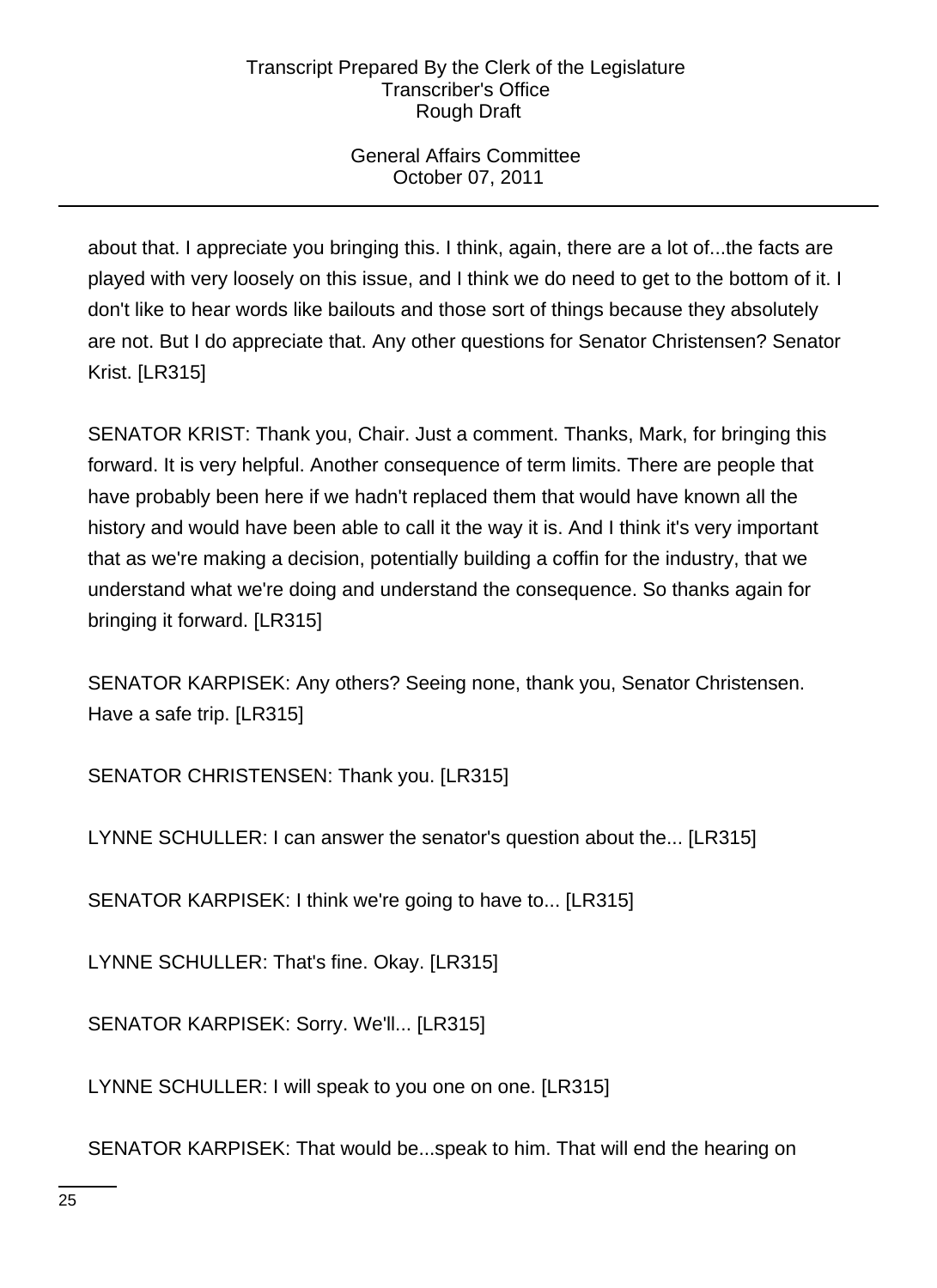General Affairs Committee October 07, 2011

LR315. We will now go to LR299. Senator Schumacher will open on LR299. Welcome, Senator Schumacher. [LR315]

SENATOR SCHUMACHER: (Exhibits 4, 5, and 6) Thank you, Senator Karpisek, members of the committee. My name is Paul Schumacher, P-a-u-l S-c-h-u-m-a-c-h-e-r, and I'm the senator from District 22. And this particular resolution is a very simple design to bring to the committee's attention and to raise our level of consciousness with regard to the amount of revenue that leaves the state of Nebraska for other states, and the amount of revenue that is taxed in other states to contribute to the welfare of their citizens. I think you've been supplied with a map that committee counsel...if not, we can have that now, shows how many casinos are within 50 miles of the Nebraska location and 150 miles. Within 50 miles of Nebraska radius we have about two-thirds of the population of Nebraska. So there's easy accessibility to casino gaming for at least two-thirds of the population and fairly easy access for the balance of the population. Let's...the Iowa Gaming and Racing Commission has an excellent Web site where it accounts for the revenue from each of the many, many facilities in Iowa. And a photocopy of that Web site and those statistics is provided in the information. Those numbers are really pretty unbelievable, but they're true. And so of those casinos that are within range of Nebraskans, let's take the three easiest ones to deal with and just get a flavor for the numbers. On the back of the first page we have Horseshoe Casino and Bluffs Run Greyhound Park in Iowa. Players lost there \$189 million, of which Iowa got in one form of tax revenue or another \$44 million. Now there's no accounting mechanism that says how many of those dollars came from Nebraska, but a generally accepted way to try to guesstimate those numbers is to count license plates. And fairly consistently on account of license plates in those casinos, three-quarters or better are from Nebraska. Applying that as a standard, we can see that \$44 million in tax revenue that Iowa got from the Horseshoe Casino, over \$30 million or one-and-a-half times what we took from city and county aid came from Nebraskans. That's not to say anything of the \$140 million or so that went into the Iowa and through the Vegas management companies into the Nevada economies from Nebraska. A substantial amount of money. Let's go to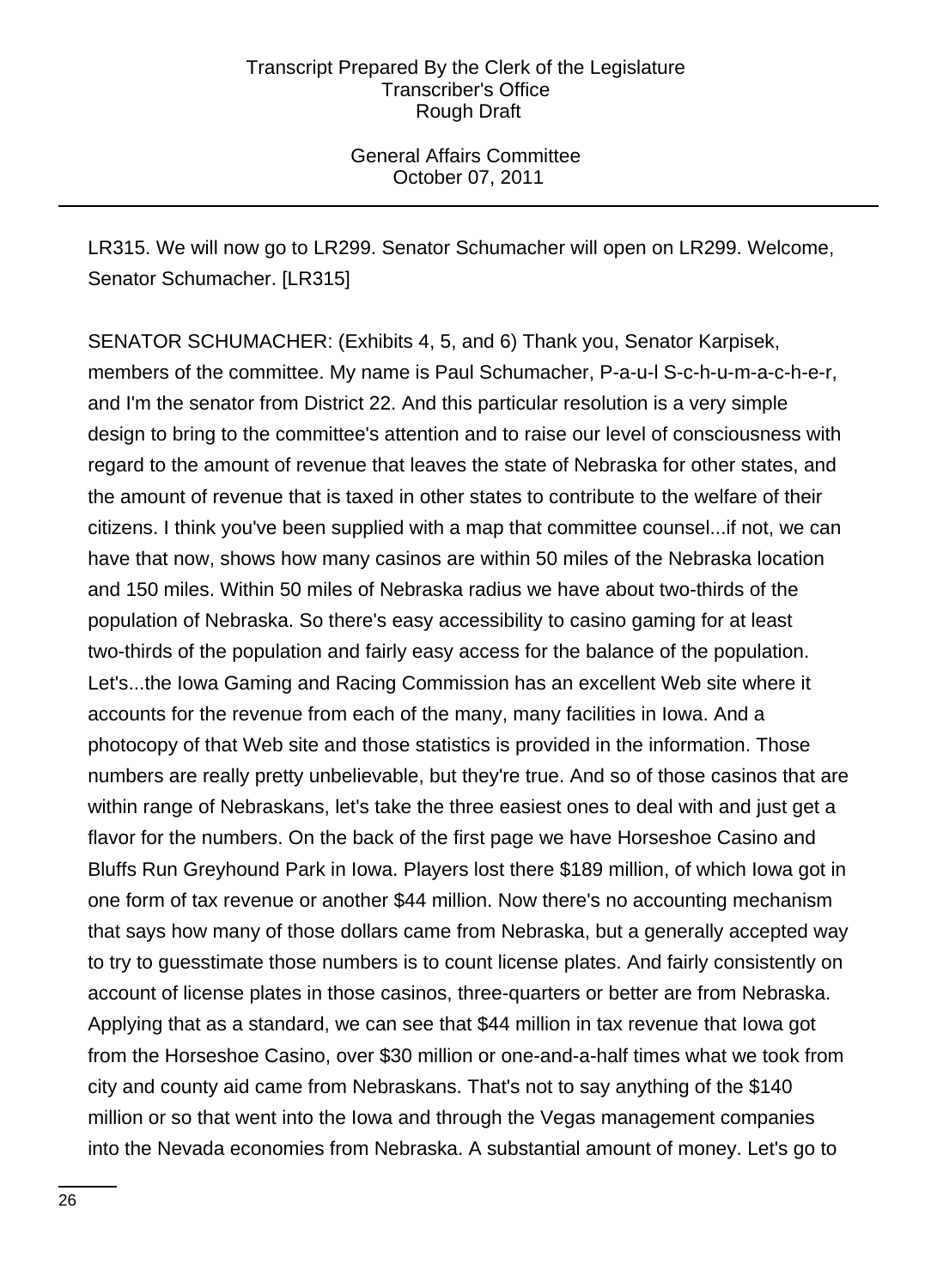### General Affairs Committee October 07, 2011

the other two in that area. We have Ameristar. Players at Ameristar lost \$164 million. Again, you can easily do the math on approximating that as three-quarters from Nebraska. The state of Iowa subsidized by the people of Nebraska \$33 million, which is the taxes as set forth on the bottom items. Harrah's in Council Bluffs, players lost \$74 million. People in Nebraska contributed to Iowa \$15 million. Substantial numbers have taken in total a pretty fair guesstimate of the amount of money just at those three facilities. And we're not talking any of the other facilities that are within easy range of Nebraska. There was \$428 million lost in those casinos, three-quarters of that from Nebraska were over \$300 million of money that moved across the border. Now to be true, a little of that came back. There is some meat products I understand and various things for the restaurants over there that comes from Nebraska, but that's de minimis. There are some people from the Nebraska side of the border that are employed there, but not to the extent of those kind of numbers. When the casinos get filled up, they do send folks over to the Omaha Hilton, but not in those kinds of numbers. Those are huge, significant numbers that are being exported out of the Nebraska economy. If you look at a totality of the way Iowa does it, there's a little handout in there that shows total gaming revenue for the state of Iowa. And we recognize that some of those was pilfered from neighboring states that don't have gaming, i.e., Nebraska, \$1.379 billion, \$1.379 billion, one-and-a-half times TEEOSA is what Iowa brings from that. If we just use a...that's about \$466 per person if we were to apply, and this isn't a fair one because we're late into the game, and Iowa is getting some of its revenue from us, if we were to apply that to our population, that would generate approximately \$750 million or...yeah, \$750 million. Wow! Roughly TEEOSA every year. Let's say that's way overestimate. Let's say it's only 50 percent of that. That's \$375 million. That's the state reserve every year. That's four, five times what we dedicated to highways last year. Even if it was a quarter of that it's a significant amount of money and fully fund our highway program. Now one has got to say, look, what's the community harm that's done by this type of gaming? Certainly there's massive, massive social harm that's done by this kind of gaming. Certainly the statistics should easily reveal that social harm. There should be more, more bankruptcies in Iowa and South Dakota than in Nebraska. Tremendously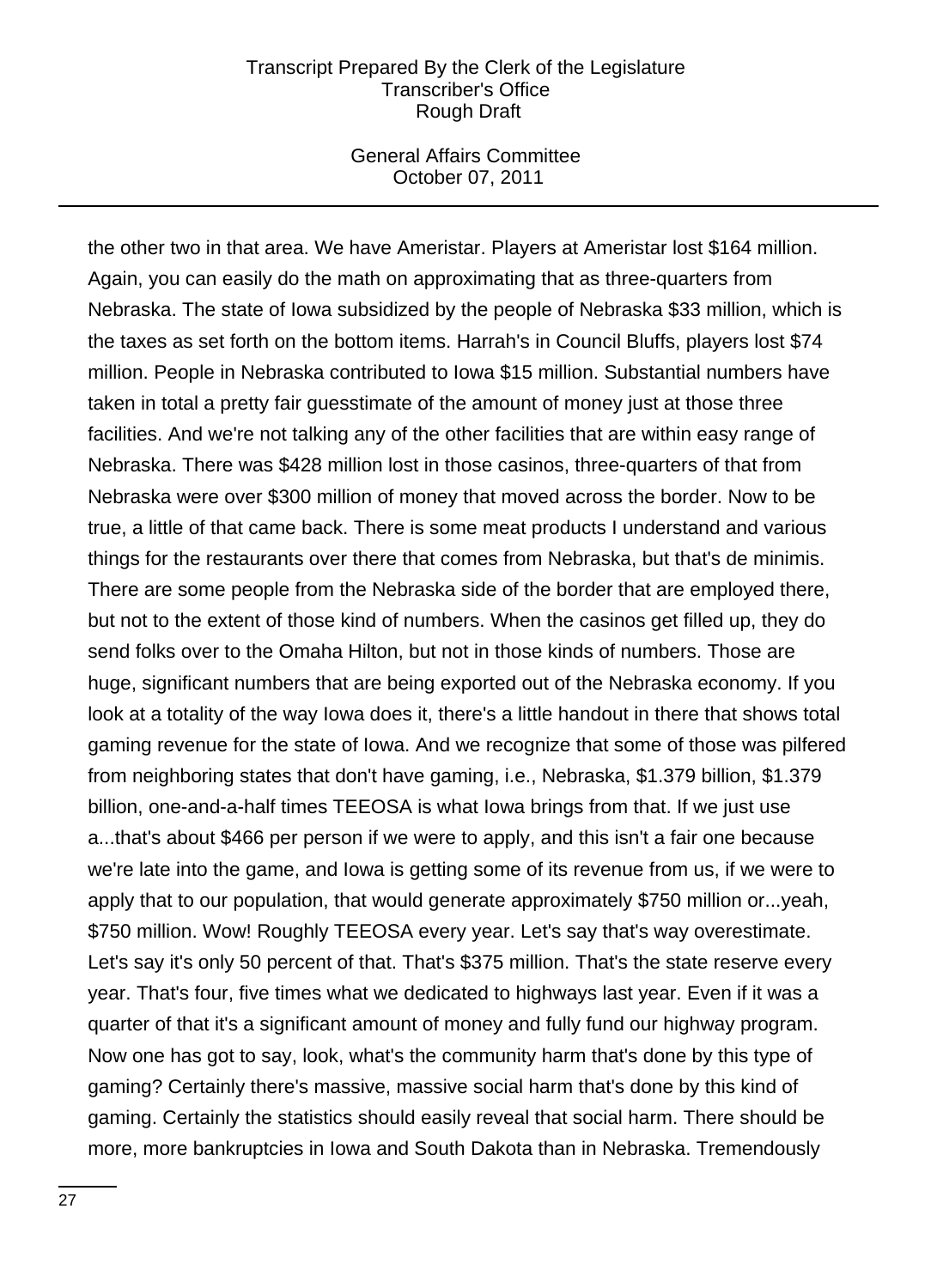### General Affairs Committee October 07, 2011

more divorces in Iowa and South Dakota than Nebraska. Violent crime has got to be off the roof over there. Property crime, people stealing to feed those slot machines must be through the roof. Welfare has got to be through the roof. Nebraska has got to look just like a white spot of holiness in the system when compared to those. GDP in Iowa has got to be down. The average credit scores have got to be just on the bottom of things. Right? I mean, that's the way it's got to be if you believe the conventional wisdom. So let's look at the statistics. The statistics on personal bankruptcy: Iowa, .32 percent; Nebraska .44 percent; South Dakota, .25 percent. The URLs are on your information for these particular statistics. That one came from the U.S. Courts. Divorce: Iowa, 2.4 per thousand population; Nebraska, 3.4 for thousand population; South Dakota, 3.3. There must be some misprints in these Web sites apparently. Crime rates for violent crime: Iowa, 273 per hundred thousand; Nebraska 279 per hundred thousand; South Dakota, 268 per hundred thousand. Robbery: Iowa, 33; Nebraska, 56; South Dakota, 18. Overall crimes involving property: Iowa, 2,200; Nebraska, 2,600; South Dakota, 1,800 per hundred thousand. Burglary. Finally, we get a break. Iowa, 546; Nebraska, 455; South Dakota, 390. Larceny-theft: Iowa, 1,500; Nebraska, 2,000; South Dakota, 1,300. Motor vehicle thefts. Certainly they steal your car out of those casino parking lots. Iowa, 124; Nebraska, 197; South Dakota, 97. Well, how about welfare? Now these statistics is a little bit of...it's very hard to come up with statistics, but the Wyoming Taxpayers Associations came up with a lump sum number for what it's worth. Iowa, \$1,187; Nebraska, \$1,135; South Dakota, \$949. Certainly morals have gone away. How about sexually transmitted disease. (Laughter) You know, we've got to look at all things here. Syphilis: Iowa, 2.2; Nebraska, 2.5; South Dakota, 1.2. Gonorrhea: 55 in Iowa; 77, Nebraska; 42 in South Dakota. Chlamydia. We finally get a break again. Iowa, 313; Nebraska, 305; South Dakota, 374. GDP growth in 2010. National average, 2.6 percent. Iowa, 3.1 percent; Nebraska, 1.9 percent; South Dakota, 2.2 percent. Gross domestic product by state. Growth between 2005-2010: Iowa, 3.5; Nebraska, 4.4; and South Dakota, 4.7. Average credit scores: Iowa...this is from creditreport.com, Iowa, 700; Nebraska, 695; South Dakota, 710. That's not to say that those numbers have anything to do with gambling. They don't. The gambling relationship to any of those numbers is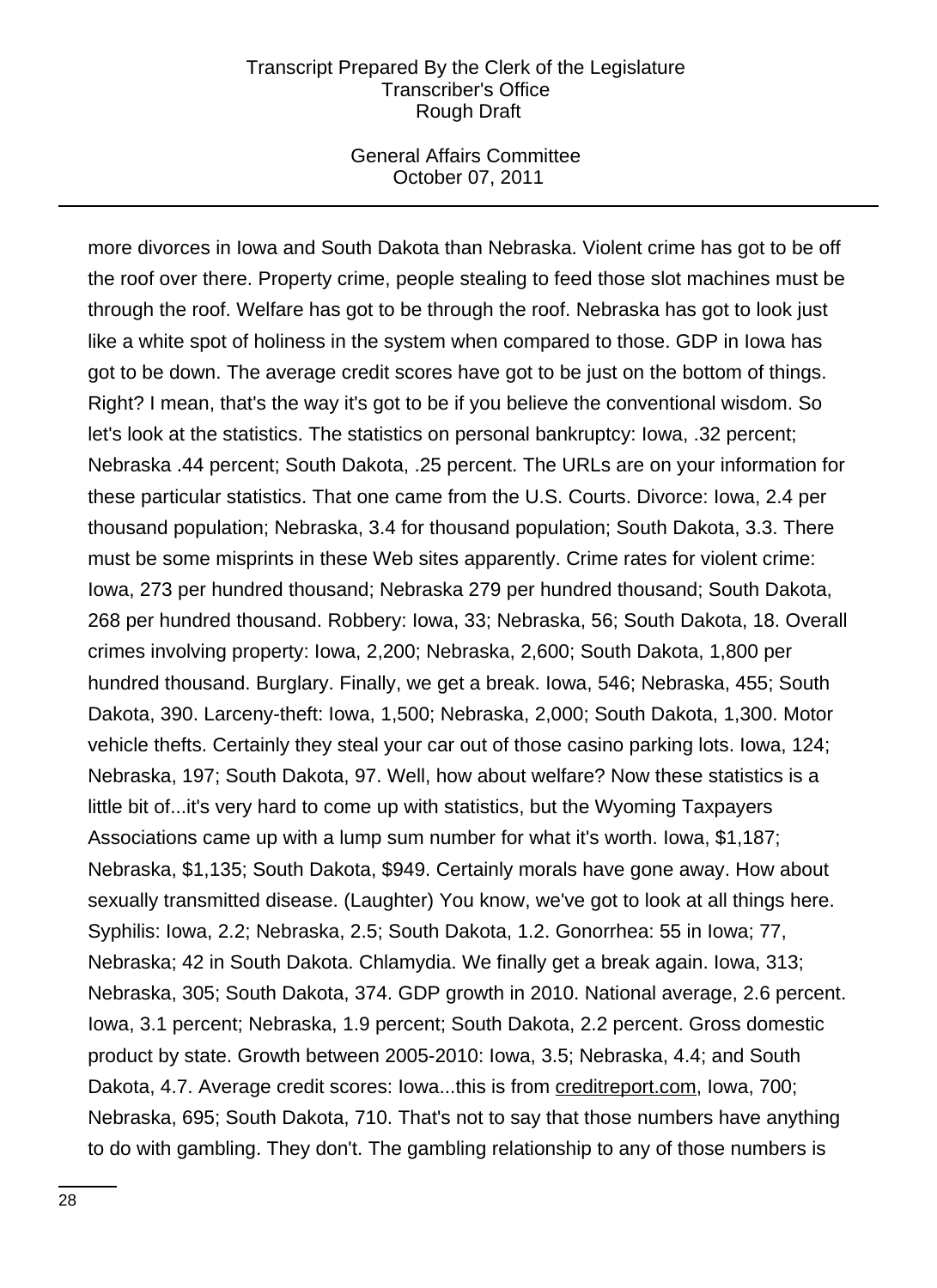# General Affairs Committee October 07, 2011

probably nil or de minimis. Greater social forces drive those numbers than gaming. And it should be pause for concern that our numbers look that way. What other social forces are driving those numbers? Suffice it to say that the revenue that leaves the state is substantial. Suffice it to say that the social impact is near minimal from the other states having that activity. And as we face the kind of budget issues we're going to face, suffice it to say that this committee may have a partial solution if we can come up with a gaming policy. I have nothing further. [LR299]

SENATOR KARPISEK: Thank you, Senator Schumacher. Any questions for Senator Schumacher? Seeing none, thank you. Okay. Who would like to follow that? (Laughter) Welcome back. [LR299]

PAT LOONTJER: (Exhibits 7-12) Thank you. When Senator Schumacher, I thought, oh, wow! He's making our case. Kind of turned on us there for a minute. [LR299]

SENATOR KARPISEK: Please state your name again. [LR299]

PAT LOONTJER: I'm Pat Loontjer, spelled L-o-o-n-t-j-e-r. I reside in Omaha, Nebraska, 2221 South 141 Court, and I'm the director of Gambling with the Good Life. I became the director of Gambling with the Good Life 16 years ago and I thought it was a three-month commitment. It was going to be over. Senator Jim Jensen was the one who asked me to come down and testify, and that was when they were coming in with the Nevada lobbyists to try to get the casinos into Nebraska. And I thought, oh, this is a three-month commitment and I can go back to being a stay-at-home mom with five kids. Well, 16 years later this issue has come up every single year and it's been on the ballot twice. Technically it's been on three times because in 1996 off-track betting was on and it was soundly defeated. But I now still have the five kids--thank God--but I've got 13 grandchildren and they all live in the Omaha area. They're not allowed to leave Nebraska. And we love this state and I do this because I care about this environment. I do believe Nebraska is the "Good Life State" and I do this because I want it to stay that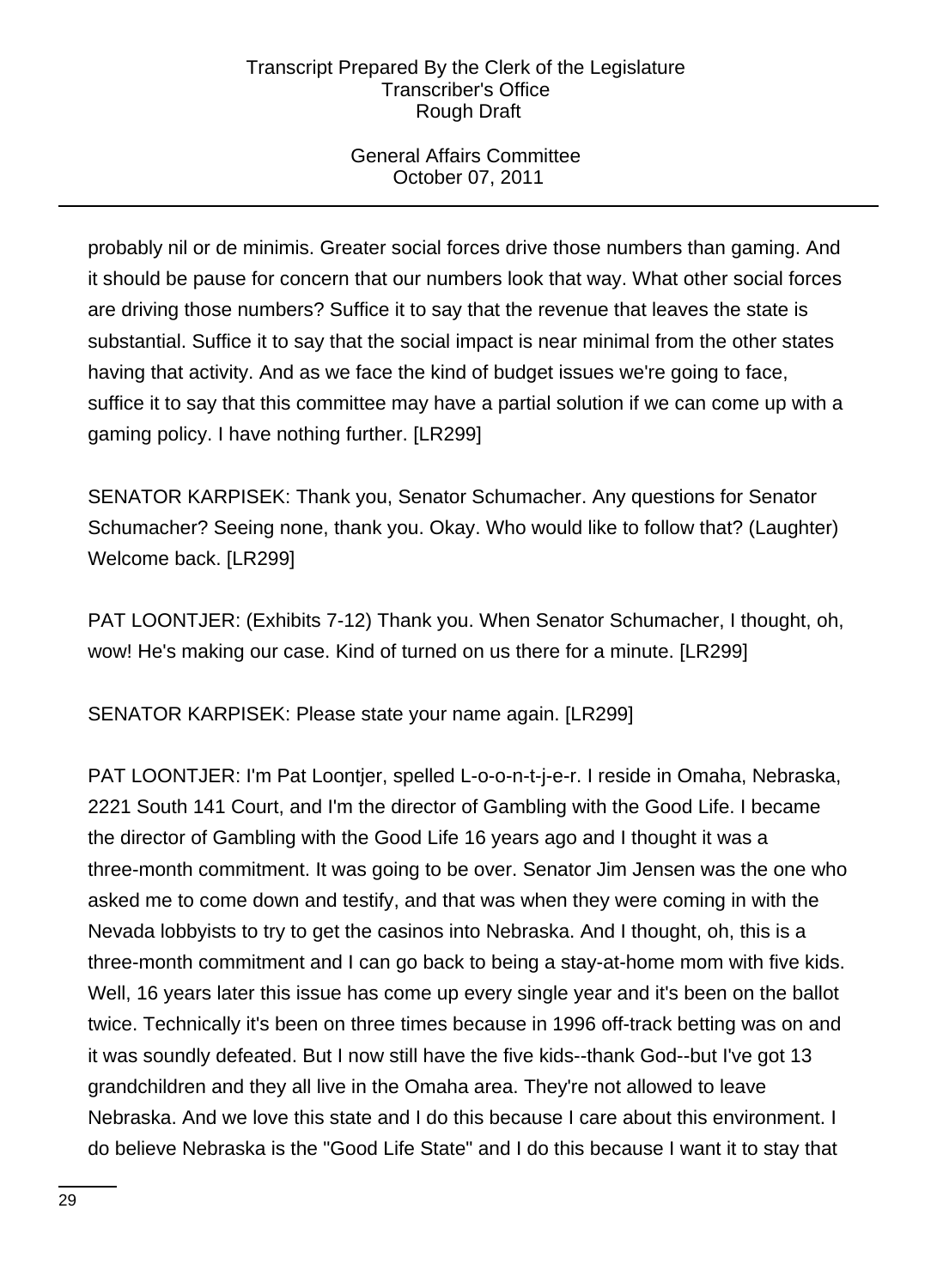### General Affairs Committee October 07, 2011

way. And I don't think that expanded gambling, especially in the form of slot machines, a casino, would do anything to improve our good life. I think that's been proven over and over by the other states that have tried it. It's not an improvement. One of the first things I'd like to address is something that...did Senator Schumacher leave, (laugh) is the question of how many or how much of our money is going to cross the border. And I know, we know it is. I mean, they didn't build those three casinos in Council Bluffs for Council Bluffs. They build them for Omaha. They built them for the largest population in Nebraska. My suggestion for years has been let's take out the bridge. But no one seems to think that's a good idea, so they are going to go across the river. It's a two-way bridge. We do have cars that go over there for gambling purposes, and we have a tremendous amount from Iowa who come into the Omaha area to use our airport, to use or hospital facilities, to use our university. So there is an awful lot of traffic going back and forth. I don't think that you could ever accurately...well, you can't get a number of how much money is...especially by counting the license plates, because you have to consider that there are a lot of people who go over there and...for the entertainment, for the cheap meals, which puts most of the restaurants in Council Bluffs and the close Omaha area out of business because they can't compete with \$4.99 buffets. But then we also have to consider that over 50 percent of the employees at those three casinos are Nebraska residents. So we've got employees cars that are also in that parking lot. So I think we need to take that into consideration. When we do a review of the economic impact that a casino...and that was the question, what does it have to do with the local economy. I think that that's been answered. It was answered in the National Gambling Impact Study Report that was done by the federal government. It took two years to put this report together, and it's many, many conclusions, but one of them is that a casino would cannibalize a local economy, and it results in a net loss of jobs not a net gain. And I'm going to leave you with all of this information that I'm going to quote you and everything that we've done has been documented. And so the question is a review of the tax revenue generated by casinos to the state and to the local municipalities. This report states that for every \$1 a state gains in gambling revenue, it costs them \$3 in social problems that are created. So even if there was a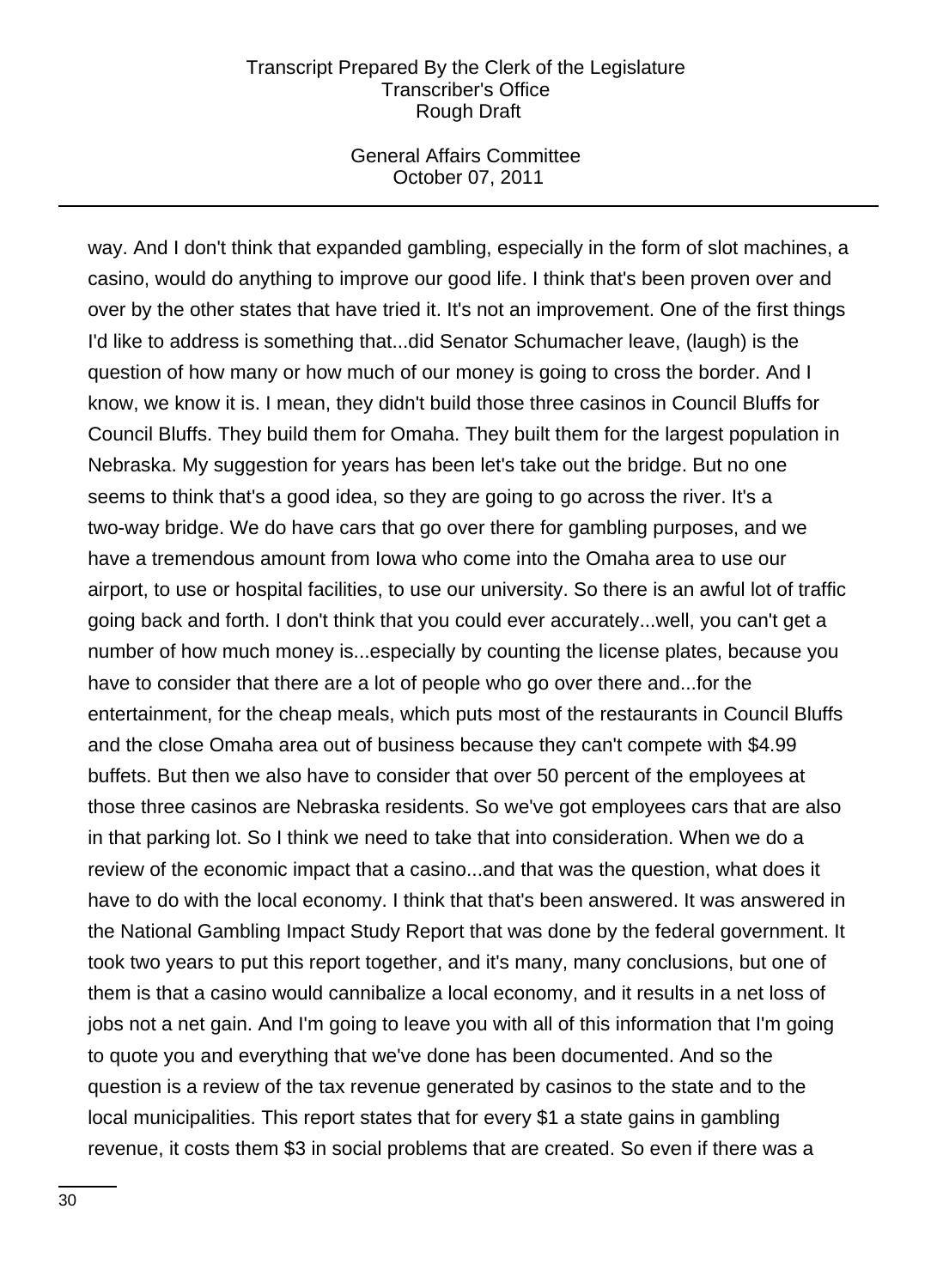### General Affairs Committee October 07, 2011

true tax benefit, is it worth risking our lifestyle? Is it worth putting our families at risk? And I'll share a few of the things that have to do with the statistics. And I know that Senator Schumacher has some points there about how it affects all of the other states around us. But there are 15 million Americans now who suffer from problem or pathological gambling. And out of 400 Gamblers Anonymous members, 28 percent reported they were either separated or divorced as a result of their gambling addiction. The divorces in Harrison County, Mississippi, tripled after the introduction of casinos. The National Research Council study indicated that between one-fourth and one-half of spouses of compulsive gamblers have been abused. And case studies of ten--yeah, that's fine--casino community conducted for the national report states that the majority of those communities had increased domestic violence related to the introduction of the casinos. And a study that was done by the University of Nebraska Medical Center concluded that problem gambling is as much a risk of domestic violence as alcohol abuse. And I think we need to ask ourselves, is it worth it? Is it worth changing what we've already got? There was just an article in the World-Herald stating that Omaha...I've got that somewhere for you, I've got a copy of it for you, that Omaha was just rated at 28 pages in the Delta SkyMiles magazine as saying that this was a thriving, healthy community, that this was a place to raise your children, this is a place to bring your business. You don't see Council Bluffs getting that kind of...you know, what you do see from Council Bluffs if you've driven down I-29 heading in there and you get to the exit is these horrendous sculptures that the casinos paid \$3 million for that I labeled the "gates of hell" because that's the first thought that came to my mind when I saw those things. It was...it's horrendous. So I think we need to look long and hard before we consider changing or adding anything, especially slot machines and casinos. What's to be gained? What's to be lost? Why would we want to bring this pariah to our state? Any changes to our constitution to allow casino-style gambling, which is slot machines, will open up a can of worms that we'll never be able to close again. And we've seen that over and over again. Iowa started with two riverboats. That's all they wanted was they were told it was going to bring sightseers, it was going to bring out of state...they were just going to just...they had a \$5 limit, and what do they have now? Twenty-one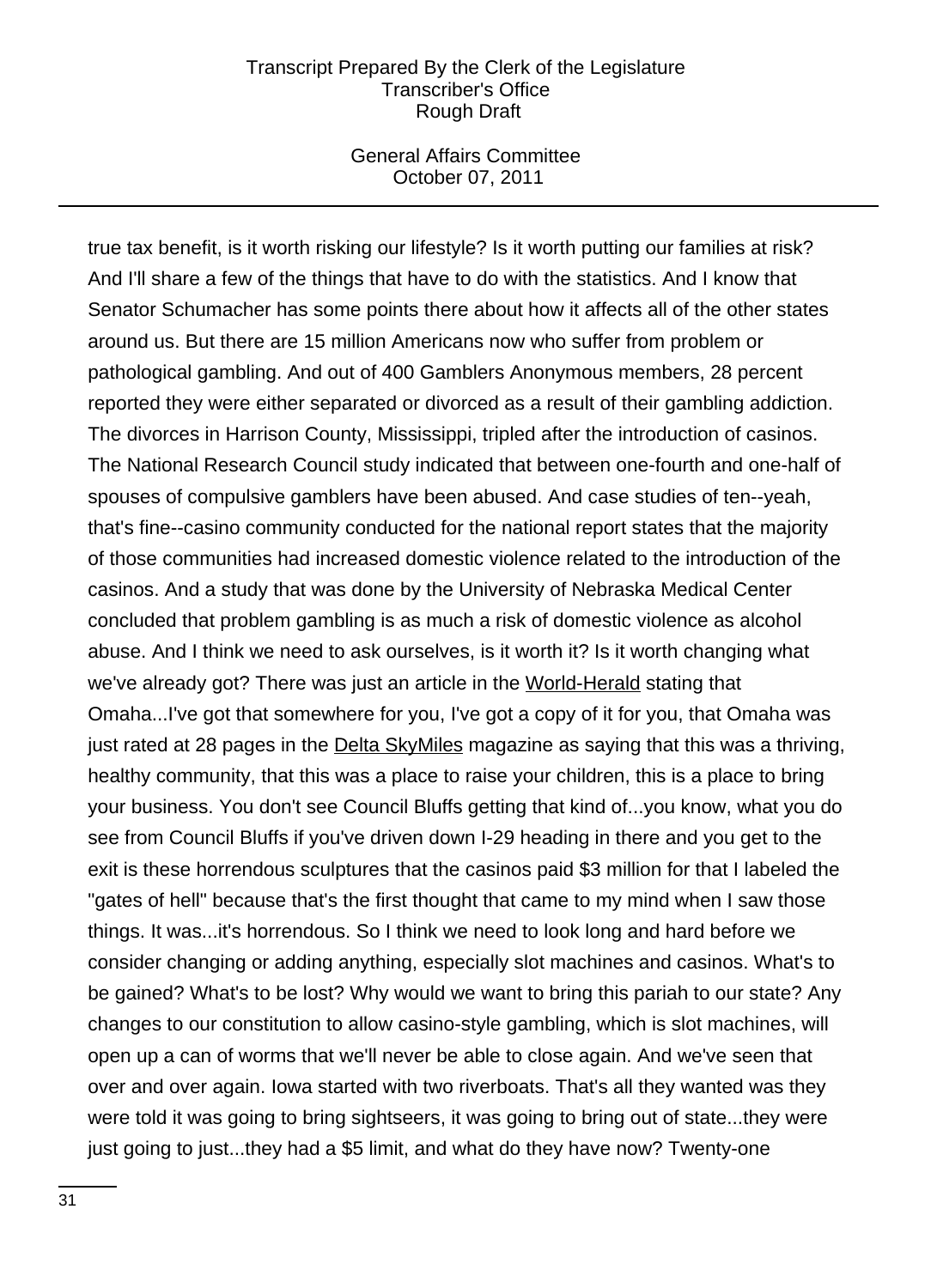### General Affairs Committee October 07, 2011

full-blown, land-based casinos, a budget deficit that's much worse than anything we're looking at, and why? You know, what has it done? It was promised that it was going to provide all the aid that they needed for their school. Not the case. Their schools are in tremendous problems financially. And then one of the things that was quoted I thought was really interesting. One of the Iowa senators that was the initial backer of it, it was state Senator Jim Riordan, he had cast the critical vote to pass that gambling legislation. And he now says, if I were over at that Capitol today and this was coming up for the first time and we were trying to make the decision as to whether or not we were going to put our state in the gambling business, he said, I would probably say, no, don't do it. He says, it's morphed into something larger than I ever expected. We started a wildfire across the country. So I would ask you to please consider what we have, what we would be risking, and is this the kind of a legacy that you would want to leave for your children and your grandchildren. In 1996 when we first started this, the big dispute was Ak-Sar-Ben. And that was the racetrack at the time and whether it was going to become the largest casino in the state because we were told that was the only way that they could save Ak-Sar-Ben was if they converted it to a casino--right smack dab in the middle of Omaha. Well, they lost that battle. They took the license. They moved to Horsemen's Park. They continue to do simulcast and four days a week of...or four days a year of racing. But what has happened at Ak-Sar-Ben since then? The prosperity. This was a picture before with the racetrack and lots of horseflies. And what do we have now? And I'll pass that around. We've got First Data Resources. We've got the university there. We've got dormitories. We've got condominiums. We have a shopping center. We have movie theaters. We've got a hotel. We've got Blue Cross and Blue Shield. It's just phenomenal. There are outdoor concerts. It's all positive. It's all positive things for families to enjoy. It's positive for the city of Omaha. It's bringing in tax benefits, property taxes, sales tax. And this was the plan for the largest casino in the state. So I would urge you please do not propose anything that would change our constitution that would open that can of worms and make us susceptible to hurt for our families. [LR299]

SENATOR KARPISEK: Thank you, Ms. Loontjer. Any questions? I've got a few. [LR299]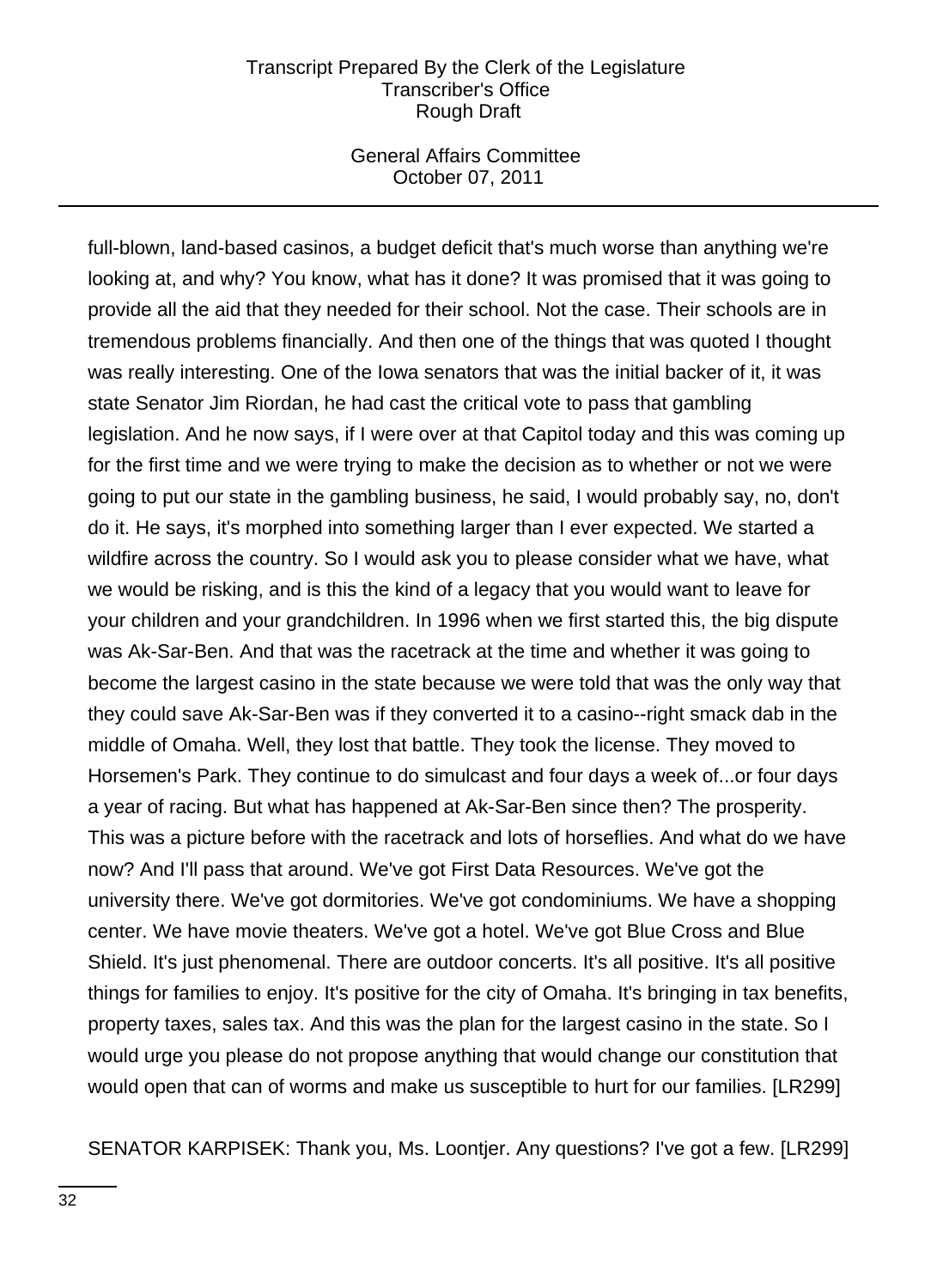## General Affairs Committee October 07, 2011

PAT LOONTJER: (Laugh) Why am I not surprised? [LR299]

SENATOR KARPISEK: Well, because you like...no, I won't go there. You said 50 percent of the employees are from Nebraska. [LR299]

PAT LOONTJER: Yes, yes. [LR299]

SENATOR KARPISEK: And how do you have that fact? [LR299]

PAT LOONTJER: That's on the Web site. [LR299]

SENATOR KARPISEK: On whose Web site? [LR299]

PAT LOONTJER: The Web site that Senator Schumacher quoted, the Iowa Gaming Web site. It lists...and I've got the sheet back there, it lists all the number of employees and then it lists all the number from Iowa. [LR299]

SENATOR KARPISEK: Okay. [LR299]

PAT LOONTJER: And so it was just a matter of subtraction. I can give you those numbers. [LR299]

SENATOR KARPISEK: Okay. [LR299]

PAT LOONTJER: There are a few things that I would like to send to you after this that has been discussed after my other testimony. So if you don't mind, I would like to e-mail you some extra things later that hopefully will clarify. But I do have those numbers for you. [LR299]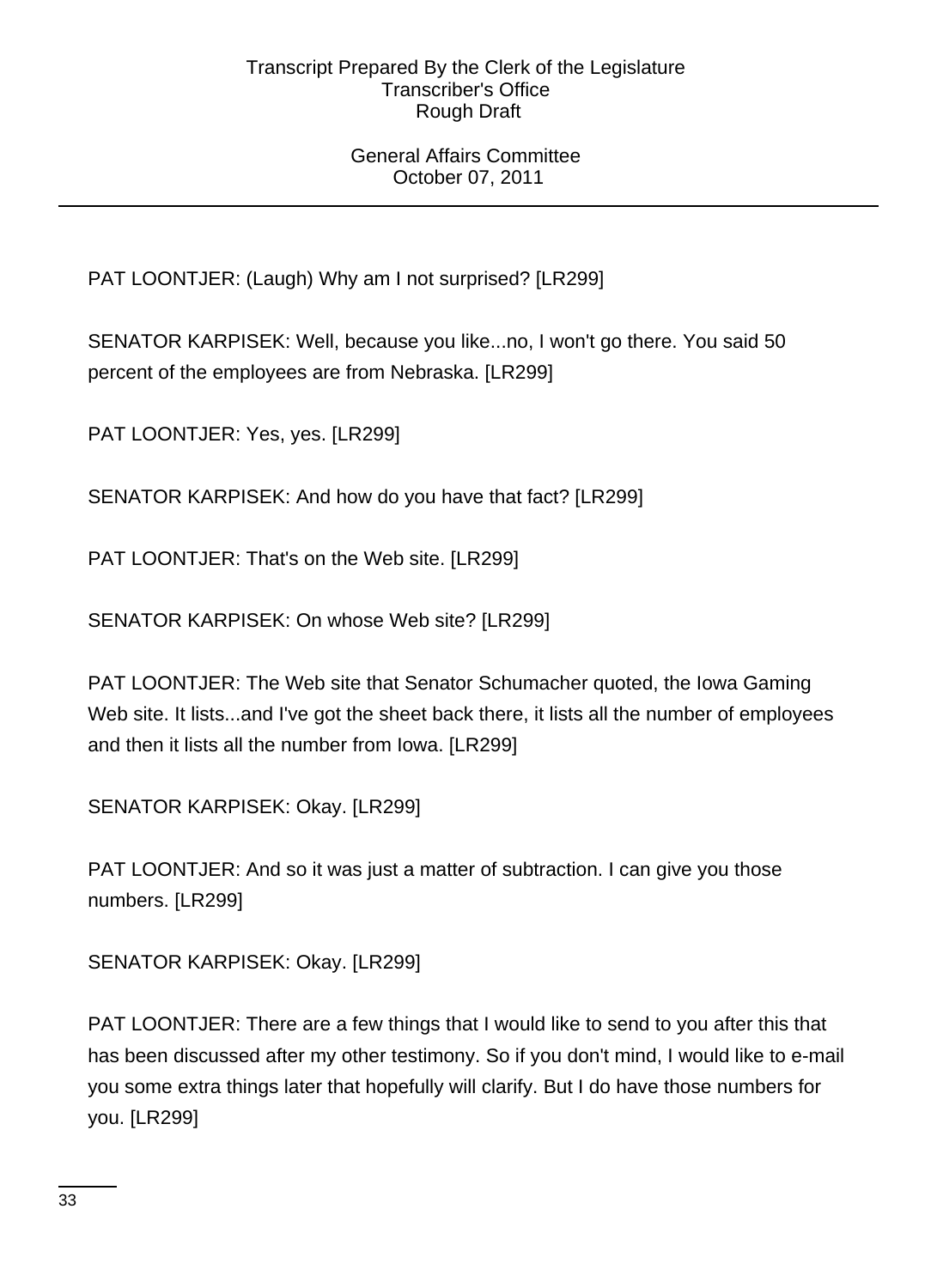General Affairs Committee October 07, 2011

SENATOR KARPISEK: Okay. [LR299]

PAT LOONTJER: To tell you the truth, I was surprised by those numbers. The 50 percent, well, it's over 50, 50.4 or something like that employees are from Nebraska. [LR299]

SENATOR KARPISEK: Well, I'll have to see that to believe that. [LR299]

PAT LOONTJER: I know. I will show it to you. I promise. [LR299]

SENATOR KARPISEK: So you said \$3 in social problems for every \$1 of gambling revenue. [LR299]

PAT LOONTJER: That was the conclusion of this report. [LR299]

SENATOR KARPISEK: Do you not think that we already have those issues because of these casinos in Iowa, within two-thirds of the people are within an hour's drive? [LR299]

PAT LOONTJER: You know, like I say, I agree. I wish that they weren't there. But the illustration that we used is that if your garage was on fire, would you pour gasoline on your house? Because we've got Council Bluffs. We've got them taking us across the river and keeping the gambling dollars. But do we want to take that and spread that all across the state and make all of our families susceptible to that temptation? [LR299]

SENATOR KARPISEK: Okay. And what about the gaming that we have now, including illegal gaming? [LR299]

PAT LOONTJER: Well, Gambling with the Good Life kind of picked the hill they were willing to die on by saying we oppose expanded gambling. I wish...our membership is so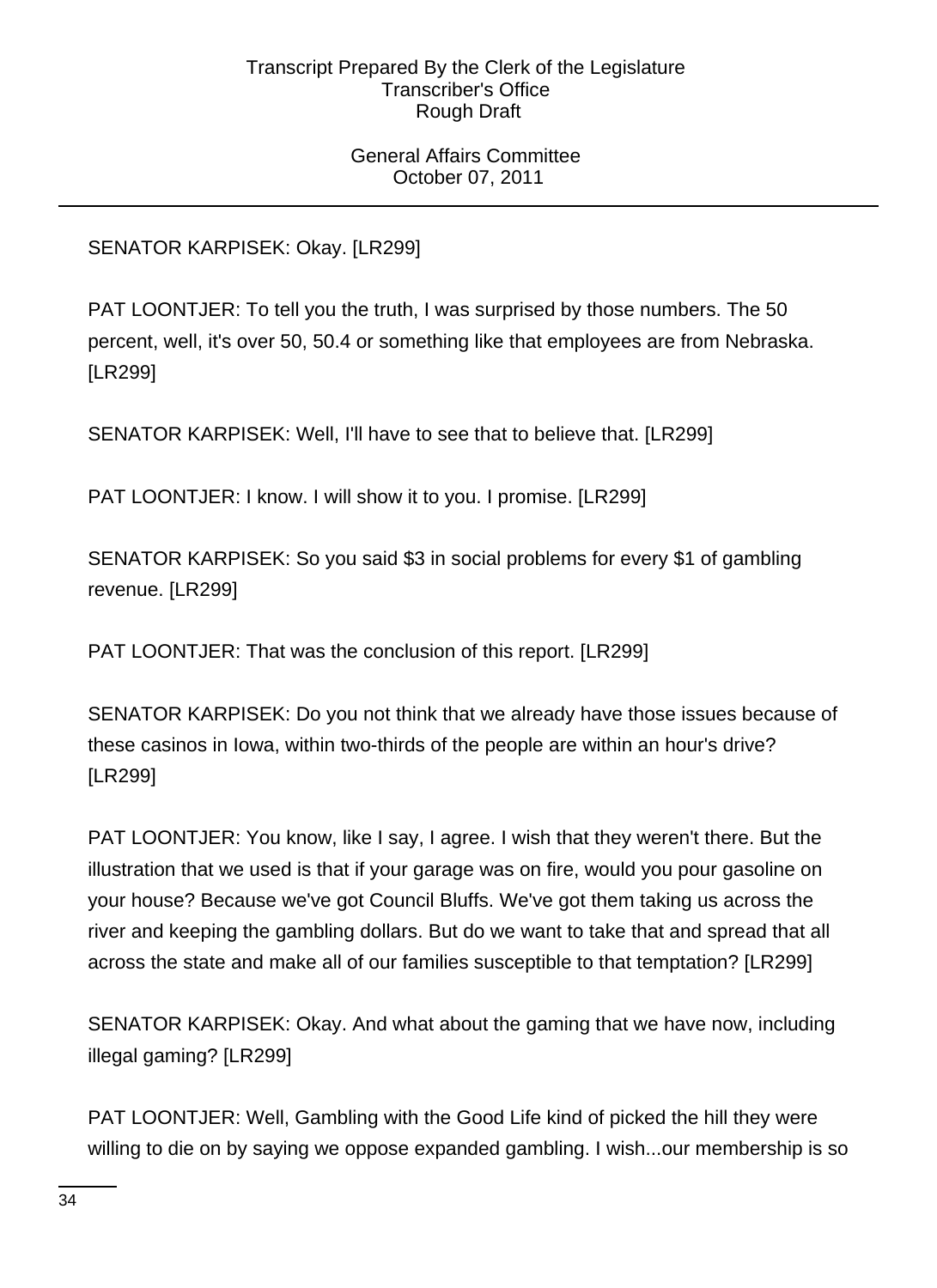# General Affairs Committee October 07, 2011

broad and it goes all the way from people who only dislike casinos and slot machines to every varying degree of people that would do away with church bingo. But we've never taken a stand on those. We...it's almost impossible to roll it back and it will be impossible to roll this back. This is what happened in Iowa when they had two river boats and now there's 21. [LR299]

SENATOR KARPISEK: I understand that. I understand that. But I think that you're casting such a negative shadow on all of this which I'm not arguing, but it's here and we have it. I don't know. Again, you wouldn't know how much money is bet illegally on football games, but I'm here to tell you it's a lot. [LR299]

PAT LOONTJER: I'm sure you're right. I don't know what to do about that. Do you know what we do about it? [LR299]

SENATOR KARPISEK: You're the executive director. (Laughter) Is Gambling... [LR299]

PAT LOONTJER: I'm not taking on football. I've got enough to do with slot machines. [LR299]

SENATOR KARPISEK: Is Gambling with the Good Life a 501(c)(3)? [LR299]

PAT LOONTJER: We're both. [LR299]

SENATOR KARPISEK: And what do you mean? [LR299]

PAT LOONTJER: We're 501(c)(3), we have one part, and we have one part 501(c)(4). [LR299]

SENATOR KARPISEK: Okay. So obviously there's some money that comes in to the organization. [LR299]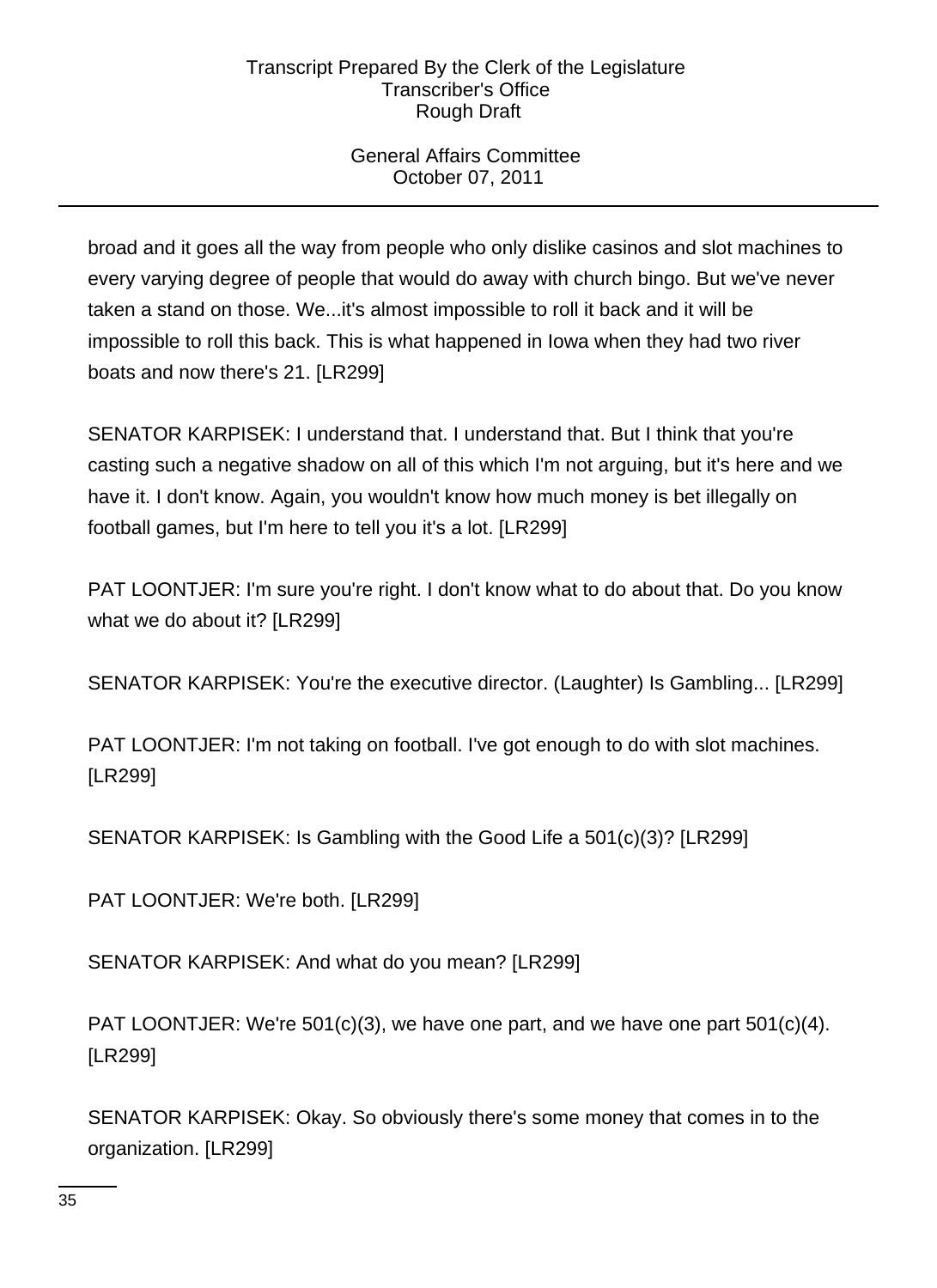General Affairs Committee October 07, 2011

PAT LOONTJER: From donations. [LR299]

SENATOR KARPISEK: Um-hum. And is that public record where those donations come from? [LR299]

PAT LOONTJER: Yes, I believe it is with Accountability and Disclosure. [LR299]

SENATOR KARPISEK: Okay. [LR299]

PAT LOONTJER: We...it's a shoestring budget, but you're more than welcome to look at it. When we're in the battles, which was I believe 2004 and 2006, then we were outspent 20 to 1, but still it was considerable donations that came in. And when I read the story in yesterday's paper and quotes from the leaders in Omaha from Gallup and from Ameritrade and huge businesses and First Data, these are all businesses that supported us doing those two campaigns. Because, in fact, Gallup told us that when the proposal was to bring the casino and put it, at least one, in downtown Omaha, they said they'd pack up and move. They would not be across the street from a casino. They felt it was too detrimental to their employees and to the people that come in from out of state. So in those two years, we had substantial, substantial donations. Otherwise we're literally getting \$10, \$20 or, you know. We exist on a very small budget. We have no office. We have no staff. [LR299]

SENATOR KARPISEK: Okay. You tell us about all the social ills, the divorce, and all that. How can Iowa have a lower divorce rate than Nebraska? [LR299]

PAT LOONTJER: I don't know. I was surprised by that, because the statistics that I saw which went back right after the casinos opened--and, of course, it obviously has leveled off--was that they had the highest divorce rate in the...not the divorce rate, the bankruptcy rate in the nation. They do it according to quadrants or something and they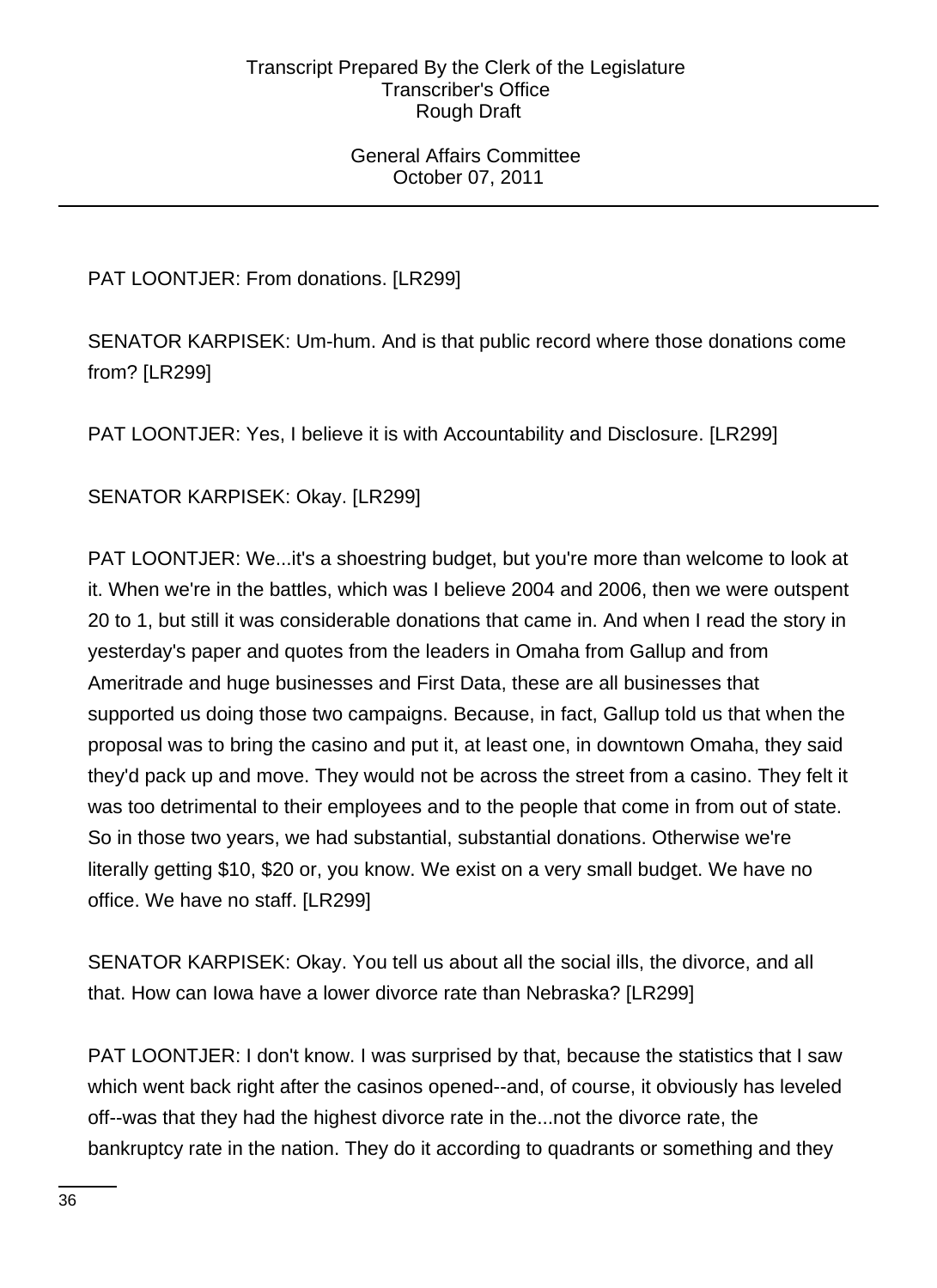# General Affairs Committee October 07, 2011

were in that quadrant that the highest. So many of the statistics that Iowa once did the survey, which I think you'll hear about the percentage of problem gamblers and such, they've never done another survey to see that sort of thing. I believe that they think the statistics which would not be favorable and they don't publicize them. [LR299]

SENATOR KARPISEK: Wouldn't be favorable to who? [LR299]

PAT LOONTJER: Well, the one study that they did in 1995 that you'll hear testimony talked about the percentage of problem gamblers and what they had prior to the casinos and what they have then, which was right at the very beginning, and it was startling the increase in the problem gamblers. So they've never done another study, a state study since then. It would... [LR299]

SENATOR KARPISEK: Because it would probably go down and they wouldn't like to see that. [LR299]

PAT LOONTJER: No, I think it would probably go up, the number of problem gamblers would be substantial. If they had the large number increase when they only had a few smattering, what do they have now with 21, you know? [LR299]

SENATOR KARPISEK: I'd be interested to see the... [LR299]

PAT LOONTJER: The other thing that they have...well, technically I think they have 17 casinos and I believe 4 tribal, but that's something else that we always have to keep in the back of our mind. The minute we change our constitution to allow one casino or one slot machine or one facility, we have opened it up to tribal gambling. And that is an absolute nightmare, you know, so. [LR299]

SENATOR KARPISEK: Okay. And then you talked about Ak-Sar-Ben and everything they've done there. And so that is the only place in Omaha that's probably expanded,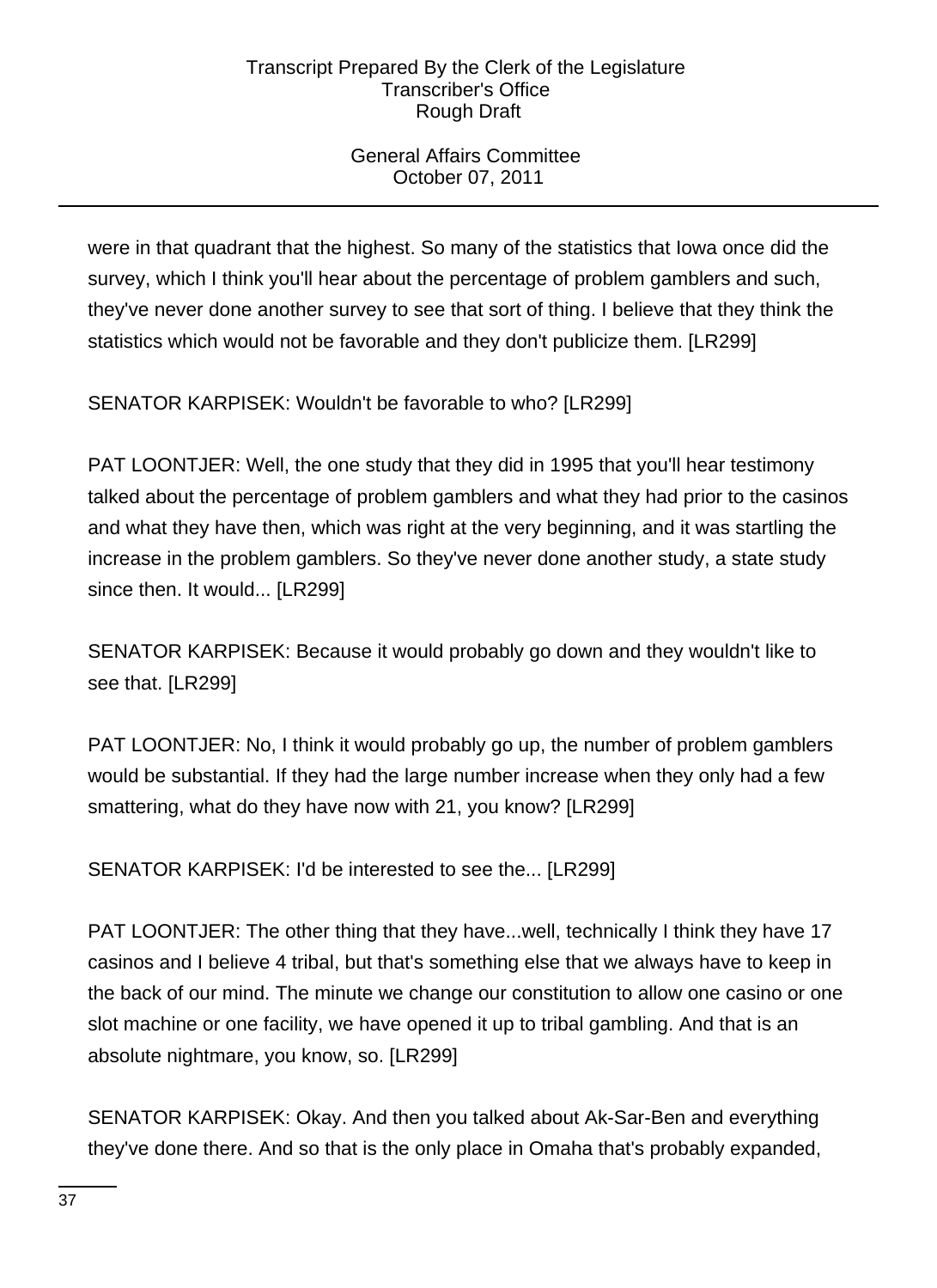General Affairs Committee October 07, 2011

right, or done anything? [LR299]

PAT LOONTJER: No, of course not. No, no, no. I wanted to use it as an example. This is what it was intended to be; this is what it has become. [LR299]

SENATOR KARPISEK: So that could have been built anywhere probably. [LR299]

PAT LOONTJER: Location was great, you know, and to have that kind of a size of a piece of property in the center of the city. There was a lot of things. Okay. Senator Larson. [LR299]

SENATOR LARSON: Senator Larson. [LR299]

SENATOR LARSON: Am I interrupting you? [LR299]

SENATOR KARPISEK: No. (Laughter) [LR299]

PAT LOONTJER: Are you sure you're done? [LR299]

SENATOR KARPISEK: No. No, I'm done for now. Thank you. [LR299]

SENATOR LARSON: You say tribal gambling is the topmost evil, but can you explain real quick why that's so terrible? [LR299]

PAT LOONTJER: Well, the tribes are sovereign nations, so they're not held... [LR299]

SENATOR LARSON: I represent two tribes in my district. (Laugh) [LR299]

PAT LOONTJER: So they're not necessarily held by the same laws that... [LR299]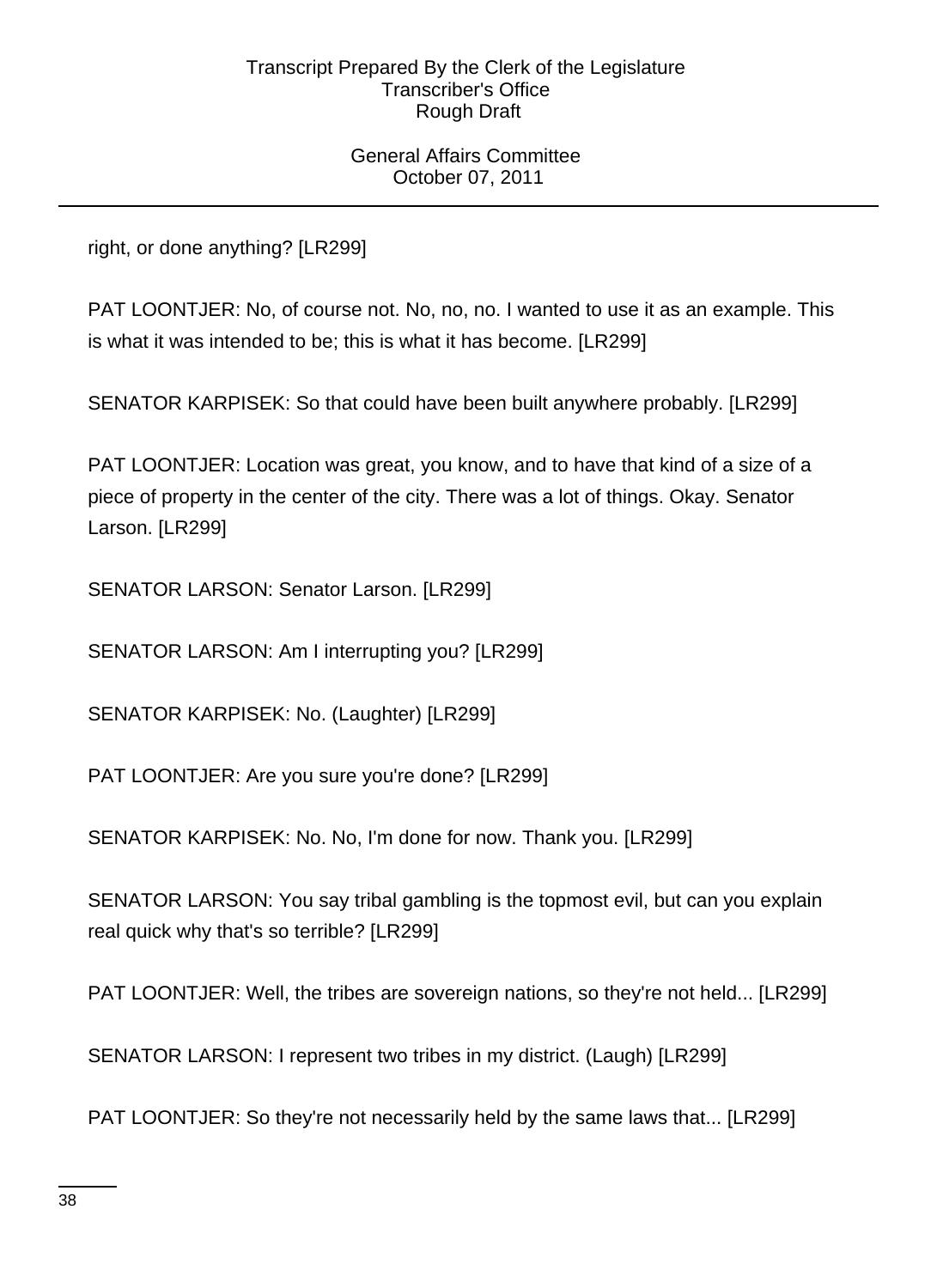# General Affairs Committee October 07, 2011

SENATOR LARSON: I understand, but why is it so bad that the tribes get gambling? [LR299]

PAT LOONTJER: Well, because the tax benefit...if we had the gambling, just like keno pays some taxes and horses pay some taxes, we don't necessarily expect that from the tribes. Also the regulations. They're not held to the same regulations, EPA and... [LR299]

SENATOR LARSON: But are they...you know, I guess I represent the one tribe in the state of Nebraska that does have a casino, the Santee Sioux. [LR299]

PAT LOONTJER: Okay. [LR299]

SENATOR LARSON: I see, I mean, obviously the reservation is obviously a difficult place at times. But they're having a ground breaking ceremony for a new casino. [LR299]

PAT LOONTJER: They got the loan. [LR299]

SENATOR LARSON: It's, you know... [LR299]

PAT LOONTJER: Four hundred bingo slots. [LR299]

SENATOR LARSON: It's doing as much economic benefit to the tribe as anything else that can come onto the reservation, to be completely frank. And they take pride. It's helped pay for a brand new hospital and medical center on Santee. And I don't under...I guess I'm trying to say that I really don't know why that's, you know, it's such a bad thing for the tribes to expand and have some sort of economic development. And I think the Santee have been a beacon in terms of what it can do in the state of Nebraska in terms of bettering their communities and offering things such as medical care, because, I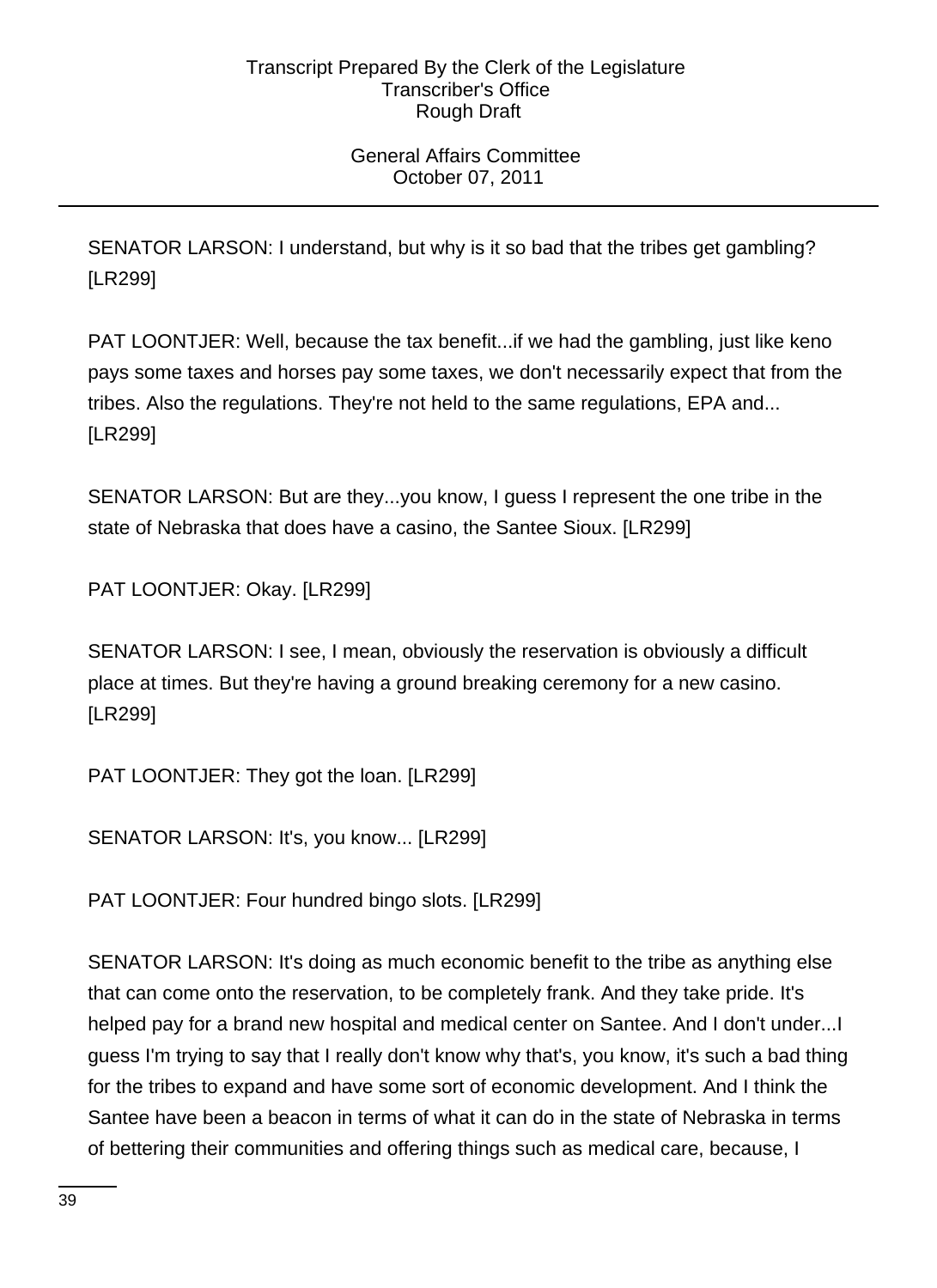# General Affairs Committee October 07, 2011

mean, brand new hospital, beautiful building, and part of that...and most of it has been made by the casino. And it's really expanding and helping the tribe in terms of moving forward. Do you have...I mean, what... [LR299]

PAT LOONTJER: But, Senator, we have two tribes that already have the casinos right across the river. You don't see any economic benefit for those tribes. They're still living in poverty. [LR299]

SENATOR LARSON: I mean, in terms of I think the social ills. Senator Schumacher brought it up. I mean, there's a lot of other social ills that have plagued the Indian nations throughout the centuries, including problems we as white men have created ourselves. But I just...I don't understand why you're saying that the tribal...like that's the...are you trying to protect them from themselves or...I know a lot of my constituents, I mean, a lot of my constituents that don't live on the tribe frequent that and enjoy. And most of them, I represent a very rural area that are an aging population, I'll say (laugh) to say the least, and they...that's an entertainment they get. They take \$20 and that's an entertainment, and I think it does a lot of benefit on both sides. But I guess that's...I'll close with...I'll stop there for now. [LR299]

SENATOR KARPISEK: Thank you, Senator Larson. Senator Brasch. [LR299]

SENATOR BRASCH: Thank you. And thank you, Pat. I have a question, a couple of questions that I'm not sure if you can answer them, but perhaps someone else can. Because I'm very curious, especially when my colleague, Senator Larson, says that casinos are economic development. I believe that casinos in general across the country have also seen a decline in revenues. I say that because a classmate of mine, we just had a reunion. She had a pretty glamorous life, career in a casino, and the casinos are all laying off their...they're shutting down, they're close...you know, it's decline. She would love to come to Nebraska, but she's about to go upsidedown on her home. She may end up back here, but the casinos grew at one point. Now nationally my impression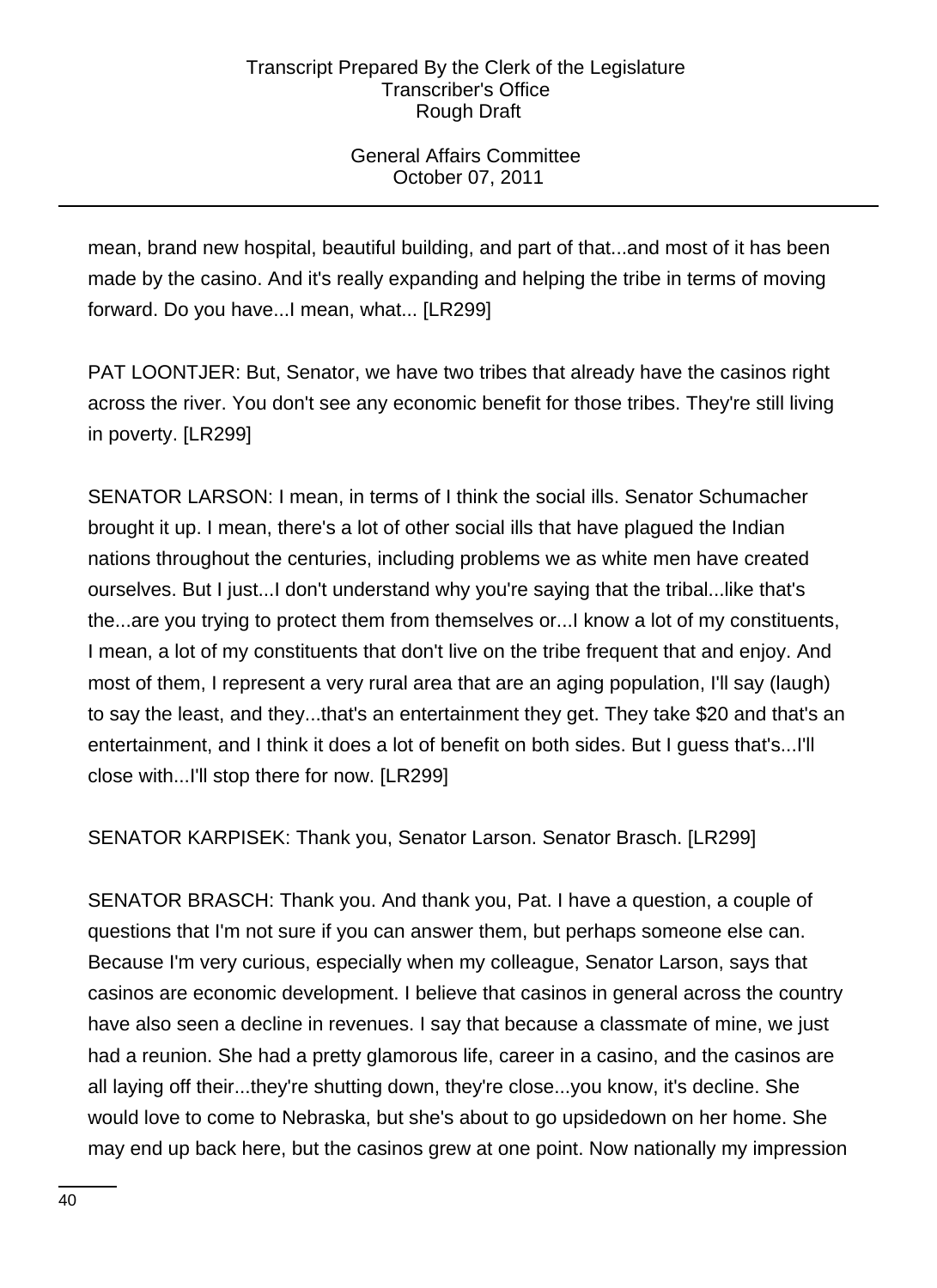# General Affairs Committee October 07, 2011

was they are going down. I've also talked to some of the people that used to go to the buffets that are saying, man, the casinos are slowing down. So I don't know that it's truly economic development. So if you do know the decline or one of the senators where is that. The other is I've been looking for who quoted this. It's not my quote. But I went to a meeting within the last 30 days and it was maybe a program, but they called gambling poor man's taxes, that most of the people with wherewithal and higher tax brackets very rarely do you see them filling up the casinos, that you are taking money from the people who have the least to give away, and that's not growing our economy. That's not a solution. When we're needing more revenues, we grow the economy. We look at technology. We look at opportunity. We look at the global market. We look at emerging markets. But I am hard pressed to say that growing our economy is by introducing a poor man's tax. All right. So if you know who says that, then I would like to know. I will quote former Tax Commissioner, late Tax Commissioner Fred Herrington when I worked for him back in the eighties. He called Las Vegas "Lost Wages," and a lot of people still call it "Lost Wages," that more people go in without coming out with more. And in today's...again, we're talking about the economy, we talk about our reserve, have we got to the point where there's nowhere else to get money but from those who have the least to give. But, so are economies declining in casinos, do you know that? [LR299]

PAT LOONTJER: Oh, yes. And I can... [LR299]

SENATOR BRASCH: And I'll turn it over for your response. [LR299]

PAT LOONTJER: Yeah, I'd be happy to give you those because we get those reports too. And it is just a sign of the economy all over the country. It's declining, you know, pretty much at the same rate. But, so it's not a dependable resource. It's not a dependable source of taxation because it does fluctuate. And the other thing you mentioned was about the level of...they generate, whether it be the lottery or whether it be the casinos, they're main market is to the poorer sections of the state. The billboards and everything else are located in north Omaha and they're going after that market,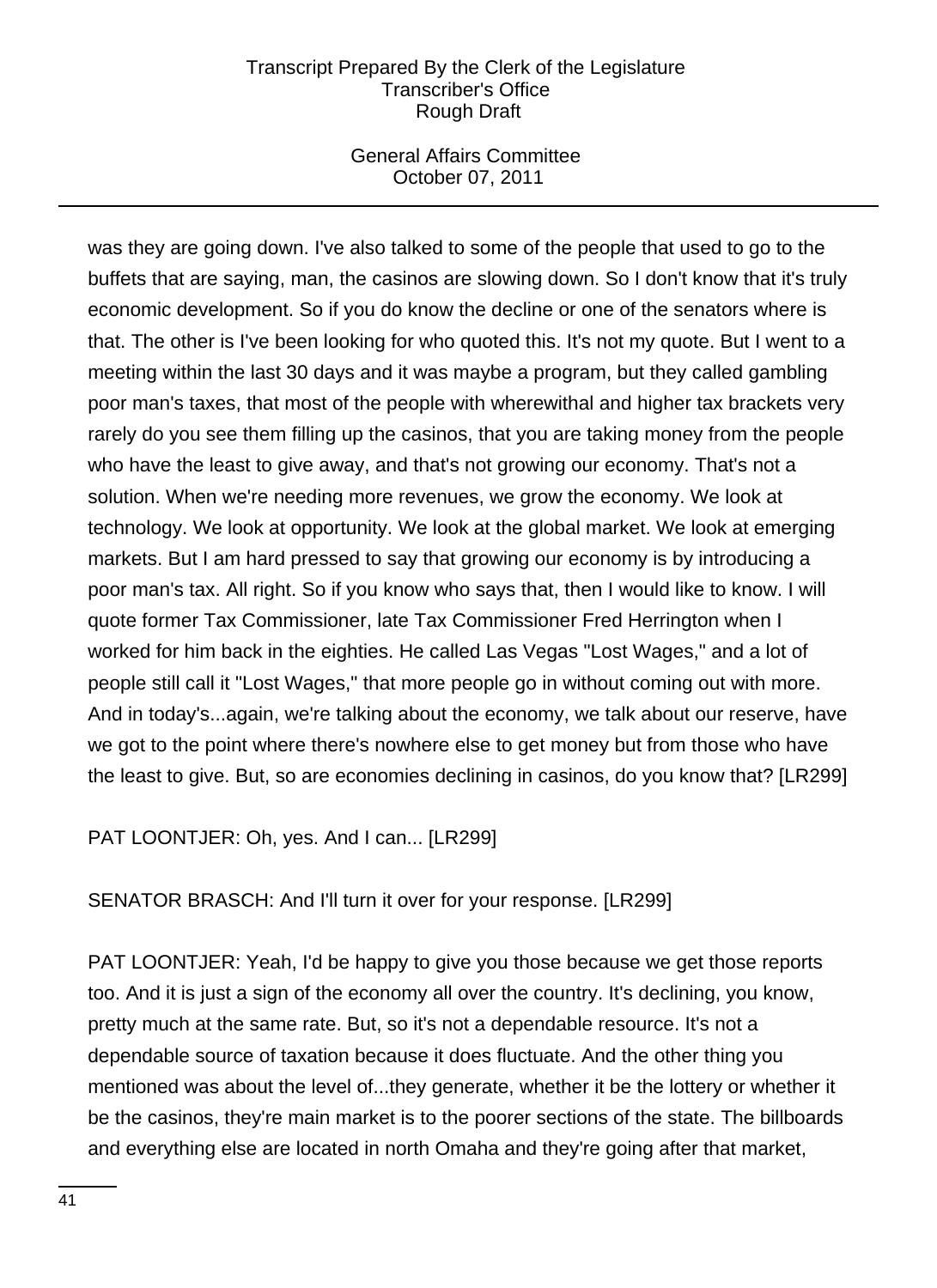# General Affairs Committee October 07, 2011

which is pitiful, you know. When we had the two items on the ballot, we had to do little field trips and go over to the casinos and see the machines so that I could say, yes, I've seen the machines and they're...they look just like...you know, walks like a duck, talks like a duck, it's a duck. Well, we went over there in the afternoon. I mean, it was pitiful. I mean, the excitement that you see on the commercials, it looks like New Years Eve and everybody is happy and they're just partying and they're patting each other on the back. It's not. It's like going into a mortuary. You know, people are in there with senior citizens with walkers and oxygen tanks and aids. And we saw one elderly lady sitting on a stool playing two machines and she was just zoned out. I mean, she was just pushing buttons. It was like she wasn't even waiting for it to...you know. And you think this is your market? This is the people that you would send things to give free lunches and entice them to come back? I think that's just immoral. But that's what this industry does. They don't really have a conscience about it. But I can definitely get you those statistics on what it's done. I would like to close with a quote, if you don't mind, from George Washington. And he said: The last thing I shall mention is first of importance, and that is to avoid gambling. This is a vice which is productive of every possible evil, equally injurious to the morals and health of its participants. It is the child of greed, the brother of inequity, and the father of mischief. And in light of that, I would just ask you that you would reject any proposal that would put our families in harm's way by expanding gambling in our state. [LR299]

SENATOR KARPISEK: And I just saw where one of the lottery tickets George Washington had sold for a lot of money on TV, so that must be a different George Washington. (Laughter) Say as I do, not as I say. Thank you for your opinions, Ms. Loontjer. [LR299]

PAT LOONTJER: You are welcome, Senator Karpisek. [LR299]

SENATOR KARPISEK: Next. [LR299]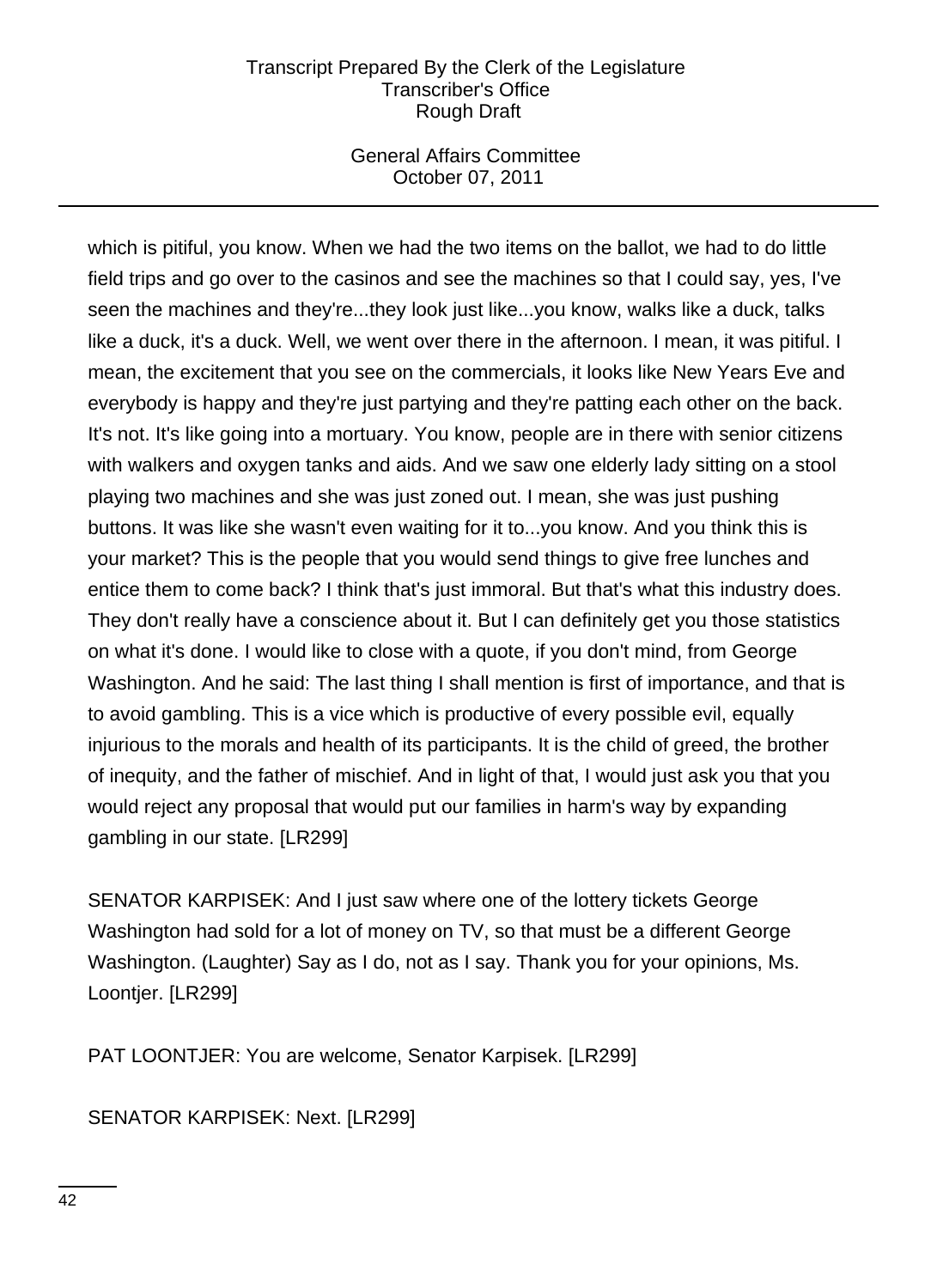## General Affairs Committee October 07, 2011

ANN ZOHNER: Hello. [LR299]

SENATOR KARPISEK: Welcome. [LR299]

ANN ZOHNER: Thank you. My name is Ann Zohner. I'm from Stanton, Nebraska. I've lived here for five years. [LR299]

SENATOR KARPISEK: Sorry, can you spell your name, please. [LR299]

ANN ZOHNER: A-n-n Z-o-h-n-e-r. [LR299]

SENATOR KARPISEK: Thank you. [LR299]

ANN ZOHNER: Prior to my life here, I lived in California since I was a little girl. So I was there when...with the horse races and when the tribal casinos opened up in '97 and 2000. And I watched this beautiful state just go completely downhill. I can't tell you guys how horrible it was watching something with such good weather and great "beachscapes" and everything go downhill. And I'm not saying it's just the gambling. I'm saying that the gambling opened up, the statistics are right, Ms. Loontjer is right, about the divorce rates. And I think, too, Senator Schumacher had mentioned the Iowa and Nebraska 50 percent of Nebraskans being over there and working, whether they're gambling or working. That might identify some of the loss with Nebraskans and divorce rate with Nebraskans. I mean, if we're over there and we're gambling and we're losing our paycheck and the wife is upset with someone, it's going to create havoc within the marriage. So anyway, I've seen that firsthand. But what I missed when I saw the casinos, most of the Indian ones opening, was the pawn shops popping up on every corner. Didn't pay much attention to that. It's busy, life in L.A. is very fast. I worked with mega corporations and multibillion dollar businesses who really don't care about the average person. But then the pornography came in, lost of pornography. In fact, over by, when you get off the airplane at LAX in neon it says "nudes, nudes, nudes." It's very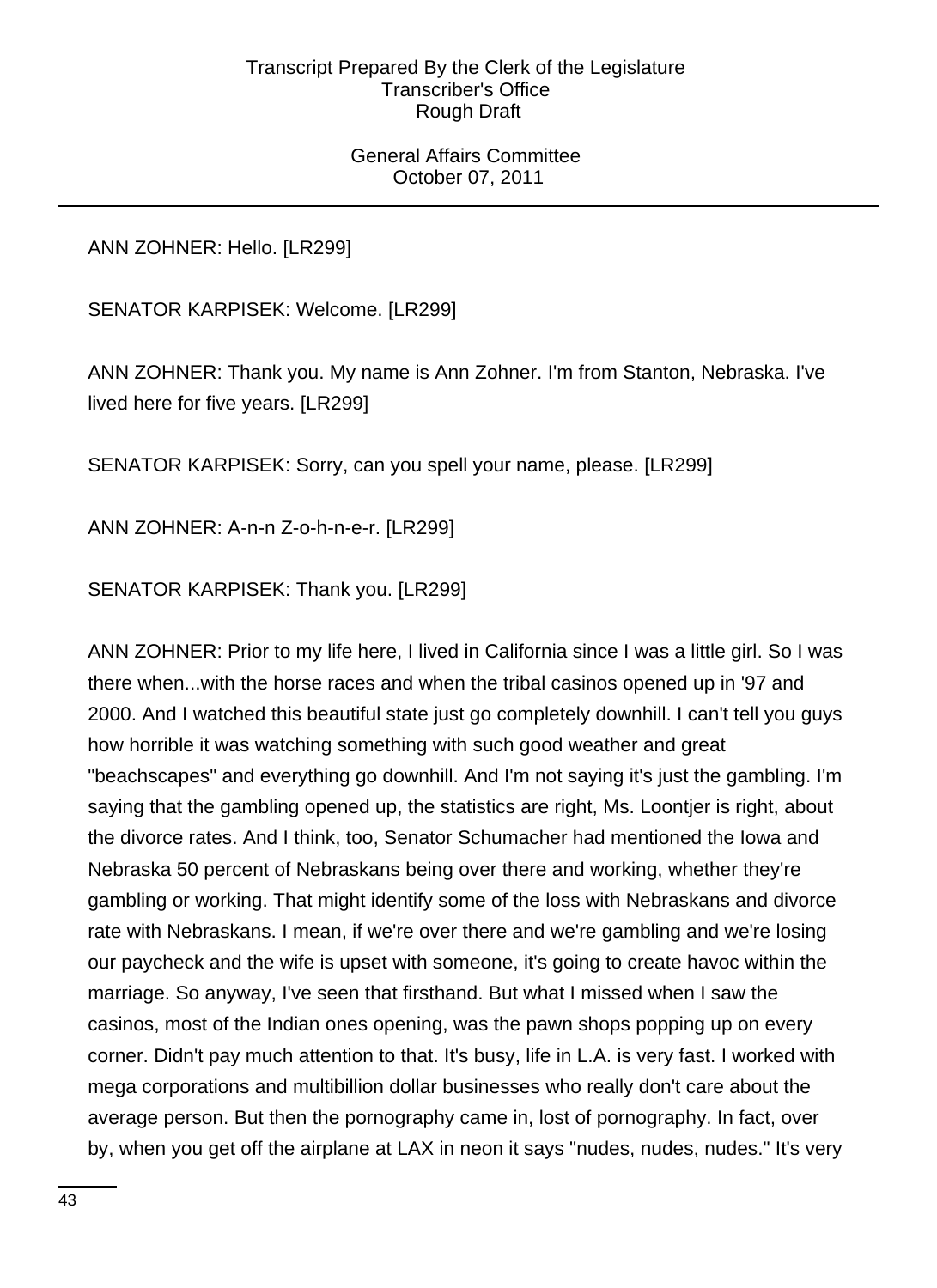# General Affairs Committee October 07, 2011

classy. The state kind of went in the toilet. And it all started with one, simple little thing. And believe me, I'm fair to the Indians, I've donated land to them. But most of them I've spoke to haven't benefited from the casinos. They haven't benefited from the big dollars that they're supposed to, but I know big corporations have. And those same people, the big corporations, some of which I worked for, have looked me in the eye and said they don't care about elderly, they don't care. If they want to spend their money and die, that's their fault. And it was very cold but it was the truth. So the average person, maybe they don't have a problem gambling, which is fine, go and spend \$20 if you will. But there's a lot of people who are pretty susceptible to addiction and that thrill of the ding, ding, ding and the marketing that goes into that, just getting the colors and the numbers and the sounds just right to attract people in. And it does. And they market especially to the elderly women who are lonely, give them that excitement and give them that little thrill, so their Social Security check goes on that until nothing is left. And when I look at Nebraska, one of the first things I learned when I was on the plane moving here, I heard people talking about, ah, they don't even allow gambling, it's the Bible-thumping state or something. I thought, oh, what am I getting into here? It sounds like a big, very staunch and narrow-minded people. But I found the opposite. I found friendly people who worked hard, who had this great state. And I just don't want to see it lost. [LR299]

SENATOR KARPISEK: That it? I don't want to cut you off. [LR299]

ANN ZOHNER: I think so. Do you have any questions? [LR299]

SENATOR KARPISEK: Is there any questions? Seeing none, thank you. [LR299]

ANN ZOHNER: You're welcome. [LR299]

SENATOR KARPISEK: Anyone else? Welcome. If you could state and spell your name for us, please. [LR299]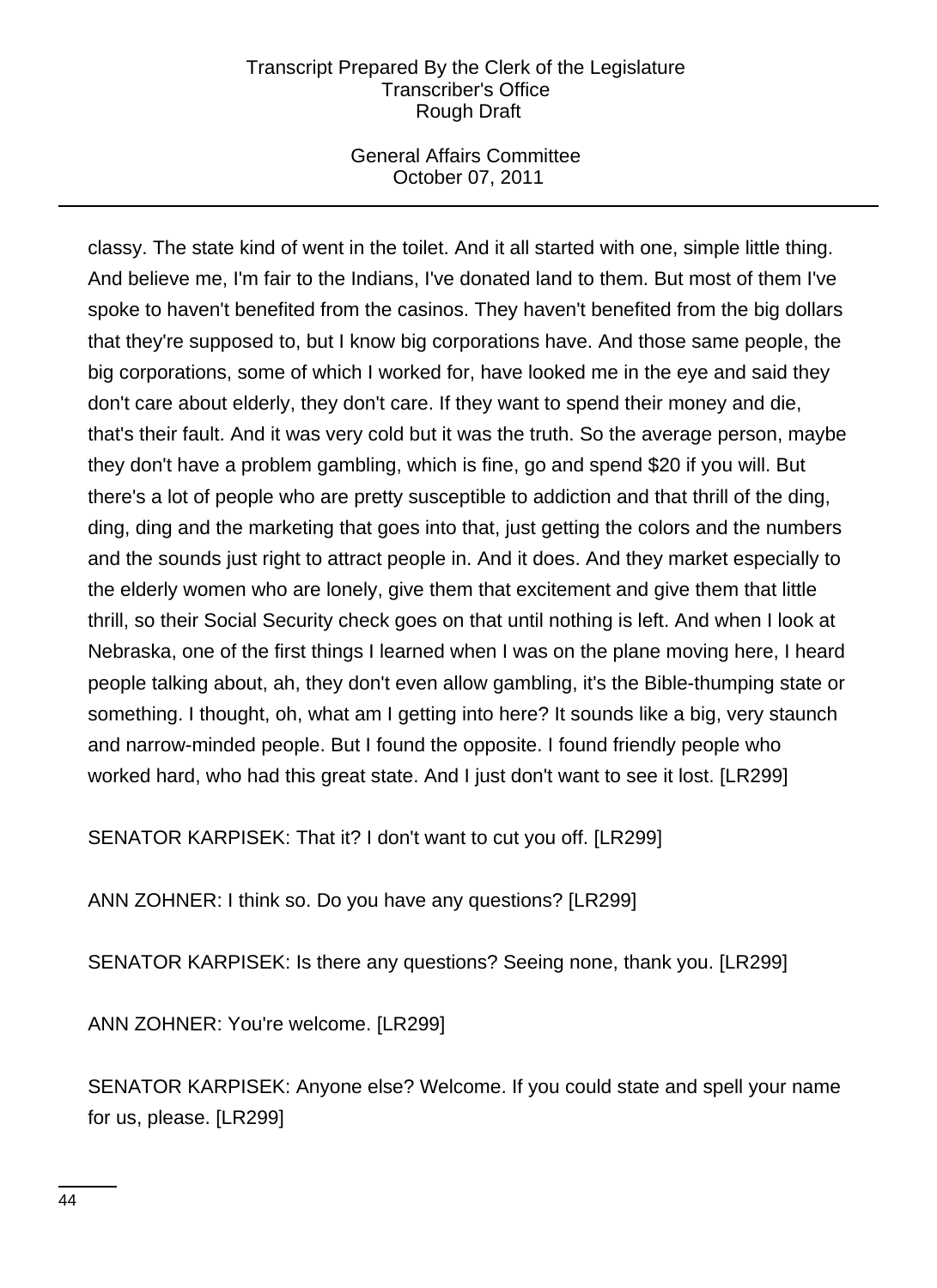# General Affairs Committee October 07, 2011

LORETTA FAIRCHILD: (Exhibit 13) Good morning. My name is Loretta Fairchild, L-o-r-e-t-t-a F-a-i-r-c-h-i-l-d. Am I loud enough? Too loud? [LR299]

SENATOR KARPISEK: You're not too loud. [LR299]

LORETTA FAIRCHILD: Okay. I earned my Ph.D. in economics from Cornell University in Ithaca, New York. One of my areas of specialization was public finance, which is the study of where the government gets its money and what it does with it. I was born in Oshkosh. I grew up on a small wheat farm outside of Chappell in the Panhandle, and I have lived and worked in Nebraska for all but nine years of my life. Every one of you senators has my condolences because you have a very hard job to do because every Nebraska senator is charged with listening to each of their constituents who brings a special concern to your attention, seeking help for themselves. And at the same time, you are charged with acting always in the best interest of the state of Nebraska as a whole. The voices and pressures of the special interests are very loud and persistent. So I am here to speak on behalf of the well-being of all the citizens of the state whose voices are seldom heard. And I urge...I speak to you to urge you to use sound economic analysis as the basis for all the decisions you make. I will address my comments on all of these three legislative resolutions at this time because all three appear to me to be related to the expansion of gambling in Nebraska. LR299 is internally inconsistent and so limited in scope that it will provide no new information and is therefore a waste of legislative resources. The purpose stated in LR299 calls for a study. But the list of items that are included are all reviews. Any credible study will need to take more time than is available before the opening of the Legislature in 2012, and it will need significant funding from the budget if a reputable study is in fact to be carried out. Why is more research needed? Yes, there is a significant body of reports out there on gambling, especially since the early 1990s when expanding gambling swept much of the nation. But the quality of each piece must be reexamined before it is used. The vast majority of these reports have been funded by the gambling industry itself, and therefore focus on only one side of the issue. Economics tells us that good analysis should focus on all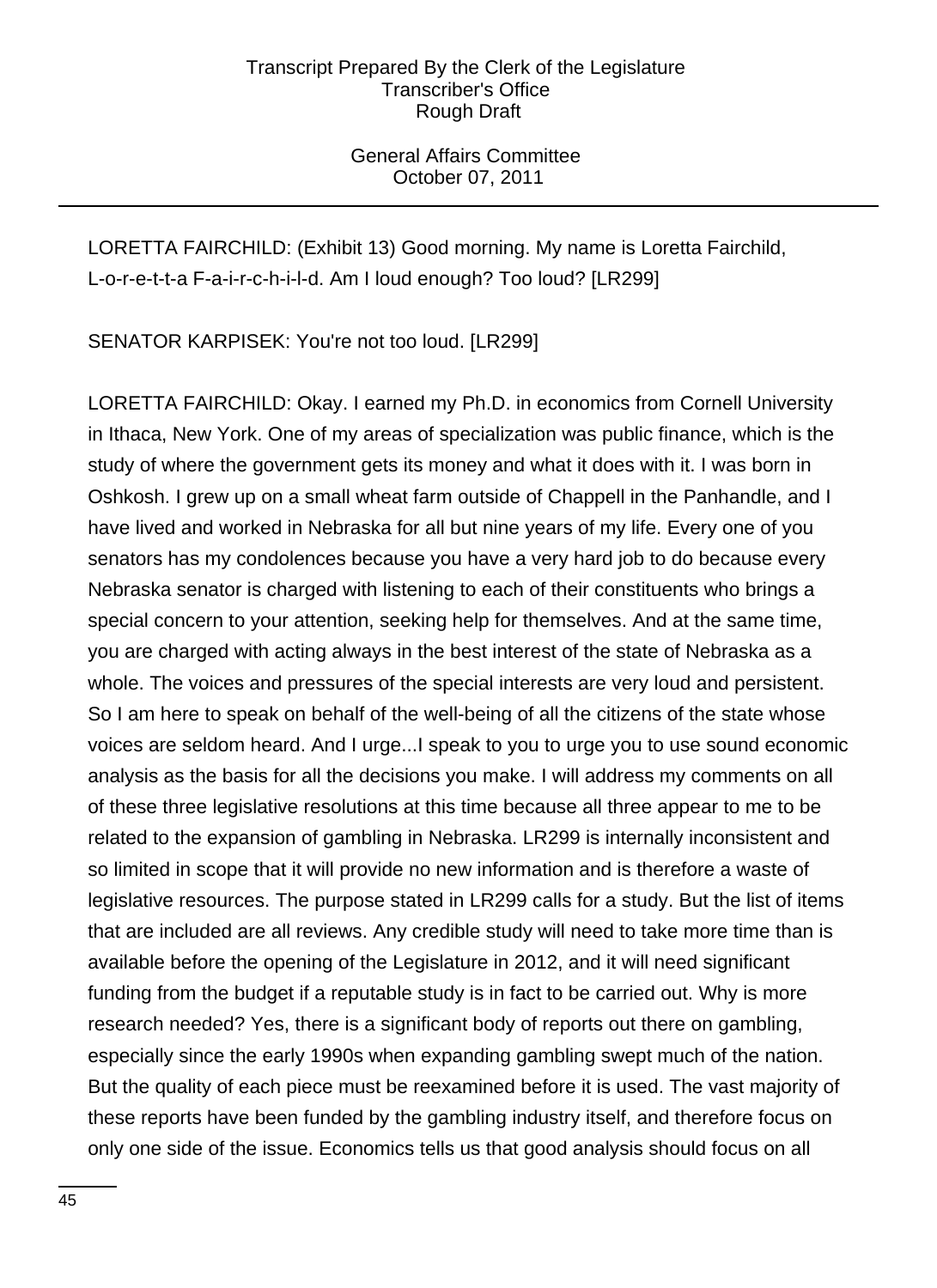### General Affairs Committee October 07, 2011

aspects of a given issue, which means that it includes the extra costs as well as the extra benefits so a reasonable comparison can be made by the senators. This means that original research must be done to make the report to the Legislature complete and more evenhanded. A second problem with much of the existing research is that it is focused on states with casinos, especially those with destination casinos in Atlantic City and in Las Vegas. New and focused research will need to be done--which will require funding--on Nebraska-specific elements since the promise of an increase in traffic drawn from out of state that is often predicted by the gambling industry itself has minimum relevance for any gambling in Nebraska, including the three current proposals. LR300 is unhelpful because the study called for should also be done with serious research, adequate funding, and clear roles, and will also require much more time to complete than is available before the start of the next Legislature. When the General Affairs Committee authorizes and funds each factual, in depth study, it will be necessary to instruct the researchers on all aspects of the issues that should be included or else the final product will be simply another narrow, mainly one-sided piece from the perspective of this particular industry and would again ignore the impact on existing Nebraska industry, Nebraska businesses, and the basic economic principles of how a state should best structure its tax system. Economics has a great deal to say that is very important about what elements should go into a good tax structure. By the way, I also worked on the major review of Nebraska's sales and use tax with Dr. John Due of the University of Illinois, which was adequately funded, back in the 1970s. It is very important that every proposed new source of tax revenue be subject to serious study and review, to make sure that it is in fact a positive and helpful addition to the state's tax structure. A good tax structure focuses on elements such as stability, equity, fairness, which includes ability to pay, the adequacy of revenues generated, and economic neutrality which means to what extent does it leave the distribution of resources the same in the economy relative to their pretax distribution. Any proposed new tax requires careful study with regard to all these aspects and more before it is introduced to the Legislature. All tax dollars are not created equal. And taxes on specific forms of gambling often do not perform well under these specific economic criteria. I was one of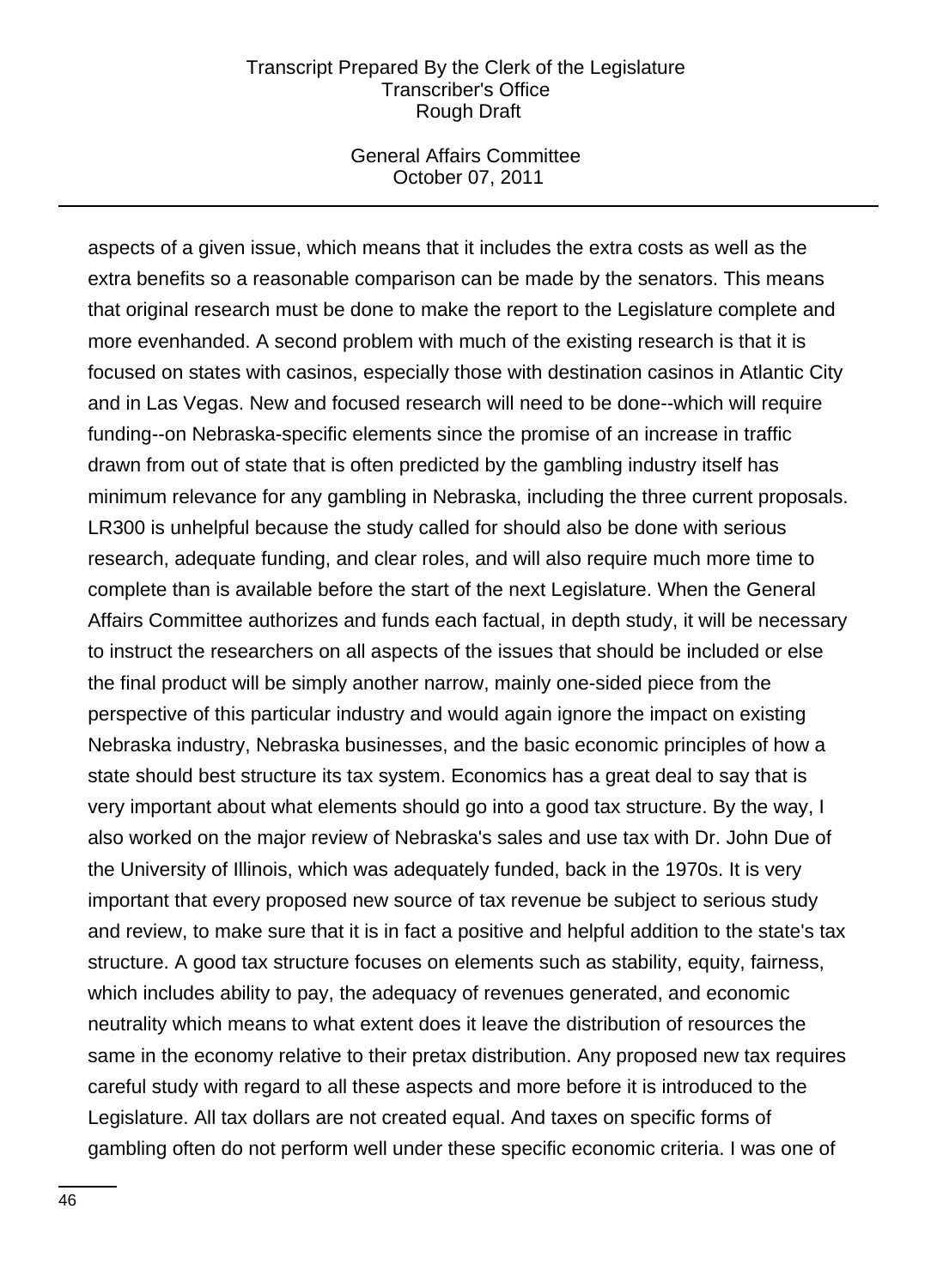## General Affairs Committee October 07, 2011

the 40 Nebraska economists who signed a statement back in the mid-1990s which stated that the extra costs of expanding gambling in our state would be greater than all the extra benefits when they are combined, that includes that tax benefits. This was back when various nationally-based casinos made their first big push to move into Nebraska. Several things about that report should still be noted today. First, the basic analysis and conclusions are still applicable. Second, to the best of my knowledge the Legislature has not funded any major balanced study on the impact of expanding gambling in Nebraska since that report was done. Therefore it remains among the best available information on the subject and should guide today's deliberations. There is another big problem in the general discussion over expanding gambling in Nebraska. This is the popular discussion which says, basically, the opportunity to enjoy a specific kind of gambling is just a private good for consumption, like a hamburger, like a movie, and therefore requires no more regulation than the hamburger or the movie, because we are a capitalist framework focused on private production. The error in this statement, however, is a logical reasoning error. And it basically is the fact that gambling is actually different from the vast, vast majority of things that we do consume as private consumer items. All the rest of these private consumer items don't contain what economists call significant externalities or spillovers onto third parties. (Inaudible) buying and selling, the buyer and the seller are in the transaction and their interests are represented. But gambling, the spillovers are the things that happen to everybody who's not a buyer and not a seller. Gambling is one of a very small number, so it's a special case of consumer items that economics says cannot be treated like everything else because almost all types of gambling do have significant spillovers onto people who don't provide the gambling or don't use it. And these spillovers are mainly negative, harmful ones onto families, friends and other businesses. While the economic facts about these special cases do not fit easily on a bumper sticker, they are the reason why just leave gambling to the free market as the gambling industry wants you to do will never produce what economics calls the optimal allocation, how much, in other words the best amount of gambling for the state as a whole. Only government regulation can prevent the negative costs of the gambling industry from falling on Nebraskans. Only government regulation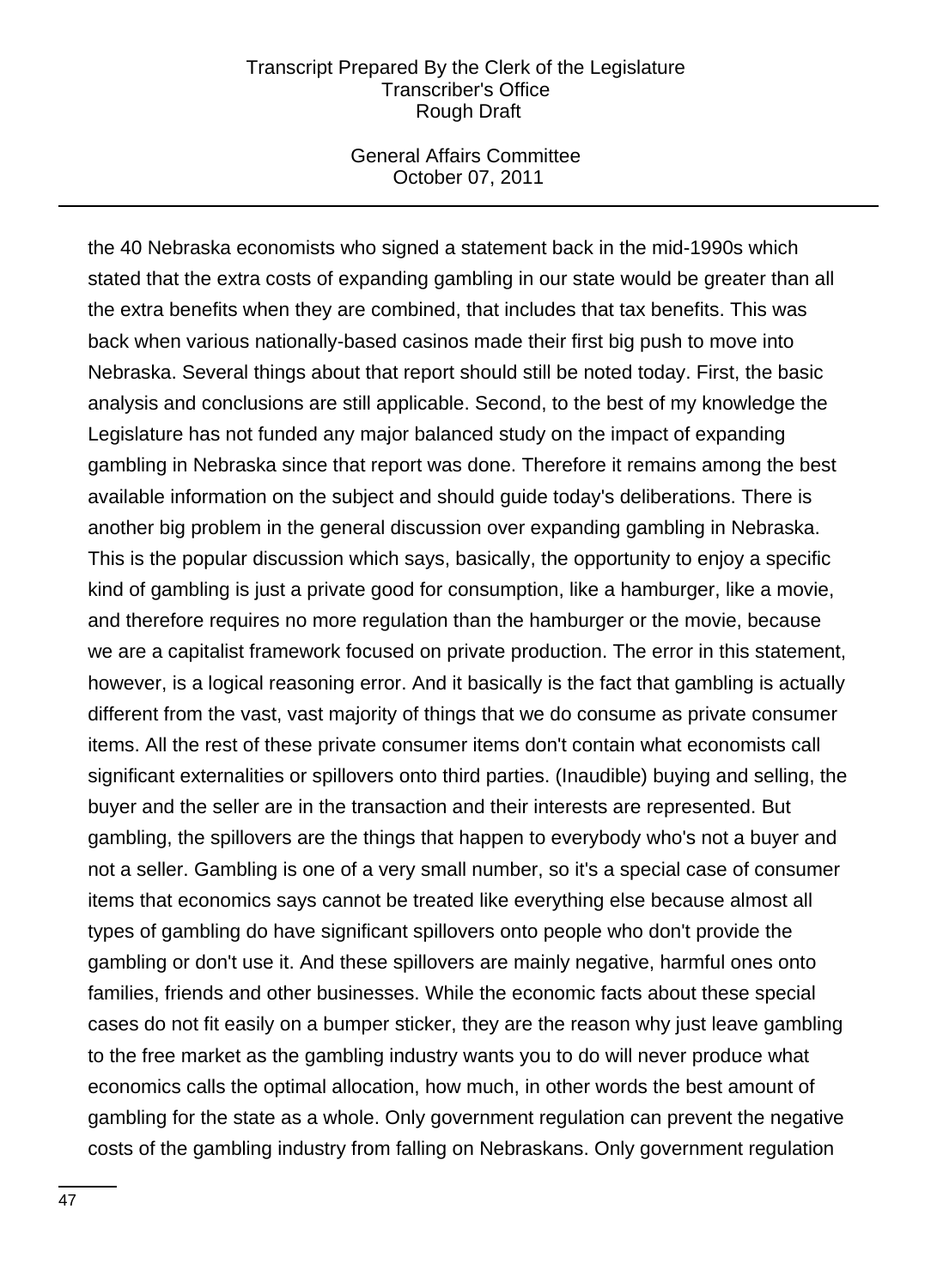# General Affairs Committee October 07, 2011

can prevent an increase in gambling from seriously damaging the economy and the society of our state as a whole. Therefore these negative spillovers must be given serious attention in all steps of this legislative process, and they should be included in all analyses and research on this issue. In conclusion, the state of Nebraska deserves excellent research that is broad-based, comprehensive, unbiased, and well-executed to serve as the basis for any legislative action that seeks to create a major change in Nebraska's tax structure or change its constitution. Thank you. I would be happy to try to answer any questions. [LR299]

SENATOR KARPISEK: Thank you. Any questions? Seeing none, thank you for your testimony. Anyone else on LR299? [LR299]

SENATOR KRIST: Welcome. Please state your name and spell it for the record. [LR299]

LYLE JAPP: (Exhibits 14, 15) Yes. My name is Lyle Japp. I live at 1505 South 97th Street in Omaha, Nebraska. I'm here really representing the citizens of Nebraska. And I've also been a part of Gambling with the Good Life for the past 16 years. I got involved in fighting against expanded gambling as I have spent my career working for New York Life for the purpose of helping people to build estates, to take care of their families and their own retirements. I don't know of anything that can destroy a families financial situation as fast as a problem gambler. We hear a lot of figures thrown around in terms of percentages of people that are involved in gambling or who have problems. And I'm going to leave a sheet that will show the various states as to what has happened over the years when expanded gambling came in, the number of problem gamblers. It's been mentioned before but Iowa, our nearest state, in 1989, when a study was done, 1.7 percent of the adult population was considered having a serious gambling problem. By 1995, when another study was made, that percentage had more than tripled to 5.4, that was before the great expansion of casinos. No further study has been made and I don't think could be made, because one of the things that hasn't come out is the control, the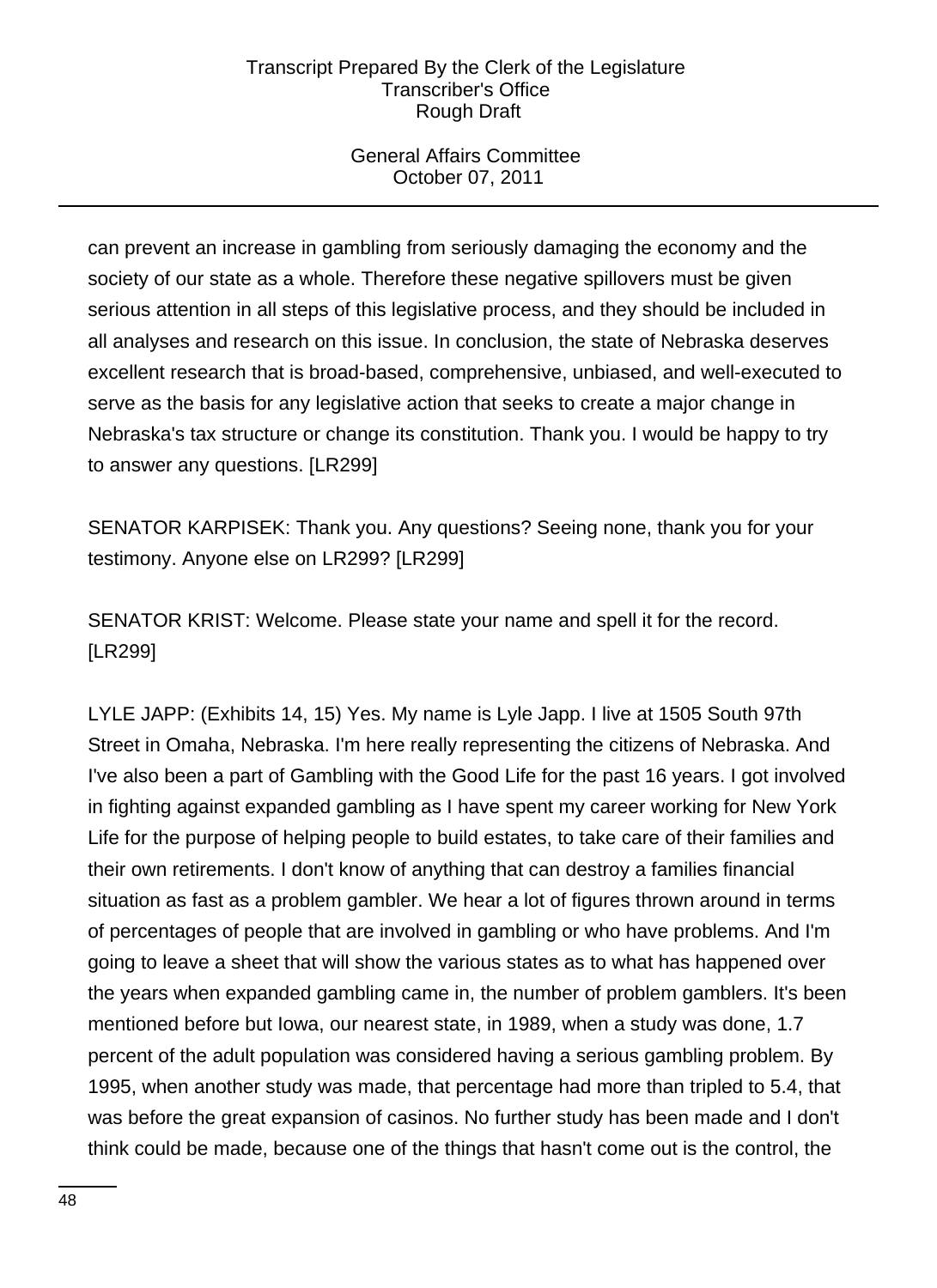### General Affairs Committee October 07, 2011

influence that the gambling industry has on our government and on many businesses, particularly the media. Before...while this was going on, the Des Moines Register ran some articles that were counter to what was going on and to what casinos would like to have. And they basically were told that if you want our advertising revenue, you better change your tune. Well, you can see with the large amount of advertising that is done, the money that the gambling industry has, what influence they have on the media. You don't see a lot of stories first of all. Most people that get hurt don't come forward, don't put it out publicly. It comes out when someone has embezzled a large amount of money and makes the newspaper. Most of the people are quiet. I know that in Omaha one of the lawyers who personally had a problem, and all of the people who were in the anonymous groups, getting any of them to testify, they're anonymous and that's the way they want to remain. They don't come forward. Very few come forward to tell what it has done to their life, what it has done to their families. And so we don't hear much about that. But looking at it, the other thing that's a concern when, for instance, when it increased from 1.7 to 5.4 in the six years in Iowa, and we got probably twice as many casinos as they had in '95 when they did this study, they say of the adult population. I haven't seen any study made as to what percentage of the people do not frequent casinos. I'd be interested sometime to see what that percentage is. If half of the people never went to a casino that would be doubling these numbers. It might be 10 or 15 percent of the people who frequent them that have a problem. What would we allow...how would we allow anything that destroyed one out of every ten people that went through the door? And that's what we've got. When I heard of the millions of dollars that were lost here, the thing that struck me, how sad that people would waste money like that. How many of these families could afford that? How many of those families could use that money better to educate their children, to buy cars, to buy refrigerators, to have better housing? What a terrible thing. Now I know people have a right to do what they want to do, but I certainly would not want to be sitting in a position to take down the fence, as it were, to let the wolves in on the sheep. And any expanded gambling that we allow in the state of Nebraska, as far as I'm concerned, is doing just that. I'm going to leave the paper here in terms of the various states, the studies. Then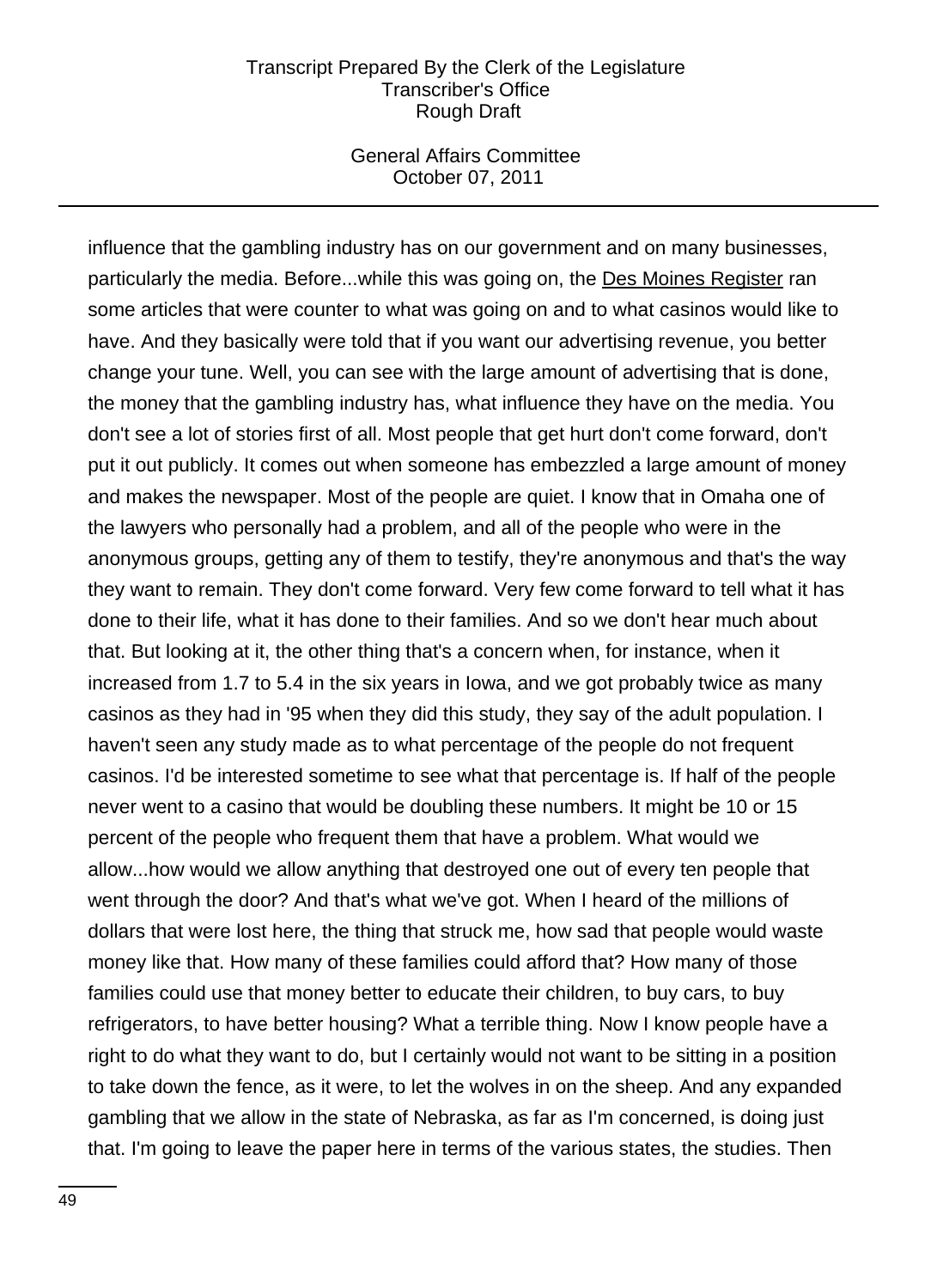# General Affairs Committee October 07, 2011

I'd also like to address one other thing and that is, what has happened in Las Vegas? Las Vegas is ranked America's most stressful city in the U.S. That comes from forbes.com. Irregular work hours in a fast-paced 24/7 gambling environment remove parents from their families, often resulting in family crisis and poor physical health. Las Vegas has the highest unemployment in the nation, 14.5 percent. Gambling is in decline. And both Atlantic City and Las Vegas have cut thousands of jobs and brought construction to a halt. Gambling promises high-paying jobs but delivers poverty level wages. The gambling industry...yet statistics by the Department of Labor show that nationally a blackjack card dealer makes less than a teenager working as a cashier in a small restaurant, averaging \$16,040 annually. Average casino salaries together, including management, is closer to \$20,000 yearly. Las Vegas is the fourth most dangerous city in the U.S. Crime and gambling go hand in hand. Increases in chronically homeless population: Those on the streets, they are the folks with the most disabilities, most mentally ill, most addicted, the ones most struggling with these barriers. This is from Nevada. Perhaps former Nebraska Governor, Nevada Governor, Kenny Guinn, summarized it best in his State of the State Address in 2003: "My fellow Nevadans, the lesson from the last 20 years is clear; our revenue system is broken because it has relied on regressive and unstable taxes from gambling." Thank you. Are there any questions? [LR299]

SENATOR KRIST: Thank you for your testimony. Any questions for Mr. Japp? Thank you again, thanks for coming. [LR299]

LYLE JAPP: Thank you. [LR299]

SENATOR KRIST: Anyone else? Holding to our one hour, this will be the last testifier we'll hear today on LR299, I'm sorry. Go ahead. Could you state your name and spell it for the record. [LR299]

HANNAH BUELL: (Exhibit 18) Yes, sir. My name is Hannah Buell. Hannah H-a-n-n-a-h,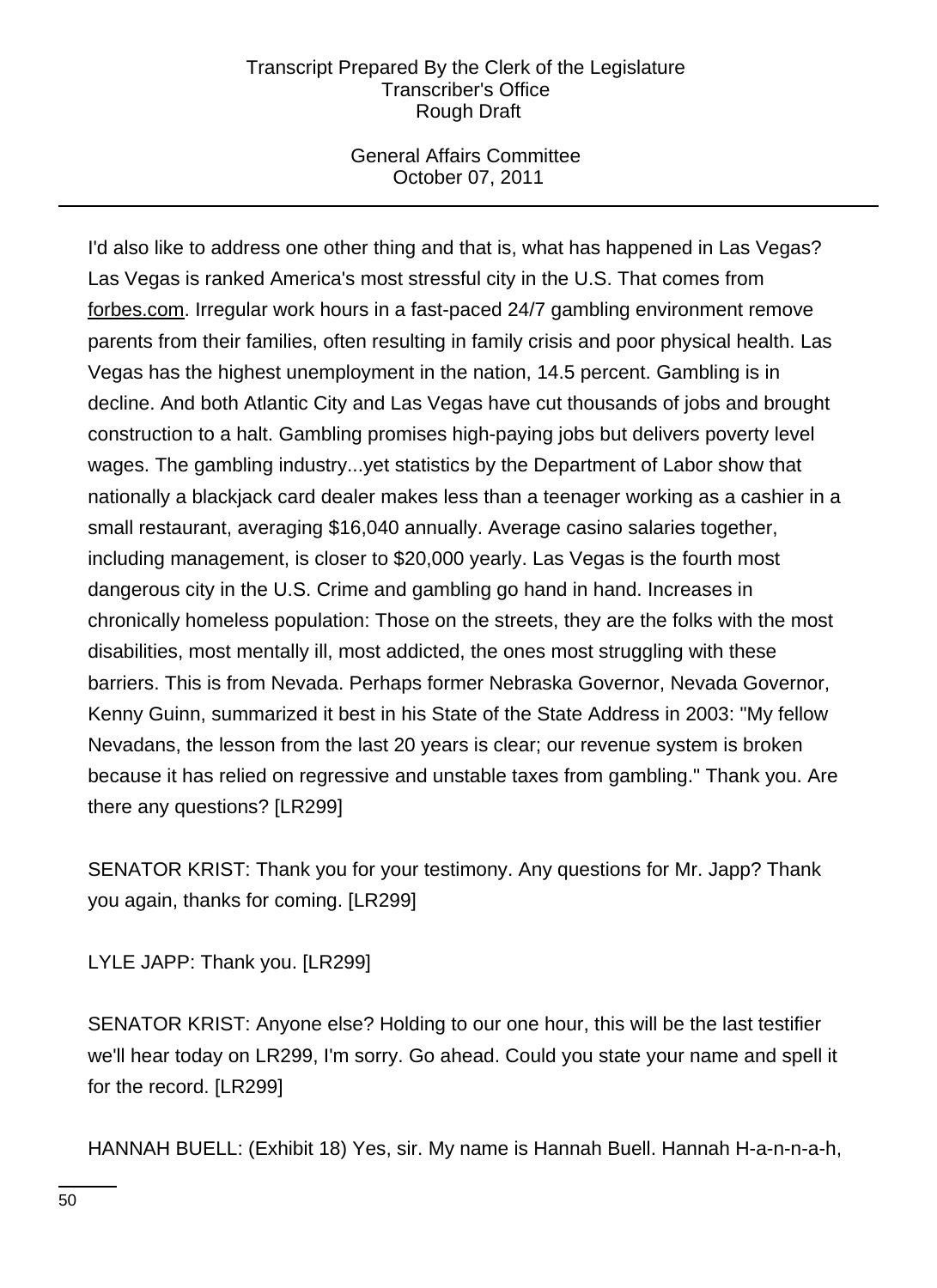## General Affairs Committee October 07, 2011

Buell B-u-e-l-l. And I'm here representing Nebraska Family Council. I want to thank all of you senators for giving your time today and for sitting through many hours of different positions on this issue. And I know that all of you are obviously concerned with the financial state of Nebraska not only because you are elected officials but because you see the faces of the people that are affected by your own decisions, but the votes that you make out on that Legislature. And so this is a sober task that has been given to all of you. And I thank you for taking that on because it is no mean feat. I am coming here today to stand against any sort of expanded gambling here in the state of Nebraska. You've heard a lot of really great testimony with a lot of really great statistics about the social costs of gambling and what that will do in our state if we allow casinos to increase. But I wanted to quote two unlikely candidates: Senator Tom Osborne and former Senator Ernie Chambers, in 2004, wrote an editorial in the Omaha World-Herald. That was when Nebraska was considering a constitutional amendment allowing casino gambling here in our state. And these two men who are very unlikely to agree on very many things, as they noted in their article, said that on this one point they are in agreement because they recognize that gambling in the state of Nebraska is a detriment to our good life that we have here. They cited an Omaha Chamber of Commerce study that found that a single casino in Omaha would increase gambling by 66 percent and result in \$132 million in social costs while providing only \$29 million in revenue to the state. Now I'm not an economist. I was a political science major, so those fields don't exactly cross. But to me this sounds like not a good financial decision for our state. If our Nebraska state budget is left picking up that \$132 million tab, you can't balance your checkbook if those figures are correct. That's not going to be helping our state. Another source that I'd like to cite is Dr. John Anderson. He actually testified before this committee in the year 2000 and said, he is a professor here at the state of Nebraska. He's a professional economist. And he said that economic research clearly reveals that casino gambling generates social costs in the range of \$2 to \$6 for every dollar of direct benefits they generate. Now this means that as a state, Nebraskans are going to be left picking up the tab, while the ones who are proponents of this are the ones who are making the most money. Gambling is a business, like any legitimate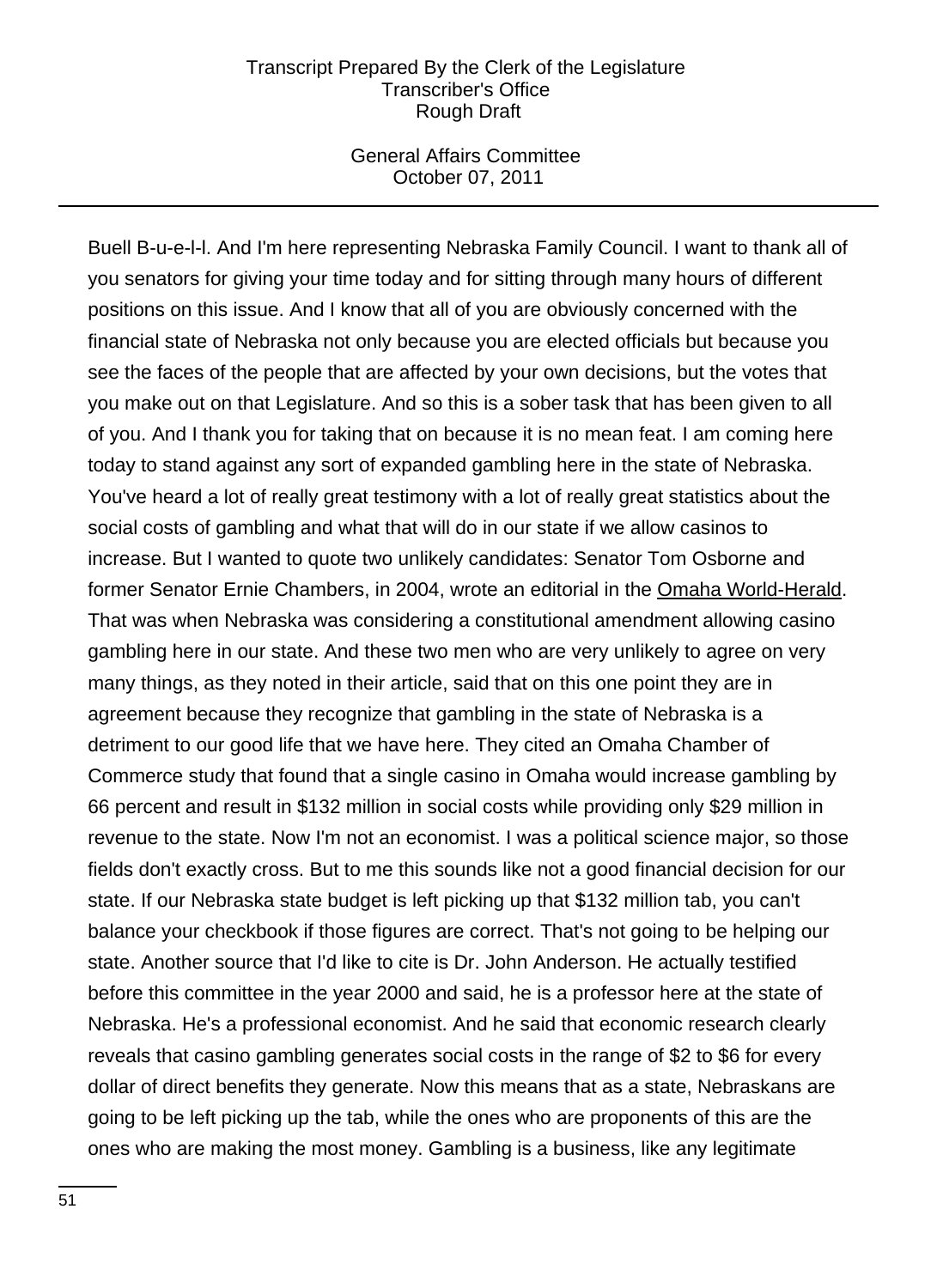## General Affairs Committee October 07, 2011

business they want to maximize profit. And that makes sense. And so as a business, we most of the time hear from the gambling industry the sorts of arguments that tend to, in my mind at least when I hear what they're saying, it sounds more like they're trying to market themselves as some sort of soup kitchen or social, I don't...just the kind of organization that would really be about benefiting people and benefiting our state. And look at all these taxes that you can get. And they're going to be helping business and all these different things. Well, if they were nonprofit that would possibly make sense, but they're not a nonprofit. They are a for-profit industry. And so the reason why they stay in business is because they can make money off of it, and a lot of times a significant amount of money off of it. So from my laymen's terms, it sounds like as the state of Nebraska the people that are most detrimentally affected by gambling are the poor and those who are not able to keep their lights on, the ones who are struggling to pay their food bills, and who are hoping beyond hope that if they play this game they might get a little extra cash back. People who have a lot of money, who don't need to worry about those sorts of things oftentimes the statistics would tell us are not influenced, are not problem gamblers because they have other means of paying for those things. They're more recreational. And a study by the University of Chicago, in a report to the National Gambling Impact Study Commission, found that the availability of a casino within 50 miles is associated with about double the prevalence of problem and pathological gamblers. So that means that bringing a casino, even just one, to the state of Nebraska means that we will probably double the number of problem and pathological gamblers. These two types of gamblers, the study also found, cost society approximately \$5 billion a year, and an additional \$40 billion in lifetime costs for productivity reductions, social services, and creditor losses. So you can see that by bringing casino gambling to the state of Nebraska you're going to be costing the state and costing individual families and businesses. And that's one thing that has been stated today as well, the fact that gambling is really negative for the surrounding businesses. In fact, there's a study done by the Iowa State University Department of Economics that found that between 1996 and 2000 retail sales in Iowa cities that were of similar size that didn't have casinos grew at a rate over five times faster than those who did. The cities that didn't have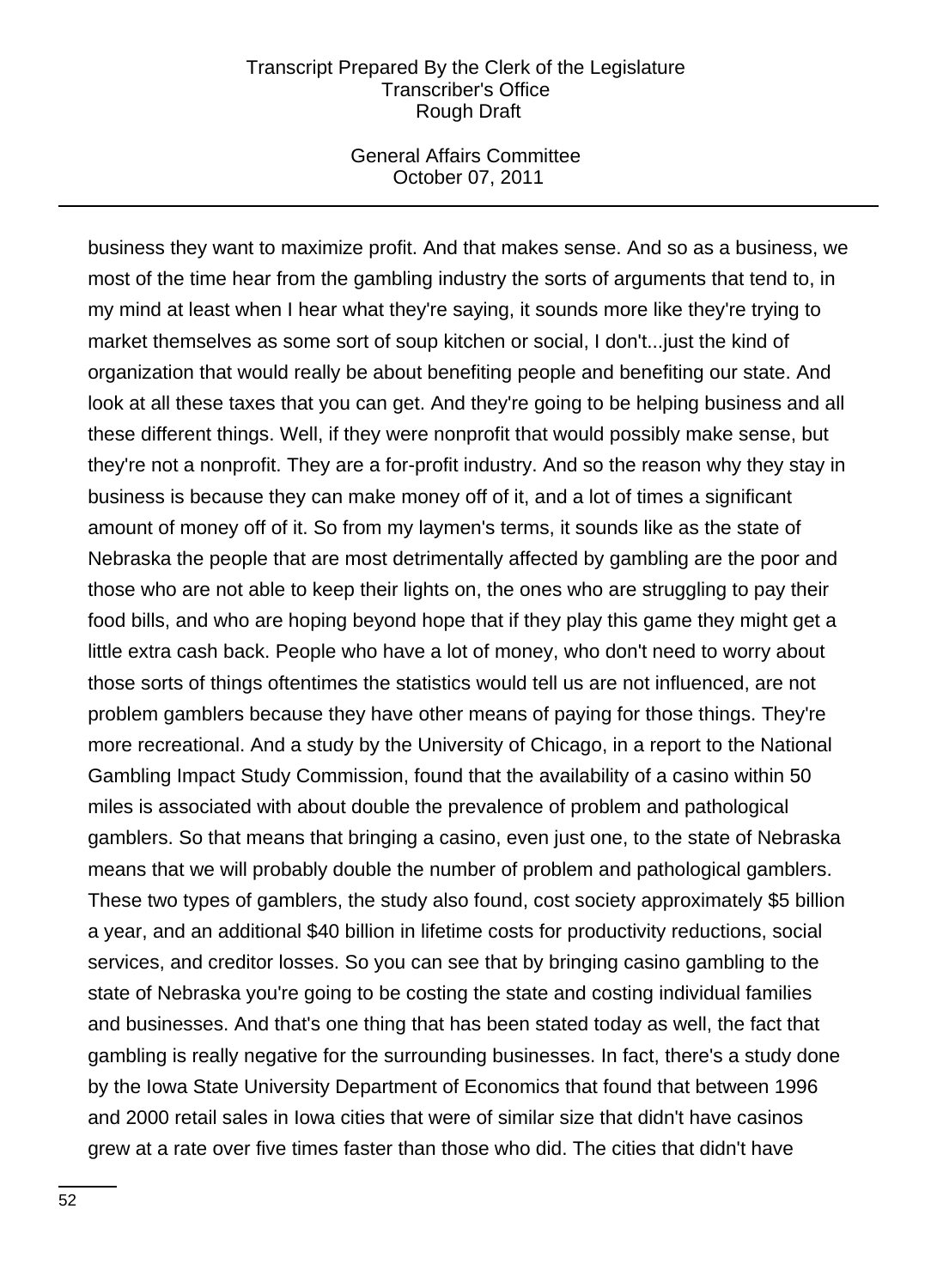# General Affairs Committee October 07, 2011

casinos, their retail sales grew by 16.7 percent during those four years. Cities with casinos grew by only 3.3 percent. What does that tell you? That tells you that casinos are economically damaging to the communities where they are placed. That's just in Iowa. That's not in Las Vegas. That's a similar market to which we would be creating if we allowed casinos to happen here. And so any cities that you are thinking about allowing gambling into--Grand Island, Lincoln, Omaha, whatever that looks like--you're saying that it's okay for those people in those cities to (a) become problem gamblers; and, second, to use those dollars that they normally would spend at the grocery store or at the movies or whatever, where they're actually getting a product, it's okay for them to spend those dollars in a casino instead of giving that money to other retail stores. I have a lot more studies and data in my packet here, if you'd like to look at them later. It's a lot of fun bedtime reading. But the fact is that casinos hurt local businesses, they hurt restaurants, they hurt families, they hurt friends, they hurt communities. And that's what this study, this interim study is about--the effect that casinos will have on communities here in Nebraska. And the statistics and the data and the studies are in agreement that casinos are dangerous and damaging to the fabric of our society. I would urge you to base your votes this next legislative session on the fact that casinos aren't needed here in Nebraska. We already have a pretty good life here in this state and we don't need to ruin a good thing. Thank you very much for your time. [LR299]

SENATOR KRIST: Any questions for Hannah? Senator. [LR299]

SENATOR LARSON: Thank you, Vice Chairman Krist, and, Hannah, for coming. I mean, we talked a lot about the social costs here. We see both sides of the issue. You're presenting your numbers and Senator Schumacher brought his numbers earlier. What...I mean, and nobody has really talked about it, I mean, we hear, you know, all these...the social costs if we implement gambling into the state and how, you know, we're actually going to be losing revenue compared to what we bring in. What are the social costs the state is paying right now living next to a state such as Iowa and South Dakota in terms of, you know, how much is the state right now paying? And what is the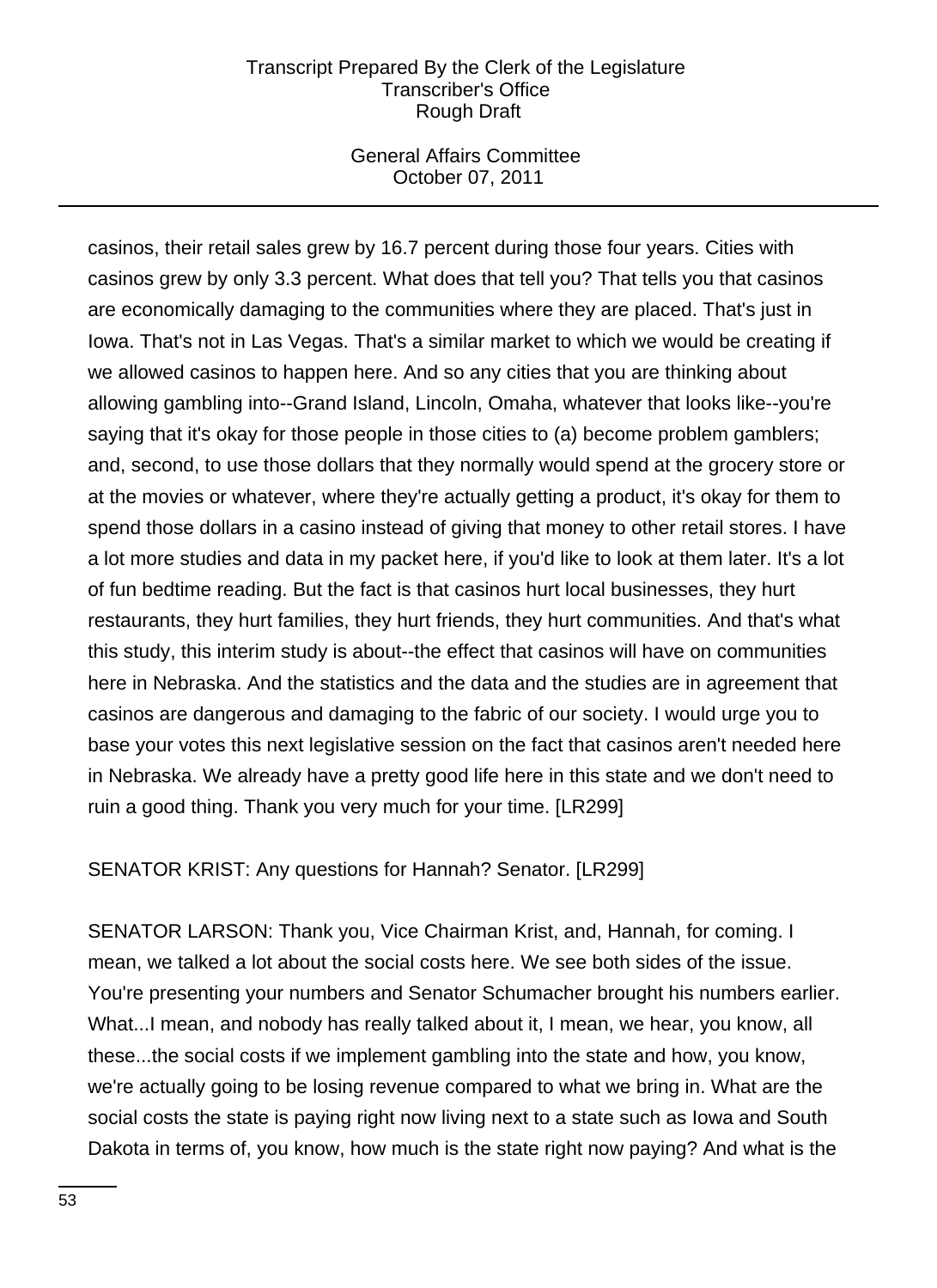# General Affairs Committee October 07, 2011

added...and if we do add gambling into the state, what...how much will that increase exponentially compared to what we already are paying? Because I think you had a 50 percent or something about living within 50 miles of a casino. I mean, we already have 1.2 million of Nebraskans, which is already 66 percent, that already live within 60 miles of a casino. So, I mean, are we already feeling most of what we would consider the social costs without any economic benefit? Or do you think it will grow exponentially by moving it, obviously, if Omaha gets a casino it would be a mile closer. I mean, my question is, are we already experiencing the social costs with no benefit? [LR299]

HANNAH BUELL: Right, so that's a really good question. You're asking, just to make sure I understand you, you're asking that, you know, right now are we already paying all of the...are we already picking up the tab but we're not getting the little bit of benefit? [LR299]

SENATOR LARSON: Um-hum, the whole are we, yeah, are we already paying the \$2 in social costs that the economists are saying... [LR299]

HANNAH BUELL: Right. So essentially, you're asking, is it all going to be a wash? Like, well, if we're already paying it anyway, we might as well just bring it here so we get, you know, however much extra in revenue? [LR299]

SENATOR LARSON: The economic benefit, yeah. I'm asking you, do you really think by expanding gambling into the state it will expand or our social costs will grow so much exponentially that it will actually cost the state more money? [LR299]

HANNAH BUELL: Yeah, I would say that. And the reason for that is you're right in saying that, you know, Omaha is obviously within 50 miles of Council Bluffs. So the interesting thing then is, I'm obviously not on the Omaha Chamber of Commerce, so I don't know how they did this study. But even if that were true, their study found that even bringing a casino across the river into Omaha would result in \$132 million more of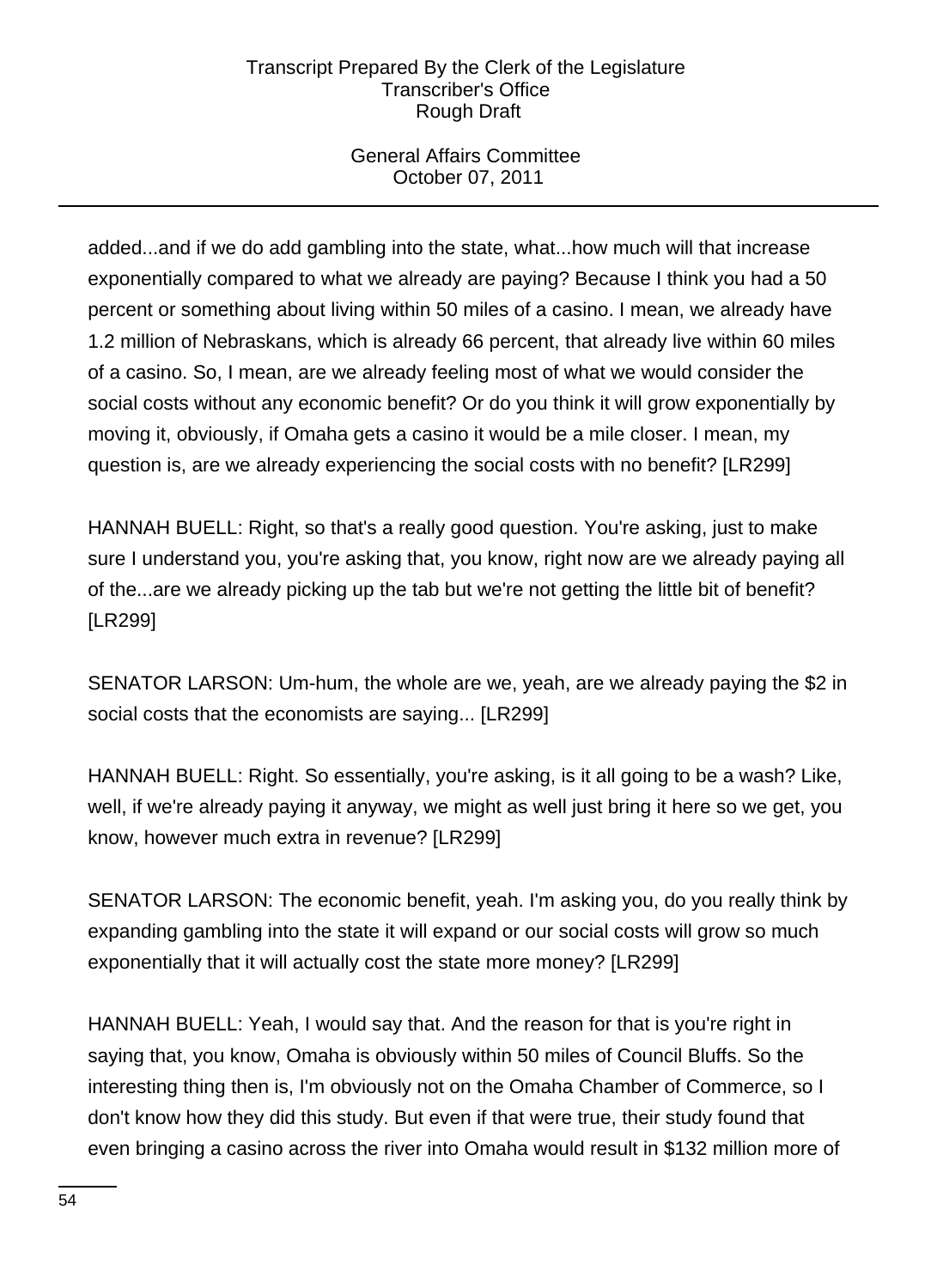# General Affairs Committee October 07, 2011

social costs, while providing only \$29 million of revenues to the state. So that to me, it makes me go, okay, like your question is valid, like it makes a lot of sense. So where did that number come from then? [LR299]

SENATOR LARSON: Love to see their study. [LR299]

HANNAH BUELL: Yeah. [LR299]

SENATOR LARSON: And I would question that heavily. My second question to you very simply, and we talked about this issue in this committee a lot, we still kind of refer to this committee as the sin committee. (Laughter) What is the state's role in protecting citizens from themselves? I mean, we deal with it with alcohol issues, we deal with it with gambling issues. I mean, how far does the state need to go? And, I guess, that's a question to everybody that testifies. Do we need, I mean, are we not all adults? What is the state's role in everybody's everyday lives? [LR299]

HANNAH BUELL: Yeah. That's a really great question. It's obviously very philosophical into what the state is responsible for and what they're not responsible for. And all of us believe that we have some degree of free will. We're not complete, you know, robots and agents of some other source. So as a state we'd go, well, if they want to, you know, spend their money in that specific location why is that a problem? And how much should we...it's a great question. [LR299]

SENATOR LARSON: Because you bring up... [LR299]

HANNAH BUELL: Right. [LR299]

SENATOR LARSON: ...the whole point, they're just targeting poor people, which, I think, you know, everybody in my estimation what...I mean, every business targets every different segment. I mean, we heard the same argument last week with alcohol or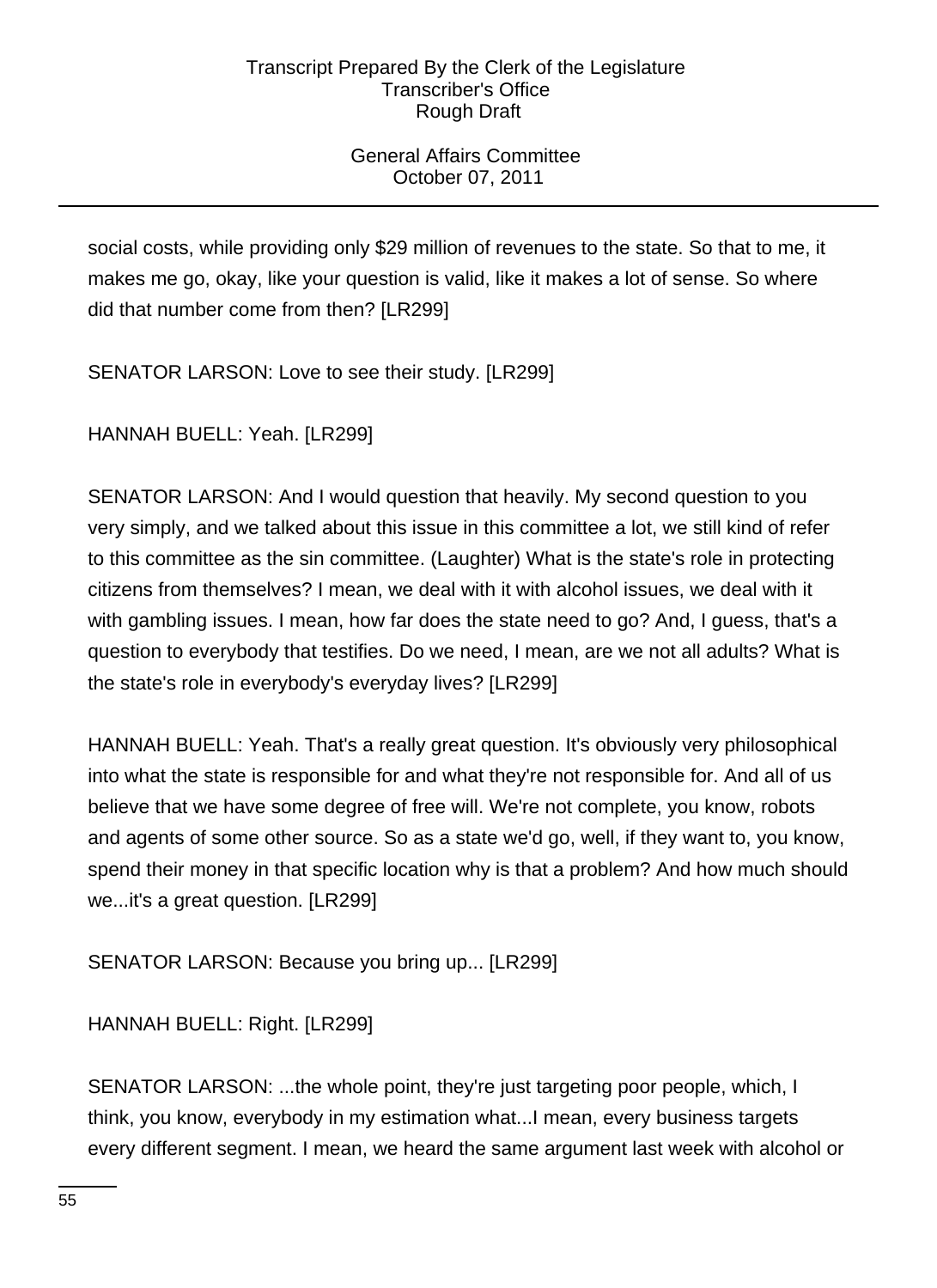# General Affairs Committee October 07, 2011

two weeks ago with...that these alcohol impact zones, that these high content liquors are just targeting poor people. I mean, what is the state's role to protect poor people from themselves? I mean, are they not responsible enough to make their own decisions and... [LR299]

HANNAH BUELL: Right. [LR299]

SENATOR LARSON: ...and that's...and it comes back to the social costs, you know. Are we already experiencing the social costs? I mean, how...does moving it within a mile expand the availability to a certain extent? And I'd love to see those studies. And if you can get me the chamber of commerce study, Hannah, I'd really appreciate it. [LR299]

HANNAH BUELL: Yeah. Right now I just have the op-ed that Tom Osborne and Ernie Chambers wrote. So I would... [LR299]

SENATOR LARSON: If you can find me the chamber of commerce study, I would... [LR299]

HANNAH BUELL: Yeah, I would call them and see if we would give me the time of day and tell me where the study actually was from. But, yeah, that is a really interesting question. I would say though, if I was in your shoes, which I'm not, my personal decision would be what am I okay being responsible for? If I know that as a state senator my decisions impact the people in my district and the people in my state. So, yes, they are ultimately responsible for their own decision making. Yes, they can pay to go to Council Bluffs, yes, they can pay to go to Las Vegas, they can do what they want. But if I am responsible to them and I am going to allow a casino to move in next door or, you know, over in Grand Island or whatever that looks like, am I essentially doing what one of the other testifiers said, breaking down the fences so the wolves can come in. Am I okay with that? That's another really great philosophical question. [LR299]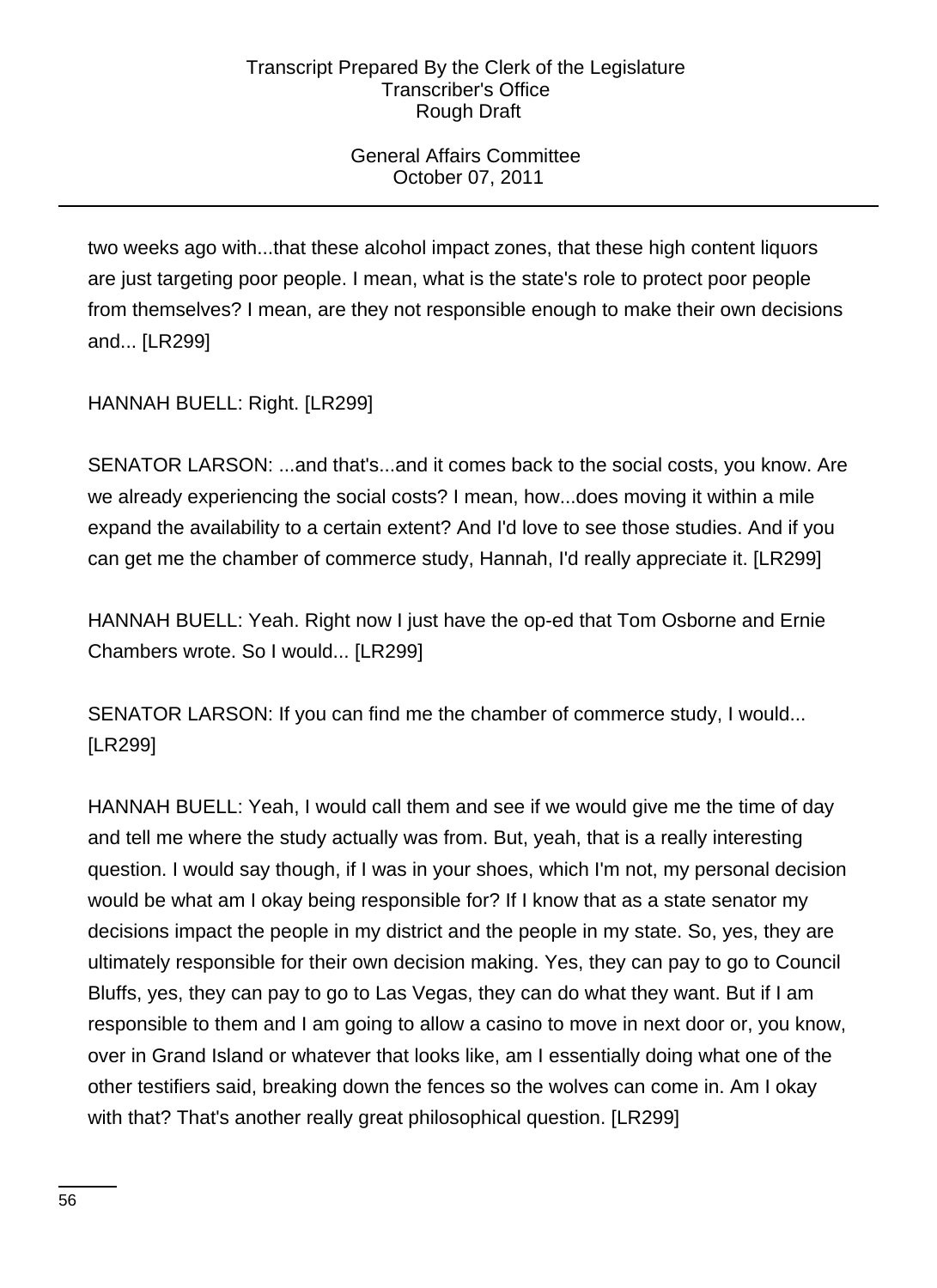# General Affairs Committee October 07, 2011

SENATOR LARSON: Great. And I might have to ask myself, what am I okay with the government telling my citizens what they can and can't do? [LR299]

SENATOR KRIST: To be fair and across the board, we've got to cut it off. [LR299]

SENATOR LARSON: I know we have to...so. [LR299]

SENATOR KRIST: So thank you for your testimony, Hannah. [LR299]

HANNAH BUELL: Thank you. [LR299]

SENATOR KRIST: And I'll return the chair back to the Chair. [LR299]

SENATOR KARPISEK: (Exhibit 17) Thank you, Senator Krist. Senator Schumacher, would you like to close? Oh, and I do need to read into the record a letter from Thomas Mulligan, city council president in Omaha, stating that they know keno revenues are down as a result of Iowa casinos and their expansion. And they support passing a bill to eliminate the five minutes rule on keno. Thank you. [LR299]

SENATOR SCHUMACHER: Thank you, Mr. Chairman, members of the committee. In closing this, very briefly, four points I think. First of all, two-thirds of Nebraskans are within the danger zone of 50 miles of the casino, if you believe the testimony regarding danger zones. It's here, they're here so it is. Two, just in the three Omaha near casinos in excess of \$300 million a year of Nebraska money crosses the river that doesn't come back, of which approximately \$70 million stays in the state of Iowa to do schools, roads, bridges, and enhance their public welfare. Three, to the extent their are social evils, and there may be, there may be a poor mans tax, there may be problem gamblers, there may be related social evils. We have those. The other states are getting the gold, we are getting the shaft. We have the cost. And number four, this is not an issue where we have a choice to outlaw gambling in South Dakota, Kansas, Wyoming, Colorado, and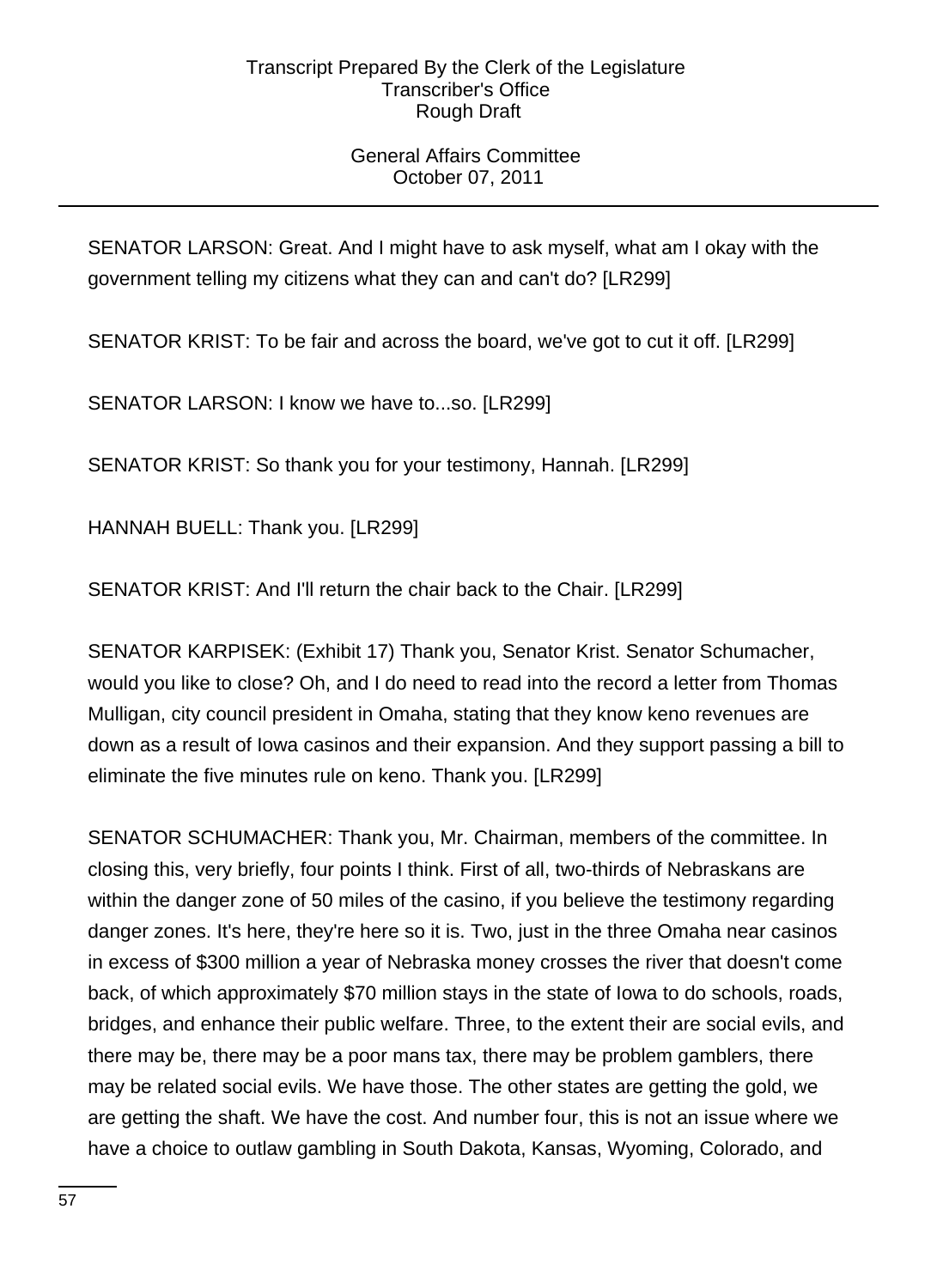# General Affairs Committee October 07, 2011

Iowa. If we did, this would be an entirely different discussion. And there's a fair bet we'd outlaw it. In fact, the casino owners in Las Vegas would probably appreciate it very much if we outlawed it because they recognize they made a horrendous mistake, they had a monopoly on gambling. They exported that gambling all across the country until well over 40 states now have casino gambling. Nebraska being one of the very few that gets no benefit from casino gambling. And now that the economy is in a recession, travel expenses are up, they have a lot of expensive investment in Las Vegas that is increasingly nonproductive, for which they need offsetting investments in China where they are enjoying this period of prosperity to cover their losses. So they would appreciate it if we outlawed it in Iowa and South Dakota, but we can't do that. We are left with a set of facts to examine. And whether or not we want to continue to subsidize our neighboring states, shouldering all the social burdens of gaming on ourselves with no countermanding subsidy from them, whether we are willing to make the value judgment as we may have if the economic forecasts are not good, and I understand they're not good and the economy will be very, very slow to return to growth, whether or not we want to divert some of that \$70 million from those three casinos into our school system, into city or county aid, into building new roads or not. So this is not an easy one of us. It's not a happy one for us, but it is one for us. Thank you. [LR299]

SENATOR KARPISEK: Thank you, Senator Schumacher. Any further questions? Senator Bloomfield. [LR299]

SENATOR BLOOMFIELD: I would like to throw a quick question out. You said, what was the percentage of license plates counted in Council Bluffs? Was it around 70 percent? [LR299]

SENATOR SCHUMACHER: Depending on what, at times it's as high as 90. And the last actual filmed one that I know of was back in 2004. But, you know, you can drive through there yourself. You see on the order of three-quarters, pretty consistently. [LR299]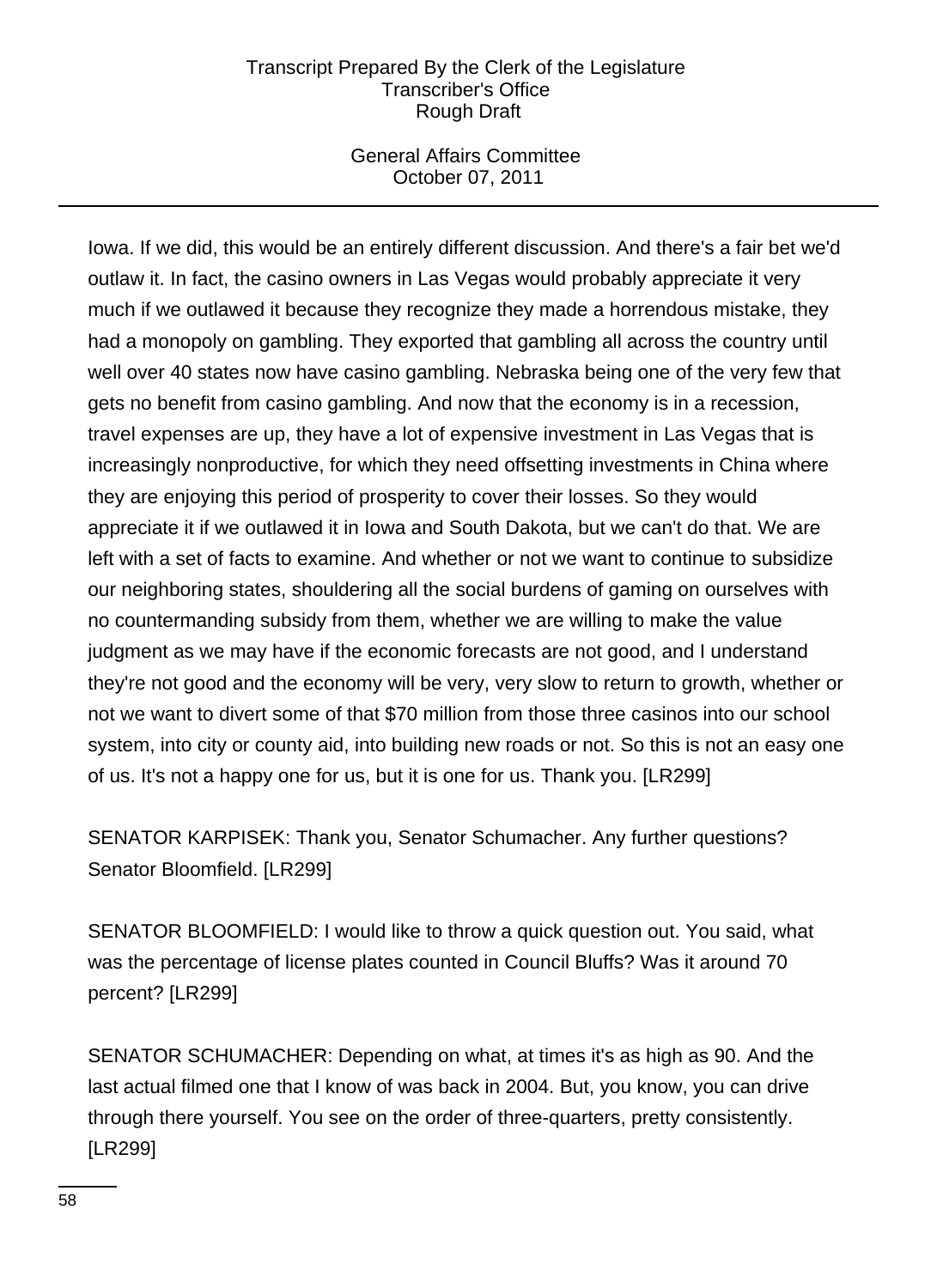# General Affairs Committee October 07, 2011

SENATOR BLOOMFIELD: Do you perchance have those counts for Sioux City? [LR299]

SENATOR SCHUMACHER: No, do not have them. [LR299]

SENATOR BLOOMFIELD: There we would have the larger city on the opposite side of the river. [LR299]

SENATOR SCHUMACHER: Right, and it probably would be...not be that much. But there, you know, it probably is reflective somewhat of the population. But the Omaha ones are fairly easy to get. [LR299]

SENATOR BLOOMFIELD: That's all. [LR299]

SENATOR KARPISEK: Thank you, Senator Bloomfield. That will close the hearing on LR299. We will now open on LR300, Senator Krist. Welcome, Senator Krist. [LR299]

SENATOR KRIST: Thank you, sir. And to my colleagues, good day. My name is Senator Bob Krist. I represent District 10. It's spelled K-r-i-s-t. And I'm reminded daily that that is Omaha and Bennington. I'm going to introduce LR300 on behalf of this committee. And I thank Senator Karpisek for putting his name on it. Many of you know, early on when I first became part of this committee, we had several issues come to us, both in terms of reducing the number of live horse racing days and increasing live horse racing days, decreasing the amount of any other kind of gambling at tracks, increasing the amount. And I was in a quandary because I really didn't understand how the horse industry expected to survive if indeed the live racing days and the exposure was not there. I grew up in an environment with the horseflies at Ak-Sar-Ben, and I loved it. It was a family time. It was a time when my father took me to the track to appreciate what has been called today a dying industry. But I'm not here to talk about expanding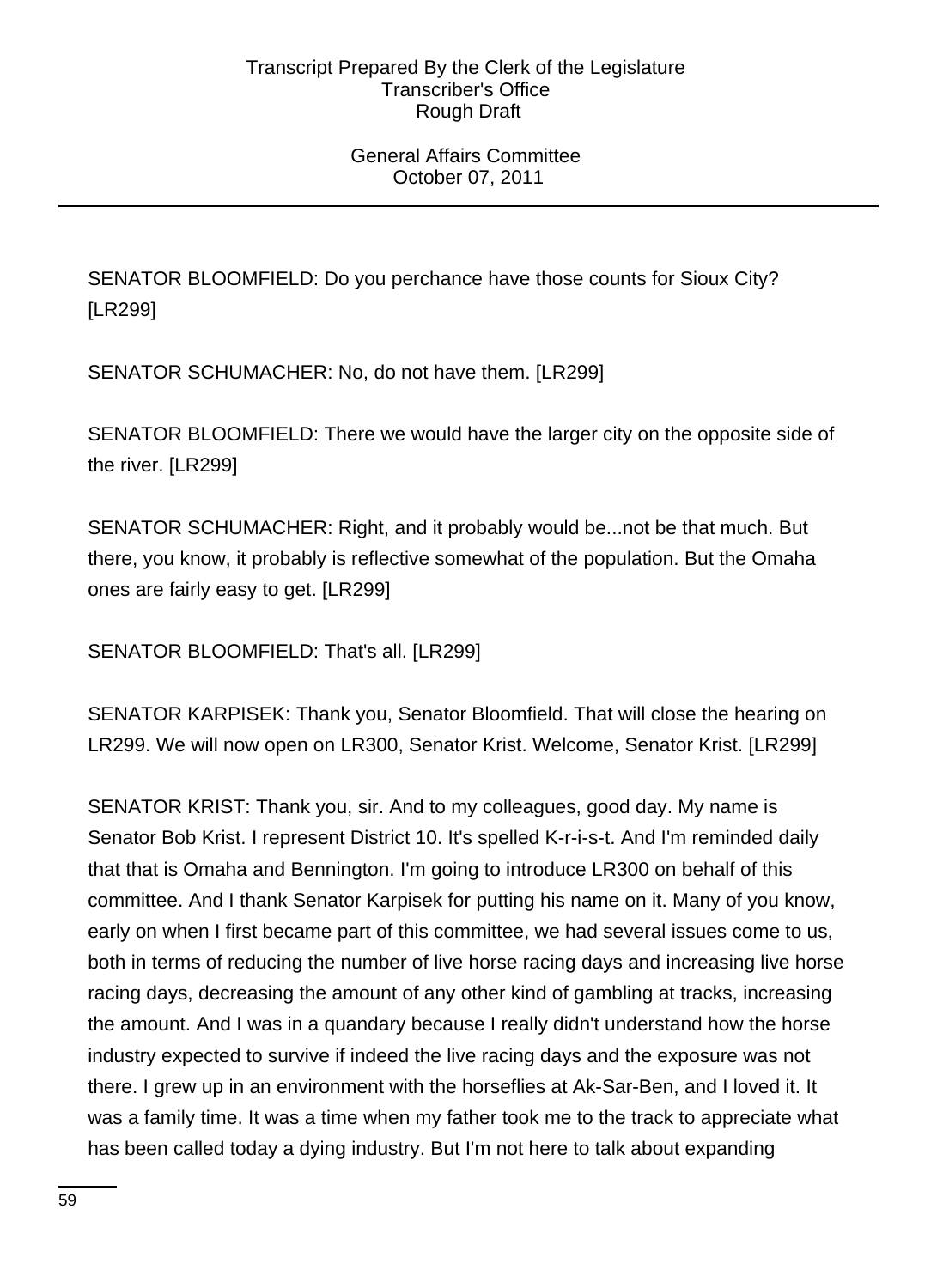## General Affairs Committee October 07, 2011

gambling. I don't think this resolution is expanded gambling. I think you'll hear from people that they think it is because we're going to go back to where we should be. I'm here to talk to you about what this Legislature, what a body of our colleagues did to the horse racing industry. What we did is we took away their largest venue. What we did is we reduced in legislation the opportunity for horse racing to be at one of the agricultural events of the year in this state. We had live horse racing at the State Fair. It was a wonderful thing. It was a family event. We now have a State Fair Park that many of you voted against moving. You were here, I was not. But it's doing very well. It's found a home in Grand Island. So the question I have asked in the two years since I became, actually three that I became part of this committee was, why not? Why are we not racing at Grand Island during the State Fair? I find it a travesty. It is part of our agricultural history. It's part of the state history. And I think that everyone should have an opportunity to look at a pig and a horse. Everyone should have an opportunity to take their family to an event that they want to take them to, which is part of this agricultural base. So what this is all about is hearing from obviously the State Fair folks and to obviously gain data and gain testimony in terms of why this is such an outrageous request. I will tell you that I was surprised, just before the State Fair, and very flattered that I was invited out to see the State Fair Park and to witness for myself how it was not possible. And I'm sure we'll hear that testimony. I think it is possible. I think the State Fair is making money. I think if we're talking about putting livestock in stables that we can build Butler Buildings or other stables to accommodate all forms of agriculture in our environment statewide. So with that, I will be respectful of time because I know we only have 45 minutes for this one. And I'll be here to close. [LR300]

SENATOR KARPISEK: Thank you, Senator Krist. First testifier. Welcome back. [LR300]

LYNNE SCHULLER: Thank you. Lynne Schuller, L-y-n-n-e S-c-h-u-l-l-e-r, representing the Nebraska Horsemen's Benevolent and Protective Association. I am here on behalf of the HBPA board of directors who has directed me to tell you that if we have the opportunity to run during the State Fair we would be more than happy to do that. We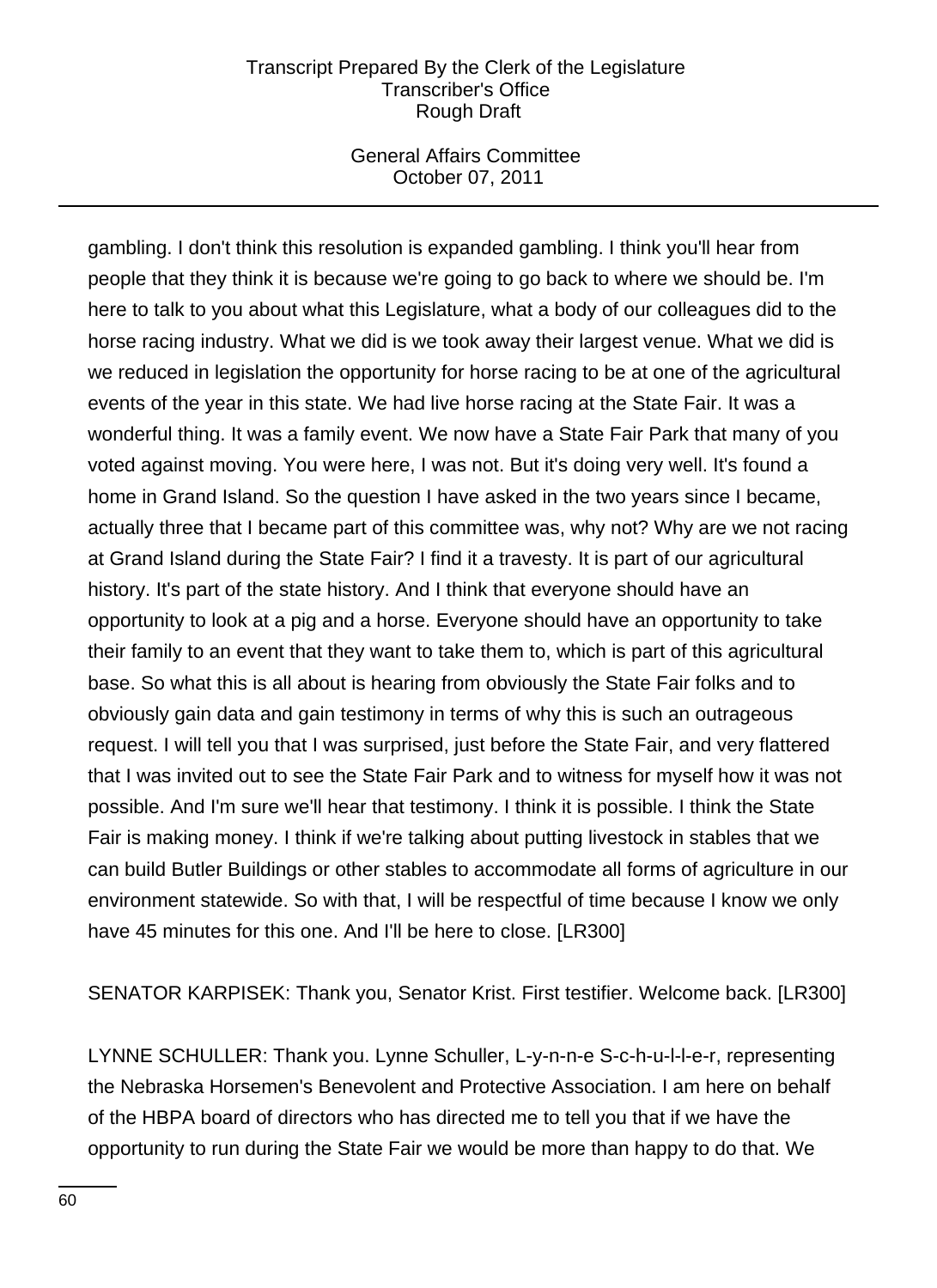# General Affairs Committee October 07, 2011

would bring horses and run the meet that they set, that would be great. The only thing that I was asked to mention is that if this is being done for...to expose people to horse racing then that by itself we're in favor of. If it's being done to increase revenue for the horse racing industry that's probably not going to happen, because you're having essentially the same meet at the same location. We run at Fonner Park February through May every year. So for the horsemen to come back to the same location where we already do simulcasting adds a lot of cost to our side of it. But it doesn't add any revenue, because you're not going to a new place where they're offering simulcasting. If the fair had moved to North Platte, for example, we would be here asking for legislation to allow us to run there, because that would allow us to then simulcast all year in North Platte. We're already simulcasting at Fonner Park. And they run a great meet in the spring. We would then have to...we'd take all of our equipment...to do simulcasting and to broadcast our races, we move the uplink equipment from place to place, so it goes from Fonner Park to Lincoln to Horsemen's Park, to Columbus, that's the way it goes. If we do this, we have to take that same uplink equipment and then move it back to the same location where it was, which adds to the cost of our overall expenses. But if you're talking about just for the sake of running itself, we would be happy to bring horses and have a meet there and have additional days at Fonner. [LR300]

SENATOR KARPISEK: Okay. Thank you. Any questions? Seeing none, thank you. Welcome. [LR300]

JOSEPH McDERMOTT: (Exhibit 18) Thank you. Senators, my name is Joseph McDermott. I'm the executive director of the Nebraska State Fair. I want to tell you a little bit about myself. I've been with the Nebraska State Fair for 24 years, the last two, obviously, in Grand Island; previous to that, 22 years with the Nebraska State Fair in Lincoln. I have been associated with horse racing for those 22 years. So I feel I'm qualified to speak on this subject. What I would like to do is maybe provide you a tour of the Nebraska State Fair using the aerial shots that are being handed out to you and the bigger one on the poster board here, and then maybe talk about some of the challenges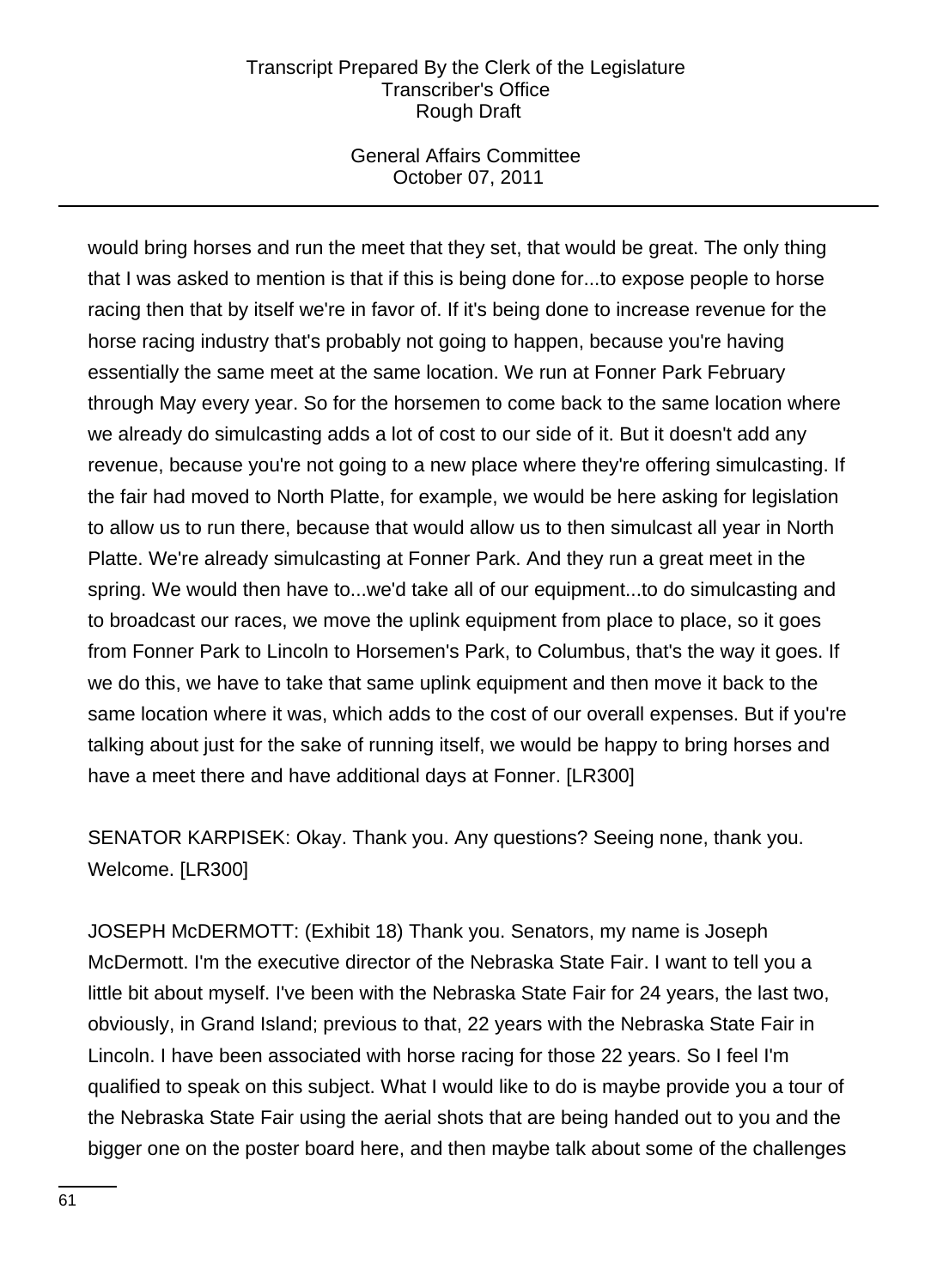## General Affairs Committee October 07, 2011

that we would face integrating horse racing into the Nebraska State Fair. So I'd like to start first with the tour. The aerial shot that you have was taken on Sunday, September 4, right around noon. That Sunday is the busiest day of the fair. And theoretically, this is the busiest time of the fair. So I think you get a pretty good idea of the activity that takes place on the fairgrounds during the Nebraska State Fair. To the left the street, the far left, that is Locust Street, that is about where 90 percent of our traffic comes into the grounds. They'll take the entrance road that is heading west, that is State Fair Boulevard. Vehicles will park into the two main parking lots. Up to the top of the sheet or the map is the north side. And I'm going to point out to you some of the areas that we use for the fair and then talk about the racing areas and how we use those. The farthest building to the north with the white roof there is a 70,000 square foot exhibition building. The area underneath that to the south is our kid zone where our family activities take place. The next large building is an exhibit building, it's a 100,000 square foot exhibition building where commercial vendors are at. The next three buildings, it's kind of a complex, are our livestock facilities. The one farthest to the north is the sheep barn. The one in the middle is a 60,000 square foot livestock arena where our shows take place. And then next to that is about a 110,000 square foot beef barn. The farthest one to the south is our swine arena and swine barn. Going back up to the north, you can see that there are some cars parked to the very top section of that lot, that is parking for handicapped individuals and vendors. Our midway which covers roughly six acres, takes up the majority of that parking lot. Then there are some cars that are parked in that reserved lot there which is basically for simulcast and keno players for Fonner's racing operation. The larger building next to that is the Heartland Event Center. Connected to the east of that is Fonner Park's Grandstand, where the racing fans are at during the live race meet. The parking lot to the south of the Heartland Event Center is what we call our marketplace, that's where all of our outdoor commercial vendors are. So you can see that Fonner Park's parking lots, which they use for parking for their events, including simulcast and live horse racing, we have other activities taking place. Going back up to the north, the northeast corner you're going to see a campground. Currently, there's about 110 pads there. We hope by next year to have...I'm sorry about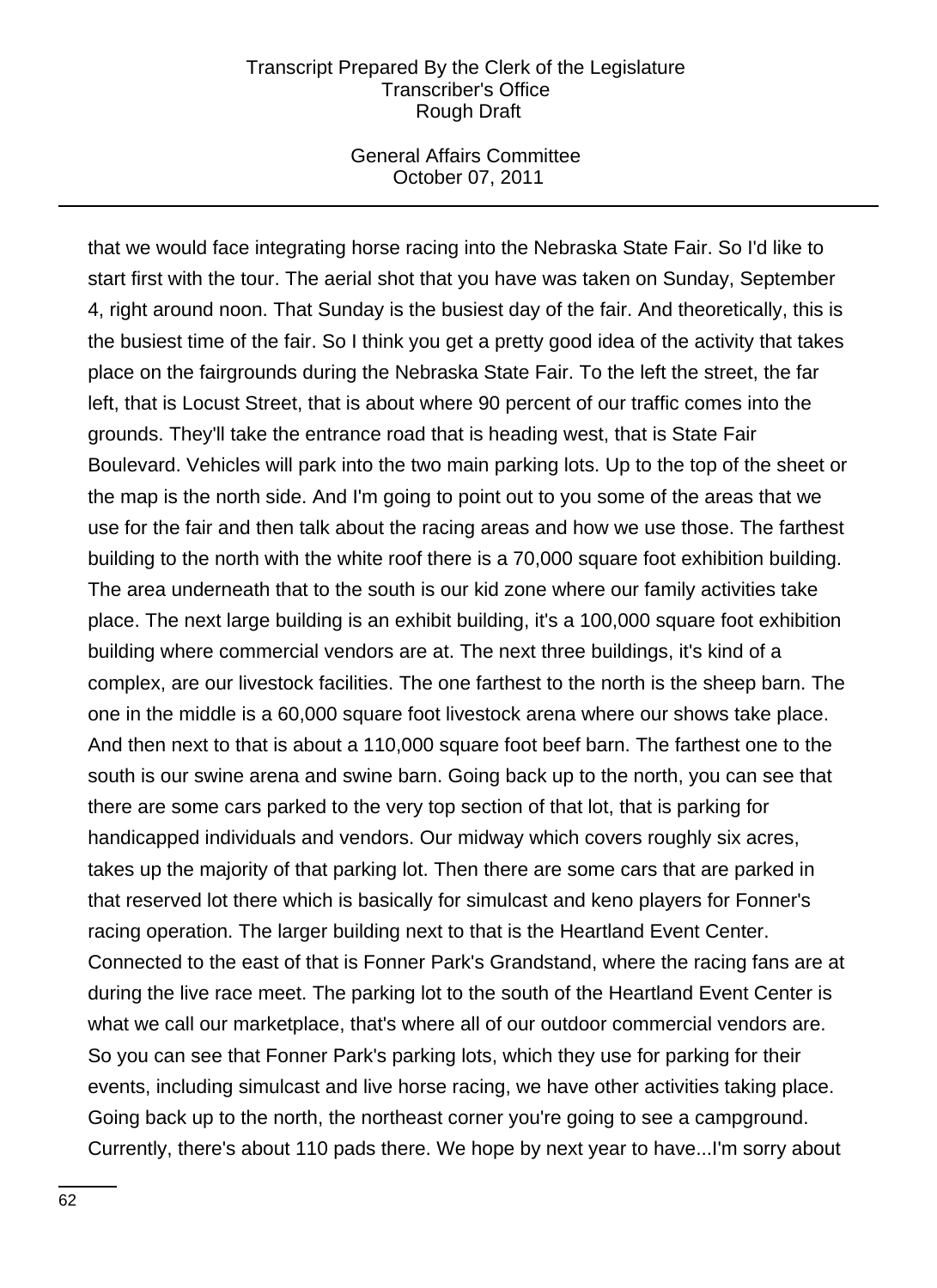### General Affairs Committee October 07, 2011

130 pads. By next year we hope to have about 200 pads. You'll then see two racetracks. One is a five-eighths mile racetrack, one is a three-eighths mile racetrack. The five-eighths mile racetrack is where the live racing takes place. And if you look closely, you can see combines that are taking fair patrons on rides around that five-eighths mile racetrack. That is...those combine rides are provided by the local Case New Holland Plant. I believe this year there were a little over 4,000 rides given on those combines. The smaller track, I believe, is a three-eighths of a mile racetrack, that is Fonner Park's training track. When horses train in the morning that's where they typically train. As you can see, we have a lot of activity back in that area. This shot happens to be taken when our tractor pull event is taking place. There are...there is seating for about 2,000 people at the west end of that training track. And that's...those are the bleachers that you see on that track. Going back to the larger track, if you go to the south you'll see the big red barn, you'll see ten additional horse barns. The big red barn we do have some activity that takes place in there. We do not, for the most part, use those ten horse barns. And I believe there are approximately 400 stalls in those horse barns. We do use the area around those barns for parking, that's primarily for some of our commercial vendors. To the east of that, you'll see six additional horse barns. We do use those horse barns, those are used by our show horses. We have horses that are on our grounds...are on the grounds every day of the fair for shows that take place in Thompson Arena. Thompson Arena is the building just to the north of the horse barns, that's where our show activities take place. There's also an outdoor arena where our horse shows take place. You'll notice between the two areas there is a campground. I believe Fonner Park uses that area for camping during live racing. To us that's an exhibit area. We have various attractions in that area. We do have some camping in that area. That is primarily for service personnel and whatnot. If you go back further you'll see a larger white building to the right, that is the R Barn. There are horse stalls in there. We also use that for show horses. Farther, a little bit up to the north there is an open area that we use for parking. Fonner Park's campus, I believe, is about 225 acres. And I think if you look at this aerial shot you'll see that for the most part all of the grounds is used for fair activities. I do want to point out some of the issues that we feel,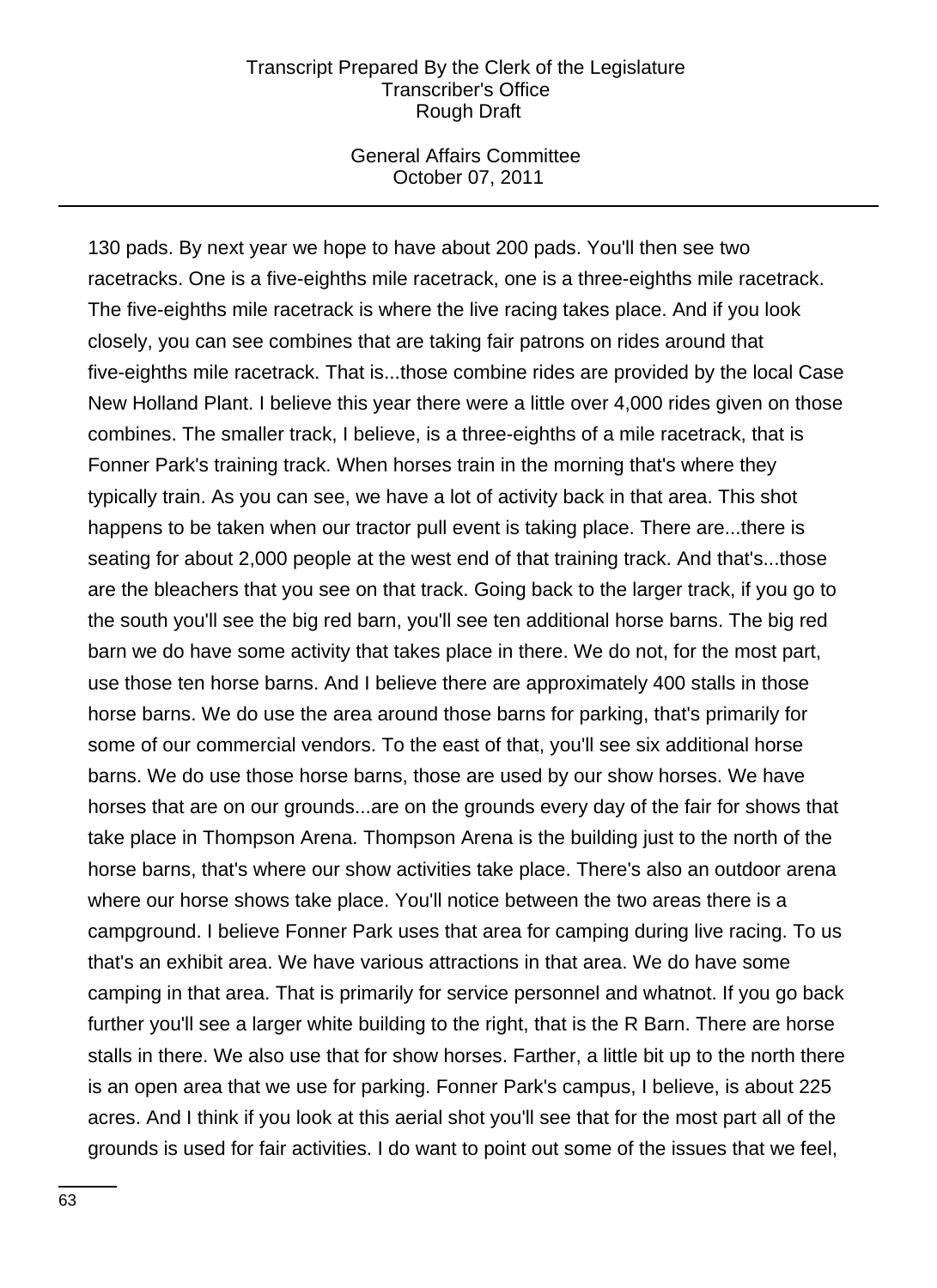## General Affairs Committee October 07, 2011

some of the challenges, I guess, I would say that maybe would have to be addressed to bring racing to the Nebraska State Fair. The area from the larger track, basically north and south, would...by Racing Commission rules would need to be a restricted area. At a typical racetrack they will create this secured area to prevent tampering of horses. As you can see, that would be a significant challenge because of all the activity that takes place on that track and east of that track. There's a lot of activity that takes place. I don't know that a secure area would be possible. That would obviously have to be up to the Nebraska Racing Commission. There is a significant amount of space that we use for fair activities that Fonner Park or the horsemen would also use for horse racing. There is obviously a conflict there. The campground to the north and the smaller campground to the south, we anticipate that with Nebraska State Fair customers and service personnel, those campgrounds would be full with our people. I do know that there are a significant number of horsemen that would need a camping space, a camping location. Some of the other areas, the jockey's room, the racing office, the breeders office, we use those for fair department staff during the fair. We'd have to find some space for the racing office staff. Fonner Park's concourse, which is where we at the Nebraska State Fair during the period of the fair, we have our open class domestic exhibits on display. By that I mean the foods, the needlework, fine arts, photography, those exhibits are on display in that concourse. That is used by Fonner Park during their live meet for their patrons, where they sit, they'll watch the races on television, they'll wager, they'll also go out and view the race on the live racetrack. So there would be a conflict there. The clubhouse, where Fonner Park also would have racing patrons, we do use for some specific events during the fair. Not suggesting we use it consistently through the fair, but we do use that area. I mentioned there are approximately 400 stalls in the south barns, the tin barns. Again, we don't necessarily use that area. Four hundred stalls in my mind, from my days involved in horse racing, would not be enough for a 13-day meet. You're going to have anywhere between 70 and 80 horses run on a given day. And they can only run so often. So I think that would become an issue. I mentioned the combine rides, that is one of the more popular attractions of the fair. I certainly would hate to lose that. The training track where our motor sports events take place, we have motor sports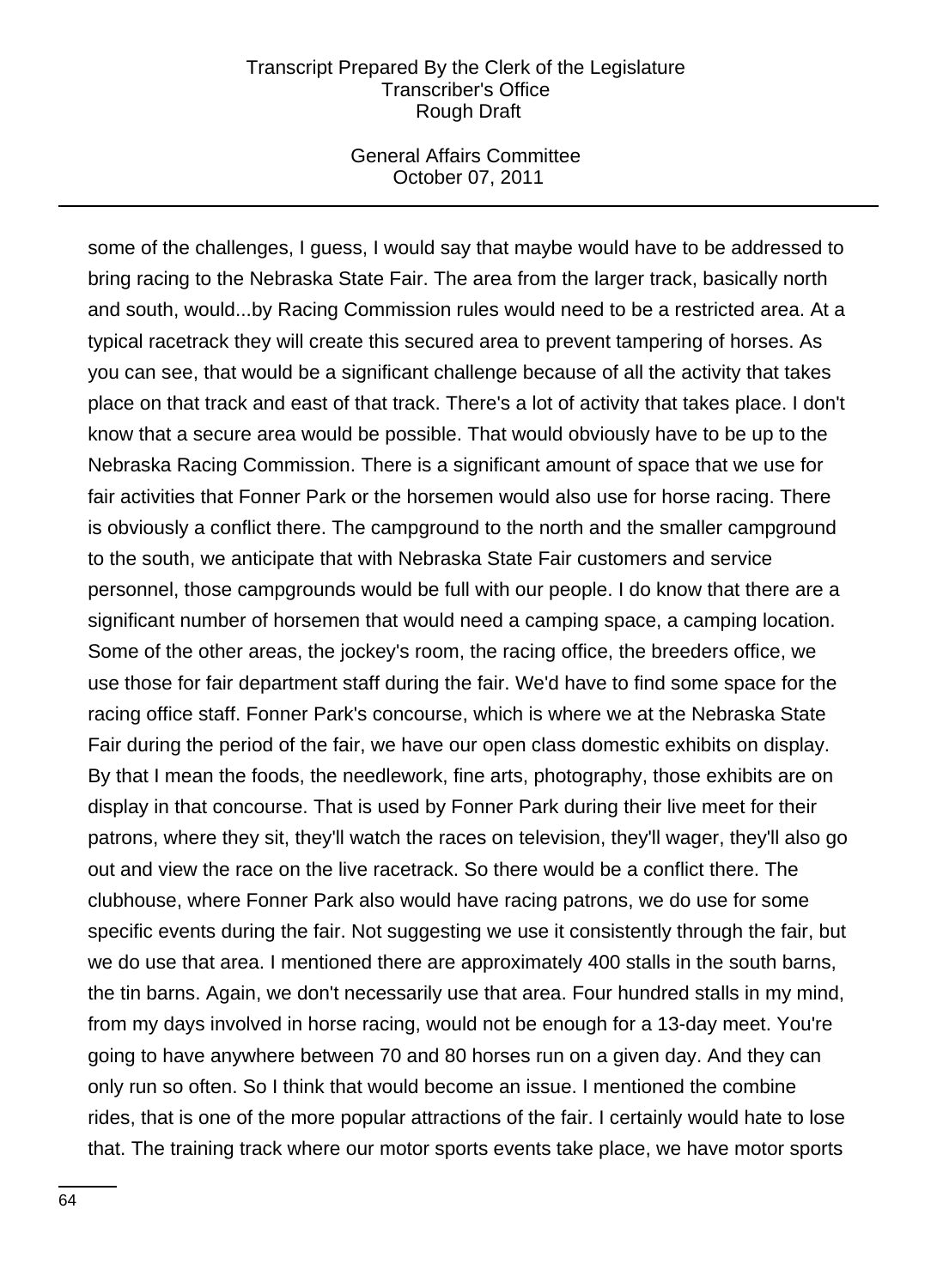# General Affairs Committee October 07, 2011

events take place on this track the majority of the days of the fair. One of the issues that I do see is that neither of these racetracks are lighted and therefore horse racing would have to take place during the day hours, which would compete with the events that we have on these tracks during the day hours. Not to mention the fact that some of our events, whether it be the tractor pulls, the monster trucks, the demo derby, they're quite noisy. And based on my knowledge of thoroughbreds, that wouldn't work well because thoroughbreds are generally fairly skittish animals. So there obviously is some conflict with the Nebraska State Fair and horse racing coinciding at the same location. I will also mention to you that we did try live racing during the Nebraska State Fair. And I wasn't able to access the records. I believe it was back in the early nineties, we actually had horse racing going on during the fair. That layout was a little bit different than this one is. It was easier to segregate horse racing and the horses at the Lincoln location versus the Grand Island location. From what I remember, and again I wasn't able to access those records, financially it really didn't make sense. And I think that's probably...you can look at the fact that we only tried it one year to figure out that it really didn't make sense. So that's what testimony I have today. And I'd be happy to answer any questions. [LR300]

SENATOR KARPISEK: Thank you, Joseph. Senator Larson. [LR300]

SENATOR LARSON: Just a quick question. I wasn't here when the Legislature moved the fair. Does the state own the white buildings? [LR300]

JOSEPH McDERMOTT: No, the buildings are actually owned by Fonner Park and the Hall County Livestock Improvement Association. [LR300]

SENATOR LARSON: So all the buildings you are essentially renting. They own the entire complex? [LR300]

JOSEPH McDERMOTT: They own the entire complex, with the exception of the building farthest to the north, that 70,000 square foot exhibition building, that's the one at the top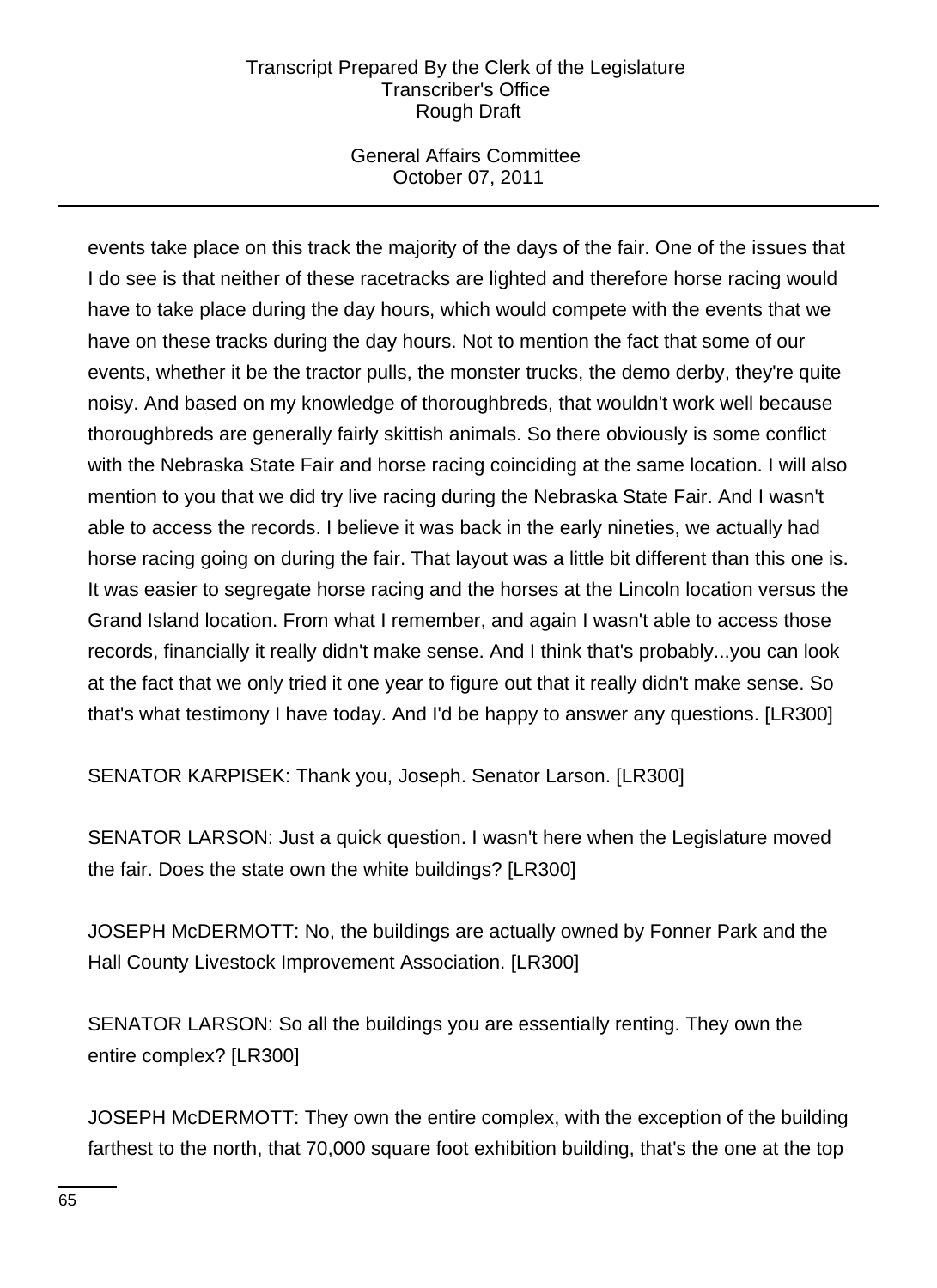General Affairs Committee October 07, 2011

of the map,... [LR300]

SENATOR LARSON: Yep. [LR300]

JOSEPH McDERMOTT: ...that is owned by the city of Grand Island. [LR300]

SENATOR LARSON: That's owned by the city. So essentially, I mean, I guess, I don't have a strong opinion on the issue. But you're talking about all these conflicts where you have things in, but it's their buildings essentially. [LR300]

JOSEPH McDERMOTT: That's correct. We have a 50-year lease with Fonner Park and the Hall County Livestock Improvement Association, which allows us to move in, basically, August 1, set up, conduct the fair, tear down. And we're generally out by the end of September. [LR300]

SENATOR LARSON: Okay. So the 50-year lease covers what, the whole complex? [LR300]

JOSEPH McDERMOTT: It does not cover some of the racing-related areas, for example, the simulcast area, the keno area, the racetrack, although we have been able to reach agreement on the types of activities that would take place on the racetrack. But the contract or the agreement we have generally excludes racing-related... [LR300]

SENATOR LARSON: What about like the racing...like the barns down here on the...that whole part of, I mean, logistically I understand what you're saying. I'm just trying to get at, is it possible? Can...I mean, yeah, you...I mean do you have the lease on the smaller track? Do you have the lease on the barns on the south? I know you use the track for the combines. And maybe the horsemen don't want to do it. I'm just saying, logistically, if they wanted...do you own the lease? Can it happen? Or can they just say, you know what? You guys don't have the lease on these parts, we want to run... [LR300]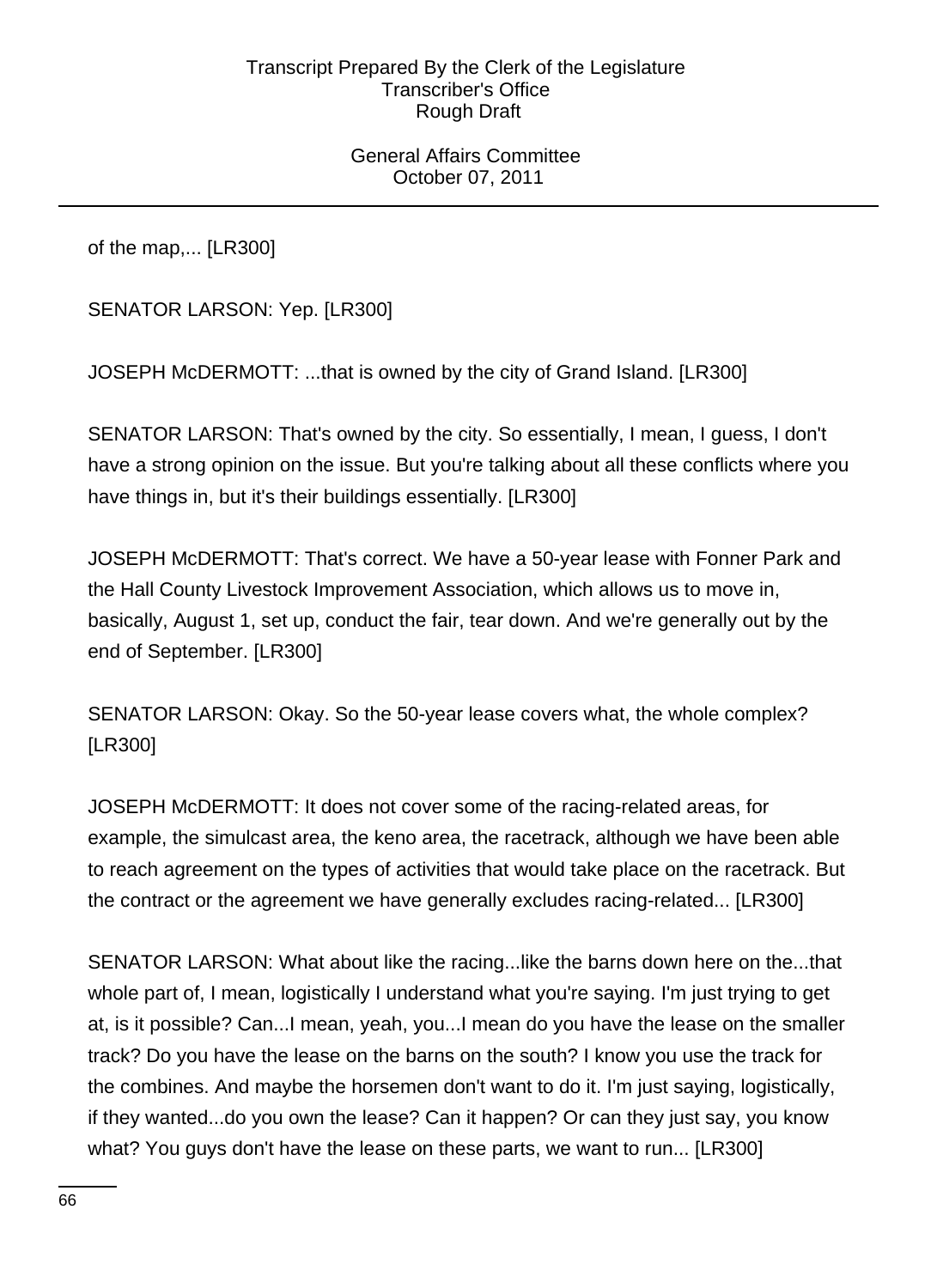# General Affairs Committee October 07, 2011

JOSEPH McDERMOTT: The lease we have specifically excludes racing-related areas. So there would have to be a further conversation with Fonner Park and the Hall County Livestock Improvement Association. [LR300]

SENATOR LARSON: So they could...essentially is it possible they could say, you know, we're taking away...you guys don't have a lease for the demo derby, like that track and whatnot? [LR300]

JOSEPH McDERMOTT: The racing-related, they probably could do that, yes. [LR300]

SENATOR LARSON: So, I mean, I'm just trying to find out is it possible? I understand you're saying there's conflicts because of this. But they could just say, you know what, we want to have races and make it...and work it out to where you'd lose some of those activities. [LR300]

JOSEPH McDERMOTT: Yeah, and I'm certainly not an attorney, but based on the language I believe they could do that, yes. [LR300]

SENATOR LARSON: Okay. And I'm not saying...I just wanted...because it seemed clear to me from them that they aren't quite sure exactly what they want yet either. But I just wanted to understand if it was possible before we move forward with it. [LR300]

SENATOR KARPISEK: Thank you, Senator Larson. Senator Brasch. [LR300]

SENATOR BRASCH: Thank you. Thank you, Joseph. I do believe I remember in the early nineties when the State Fair had horse racing during the fair. And I believe it was because it was because of horse racing revenues declining, correct? [LR300]

JOSEPH McDERMOTT: I would believe, yes, that would be the reason we would try it.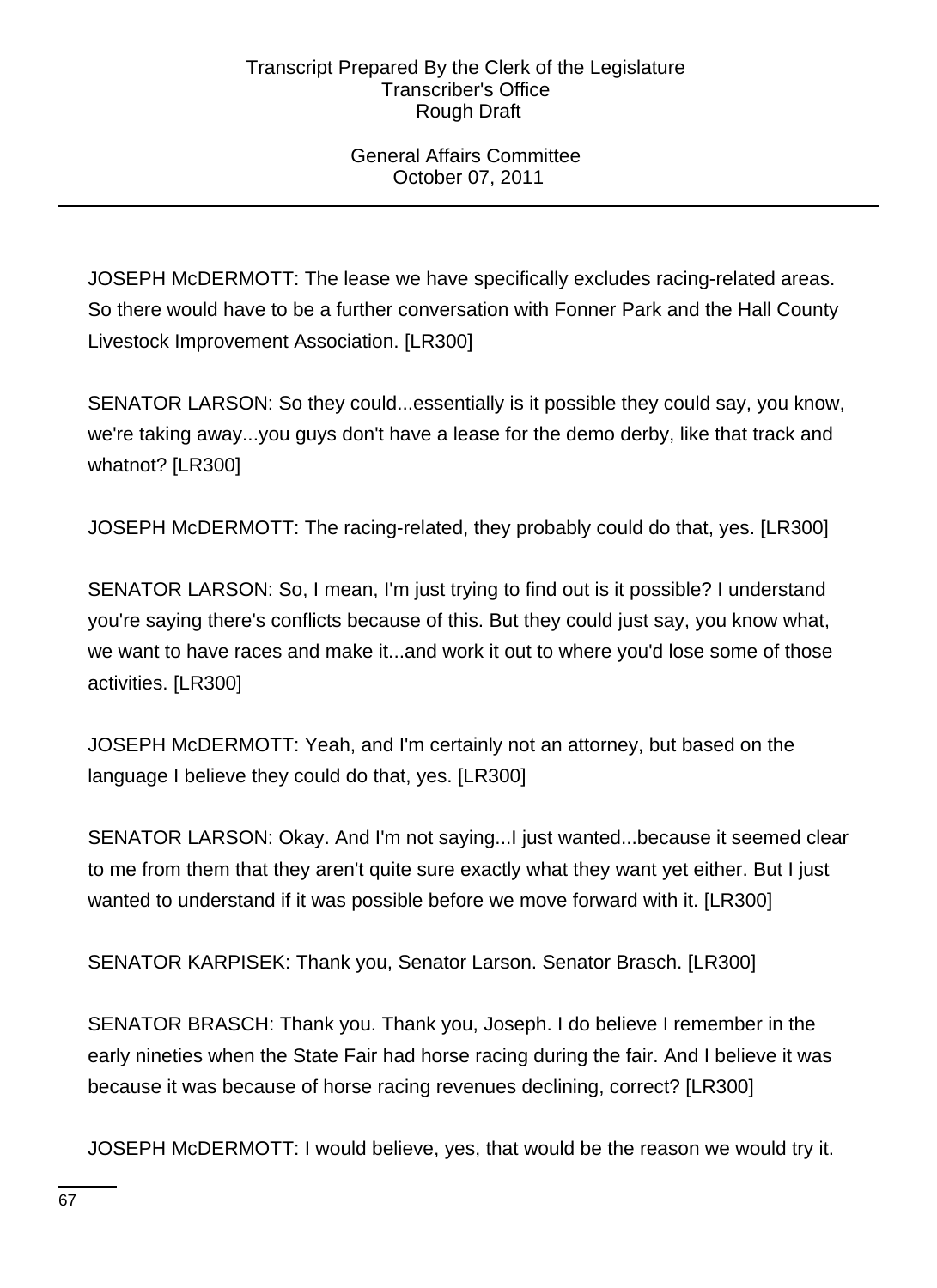General Affairs Committee October 07, 2011

[LR300]

SENATOR BRASCH: And I believe also that at that point horse racing already had a ten-year history of declining. [LR300]

JOSEPH McDERMOTT: That would be correct. [LR300]

SENATOR BRASCH: And I also believe it wasn't just a Nebraska horse racing decline, it was a national numbers in horse racing had fallen significantly, that state fairs, that annual state fair conference that they have every year when all the states come together, I believe, I attended a meeting then when they were talking historically as a country horse racing was declining. Do you... [LR300]

JOSEPH McDERMOTT: And I'm not an expert in that. But I can tell you that somewhere in the eighties racing started to decline. And in the earlier nineties simulcasting was brought in to help support horse racing. It did for awhile, but obviously there are still struggles out there. [LR300]

SENATOR BRASCH: Okay, good. That answers my question. So simulcast racing and horse racing could not produce the revenues that the State Fair needed. It used to offset...horse racing used to offset costs for the State Fair. [LR300]

JOSEPH McDERMOTT: That is correct. For years the Nebraska State Fair and the facilities at State Fair Park in Lincoln were supported by horse racing. Along came the decline. Racing was struggling, we were struggling. At this point, and I think you're probably all aware of this, that in 2004 the voters approved a constitutional amendment which provides the Nebraska State Fair 10 percent of lottery proceeds. We've been receiving that since 2005. And I think we've been very successful on rebuilding the fair. Obviously, the facilities in Grand Island are topnotch. Quite honestly, we couldn't have done it without the lottery proceeds and the other assistance that was provided to build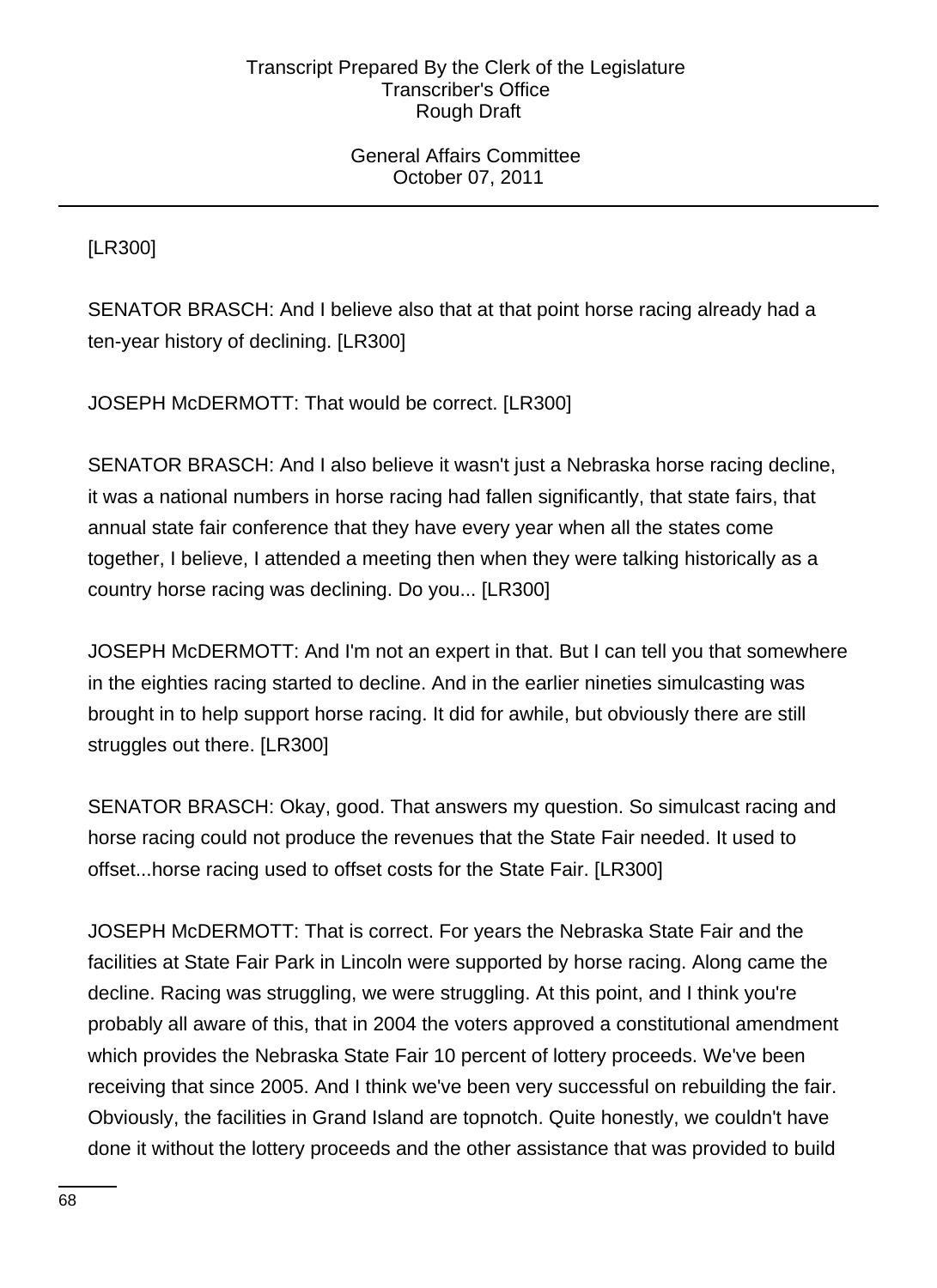## General Affairs Committee October 07, 2011

these facilities. [LR300]

SENATOR BRASCH: Very good, thank you. [LR300]

SENATOR KARPISEK: Thank you, Senator Brasch. Senator Schumacher. [LR300]

SENATOR SCHUMACHER: How large is the subsidy that Nebraska gamblers give to the fair? [LR300]

JOSEPH McDERMOTT: Nebraska lottery proceeds, we will receive between \$3 million and \$3.5 million a year. [LR300]

SENATOR SCHUMACHER: And how much money would you estimate it would take to accommodate by moving parking areas around and moving combines driving around in circles to a different spot to accommodate the racing industry? [LR300]

JOSEPH McDERMOTT: Senator, I'm not sure I can answer that question. [LR300]

SENATOR SCHUMACHER: I mean, if you got \$3 million a year to work with, some of that...it shouldn't cost that much to make accommodation. [LR300]

JOSEPH McDERMOTT: Yeah, let me explain that the Nebraska State Fair is about a \$5 million operation to put it on, \$3.5 million dollars a year from lottery proceeds. The operations will generate \$2.5 million, so there is some excess there. But we, having just moved to Grand Island, the facilities are two years old, there are other items, other priorities, I guess, I would say that we're still looking to build to enhance the fair. I know that Tam Allan, who is vice chair of the Nebraska State Fair Board and chair of the Facilities Committee, is going to also testify this afternoon or this morning. And he may have a better idea of some of the upcoming projects. [LR300]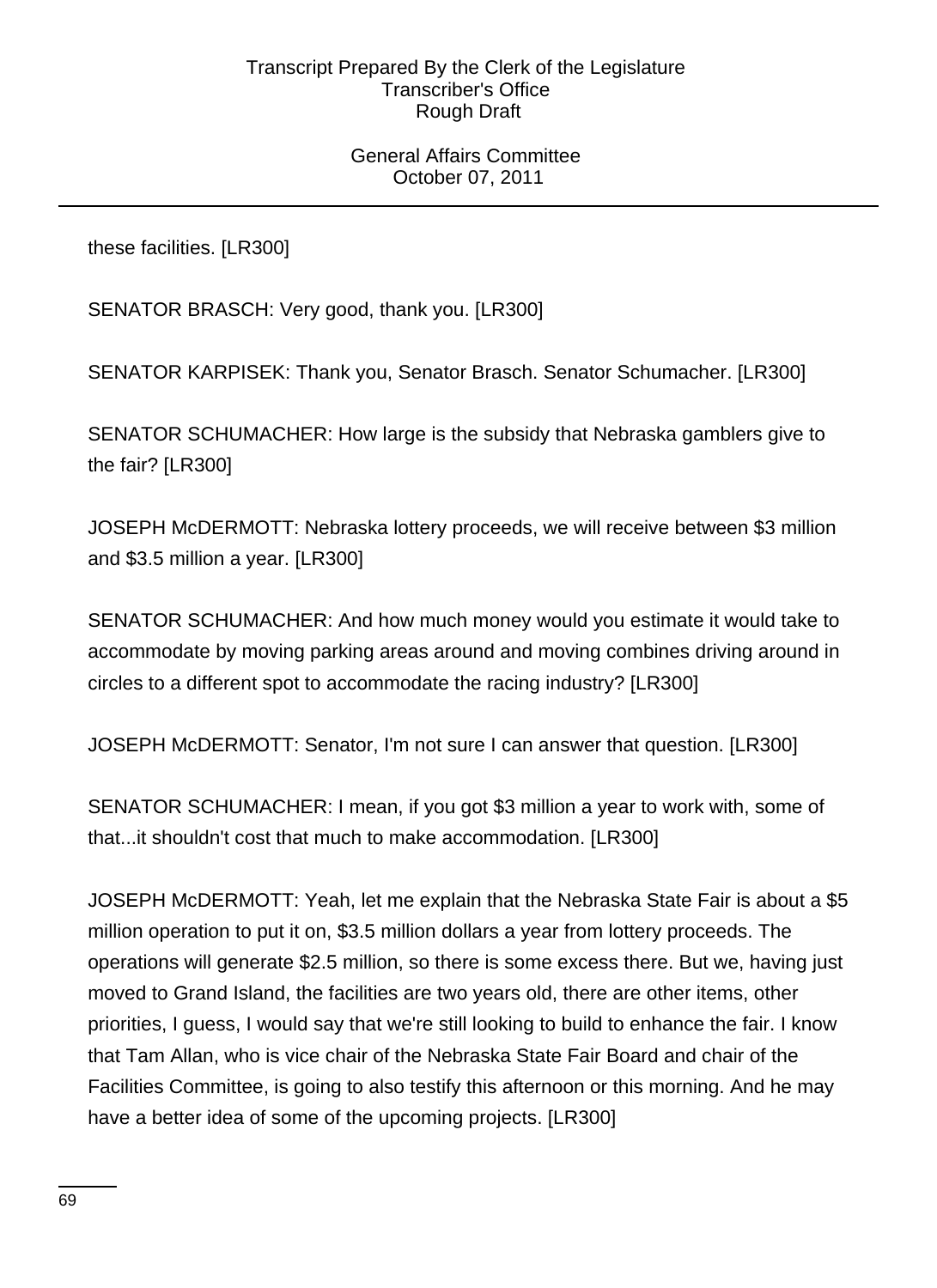# General Affairs Committee October 07, 2011

SENATOR SCHUMACHER: So the State Fair, irrespective of the contribution from Nebraska gamblers, some of which are horsemen, loses \$2.5 million a year? [LR300]

JOSEPH McDERMOTT: That would be fairly correct, yes. [LR300]

SENATOR SCHUMACHER: Any prospect of it not being a burden like that? [LR300]

JOSEPH McDERMOTT: Well, that's the reason that the organization was given the lottery proceeds and helped to rebuild the fair. If you look across the country, state fairs are generally supported, quite honestly most of them are state entities. So it is state tax dollars. [LR300]

SENATOR SCHUMACHER: How long do you project rebuilding to take before it breaks even? [LR300]

JOSEPH McDERMOTT: That I can't say. I'm sure that it's a few years out. I'm not sure that it will ever break even. It's not necessarily designed to break even. It's more of a statewide event, a celebration of who we are, what we've accomplished. Most fairs generally don't make money. [LR300]

SENATOR SCHUMACHER: And, well I guess...who might I ask about what...how much money out of that \$3 million a year subsidy could be used to assist the...part of the industry that's making that subsidy, the horsemen? [LR300]

JOSEPH McDERMOTT: Well, I don't know if the horsemen are. Again, these are lottery proceeds. They're not proceeds from... [LR300]

SENATOR SCHUMACHER: Right, but I mean there's only so many gambling dollars. And to the extent some of them go through the lottery, to you, they may not be going to the horse meet. [LR300]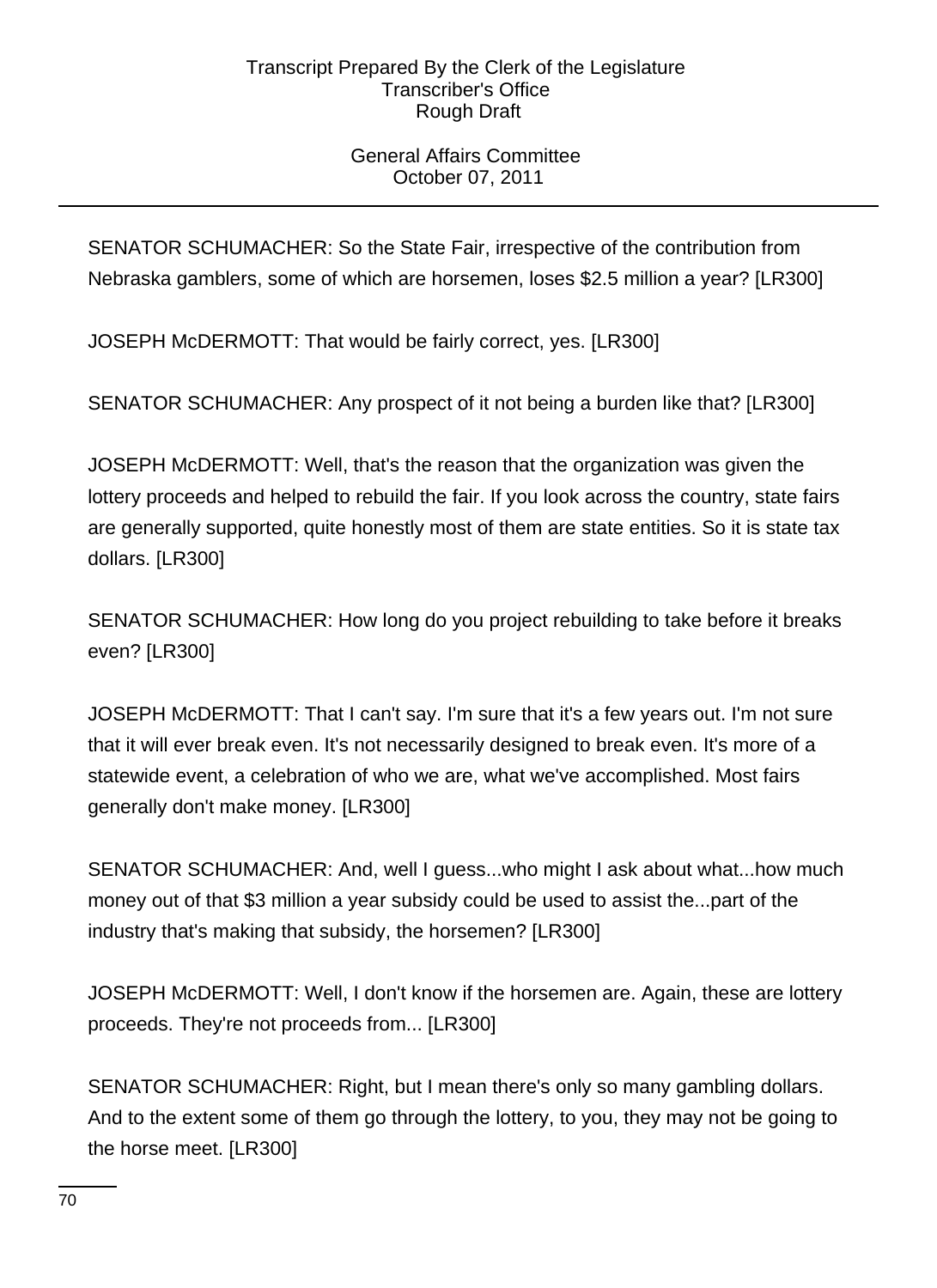# General Affairs Committee October 07, 2011

JOSEPH McDERMOTT: I think it goes back again to priorities set by the Nebraska State Fair Board. So it ultimately would come down to the board themselves to determine where excess cash is spent. [LR300]

SENATOR SCHUMACHER: Okay. And again, who might give us an estimate of what it would take to make a small accommodation to the racing industry? [LR300]

JOSEPH McDERMOTT: That would probably be the board and myself. I don't know that we're in a position to do that today though. [LR300]

SENATOR SCHUMACHER: Thank you. [LR300]

SENATOR KARPISEK: Thank you. Senator Bloomfield. [LR300]

SENATOR BLOOMFIELD: Thank you. You'd mentioned some horse racing regulations that wouldn't allow...that you would have to hold people back away...a ways. Can you expand on that a little bit. [LR300]

JOSEPH McDERMOTT: Well, I think...I know that Mr. Sage from the Racing Commission is present. He would be able to better explain. But generally, the areas from the racetrack, both north and south, all the way east, in my experience, would have to become a secure area. And as you can see, there is a considerable amount of activity that takes place in there. But that would be my impression of... [LR300]

SENATOR BLOOMFIELD: Would there be any to the west of the racetrack? I thought, from what you said before, I thought I understood that it would expand into the gray roof building. [LR300]

JOSEPH McDERMOTT: Yeah, there would be areas in the grandstand that would need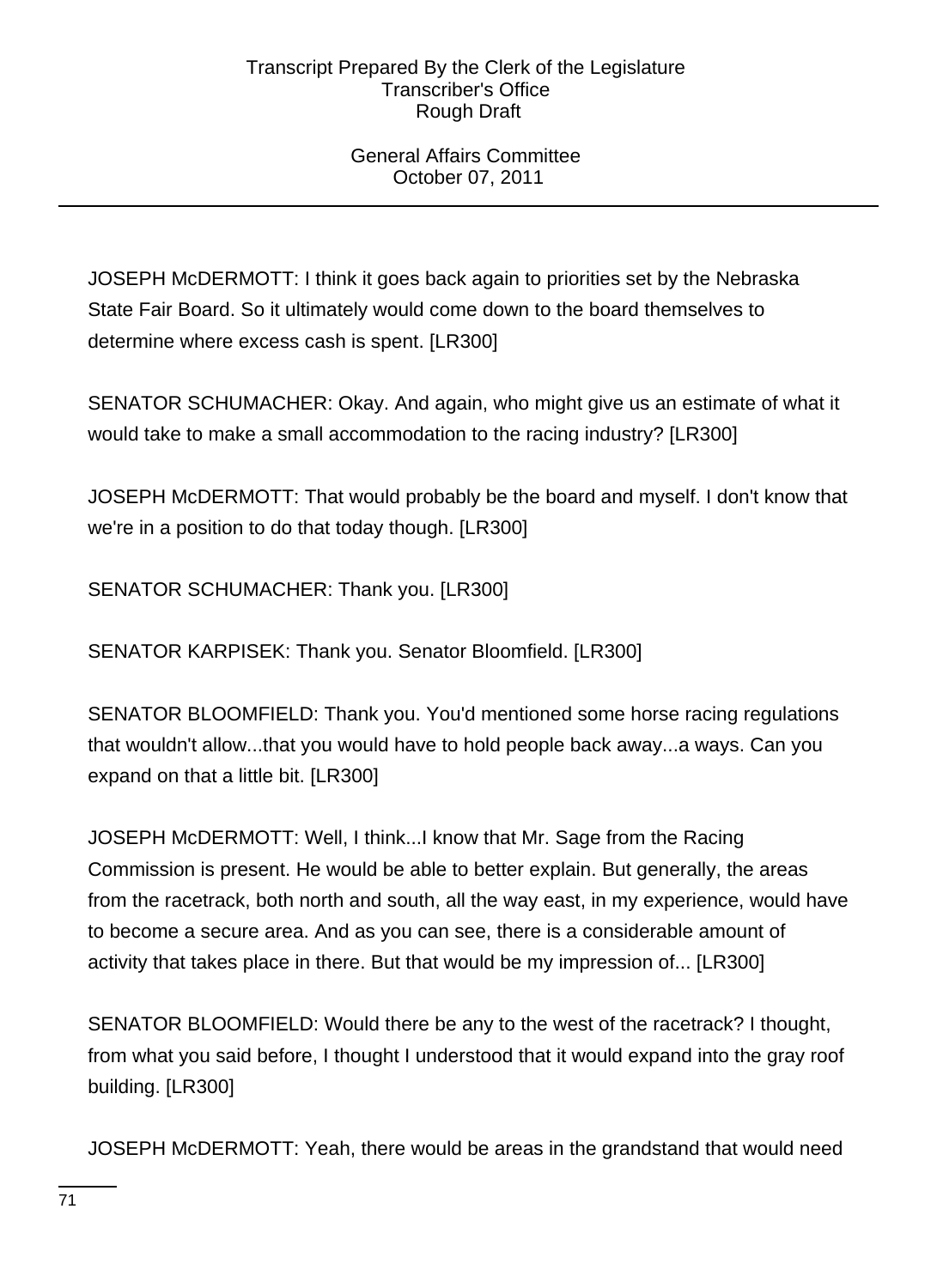# General Affairs Committee October 07, 2011

to be secure. The racing offices, probably the big red barn. So you're correct, Senator. It probably would be from the grandstand and the big red barn north and south to the east. [LR300]

SENATOR BLOOMFIELD: Okay, thank you. [LR300]

SENATOR KARPISEK: Senator Brasch. [LR300]

SENATOR BRASCH: Thank you. Joseph, thank you for your explanation of the State Fair. The venue also has many youth activities, correct,... [LR300]

JOSEPH McDERMOTT: Absolutely. [LR300]

SENATOR BRASCH: ...4-H, the intent, I believe we had a State Fair before we had a state of Nebraska and state Legislature. Correct? [LR300]

JOSEPH McDERMOTT: The first Nebraska State Fair was held in 1868. They're awful close. [LR300]

SENATOR BRASCH: Awful close. [LR300]

JOSEPH McDERMOTT: Yes. [LR300]

SENATOR BRASCH: And the intent was the first state's largest market to showcase produce, livestock, farmers could compare...it was the first Husker Harvest Days. [LR300]

JOSEPH McDERMOTT: Right. The Nebraska State Fair, fairs in general were created when farmers, ranchers got together to show off their agriculture, their livestock. [LR300]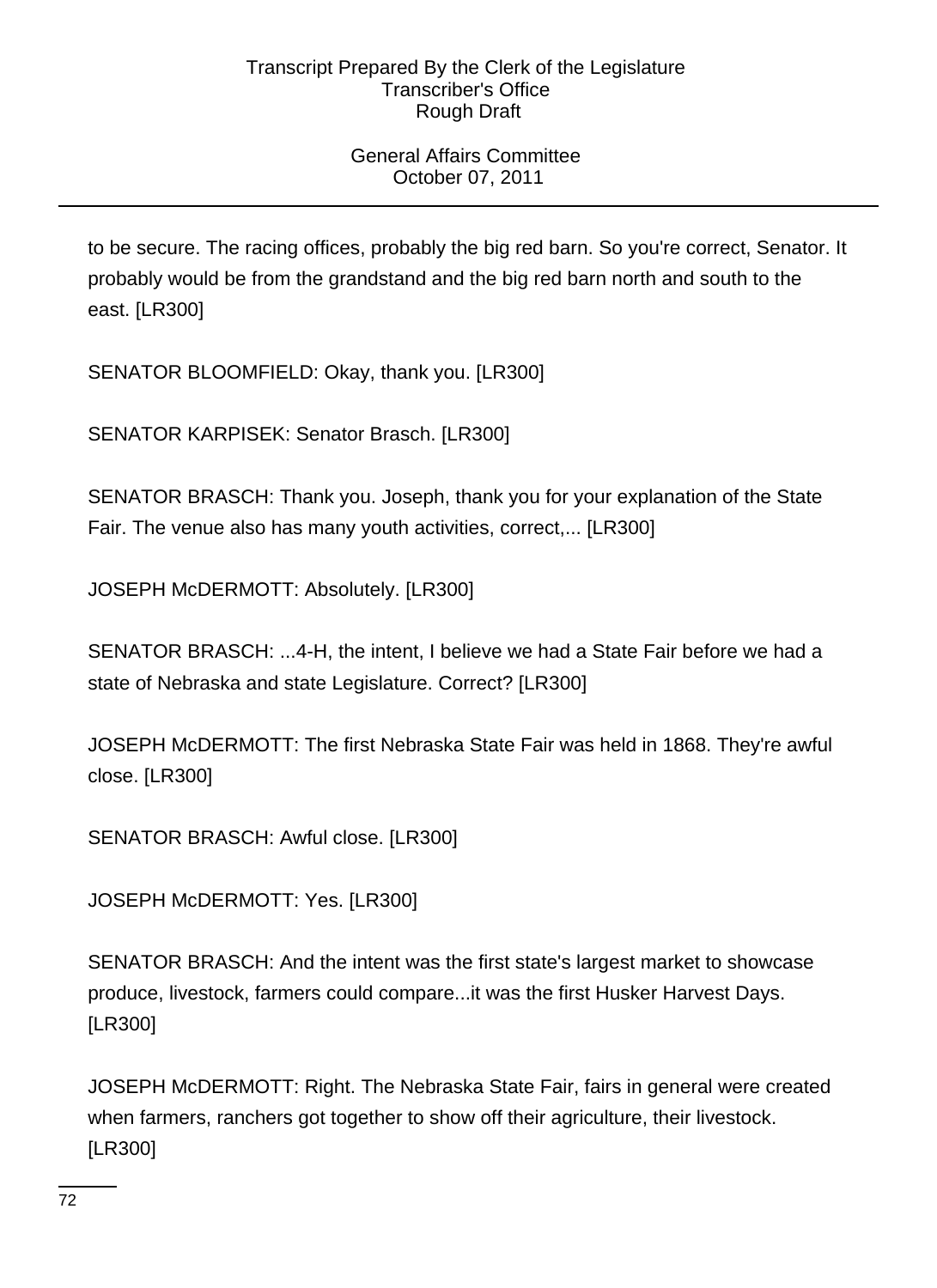## General Affairs Committee October 07, 2011

SENATOR BRASCH: So their intent was never to become an economy, their intent was more for education, showcase, but... [LR300]

JOSEPH McDERMOTT: That is correct, yes. [LR300]

SENATOR BRASCH: Okay, all right. Thank you. No other questions. [LR300]

SENATOR KARPISEK: Thank you. Anyone else? I don't think we're here to try to do away with the fair, that's for sure. But I do find it interesting that one industry is getting clobbered for not being able to stay afloat where another one is being subsidized. And I think that's where Senator Schumacher is going with that, so. Thank you, Joseph. [LR300]

JOSEPH McDERMOTT: Thank you. [LR300]

SENATOR KARPISEK: Next. Welcome. [LR300]

HUGH MINER: Good morning, almost good noon. Hugh Miner, H-u-g-h M-i-n-e-r. I'm the manager of Fonner Park in Grand Island, Nebraska. I have served in one capacity or another at that track for 41 years. I would tell you that back here are my partners, I've got two of them. I've got the horsemen that we've had for 41 years, and we also have the State Fair, which the first two years have been completed. This year was a tremendous success, 30,000 more people than a year ago, 330,000 people. Joseph has pretty much covered all the areas of what goes on there. Right now, just the way it is, the biggest concern I would have would be the congestion and the fact that when you have a race meet you've got to have the right kind of conditions for security and all those types of things. When talks first started about moving the State Fair out here, just trying to envision all the things that would happen, I'm fighting for my life to keep my own office. (Laugh) I mean, that's...the needs of the State Fair are significant. They've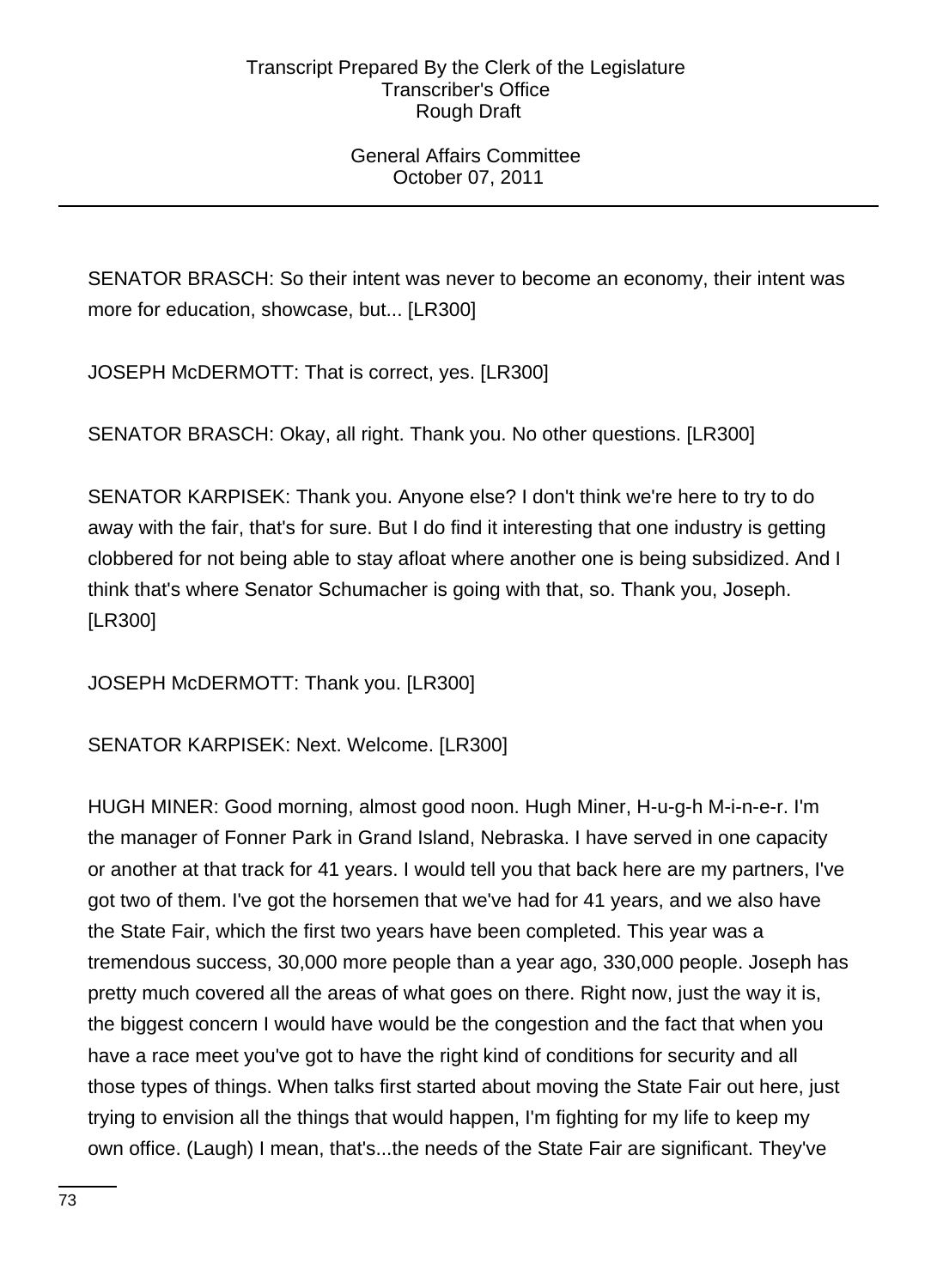#### General Affairs Committee October 07, 2011

done a tremendous job of utilizing all the facilities that we have out there. And without a lot of the areas that they're utilizing, for example, the concourse area for all of the open class exhibits and everything during the fair, it wouldn't be the type of fair that it's been the last two years. There is obviously maybe some things that, you know, could be worked on between the two entities, between the horsemen and State Fair. And if there's a way to work those things out, I think it would be great. The biggest concern I have is the single lane roads that go around our facility. Locust Street is four lane, but along the other three sides of our property it's single lane. It's two lanes, but just one lane each way. And the parking is a tremendous issue. We had a complete shutdown of traffic on Labor Day. Traffic came to a standstill all the way around the facility, people trying to get in for parking, they ended up shuttling people from over at the Swift Packing Plant. I mean, they foresaw some issues and tried to meet the challenges. But in knowing racing and knowing the fact that we have to make sure that we don't endanger the horses going to and from the track, yes, they can trailer in. But ideally, you don't trailer into someplace the day of. So there is a need for stalls. Which that part of it could work out. Columbus is 60 miles away, that type of thing. But as it is right now, with the different challenges that we're facing, in order for anything like that to happen, there certainly would have to be all the entities impacted trying to develop a plan. And it would take more than even a year to do that. The facilities that are used for racing, the offices, the Racing Commission and their investigator, everything, they have offices that right now are used by the State Patrol during the State Fair. Our racing office where horses are entered, they...those areas are also utilized. They're even using the Nebraska Thoroughbred Breeders Office for office space during the fair. So if it were a way that it could work well, I'd certainly, you know, like to see if someday that's possible. But at the present time, I just don't see that as a good fit for racing. We do have simulcasting in the north end on the second floor during live racing. And State Fair has been good about allowing us parking space up there in a primary that if they had their way they'd love to have all of it. But they have been a good partner. And...so a lot of what we see here is that that would be something to work for. But it's going to take some ways to try to figure that out. There is a veterinarian across the road that has about seven acres of ground.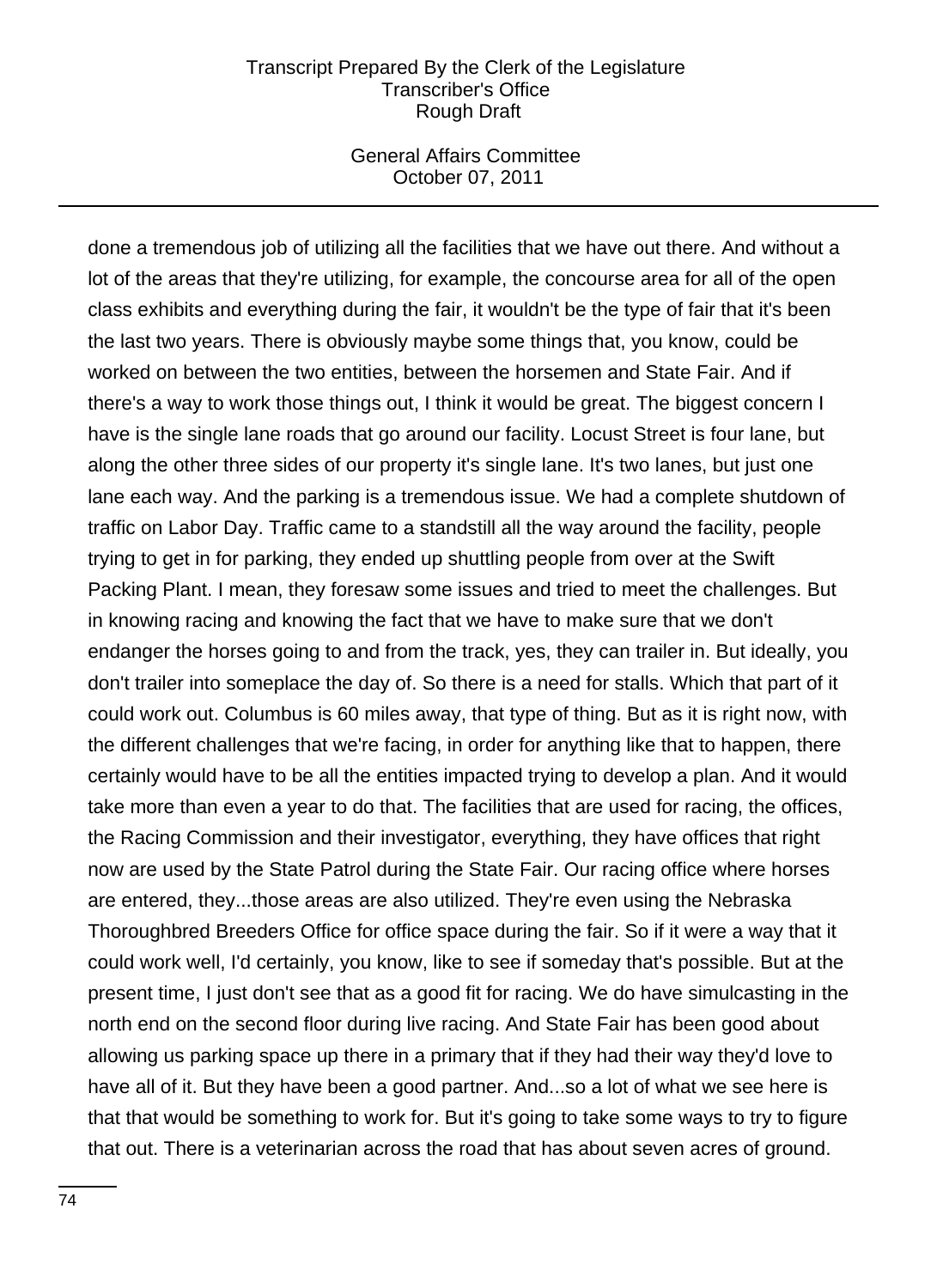## General Affairs Committee October 07, 2011

They even lease his pasture ground to park livestock trailers during the State Fair. And if you look at the top part of that area up there, you can see the outline of a water park. If we still owned that ground, that would give us more space. Right next to that, next to the water park is a fire station that was built several years ago. And then the next building over was mentioned, is the 4-H, FFA building during the State Fair. But that is owned by the city. And on the off season they use that as a field house for youth activities. We have ourselves to blame because we donated those three locations, we donated the land for the water park, for the fire station and the field house over there. So, I mean, there's just a lot of good things have come from this property. And the other thing I would mention just for your information, this facility, this complex in this last year or this year, by the end of this year there will have been over 300 activities that will have utilized that facility for a total of 475 days. And that is something that is helping our economy, both State Fair and it's good for the economy in central Nebraska. And I can guarantee you, having our horsemen here from the first of January until the first week in May, after the Kentucky Derby, is a tremendous asset to our community. So from our perspective, anything that's done needs to be done in a manner that will benefit both of these entities, because they both have special needs. And we'd like to see them both be successful. [LR300]

SENATOR KARPISEK: Thank you, Mr. Miner. Senator Larson. [LR300]

SENATOR LARSON: Real quick. So what was your position with Fonner Park? [LR300]

HUGH MINER: I'm the manager of the track. [LR300]

SENATOR LARSON: The manager. And I asked the gentleman with the State Fair the same question. With the lease policy is kind of the same question, is it your understanding that you do have control of, I guess, it would be everything west or east of the grandstand in terms of should you want to or...he said all racing-related areas and activities. Is it your understanding too that, I mean, technically you would have control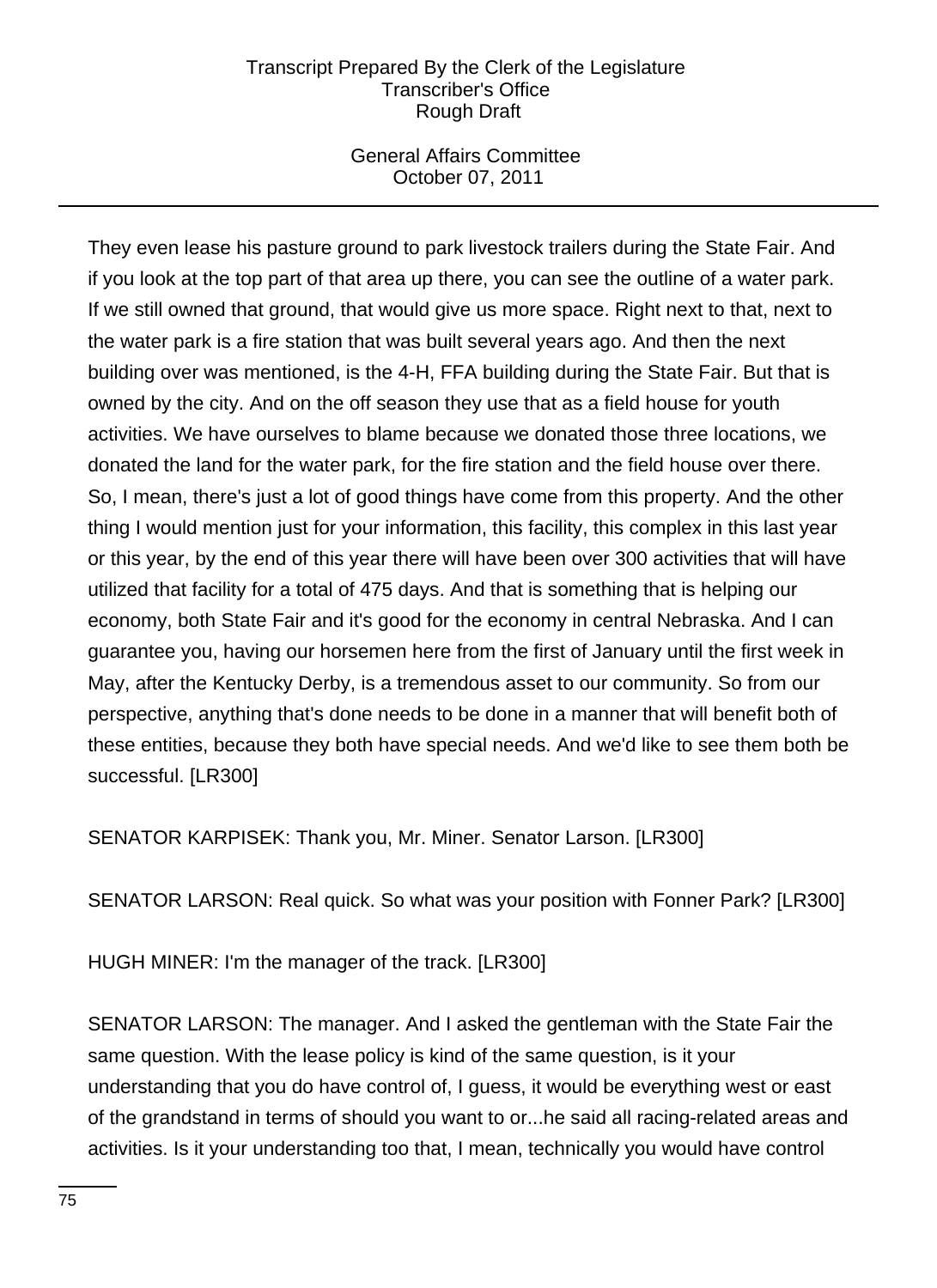General Affairs Committee October 07, 2011

over that should you... [LR300]

HUGH MINER: I would have to go back to counsel, I would have to defer that at this point. [LR300]

SENATOR LARSON: Okay. [LR300]

SENATOR KARPISEK: Thank you, Senator Larson. Any other questions? Seeing none, thank you very much for coming, really appreciate that. And I am...I'm glad to hear you say that you would like to be able to work toward this. I think that's why we have this hearing today. Welcome. Would like to say the next testifiers can kind of be brief so we can get wrapped up sometime after you, you don't have to be brief. (Laughter) [LR300]

MIKE KELLEY: I will be though. Mr. Chairman, members of the committee, I'm Mike Kelley, that's K-e-l-l-e-y. I represent Horsemen's Park in Omaha. And I talked to Senator Krist outside. And he asked me to come up and talk a little bit more about the pari-mutuel tax and that issue. And I think Lynne Schuller made some good comments I want to expound on a little bit. This 2.5 percent is pari-mutuel tax which was set up many years ago. As you can see by the sheet, at one time live horse racing was doing over \$200 million in Nebraska. At that time, I forget what the rate was, I've been representing the horse racing industry or parts of it since the early eighties. And in those days, the glory days, Ak-Sar-Ben was paying in excess of \$5 million, \$6 million, \$7 million. Keep in mind, everything is nonprofit. Well, we're asking a nonprofit industry to pay an extra tax. I could argue that there shouldn't be a pari-mutuel tax. They were always set up with an exemption level at the bottom so that Columbus and Sioux City would have no pari-mutuel tax because they were small places and couldn't afford it. As times have got lean, it's gone way, way back. In the late eighties, early nineties, Senator Hall was the Chairman of the Revenue Committee, we came to him and said, this pari-mutuel tax is getting to be an issue for us, even though 2 percent of it kicks back toward...it's now 2.5 percent, and 2.5 percent kicks back towards structural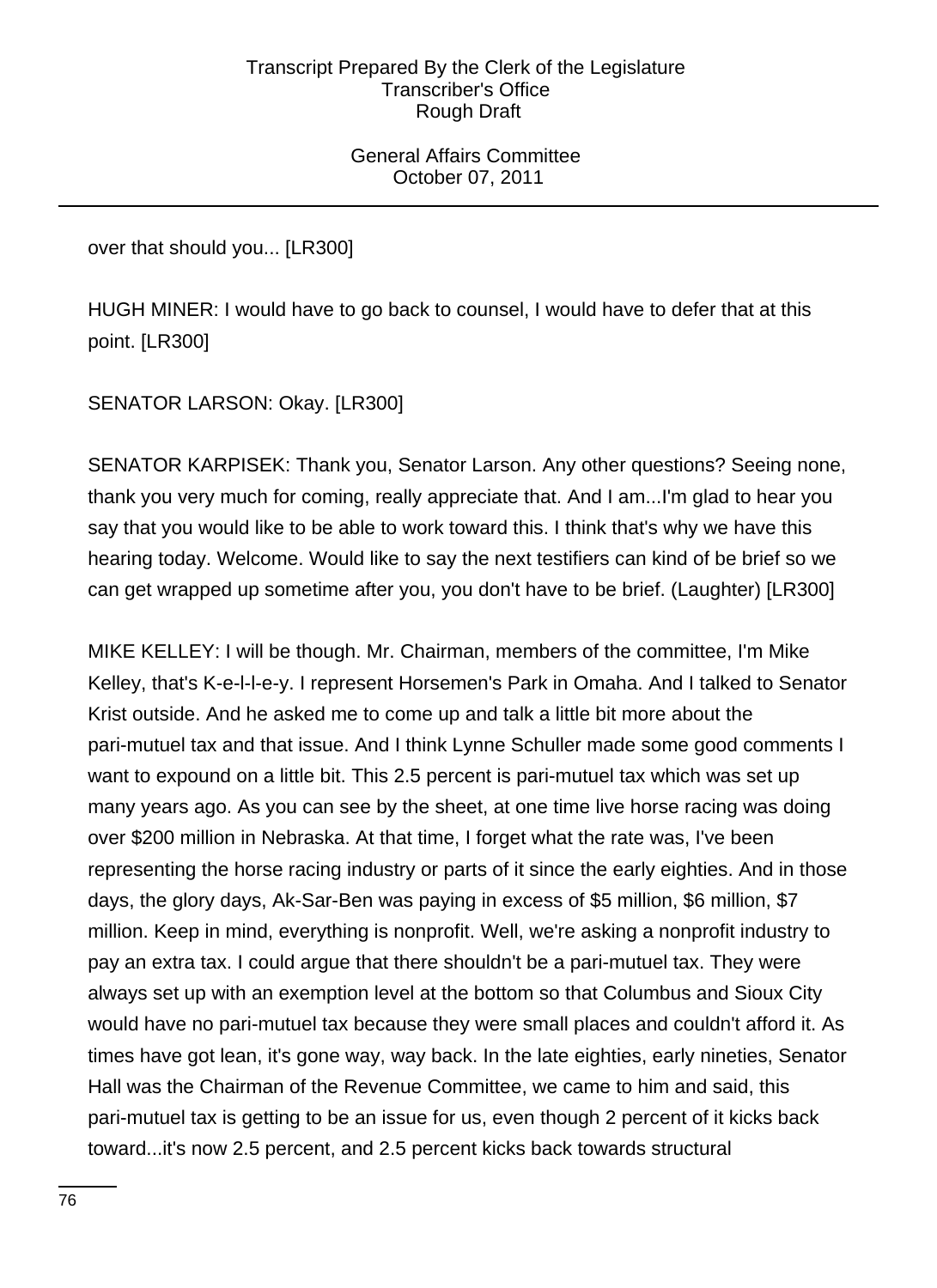### General Affairs Committee October 07, 2011

improvements with the track. We're still paying an actual half rate, half percent after \$10 million. So at Horsemen's Park, for example, this year if the \$10 million is exempt, they did \$40 million, you're paying a half percent on \$30 million, so about \$150,000. Still a significant tax \$150,000, especially in lean, lean times that we're having. And so...and that's true of all the tracks. So I just want to make sure that everybody understands that it's a nonprofit paying and what the amount is. Again, Senator Hall insisted we pay something. He said, I still want some tax coming back, even though...we actually asked him to eliminate it at that time. And being the typical Revenue Chair of the state of Nebraska, he said, no. (Laugh) He said, I want you paying something. So that's how we got to where we're at. So when we talk about tax benefit or subsidy of some kind, not true. We do, however, I think...I'll just take this opportunity to say this, I think we do need to look at a subsidy. Either take the handcuffs off us, let us have historic horse racing, something like that, or outright subsidy. Years ago when Senator Landis was here, he actually said to me, he said, Kelley, you know, you beat me up for all these years and I've never really helped you, but I think I'm about ready, we ought to do a subsidy, a straight subsidy for horse racing. Now of course, term limits came in and then right when he was going to help me he couldn't. And now lean times are there, it's pretty tough to ask anybody for a subsidy right now, a bailout or anything. So it's tough times. But I would at least ask you in this next session to consider without something happening...in Kentucky they're starting to use historic horse racing machines. And they had said they would never do that there. And they're doing it. It's past court hurdles so far. So that's something we're going to have to look at, some new revenue needs to come in, otherwise this will go away. And it's been a great and proud thing for Nebraska. I've been happy to be a part of it. And I'd really hate to see it go away. It would also hurt our economy. So that's my pitch. And thanks, Senator Krist, for the invitation. [LR300]

SENATOR KARPISEK: Thank you, Mr. Kelley. Any questions for Mr. Kelley? Senator Schumacher. [LR300]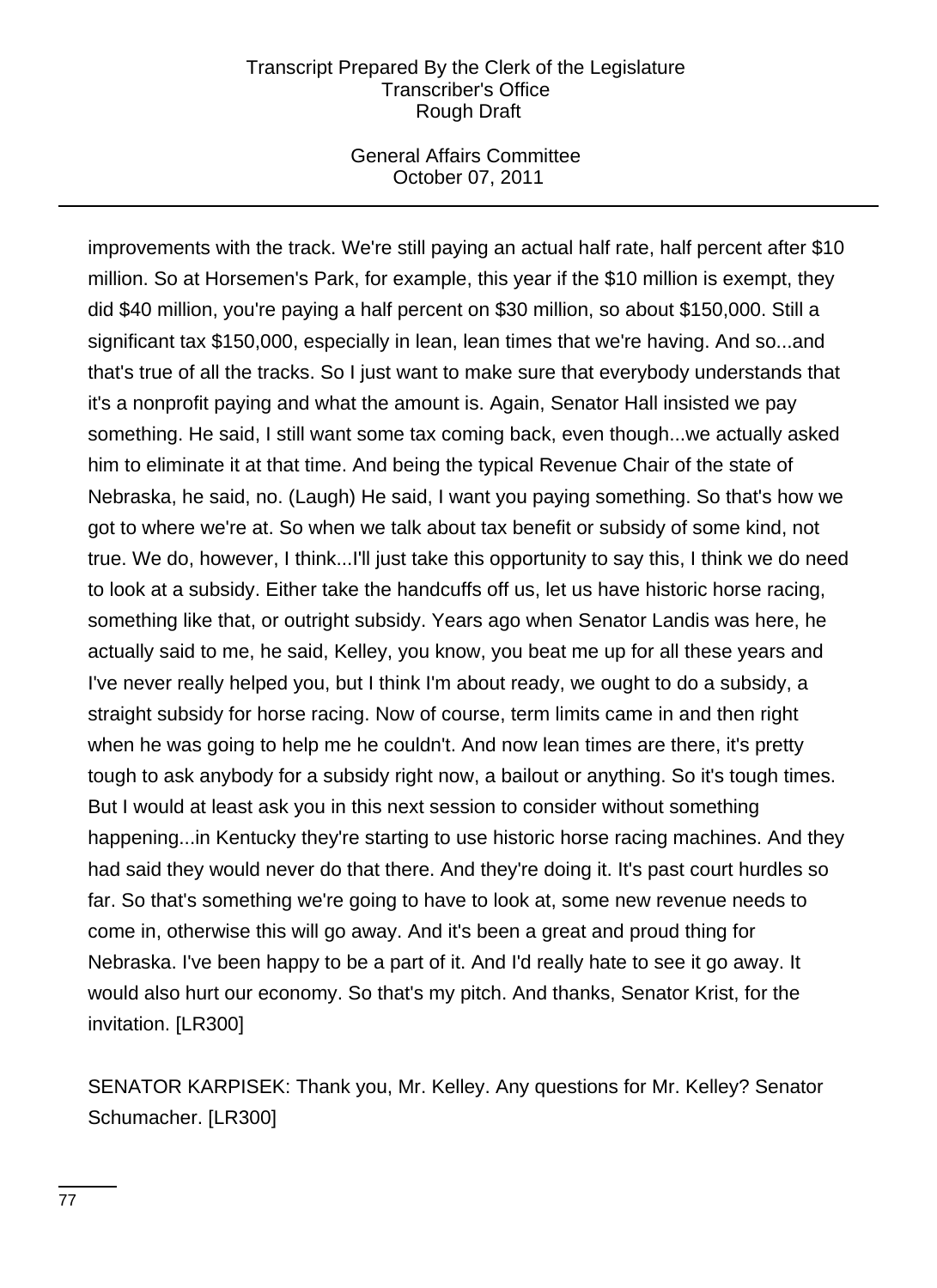# General Affairs Committee October 07, 2011

SENATOR SCHUMACHER: Mr. Kelley, would it be fair to say that the tradition of horse racing in the state runs so deep that they were probably betting on ponies before it was a state? [LR300]

MIKE KELLEY: I would think it was. I--in fact, I thought of that exact same thing. Yes, I think it probably was. [LR300]

SENATOR KARPISEK: Any other questions? Seeing none, thank you. [LR300]

MIKE KELLEY: Thank you, Senator. [LR300]

SENATOR KARPISEK: Welcome. [LR300]

TAM ALLAN: Mr. Chairman, members of the committee, my name is Tam Allan, T-a-m A-l-l-a-n. My office is at 1045 Lincoln Mall, down the street here, Lincoln, Nebraska. I'm a resident of Lincoln. I'm also vice chair of the State Fair Board. I was also chair of the committee throughout the process of moving the fair and involved with the Legislature to move it to the site. So, Senator, I know you had a couple of questions directed to possibly as far as some--maybe some original thoughts or some ideas on that. And I'd be happy to address those items. And I think Joseph, our executive director, gave you the history on that--is that, you know, not only we're very conscious of the horse racing industry and their concerns, we ran a track. That was one of our responsibilities in Lincoln; we were the operator of the track. And then when we were I don't know if the word would be "asked" to move, or prompted to move, from our facilities there, we went ahead and granted over to the horsemen, basically, our ability to run a horse racing track, because it was--obviously, there was already a horse racing track in Grand Island. And it was important for the horse racing industry at that time--or the horsemen felt--is to have a track in Lincoln, and obviously we would not have been able to be a part of that. And so, Senator Larson, I know you had some questions as far as how the deal was set up or how it worked out of the state involvement and what the state owns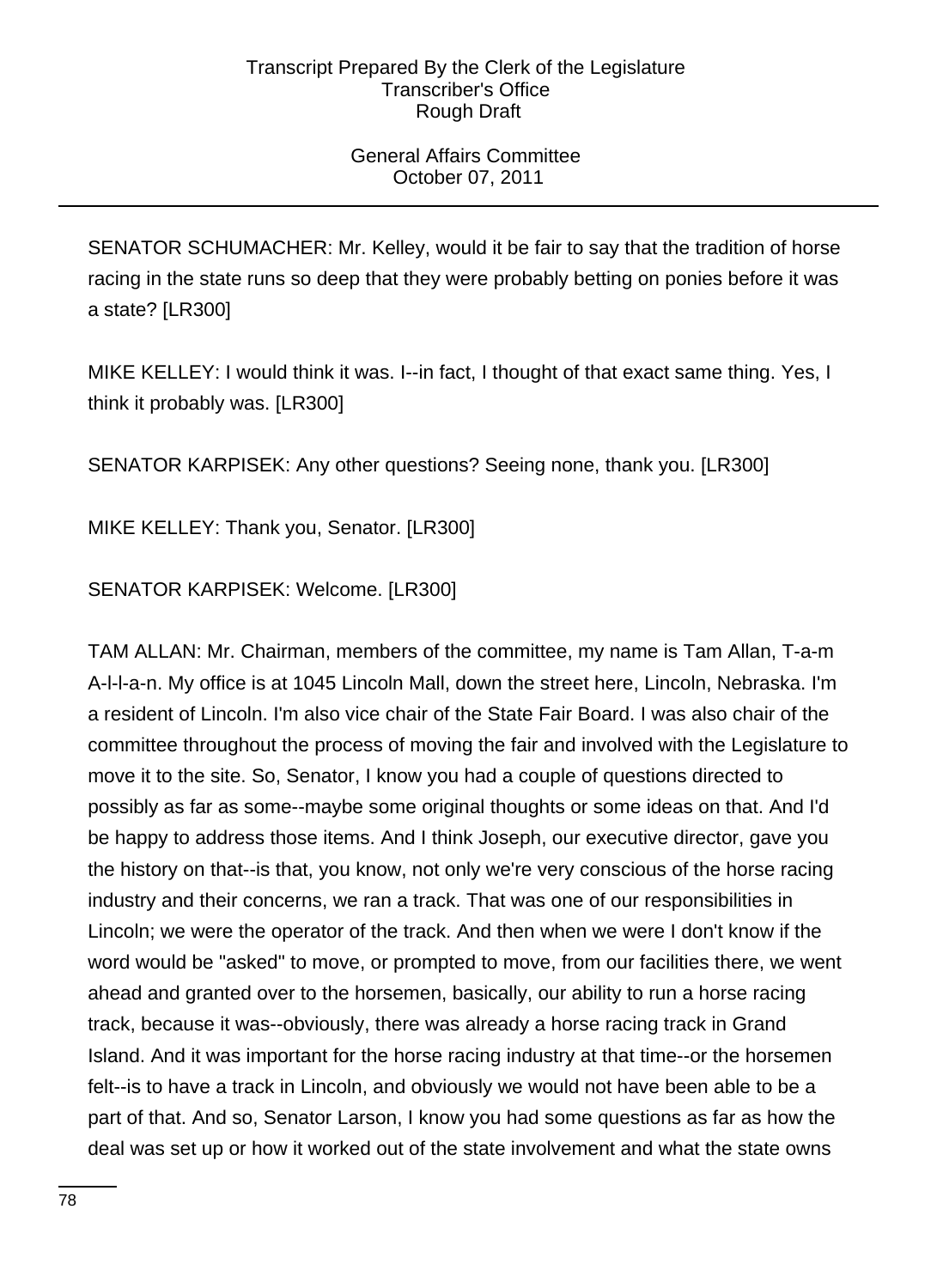#### General Affairs Committee October 07, 2011

or doesn't own and things like that. First of all, I would say of all of you and to this Legislature, is, you know, we are directed--or we are obviously, now, I don't want to say "influenced" but--by this body. And there are some important considerations relating to horse racing. Certainly, we have been given pretty specific direction as a board, and considerable investment by this state from many different sources, of what our charge is--is to run a state fair. And one of the things, in moving from our historic grounds here in Lincoln to another operation, is we've focused down and distilled down, if you will, is what the focus of what we are charged to do by the Legislature, is we're just running a state fair. I think Joseph said, is that we have 60 days: we have 30 days to set up at these facilities, we have 10 days of the operation of the fair, and we have 20 days to take down. And we're not owners of anything on these grounds. A matter of fact is, Hugh Miner we worked extremely well with in constructing these facilities. And as you see, the way that the buildings are arrayed, is that we had to be so sensitive in working well with his board in the inception of these--is to stay away from the areas sensitive to horse racing. And so as...if you can draw an imaginary line north to south from the facilities...it's already been discussed on there--is we're staying away as far as modifying or affecting that in certain...because of their season, we couldn't be involved or disturb that in any way. And so we have great respect for what is required of a horse racing operation. And...but by the same token is that our board is--we're charged with putting on the best state fair. And, Senator, I mean, I will be absolutely candid--and I don't know if it's a secret--is this was a radical move, is to move the State Fair to Grand Island. Quite frankly, we didn't know who was going to show up. We had a history of things. Obviously, the facilities in Lincoln had been, you know, quite dilapidated. We moved out there to top-notch facilities. My personal secret number of folks that were going to come out here were going to be 200,000. We exceeded that the first year. We're exceeding that again. And, quite frankly, there's been a lot of discussion with, you know, our other partner, the city of Grand Island. I don't know if you can see on those roads; there's lines all the way around the park there. We depend a lot on the city of Grand Island, and the city of Grand Island has a substantial economic investment. They came up with \$8.5 million and provide all the police services and traffic services for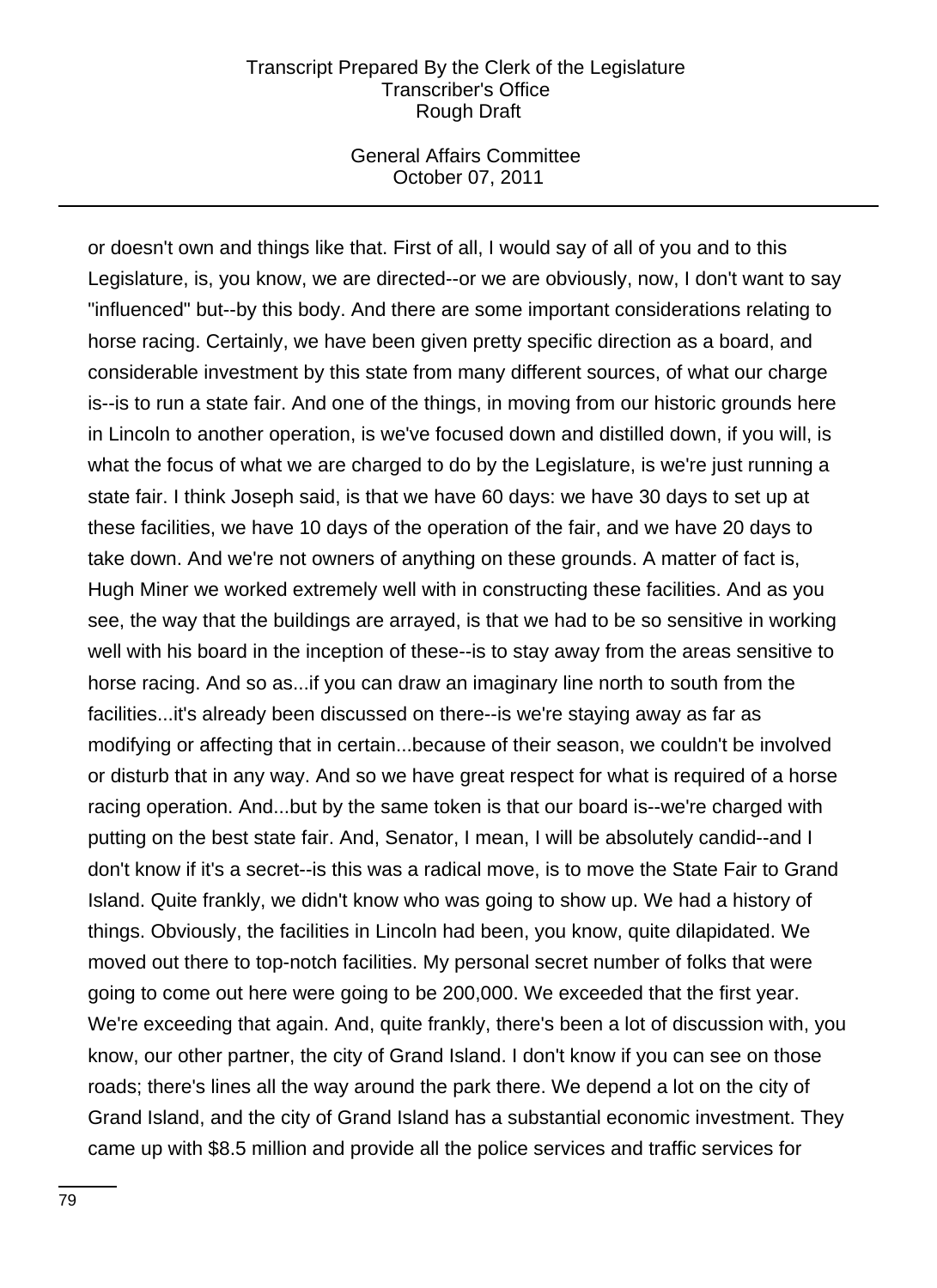## General Affairs Committee October 07, 2011

these facilities out there. And if we do our job correctly, it appears like this is going to keep growing and get to a much larger stage. And so the only consideration that I would say as far as the State Fair Board--and I think Joseph talked about it--is with appreciation of the requirements of running horse races, because we were involved in that for a shorter period of time. It just appears to us it's a very difficult logistics question. And it's a real estate question, as we occupy a lot of the real estate, and we make lots and lots of noise. And I can tell you about the draft horses that were carrying the Governor and Miss America during our opening ceremony with, you know, the monster trucks going off. We had...and being a city kid, I've gotten a great education that there's a lot of difference between race horses and draft horses and other kind of horses as far as them being disturbed. So we are utilizing almost all of the facility during the fair. But I will say this, is that we appreciate the guidance of this Legislature, and, you know, you have some difficult decisions. But if there's questions that I can clarify on that, I'd be happy to do so. [LR300]

SENATOR KARPISEK: Thank you, Mr. Allan. Senator Schumacher. [LR300]

SENATOR SCHUMACHER: Is the Fonner location the only location of the State Fair in Grand Island, or is there a second location where things go on? [LR300]

TAM ALLAN: No, sir. It's Fonner. [LR300]

SENATOR SCHUMACHER: Everything is there? [LR300]

TAM ALLAN: Yes. [LR300]

SENATOR SCHUMACHER: Okay. For some reason, I thought they were building something north of town. [LR300]

TAM ALLAN: No. [LR300]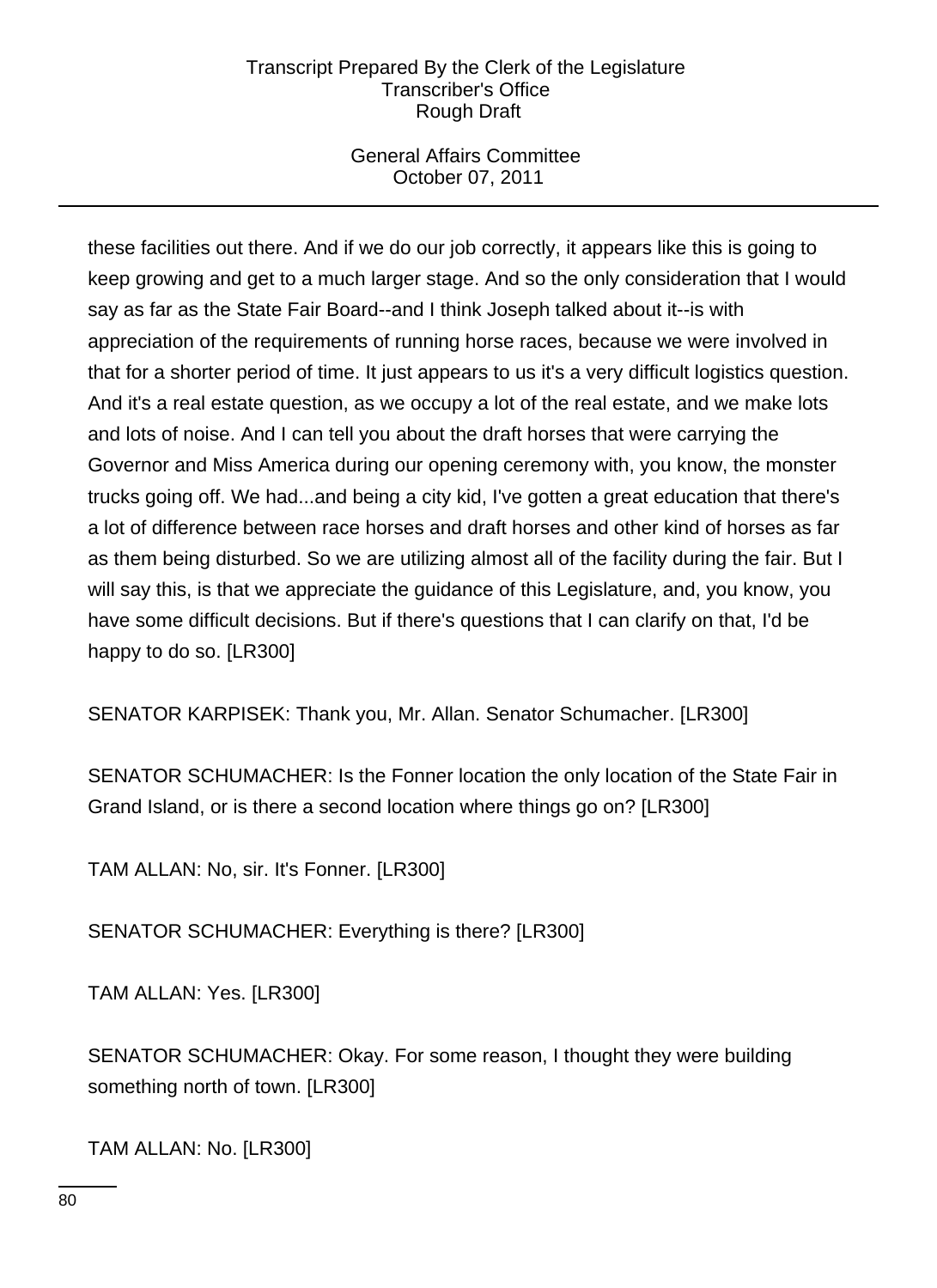### General Affairs Committee October 07, 2011

SENATOR SCHUMACHER: No? My only question. [LR300]

SENATOR KARPISEK: I think they're moving some things that were--some baseball fields, softball fields. I think that's maybe what... [LR300]

TAM ALLAN: All that parking over there was quite a softball and soccer facility, and we had to relocate that as part of--and use the money--to a larger facility next to the state veterans' home on the north side of town. So perhaps that's what you had heard about. [LR300]

SENATOR KARPISEK: That I'm pretty sure the state gave \$1.5 million to help do. [LR300]

TAM ALLAN: Actually, the state did better than that. The funds that were used for this: it was the university--it was \$21.5 million, which--I kind of regard that as the state; the state Legislature was \$5 million; city of Grand Island was \$8.5 million. For that particular amount, of moving that, we credited Grand Island's contribution to move those fields, because it was a real cost. Unfortunately, it's not real dollars to us, so it hampered what we were doing a little bit, so... [LR300]

SENATOR KARPISEK: Sure. Any other questions? Senator Bloomfield. [LR300]

SENATOR BLOOMFIELD: Thank you. The water park that you pointed out on there--that was pointed out--is that active? The day I was out at the fair I really didn't see anything going on there. [LR300]

TAM ALLAN: Considerable discussion, but that's the city water park, and the city had made a decision to close it, you know, swimming pools and everything close before that. And they didn't...they made the decision to close it because of all the congestion.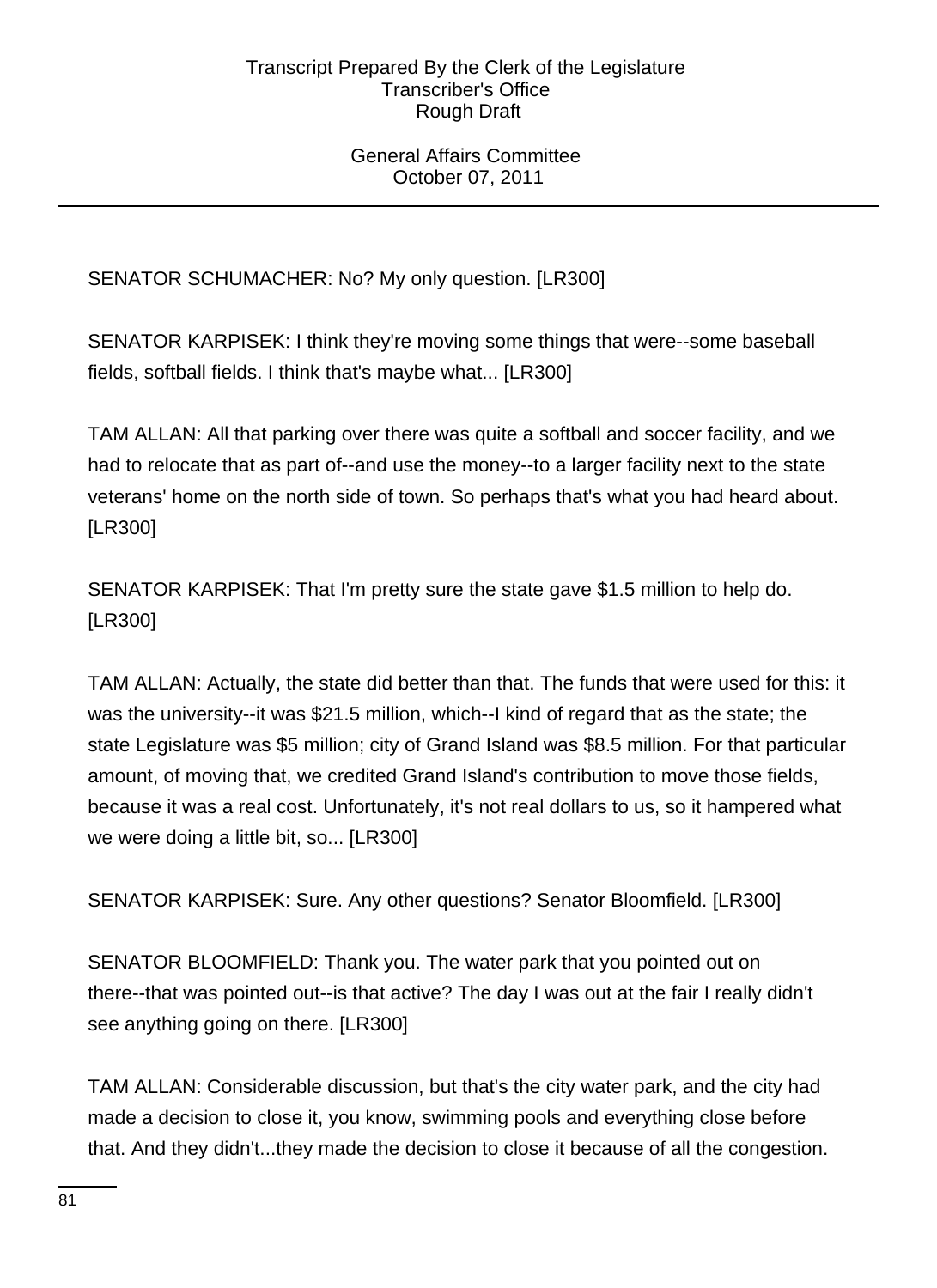# General Affairs Committee October 07, 2011

And so the last two fairs it's been closed, but it's a going deal. And there's been some consideration maybe reopening it. But now--and you don't see it on this, but later in the day that entire parking lot, all that area, was utilized for parking for the fair. [LR300]

SENATOR BLOOMFIELD: Okay. [LR300]

SENATOR KARPISEK: Senator Brasch. [LR300]

SENATOR BRASCH: I'm curious, when we talked about the State Fair's gate attendance going up in Grand Island, has the foundation membership grown--the State Fair foundation--has that increased or decreased or stayed the same? [LR300]

TAM ALLAN: That's increased. They've become a lot more involved. As I'm sure you've read...first of all, the Grand Island community has been extremely receptive and has been very helpful. And then you get, in expanding circles, the tri-city area...lots and lots of folks have been very kind--you know, assisting, helping out through the foundation. And then, you know, just the city alone, with the 800-900 volunteers that showed up on our doorstep, is doing a great job for us. [LR300]

SENATOR BRASCH: And I believe today our question is bringing horse racing--trying to help the horse racing industry by having it bundled with the State Fair. But I do believe the early fairs had car racing as well. That was also a big part of the State Fair, is to have the State Fair car races. And they may have come before even the horse races had been there; I'm not sure of the timing on that. But at this point it would be a burden to the current growth projections of the fair--that there's other items that are of higher priority than to bring a track, or an active track, and horse racing. Is that what I'm understanding? [LR300]

TAM ALLAN: At the same time...and I was thinking of an analogy, is that Fonner Park is a terrific facility; it's like--for a state fair and for, as we have found, and for a horse-race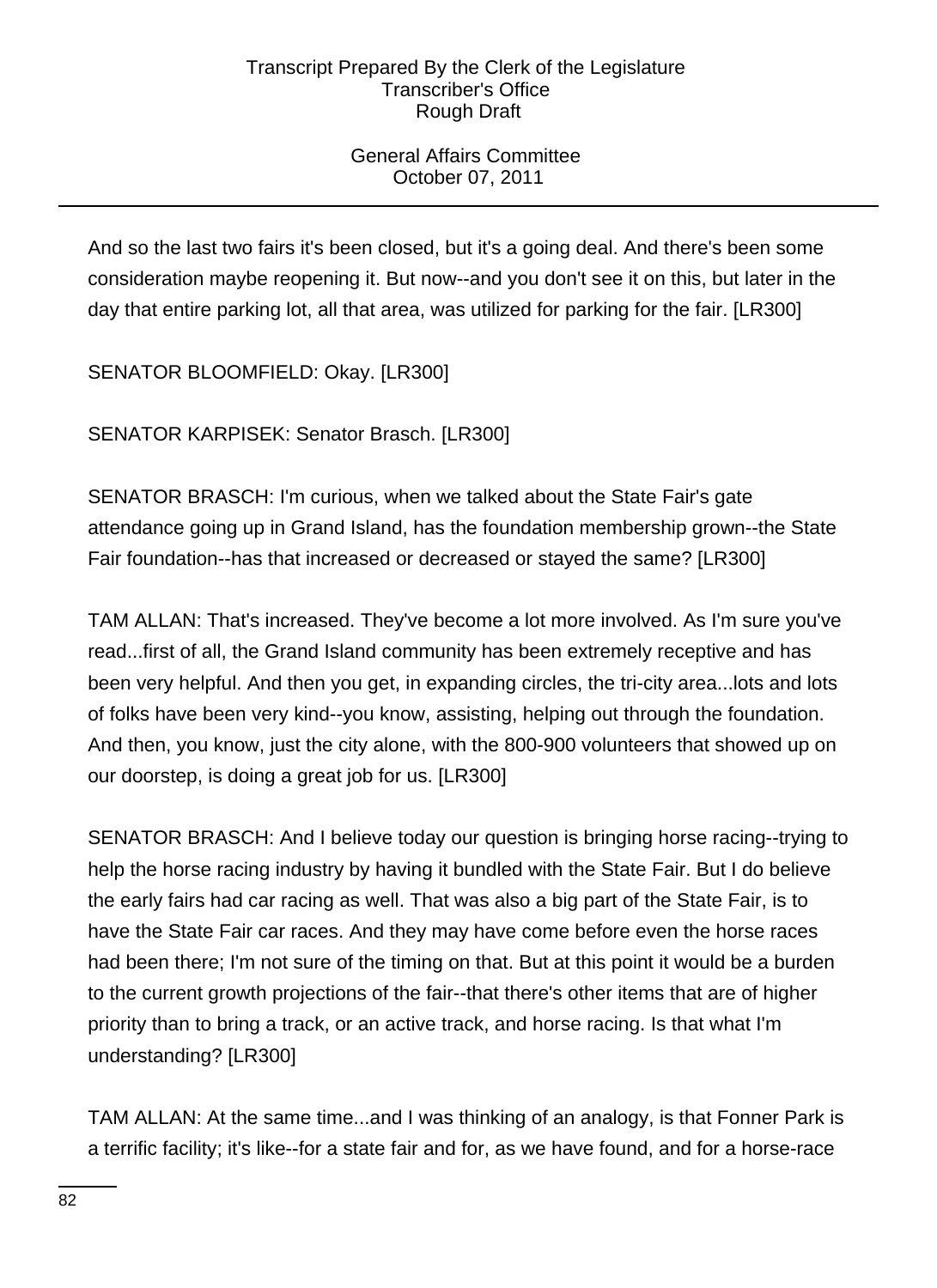## General Affairs Committee October 07, 2011

facility. Maybe I can make the analogy--is it turned out Memorial Stadium was a terrific facility for a Larry the Cable Guy concert, and everybody went down there; that was a good deal. And obviously it's one of the best places in the country, if not the best, for a football game. Probably wouldn't want to do them on the same day, unless there was a compelling reason. And I know that's what the purpose--or at least that's my impression the purpose of this is--is could this be something that could be a win-win, be a benefit perhaps to both organizations. But, I mean, as it's, you know--and I'll give you sort of my opinion or observation, is, you know, we were involved in the horse racing on that. So we tried it during the fair, and it didn't work out financially. And I think it's been testified now a couple times--testimony for this bill and a couple other bills today, or legislative resolutions, is, actually, live meets don't make money and especially an abbreviated one that--going in there. So if the goal is to get possibly more days, this is a terrific place, and perhaps with the extension of those days that it is in operation or perhaps more days at the Omaha setup. One thing Joseph did not point out is that there is a--on the north side of the track there is a large corridor, and it's immediately north of the Heartland Events Center, that is all contained off because Hugh runs a simulcast during the fair. And it was a hope, and maybe that could be developed better, because that's what brings money--or made money for us in Lincoln is...you do not have to pay to go into the fair; you get parking right next to the simulcast and keno areas right at that point. And maybe there would be a way to maximize that better or to promote that better, because that--it would be my impression that that would bring dollars to the bottom line for the horsemen. So...and those would be things that, you know, we would obviously be open to talk about. [LR300]

# SENATOR BRASCH: Thank you. [LR300]

SENATOR KARPISEK: Thank you, Senator Brasch. And my whole thought on this is: I'm glad we're having the discussion. I don't want to micromanage the fair, as the Legislature. I feel we've already done that. I wasn't on board. (Laugh) But I don't want to do that, but I do think we need to have a good conversation about it. And truthfully,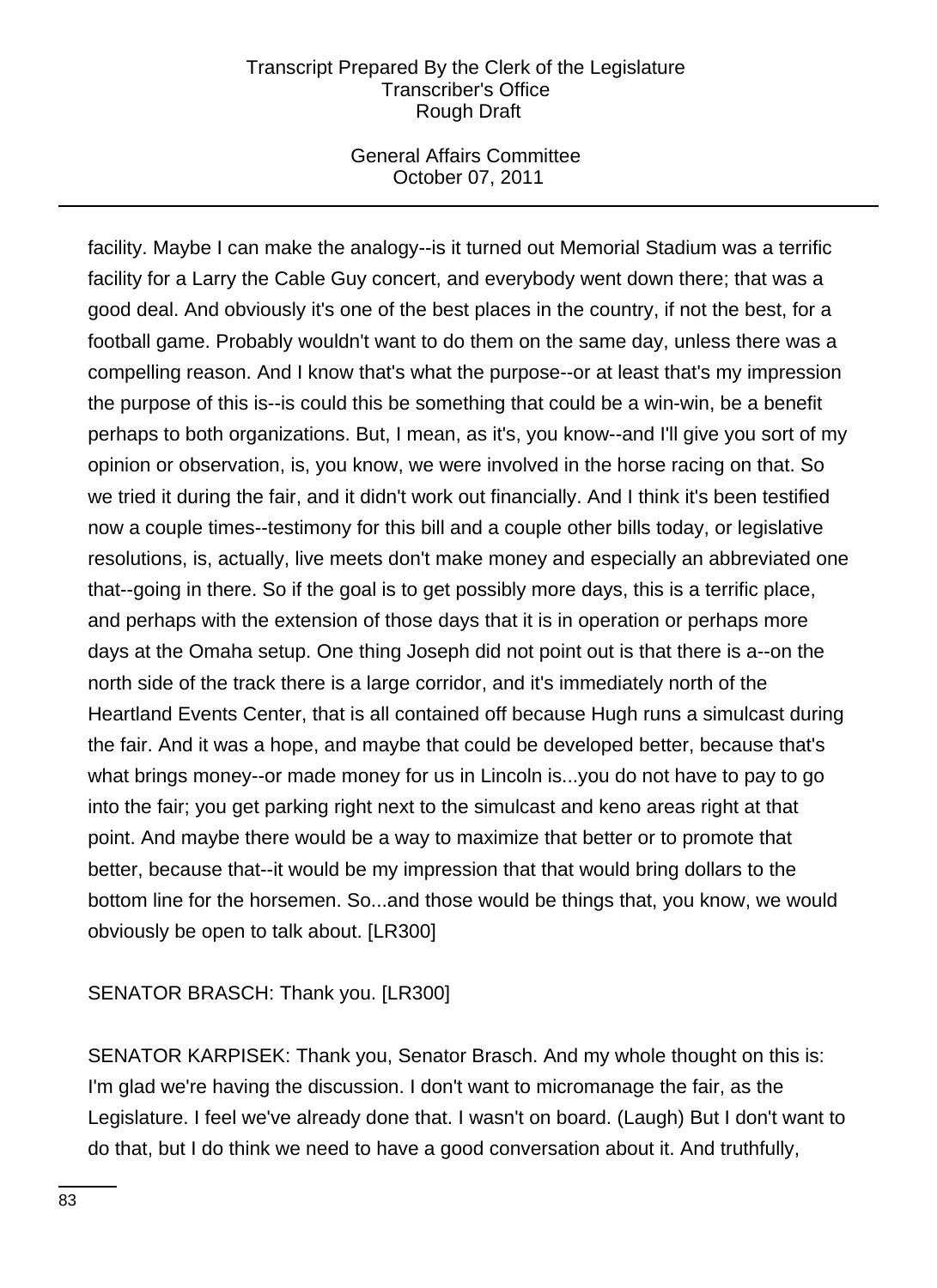# General Affairs Committee October 07, 2011

saying--well, we can't, because we have combines on that track--to me, doesn't quite...and I understand you use it for other things. But I understand, we could--I've driven a combine, you can go somewhere else, around. So I think just working together is what we want to try to do. And I'm glad to hear that from almost everyone involved, so I appreciate that. And I don't know that we could have gotten a lot of this without having a hearing. [LR300]

TAM ALLAN: You know, I always tell my people, certainly with the new fair: Don't ever make the assumption that we have got things figured out. So it is a process, and we appreciate the input from this body. You know, we are--we're still trying to figure things out there, but luckily, you know, things are working well for that, so... [LR300]

SENATOR KARPISEK: I hope you don't go to the city of Grand Island to do something with those roads, because I can guess where they're going to come. [LR300]

TAM ALLAN: Hmm. Yeah. [LR300]

SENATOR KARPISEK: (Laughter) I've seen this before. All right, thank you very much. [LR300]

TAM ALLAN: Thank you for the opportunity. [LR300]

SENATOR KARPISEK: Next testifier? Is there anyone else that wants to testify? Seeing none, you get to be almost last. []

TOM SAGE: Thank you, Senator. Could address you, good morning. Now I can address you, good afternoon. And I'll be very brief. [LR300]

SENATOR KARPISEK: Please state your name and spell it again. [LR300]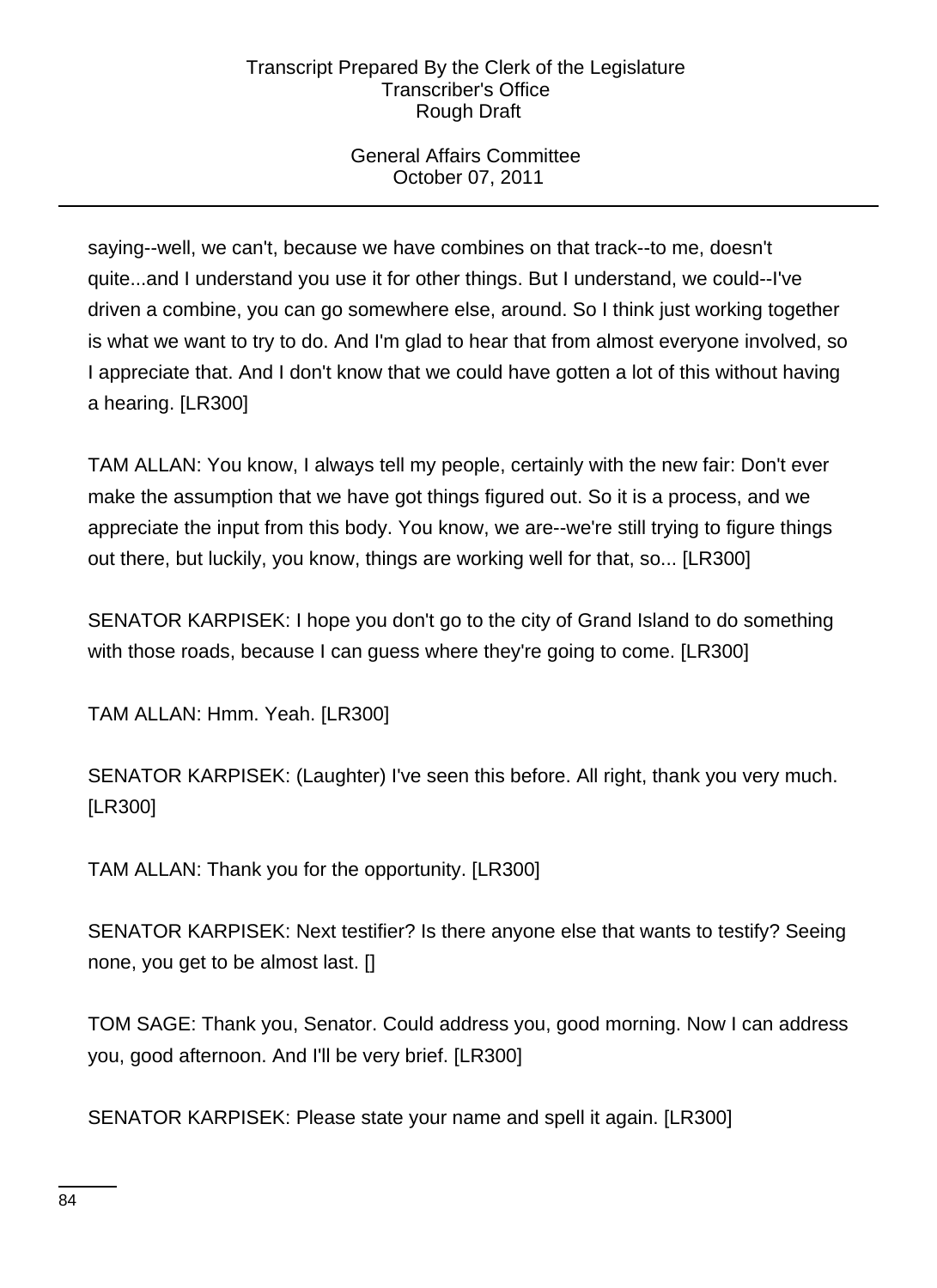# General Affairs Committee October 07, 2011

TOM SAGE: Yes, it's Tom Sage, T-o-m S-a-g-e, executive director of the Nebraska Racing Commission. As mentioned earlier, some regulation concerns about having horse racing during the State Fair--there would be some concerns, but that would be easily worked out, I believe, between the commission and all the other entities that we've talked about. These issues had been worked out prior to running races at State Fair Park during the fair and not during the fair. I mean, we gave concessions. I don't think that would be an issue. That's all I have for you. [LR300]

SENATOR KARPISEK: All right. Any further questions for Mr. Sage? Senator Brasch. [LR300]

TOM SAGE: Yes. [LR300]

SENATOR BRASCH: I'm curious, has, other than racing blankets, winner blankets, has the horse racing explored sponsorships the way NASCAR does? Is any of that ever sold to corporates, you know, for funding? [LR300]

TOM SAGE: That's a very good question to talk to the track managers and the marketing directors of the tracks. I'm strictly--the Racing Commission is strictly the regulator. [LR300]

SENATOR BRASCH: Okay. [LR300]

TOM SAGE: But I do know that they offer blankets and they do sell sponsorships in their programs. [LR300]

SENATOR BRASCH: Very good. Thank you. That's all. [LR300]

SENATOR KARPISEK: Thank you. Any further questions? Seeing none, thank you. Senator Krist, to close. [LR300]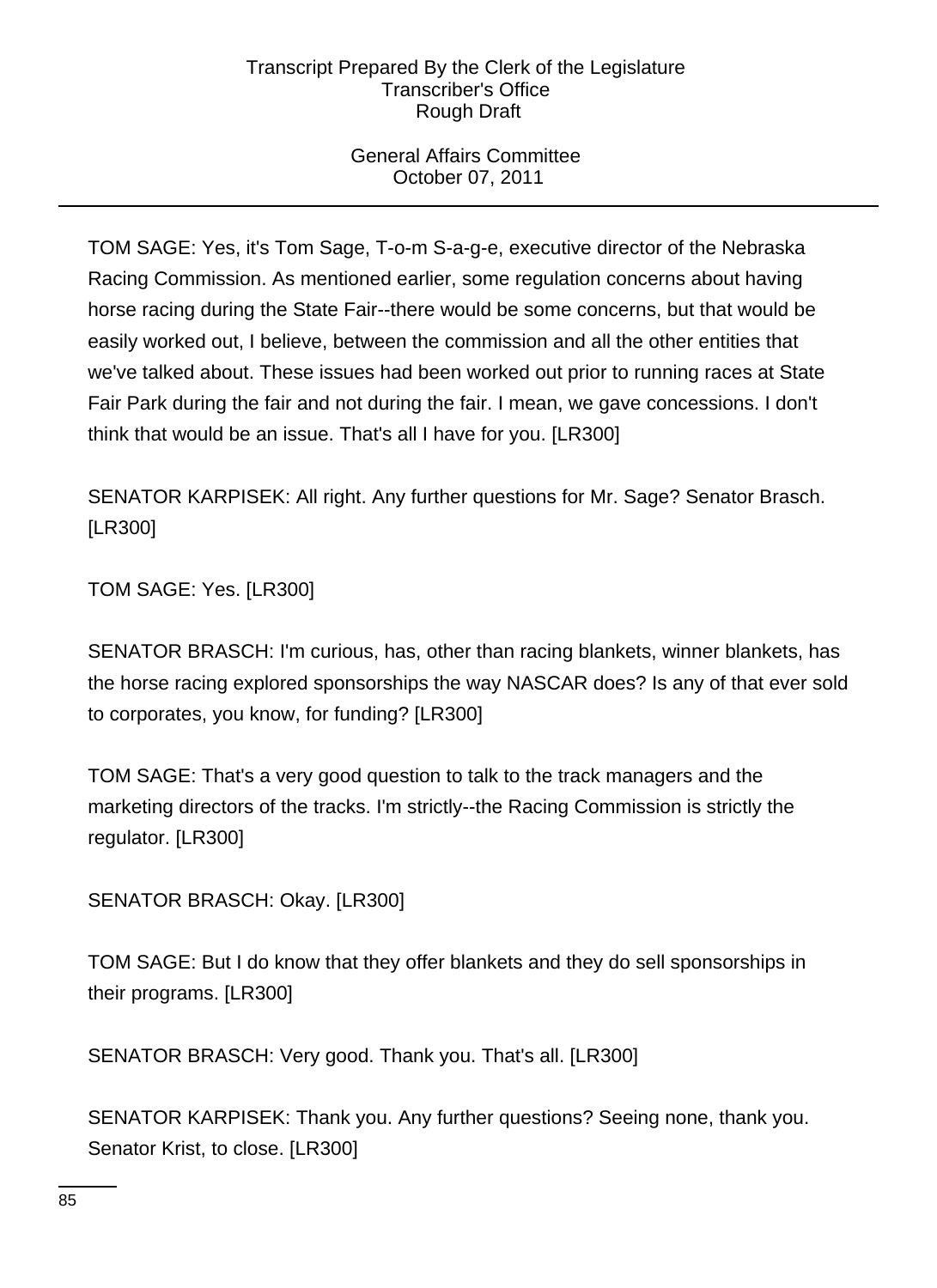General Affairs Committee October 07, 2011

SENATOR KRIST: As in anything, there appears to be and will continue to be a very parochial, I won't say prejudiced, but parochial viewpoints on what needs to be subsidized and perpetuated in our state history and those things that for some reason can't be subsidized and we need to develop the coffin size required to bury it completely. I find that offensive. I think the discussion that's been going on here today has been positive, in the fact that everyone would like to do what it takes to expand. I'll make two points, and then I will shut up. When you fly into the airport, as I have done several times, and you look at the large expanse of land that Grand Island has between the airport and there, and you look and hear what our own state fair commission is saying--they're growing at 30,000 a year--how long do you think that that road structure and that particular fairgrounds is going to hold the number of people? So if I'm in a business to make money and to get out from underneath the state subsidy, I'm going to have to figure out a way to keep 30,000 people coming in perpetuity so that I can pay my bills and not be dependent upon the state, as a business. Now, I realize it's not a business; it's a state activity that we are subsidizing. So there's a measured amount. I would say that the--if we're not considering a strategic plan that expands that fairground and that uses space to the north and to the east, we're probably falling behind as we speak. The second point I'll make is, in closing, is that this whole thing simply came up as an opportunity for us to discuss more live racing days, more opportunities for the racing--the horse racing industry to survive. It was a great discussion, and I appreciate the fact that the folks who came here representing different sides are willing to talk about the conversation. And I also find it refreshing that our first topic of the day and our last topic of the day probably will mesh into some positive activity. And I think there were some rumors dispelled today and some facts learned about what people would throw against the wall and what will stick. So if that's the only thing we did this morning, that's worth it. Thanks for your time. [LR300]

SENATOR KARPISEK: Thank you, Senator Krist. And that will close the hearing of LR300. Thank you all for coming today. Be careful going home. And Go Big Red.